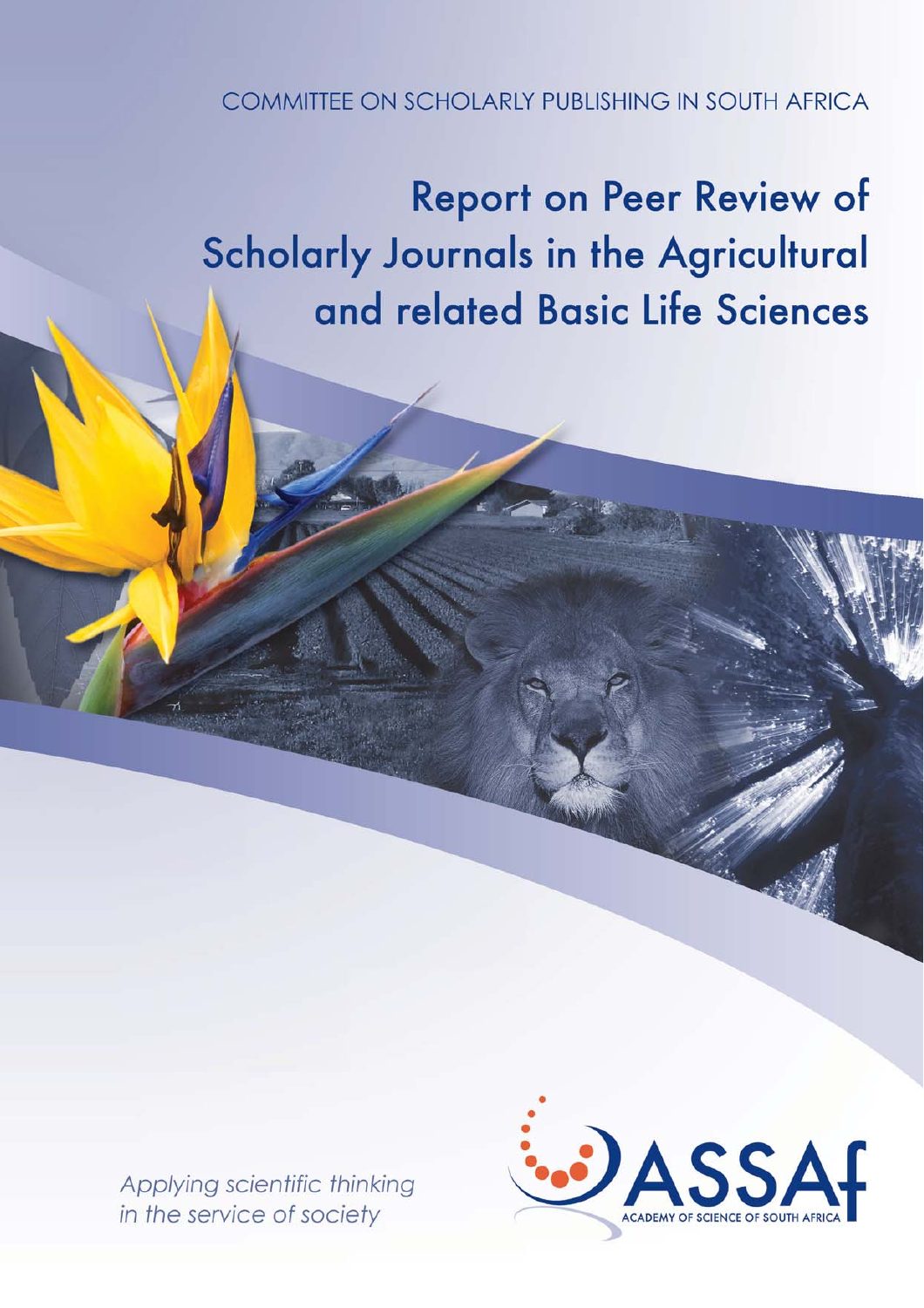

#### © Academy of Science of South Africa, August 2010

ISBN 978-0-9814159-9-4

#### Published by:

#### Academy of Science of South Africa (ASSAf)

#### PO Box 72135, Lynnwood Ridge, Pretoria, South Africa, 0040

Tel: +27 12 349 6600 • Fax: +27 86 576 9520

E-mail: admin@assaf.org.za

Reproduction is permitted, provided the source and publisher are appropriately acknowledged.

*The Academy of Science of South Africa (ASSAf) was inaugurated in May 1996 in the presence of then President Nelson Mandela, the Patron of the launch of the Academy. It was formed in response to the need for an Academy of Science consonant with the dawn of democracy in South Africa: activist in its mission of using science for the benefit of society, with a mandate encompassing all fields of scientific enquiry in a seamless way, and including in its ranks the full diversity of South Africa's distinguished scientists.*

*The Parliament of South Africa passed the Academy of Science of South Africa Act* (Act 67 in 2001) *which came into operation on 15 May 2002.*

*This has made ASSAf the official Academy of Science of South Africa, recognised by government and representing South Africa in the international community of science academies.*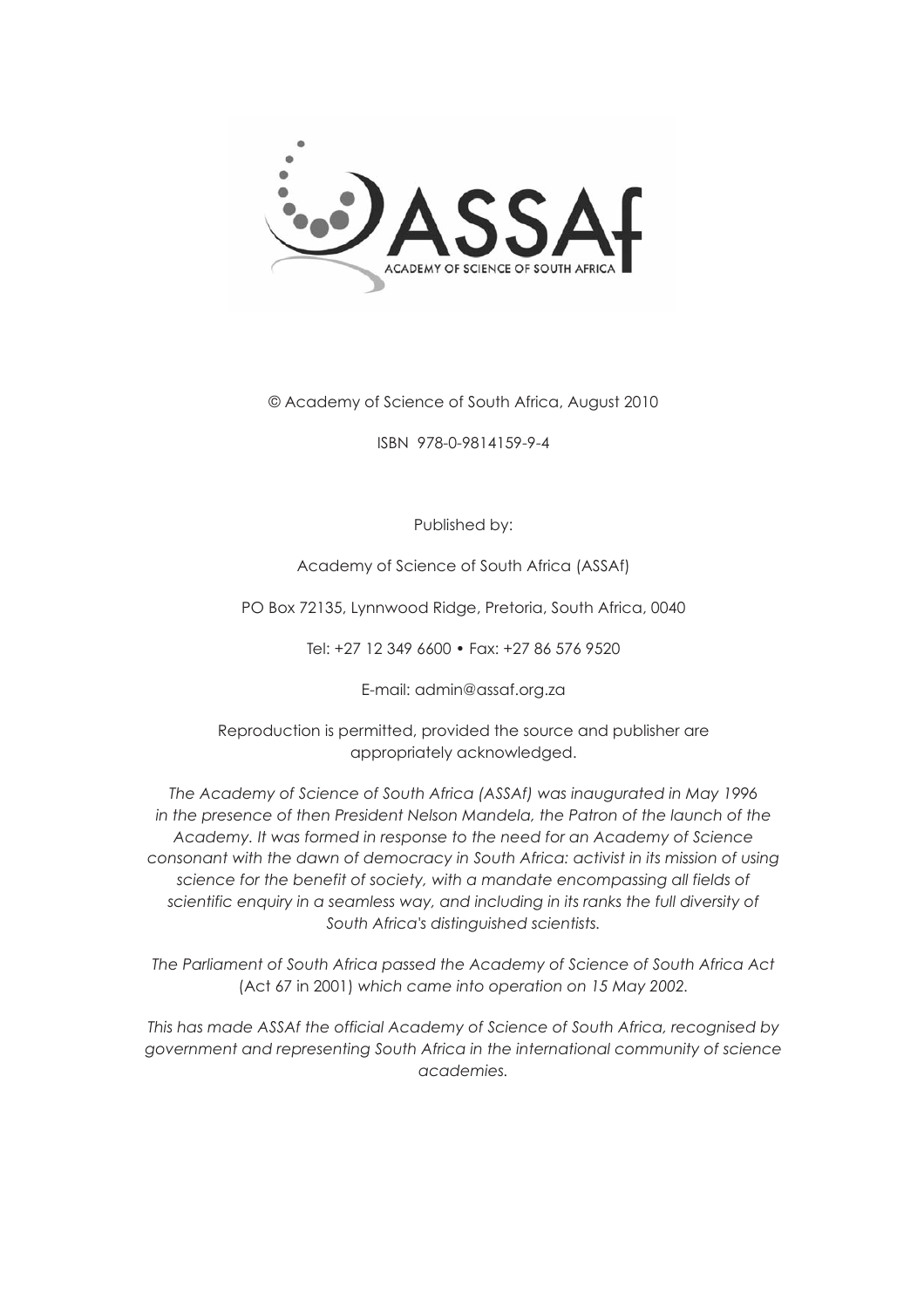# **COMMITTEE ON SCHOLARLY PUBLISHING IN SOUTH AFRICA**

**Report on Peer Review of Scholarly Journals in the Agricultural and related Basic Life Sciences**



Applying scientific thinking in the service of society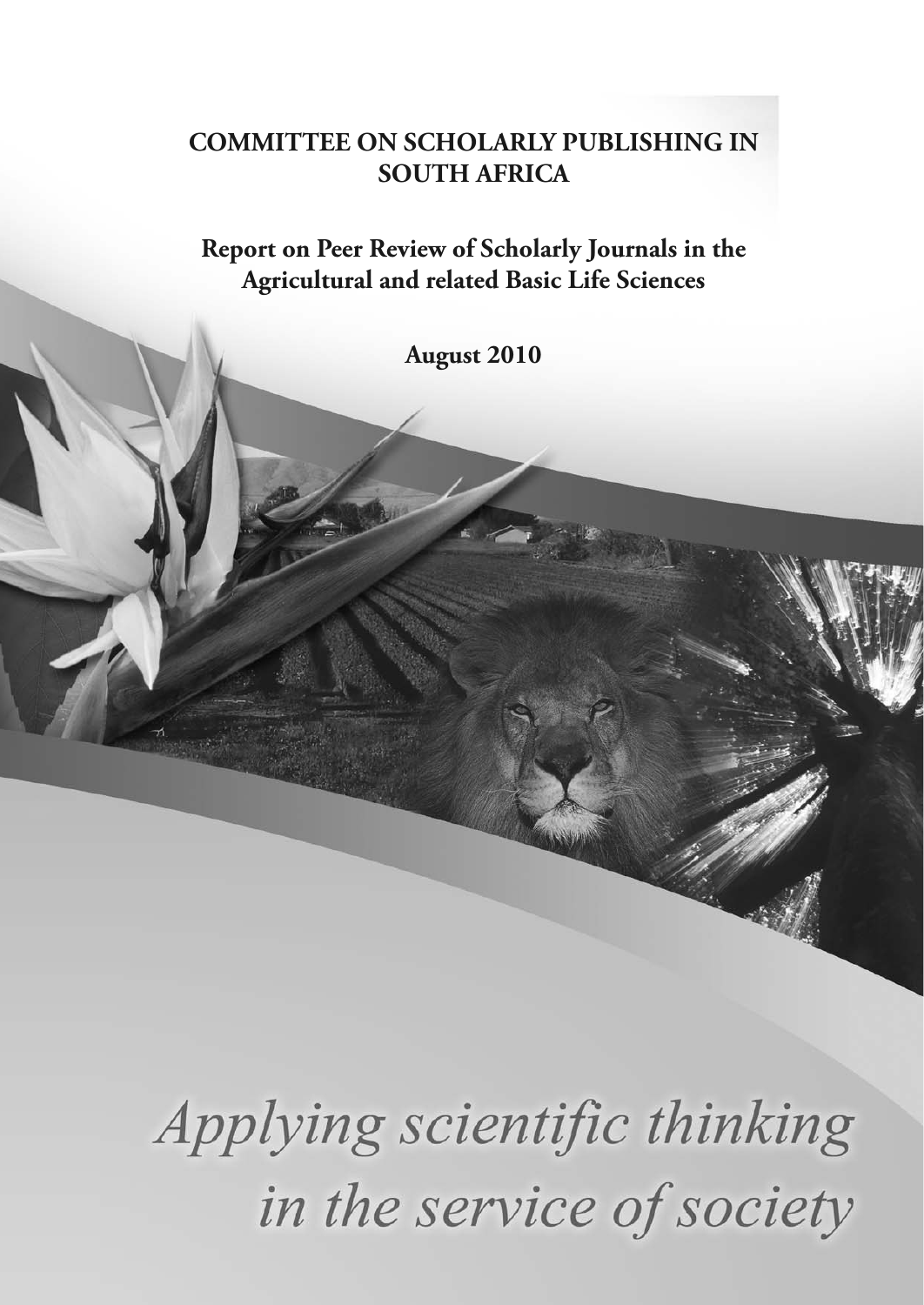



REPORT ON PEER REVIEW OF SCHOLARLY JOURNALS IN THE AGRICULTURAL AND RELATED BASIC LIFE SCIENCES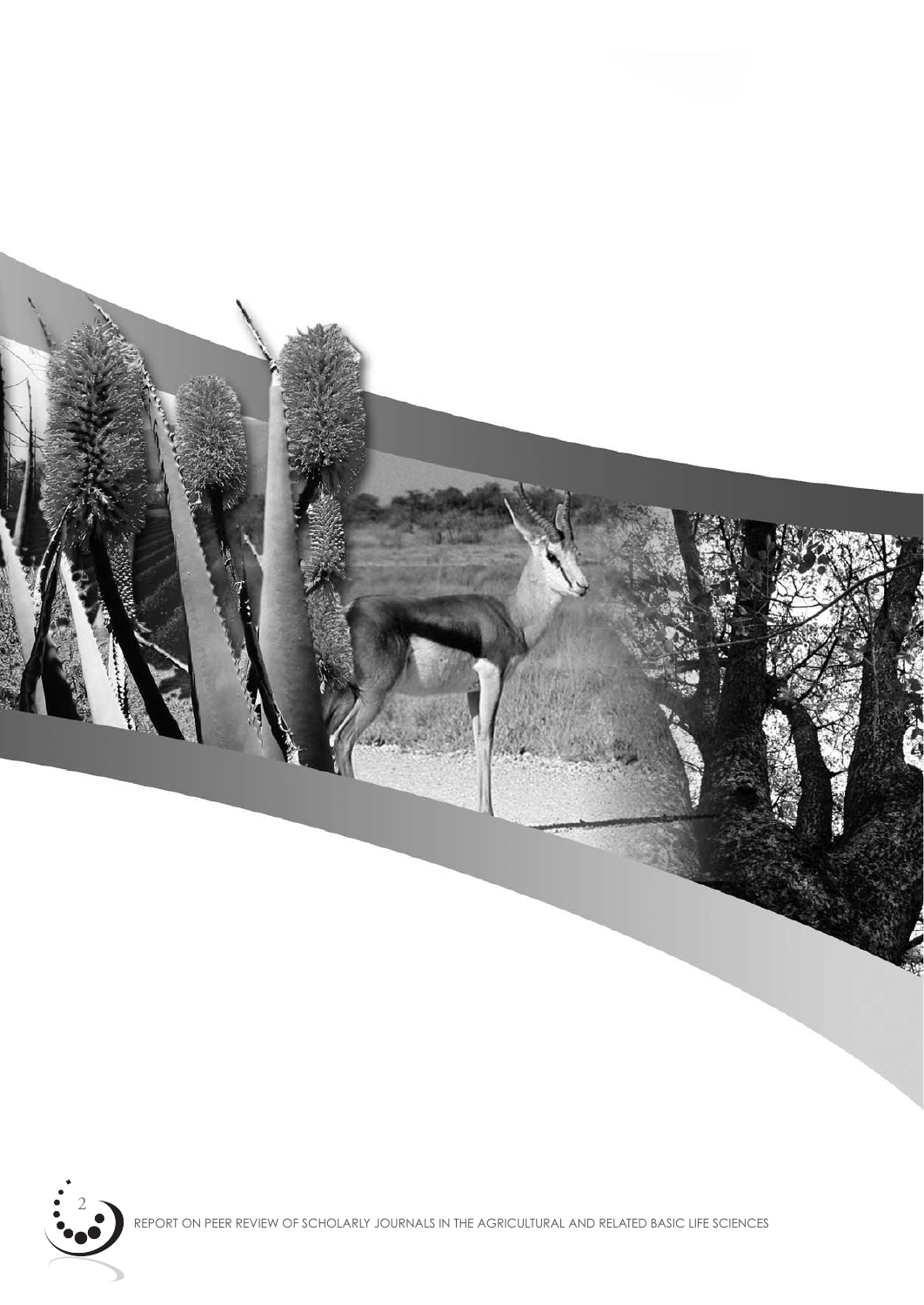# **TABLE OF CONTENTS**

| <b>PREFACE</b><br><b>FOREWORD</b> |                |                                                                                                                                                                                                                                                                                                                                                                                                                                                                                                                                                                                                                                                                                                                                                                                                                                                                                                                                              | 5<br>$\overline{7}$                                                                                                  |
|-----------------------------------|----------------|----------------------------------------------------------------------------------------------------------------------------------------------------------------------------------------------------------------------------------------------------------------------------------------------------------------------------------------------------------------------------------------------------------------------------------------------------------------------------------------------------------------------------------------------------------------------------------------------------------------------------------------------------------------------------------------------------------------------------------------------------------------------------------------------------------------------------------------------------------------------------------------------------------------------------------------------|----------------------------------------------------------------------------------------------------------------------|
|                                   | $\mathbf{1}$   | PERIODIC PEER REVIEW OF SOUTH AFRICAN SCHOLARLY JOURNALS:<br>APPROVED PROCESS GUIDELINES AND CRITERIA                                                                                                                                                                                                                                                                                                                                                                                                                                                                                                                                                                                                                                                                                                                                                                                                                                        | 9                                                                                                                    |
|                                   |                | 1.1<br><b>Background</b><br>1.2<br><b>ASSAf peer review panels</b><br><b>Initial criteria</b><br>1.3<br><b>Process guidelines</b><br>1.4<br>1.4.1 Selecting panel members<br>1.4.2 Setting up and organising the panels<br>1.4.3 Peer reviews<br>1.4.4 Panel reports                                                                                                                                                                                                                                                                                                                                                                                                                                                                                                                                                                                                                                                                         | 9<br>9<br>10<br>11<br>12<br>12<br>13<br>13                                                                           |
|                                   | 2              | SPECIAL CONSIDERATIONS CONCERNING SOUTH AFRICAN<br>AGRICULTURAL AND RELATED BASIC LIFE SCIENCE JOURNALS                                                                                                                                                                                                                                                                                                                                                                                                                                                                                                                                                                                                                                                                                                                                                                                                                                      | 13                                                                                                                   |
|                                   | $3^{\circ}$    | <b>PANEL MEMBERS</b>                                                                                                                                                                                                                                                                                                                                                                                                                                                                                                                                                                                                                                                                                                                                                                                                                                                                                                                         | 14                                                                                                                   |
|                                   | $\overline{4}$ | CONSENSUS REVIEWS OF JOURNALS IN THE AGRICULTURAL<br>AND RELATED BASIC LIFE SCIENCES                                                                                                                                                                                                                                                                                                                                                                                                                                                                                                                                                                                                                                                                                                                                                                                                                                                         | 15                                                                                                                   |
|                                   |                | $\mathsf{l}$ .<br>Koedoe Journal: African Protected Area Conservation and Science<br>II.<br>South African Journal of Wildlife Research<br>III.<br><b>African Natural History</b><br>South African Journal of Animal Science<br>IV.<br>V.<br>Onderstepoort Journal of Veterinary Research<br>VI.<br>Journal of the South African Veterinary Association<br>VII.<br><b>Bothalia</b><br>VIII.<br>South African Journal of Botany<br><b>Flowering Plants of Africa</b><br>IX.<br>Х.<br>African Journal of Range and Forage Science<br>XI.<br>Agrekon<br>South African Journal of Agricultural Extension<br>XII.<br>XIII.<br>South African Journal of Enology and Viticulture<br>African Zoology<br>XIV.<br>African Journal of Herpetology<br>XV.<br>XVI.<br>African Entomology<br>African Invertebrates<br>XVII.<br>XVIII. South African Journal of Plant and Soil<br>XIX.<br>Southern Forests: A Journal of Forest Science<br><b>APPENDIX A</b> | 15<br>17<br>19<br>21<br>23<br>25<br>26<br>28<br>30<br>32<br>35<br>38<br>41<br>43<br>45<br>47<br>49<br>52<br>54<br>59 |
|                                   |                | QUESTIONNAIRE SENT TO THE EDITORS OF THE JOURNALS<br><b>BEING PEER REVIEWED</b><br><b>APPENDIX B</b>                                                                                                                                                                                                                                                                                                                                                                                                                                                                                                                                                                                                                                                                                                                                                                                                                                         | 63                                                                                                                   |
|                                   |                | <b>REQUESTS TO INDEPENDENT PEER REVIEWERS</b><br><b>APPENDIX C</b><br><b>EVALUATION OF JOURNALS ACCORDING TO DHET</b><br><b>ACCREDITATION CRITERIA AND POLICY</b>                                                                                                                                                                                                                                                                                                                                                                                                                                                                                                                                                                                                                                                                                                                                                                            | 64                                                                                                                   |

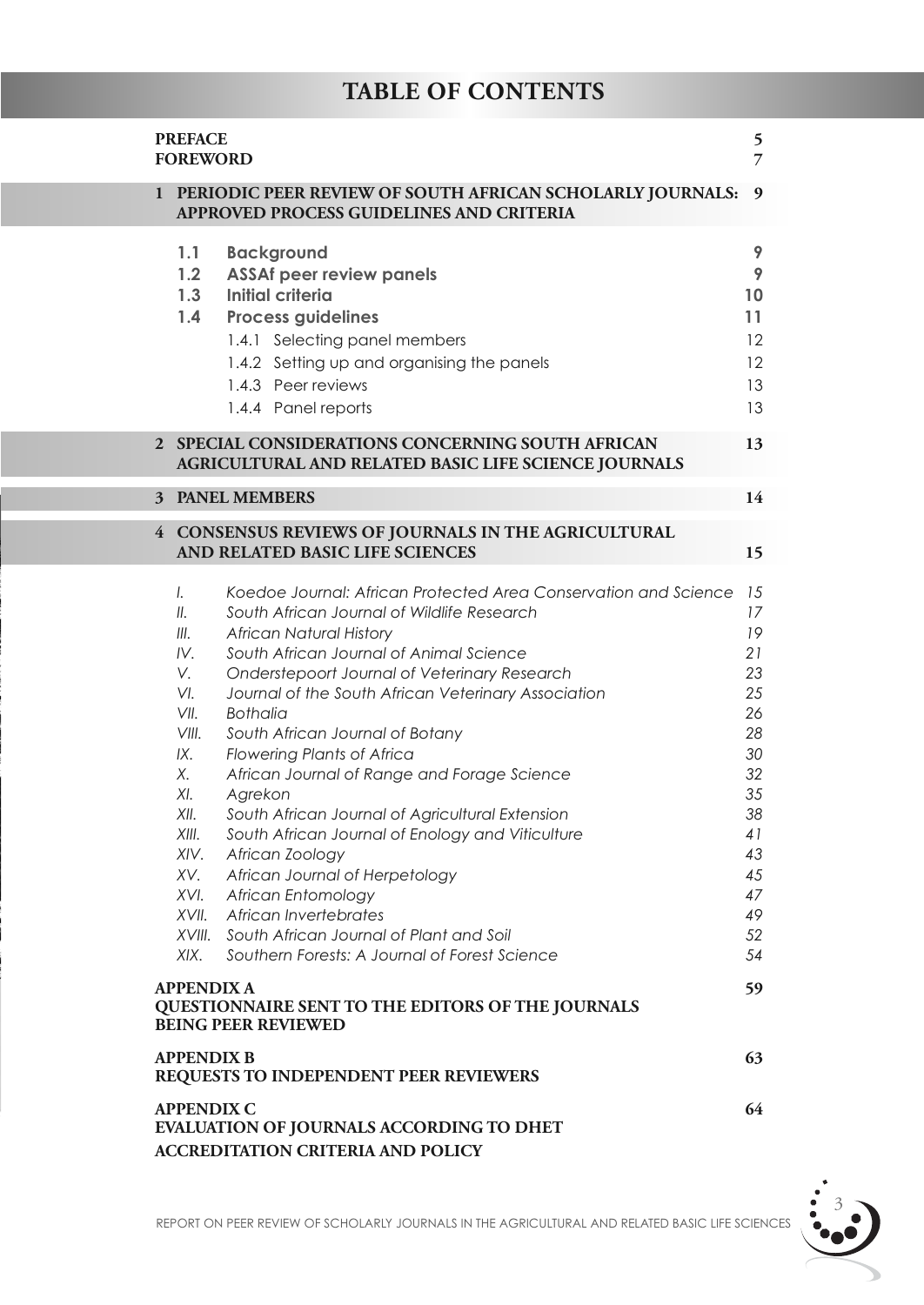

REPORT ON PEER REVIEW OF SCHOLARLY JOURNALS IN THE AGRICULTURAL AND RELATED BASIC LIFE SCIENCES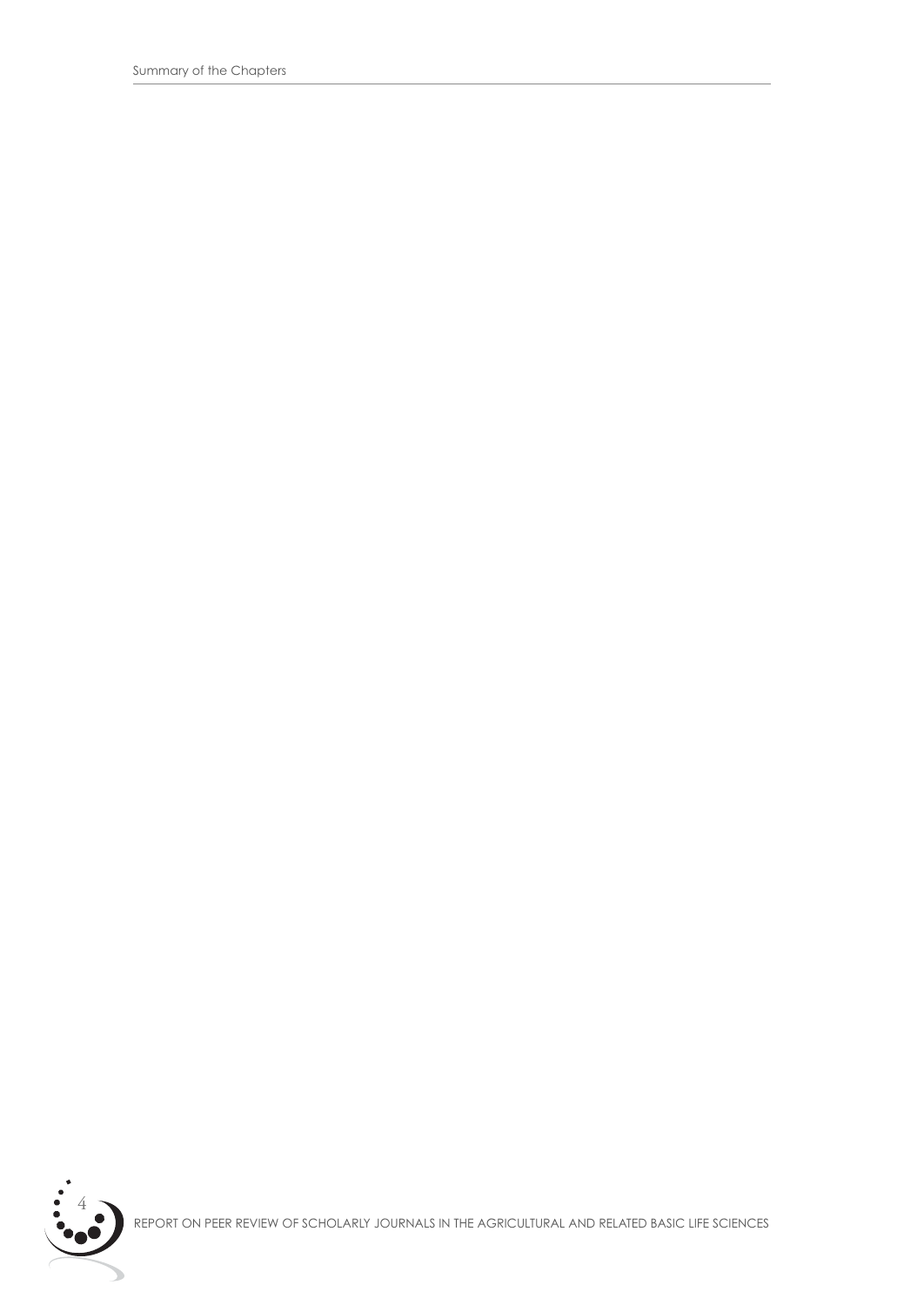# **PREFACE**

# **COMMITTEE ON SCHOLARLY PUBLISHING IN SOUTH AFRICA**

# **Discipline-Grouped Peer Review Reports on South African Scholarly Journals**

Independent, multiple peer review in science and scholarship is the equivalent of democracy in politics – sometimes awkward, often criticised, but 'the least bad way to do things', all things considered (for a full discussion, see Chapter 3 of ASSAf's Consensus Report on *Scholarly Books: their Production, Use and Evaluation in South Africa Today.* ASSAf, 2009, Pretoria).

The traditional focus of peer review is on a single journal article, book chapter or book. Journals have not often been subjected to independent, multiple peer review, and are usually evaluated in qualitative, reputational terms, or, more recently, quasi-quantitatively by the bibliometrics of impact factors.

Peer review of journal titles thus requires the development of an unfamiliar methodology, including encouraging peers to undertake a task that seems daunting when approached in the traditional way of close reading and evaluation of an entire work. We have accordingly taken on this ambitious programme of peer reviewing, in groups, all scholarly journals published in South Africa, by 'paving the way' in two pilot reviews; these have respectively examined the last 3-5 years of local journals in the Social Sciences and related fields, and those in the Agricultural and related Basic Life Sciences. Multi-perspective peer review panels were appointed by the Academy Council on the recommendation of the Academy's Committee on Scholarly Publishing in South Africa; editors were requested to complete specially designed questionnaires, and peer reviewers were selected from a spectrum of scholars in the fields concerned. Each was asked to provide answers to a set of pointed questions, which addressed the quality, scope and focus of the peer-reviewed articles in the journals under review, the authorship generally, and the presence or absence of enrichment features, such as editorials, topical reviews, book reviews and 'news and views' articles. [The editors' questionnaire and peer reviewers question list are provided as Appendices to this Report.]

Each peer review panel met to discuss the individual peer reviews and questionnaires and consolidated them into a consensus review for each journal. Final formulations and recommendations were prepared, including suggestions for improvement from both the peer reviewers and the panel. The responsible editors were asked to check the accuracy of the information in each individual journal report, and the final version of the full report sent for approval to both the ASSAf Committee on Scholarly Publishing in South Africa and the Council of the Academy of Science of South Africa.

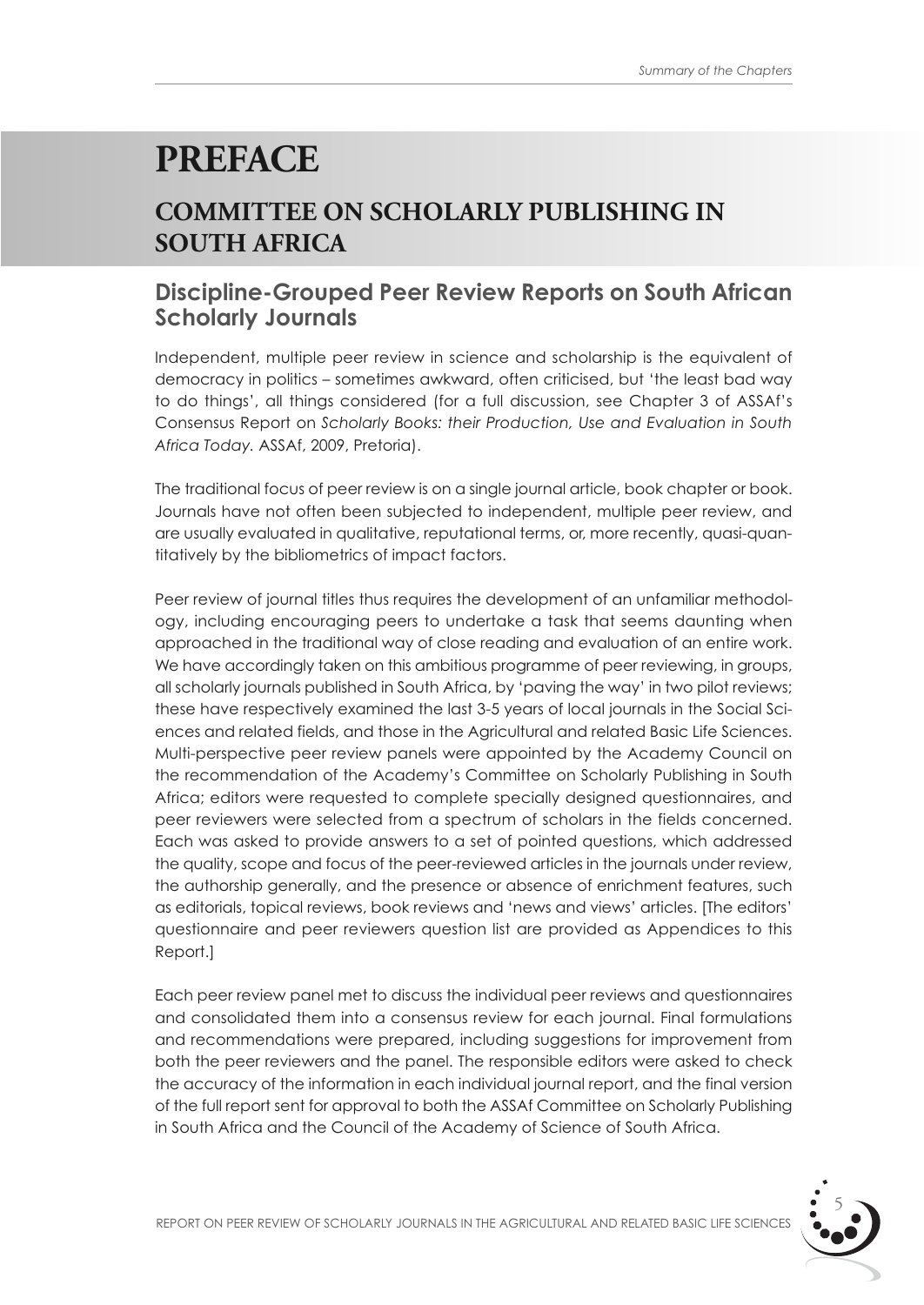We have learnt a great deal about the peer review of journals from these two pilot reviews. The task can be achieved and we believe it is going to be valuable, from the point of view of the national accreditation system, editors, prospective authors (new and established) and peer reviewers, and the National System of Innovation generally.

We would like to thank the members of the two pilot peer review panels, the many peer reviewers, and the Director, Susan Veldsman, and Thabo Radebe and Zweli Ndayi of the Scholarly Publishing Unit of the Academy for helping to make these two pilot reviews possible. The path forward will be a lot easier as a result of their contributions.

### **Wieland Gevers David R Woods**

Chairpersons, Peer Review Panels, ASSAf



REPORT ON PEER REVIEW OF SCHOLARLY JOURNALS IN THE AGRICULTURAL AND RELATED BASIC LIFE SCIENCES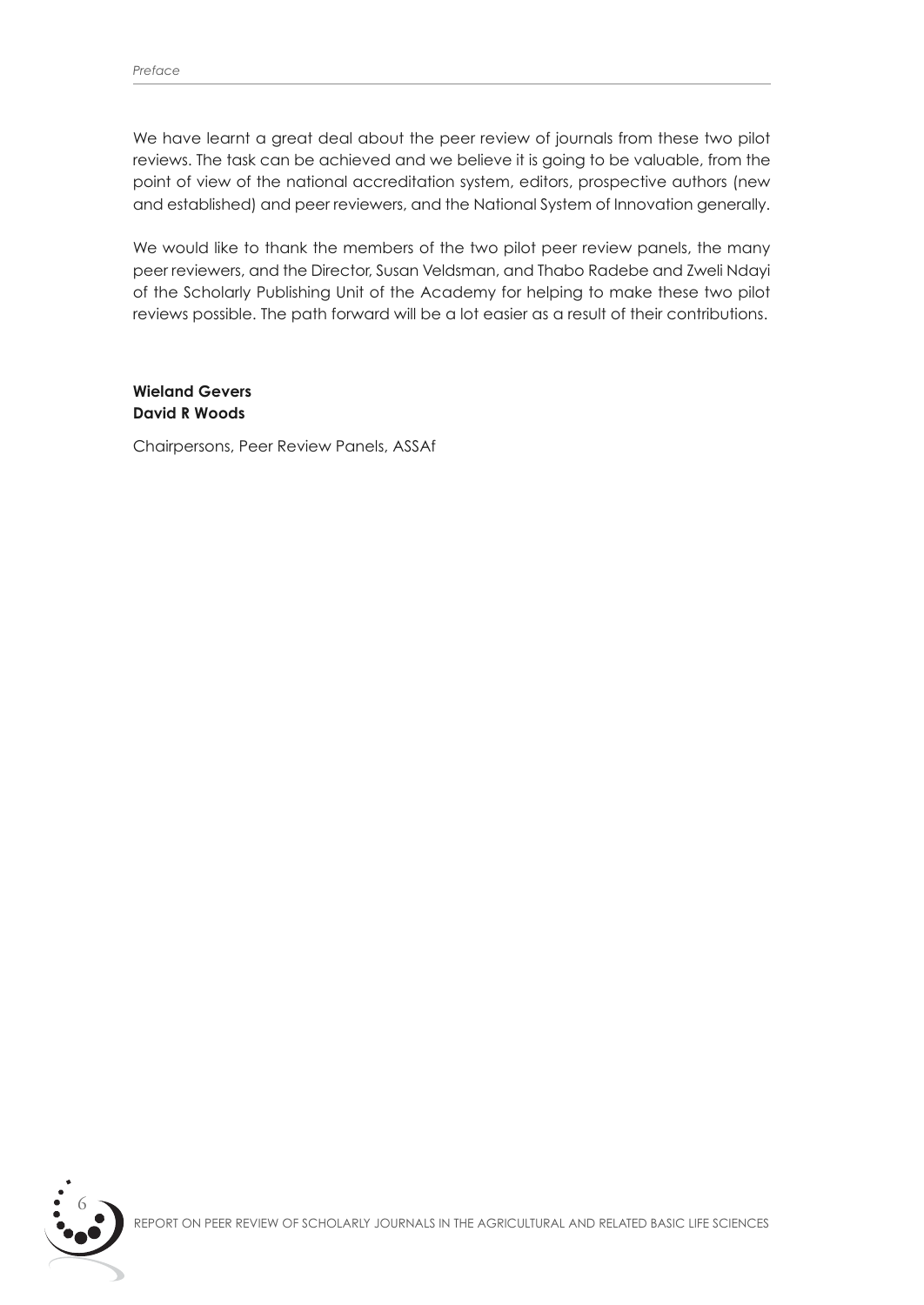# **FOREWORD**

# **DEPARTMENT OF HIGHER EDUCATION AND TRAINING**

# **UNIVERSITY EDUCATION POLICY AND DEVELOPMENT SUPPORT**

# **Policy and Procedures for the Measurement of Research Output of Public Higher Education Institutions**

In 2003, the Department of Education (now the Department of Higher Education and Training – DHET) introduced the 'Policy and Procedures for the Measurement of Research Output of Public Higher Education Institutions'. The purpose of the policy is to "encourage research productivity by rewarding quality research output at public higher education institutions". The policy defines research output as "textual output where research is understood as original, systematic investigation undertaken in order to gain new knowledge and understanding". Therefore, the policy is a tool for the distribution of subsidy in lieu of research publication which, in turn, is regarded as proxy for the research productivity of institutions. It is in this regard that the allocation of subsidy is only to authors who are officially associated with the claiming institutions and not anyone outside the public higher education sector. The distribution of subsidy or allocation of funds against approved publications is, therefore, to the institutions and not the individual authors or academics.

The policy recognises the following categories of research outputs for subsidy:

- **Journals**  defined as "peer-reviewed periodical publications devoted to disseminating original research and new developments within specific disciplines, sub-disciplines or field of study". Only articles in journals which appear on approved journal lists qualify for subsidy.
- **Books** defined as "peer-reviewed, non-periodical scholarly or research publications disseminating original research on developments within specific disciplines, sub-disciplines or fields of study". Monographs, book chapters and edited works are included in this category.
- **Conference proceedings**  defined as the "published record of a conference, congress, symposium or other meeting whose purpose is to disseminate original research and new developments within specific disciplines, sub-disciplines or fields of study". Only peer-reviewed proceedings are considered.

The Department is aware that certain publications fall outside of the parameters set by the policy and, in this regard, improvements to the policy are under consideration.

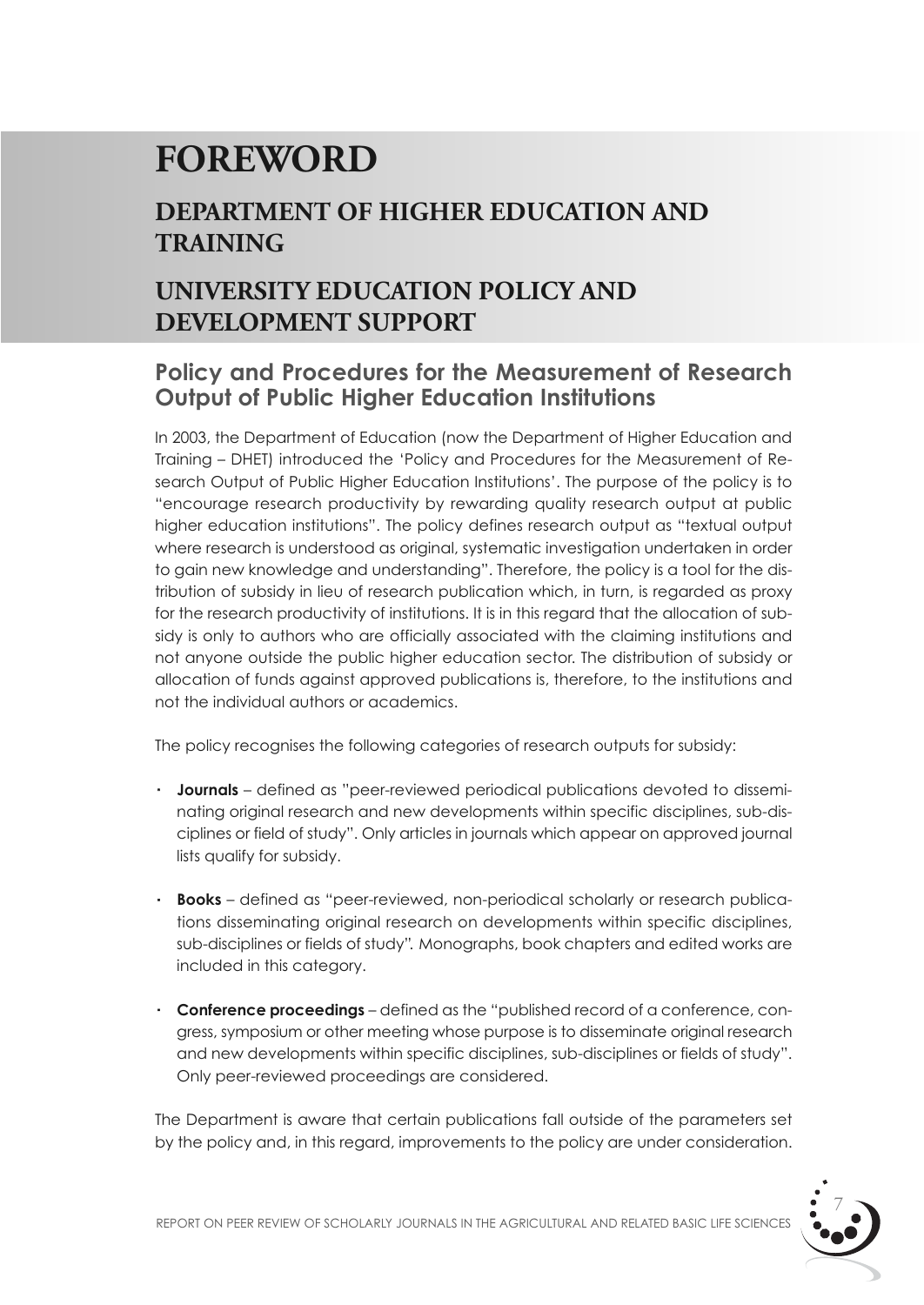The purpose of the policy should, however, always be remembered, and this means that non-recognised publications do not signify lack of importance or poor quality. For instance, textbooks are not recognised under the policy but the production of quality textbooks to support teaching is important.

The policy makes provision for the development of a list of approved quality South African journals<sup>1</sup>. The Department receives applications for inclusion of journals in the DHET list on an annual basis. The process for consideration of inclusion of a journal is twofold. First, the journals are reviewed within the Department for compliance with the requirements of the policy. Second, all applications are then sent to the Academy of Science of South Africa (ASSAf) for consideration before a final decision is made by the Department. The DHET follows this process to ensure that all accredited journals are of high quality, and the involvement of ASSAf is important to ensure a robust review process.

Furthermore, periodic reviews of all listed journals are undertaken by the Department, again in collaboration with ASSAf, to ensure that all approved journals continue to meet both the technical and quality criteria as laid out in the policy. This continued involvement is vital to support the development of quality South African journals. We would like to believe that the fruit of this exercise is seen in the increasing number of South African journals that appear on quality international indexes.

While care is always taken to ensure and sustain consistency in policy implementation, the policy itself must be dynamic to always be relevant to current developments in higher education. It is for this reason that the policy is currently being considered for improvement. Moreover, it also recognises electronic publications that meet the standards and quality set for this form of medium.

The Directorate: University Education Policy and Development Support of the Department is in continuous communication with the individual research offices of all universities in the country. Much information resides at these research offices; as such, queries on the policy can be directed to the universities' research offices or directly to the Directorate. All university research offices have the contact details of the Directorate.

**Mr M Mabizela Dr G Simpson Ms N Luruli**

**Directorate** 



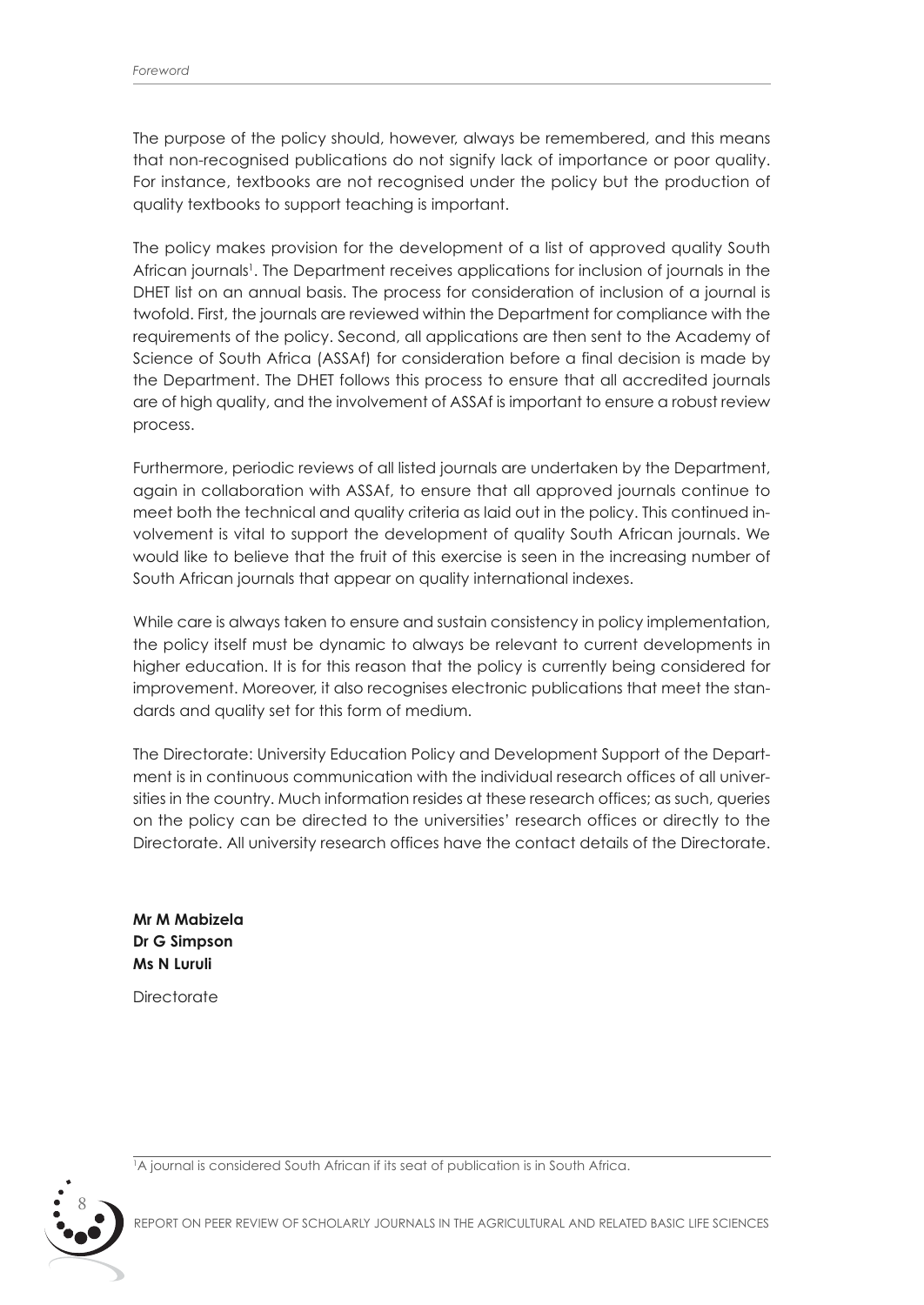# **1 PERIODIC PEER REVIEW OF SOUTH AFRICAN SCHOLARLY JOURNALS: APPROVED PROCESS GUIDELINES AND CRITERIA**

# **1.1 Background**

During the launch meeting of the ASSAf-led National Scholarly Editors' Forum held on 25 July 2007, the 112 participants supported ASSAf and the Committee on Scholarly Publishing in South Africa (CSPiSA) taking the lead in the implementation of Recommendation 5 of the 2006 ASSAf Report, *A Strategic Approach to Research Publishing in South Africa.* This recommendation dealt specifically with the need for a system of quality assurance for the over 260 South African journals that are accredited by the Department of Education:

**Recommendation No 5: that ASSAf be mandated jointly by the Departments of Education and Science and Technology to carry out external peer review and associated quality audit of all South African research journals in 5-year cycles, probably best done in relation to groups of titles sharing a particular broad disciplinary focus, in order to make recommendations for improved functioning of each journal in the national and international system.** 

# **1.2 ASSAf peer review panels**

The quality assurance system for journals is conducted primarily through disciplinegrouped peer reviews carried out by a series of purpose-appointed peer review panels (PRPs) drawn from the ranks of researchers and other experienced scholars in and around the fields concerned in each case, and also include persons with practical (technical) knowledge of publishing. The proposed ASSAf PRPs are overseen by the CSPiSA, but appointed by the Academy Council. Their draft reports are sent to relevant stakeholders for comment and relevant inputs, before finalisation by the PRP concerned, and final consideration sequentially by the CSPiSA and the ASSAf Council.

The following quote from the 2006 ASSAf Report clarifies the approach to be followed in the review of the journals and some aspects of the approach proposed:

*The periodic, grouped quality assurance-directed peer review of South African research periodicals would function analogously to the quality audits of the CHE/HEQC, would be developed as an outcome of the Editors' Forum, and would focus on: the quality of editorial and review process; fitness of, and for purpose; positioning in the global cycle of new and old journals listed and indexed in databases; financial sustainability; and scope and size issues. The ASSAf panels carrying out the reviews would each comprise 6-8 experts, some of whom would not be directly drawn from the areas concerned, and would require data-gathering, interviews, and international comparisons, before reports with recommendations are prepared, approved, and released to stakeholders such as national associations, the Departments of Science and Technology and of Education, the CHE/HEQC, the NRF and HESA.*

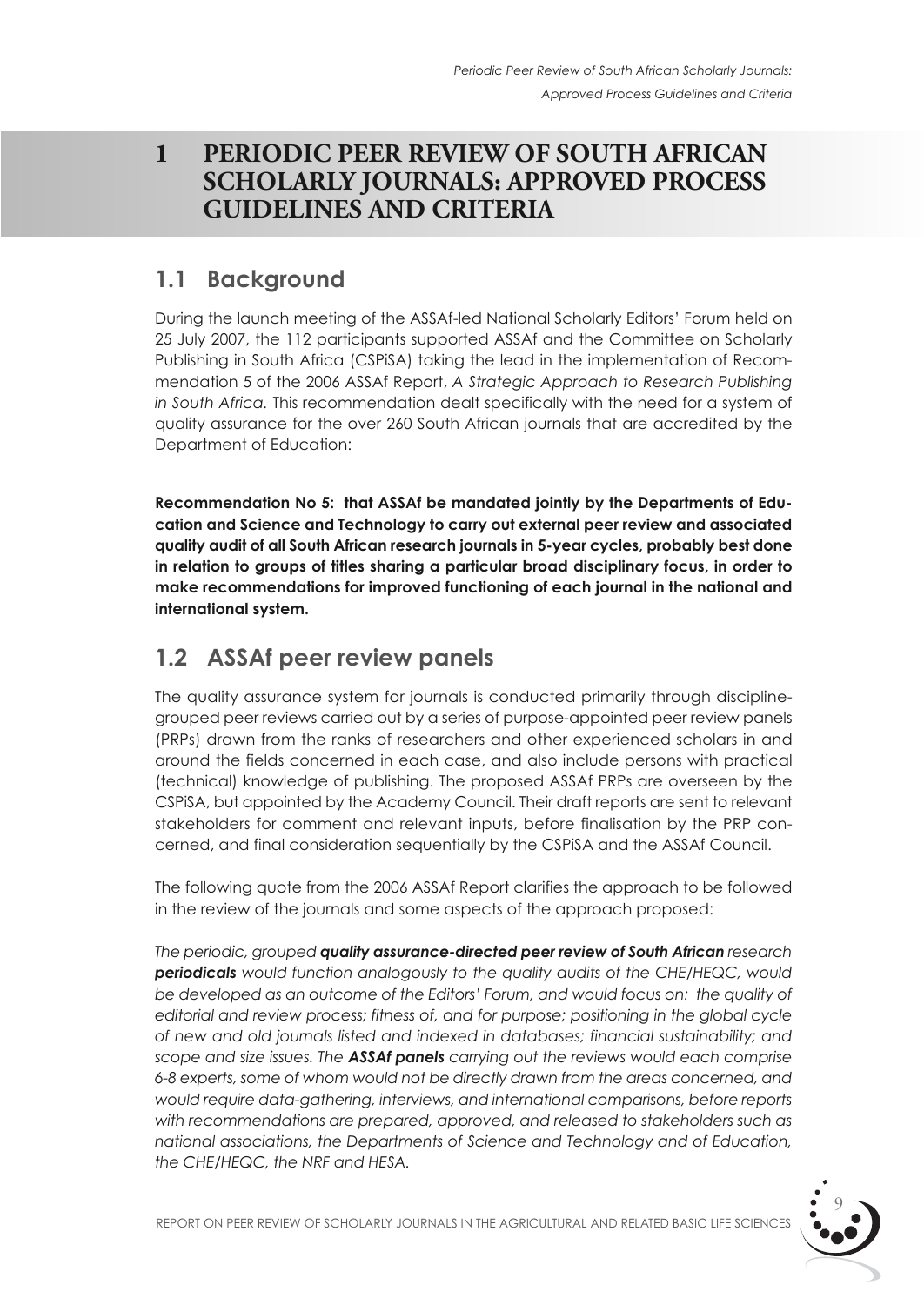*Approved Process Guidelines and Criteria*

The first ASSAf PRPs reviewed and assessed sets of journals in two selected fields, and simultaneously assisted to refine the initial criteria and process guidelines (see below), for use in the subsequent reviews of further sets of journals by other panels.

It must be emphasised that the main purpose of the ASSAf review process of journals is to improve the *quality* of scholarly publishing in the country and not an attempt to control these publications in any way. ASSAf respects the independence and freedom of researchers and of the research process itself as important preconditions for the critical and innovative production of new knowledge. At the same time, the work of South African researchers has to be assessed as part of the global community of scholars and scientists and in this respect ASSAf has an obligation to contribute to the improvement of quality of such work where possible.

# **1.3 Initial criteria**

A number of criteria were explored in the part of the 2006 ASSAf Report (Chapter 4) that dealt with the survey of the then over 200 editors of accredited South African scholarly journals. Other possible criteria were proposed in other sections of the Report, or have since been suggested by members of the CSPiSA or the National Scholarly Editors' Forum; these are grouped and listed below (they have been consolidated in the Questionnaire presented in Appendix A):

## **1.3.1 Editorial-related criteria (generally based on the** *Code of Best Practice in Editorial Discretion and Peer Review* **developed by ASSAf):**

- Longevity of the journal (continuous or discontinuous) in years.
- Number of original peer-reviewed articles published, plus the number of manuscripts submitted, rejected out-of-hand and rejected after peer review per year during the last five years; average length of published articles; and 'author demography' of articles submitted and published.
- Number and nature of peer reviewers used per manuscript and overall per year, including institutional and national/international spread; quality (as per the *Code of Best Practice*) and average length of peer review reports.
- Average time period between submission and publication of accepted manuscripts; frequency of publication.
- Professional stature and experience of the editor; selection and longevity of service of the editor; success in addressing the major issues in the field, through commissioning of reviews/articles, editorial comment, etc.
- Number and professional stature/experience of editorial board members; selection, turnover, nature of involvement and spread (national/international) of members.
- Existence and nature of editorial policy/guidelines and frequency of revision; and existence of a conflict-of-interest policy (for example when manuscripts are authored/co-authored by an editor or board member).
- Publication of *errata* and number per year.

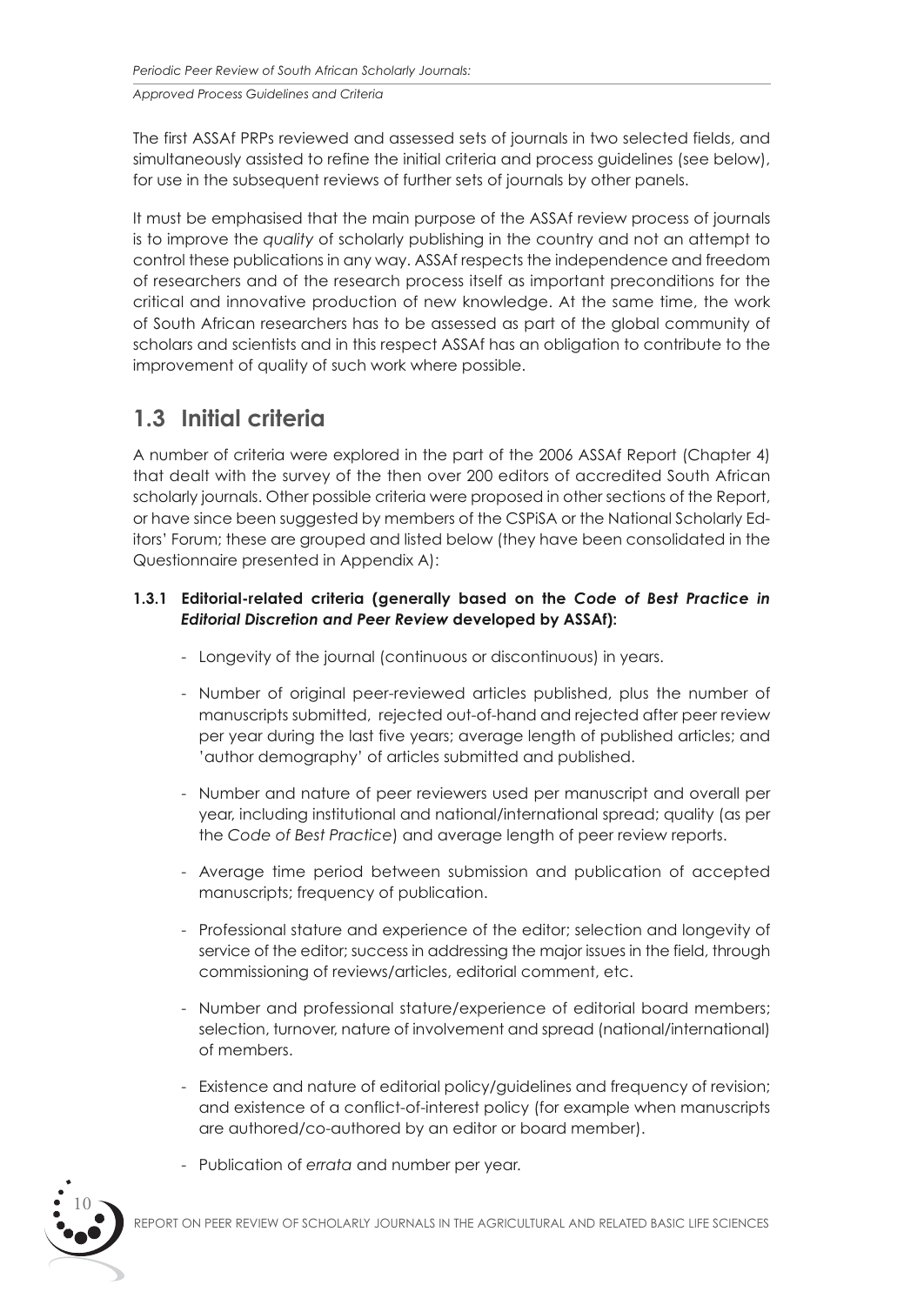- Publication, number, acquisition and proportion of enrichment features, such as editorials, 'news and views', correspondence, book reviews and policy/ topical fora.
- Existence of a peer review process (e.g. by a professional association).

#### **1.3.2 Business-related criteria:**

- Frequency and regularity of publication.
- Print run; redundant stock; and method of distribution to readers (direct or indirect).
- Production model and service provider(s).
- Paid and unpaid advertising.
- Sponsorships and *quid pro quo* agreements.
- Paid and unpaid subscription base; marketing of subscriptions; and cost level of print and (if applicable) e-subscriptions.
- Existence (or consideration of), accessibility and evaluation, especially in respect of tagging and searchability, of an e-publication version.
- Existence of HTML and XML versions in addition to PDF versions; and use of multimedia.
- Provision of open-access portals.
- Total income and expenditure per annum.
- Distribution to international destinations.
- Inclusion (and nature thereof) in Thomson Reuters Web of Science and/or IBSS, or any other international database. Receipt of offers to purchase from multi-national publishers.
- Existence of copyright agreements.

#### **1.3.3 Bibliometric assessments:**

- Citation practice (e.g. the number of authors listed).
- Availability, if applicable, of Web of Science journal-type impact factors (and various derivatives) over the last five years.
- Nature (regular/increasing) of publication of reviews.
- Publishing of English abstracts for non-English articles.

# **1.4 Process guidelines**

The issues to be considered in forming ASSAf PRPs and in conducting quality assessment review activities include: selection of the panel members; organising panel activities; and conducting panel meetings. An ASSAf Projects Officer (within the Scholarly Publications Unit, SPU) is assigned to support the panel chairs, but reports to the Director

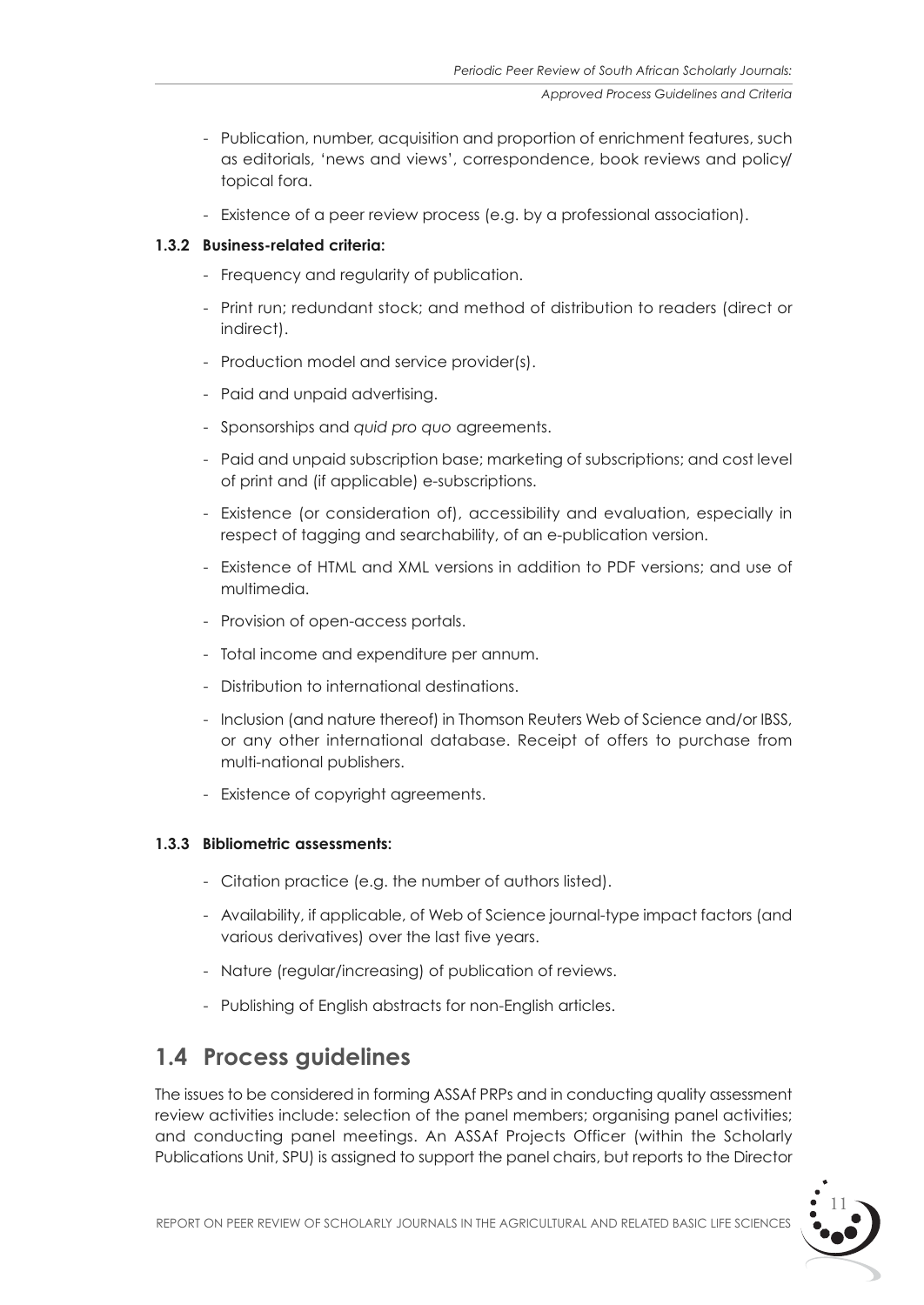*Approved Process Guidelines and Criteria*

of the SPU in terms of review logistics and the production of draft and final review reports (the panel chair and the Director agree in advance on the scope and extent of the activities to be undertaken by the Projects Officer).

### **1.4.1 Selecting panel members**

The appointment process of PRP members is managed by the Chair of CSPiSA until the panel and panel chair have been appointed.

A typical PRP consists of 6-8 members. (A smaller group limits panel interaction while a larger group may be unwieldy.) The individuals selected to serve on a panel should have experience and credibility in the disciplines under review, or in related disciplines, but at least one panel member must be from a completely different discipline. A majority of the panel members should have demonstrable expertise and experience in both the editing and peer review aspects of research journals – a mix of senior researchers and a few active or former editors is appropriate – but all should have some appreciation of the significance of both editing and peer review in building and maintaining the standing of scholarly journals. At least one member should have direct practical (technical) experience of publishing.

Persons selected as panel members are typically drawn from the ASSAf membership, academic institutions, science councils and consultancies, attracted variously by direct invitation and/or Web notices, or through disciplinary associations. It is necessary to avoid known conflicts.

Committee expertise, balance and conflict of interest are discussed at the first PRP meeting (and may again be discussed at any later meeting), and recommendations to resolve problematic issues are brought through the SPU (Secretariat) to the ASSAf Council for possible amendment of the composition of PRPs. Panel members are requested to submit written 'Conflict of Interest' statements, and are bound to report any new potential sources of conflict during the review process.

The PRPs are chaired by an ASSAf Member appointed by Council for this purpose, who assumes accountability for the panel's work in helping to develop a credible quality assurance mechanism for South African scholarly journals.

### **1.4.2 Setting up and organising the panels**

Organisation of the panel is conducted by its chair, supported by the assigned Projects Officer functioning as the 'Study Director' under the Academy's guidelines for projects and studies. The activities related to organisation may include:

- identifying the scope of panel activities;
- identifying possible additional panel members;
- identifying and approaching suitable independent peer reviewers for an individual or group of journals [see 1.4.3 below];
- issuing invitations to interview or correspond to editors, publishers, selected peer reviewers, presidents of national disciplinary associations etc.;

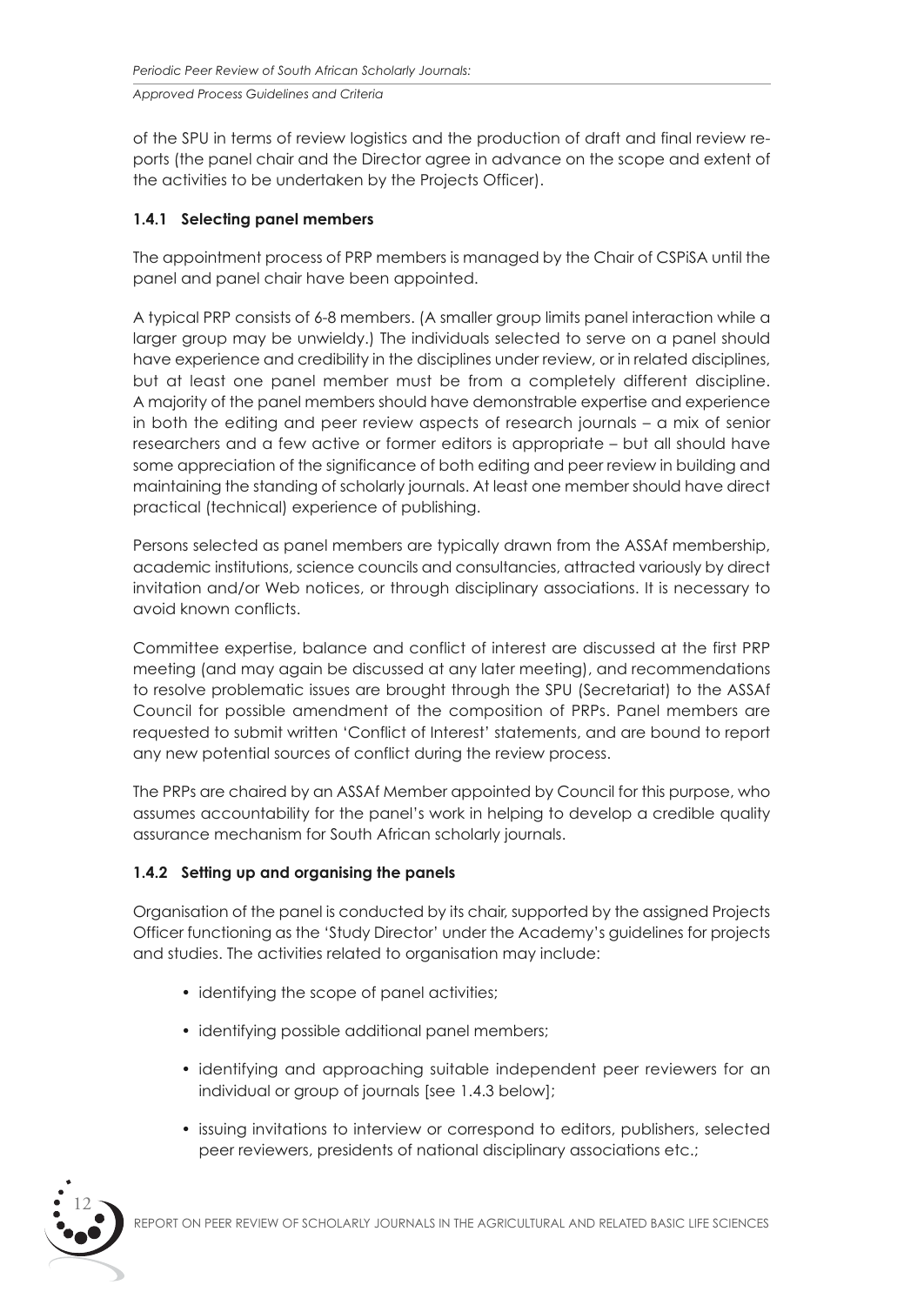- assembling print or e-copies of journals for peer review and panel meetings;
- establishing meeting dates;
- preparing/drafting and distributing pre- and post-meeting materials [see 1.4.3 below];
- arranging meeting logistics;
- establishing meeting agendas;
- taking responsibility for post-meeting activities, including report preparation and evaluation of the panel processes.

### **1.4.3 Peer reviews**

Independent peer reviewers are selected on the basis of their eminence and activity in their disciplines, drawing from the ASSAf membership, registers of grant holders from the National Research Foundation (NRF), Medical Research Council (MRC) and others, and from the leadership and general membership of scholarly associations. Once they have agreed to serve, they are provided with a set of questions (Appendix B) to be answered in examining all the issues of particular journals that have appeared during the preceding 2-3 years, or not fewer than eight issues. They are asked to examine print or e-copies of the journals, and to submit a confidential report including, if possible, comments in each of the areas specified in the question list, plus on any other relevant matter.

As the individual reviews are subsumed in the process of drafting the consolidated consensus review, they are in effect anonymous and confidential.

# **1.4.4 Panel reports**

A detailed and motivated draft report of each PRP's findings and recommendations are prepared by the assigned Projects Officer, working closely with the panel chair, and in consultation with the CSPiSA. The drafting of the consensus review from the individual reviews is key, and is overseen by the panel chair and the Director of the SPU. Draft materials are circulated to all panel members for review and comment before draft consensus reports are prepared. The relevant excerpts are sent to the editors and publishers for comment and correction of misconceptions and inaccuracies, after which the final versions of each report are prepared for consideration by the CSPiSA and subsequently the ASSAf Council. If approved, the reports are published by the Academy and made generally available. Specific submissions and recommendations are made to the Department of Higher Education and Training.

# **2 SPECIAL CONSIDERATIONS CONCERNING SOUTH AFRICAN AGRICULTURAL AND RELATED BASIC LIFE SCIENCES JOURNALS**

The 2006 ASSAf Report, *A Strategic Approach to Research Publishing in South Africa*, contained some contextually important information about the role of local journals in

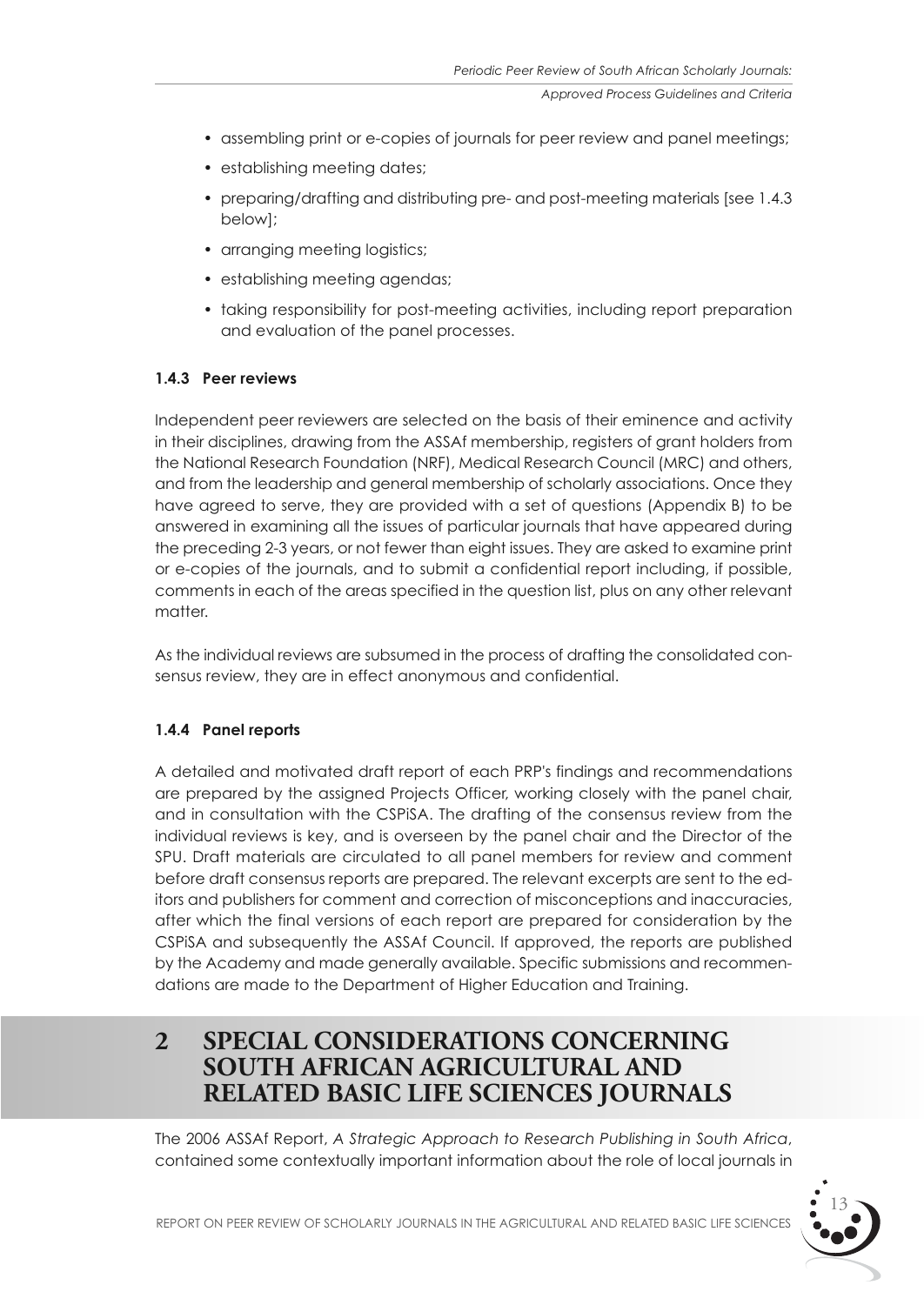#### *Special considerations concerning South African Agricultural and related Basic Life Sciences Journals*

disseminating the country's research in broad fields of scholarship. While the narrower area of the 'Agriculture and related Basic Life Sciences' covered in this Report was subsumed into a larger 'Natural Sciences' group, there is no reason to doubt the applicability of the findings of the larger group to the specific one of interest to us here.

Over the 15-year period from 1990 to 2003, about 36% of all (Department of Education-accredited) articles authored by scholars with South African addresses were in the 'Natural Sciences'. The next highest percentage was the 'Humanities' group with about 20%. The total number of 'Natural Sciences' articles published during this period was 35 400. It is interesting that the number of articles published per year over this 15-year period has remained the same with approximately 2 500 to 2 700 articles published per year. The large majority of 'Natural Sciences' articles were published in journals indexed in the Thomson Reuters: Web of Science (Arts and Humanities Citation Index, Social Sciences Citation Index and Science Citation Index Expanded), hereafter referred to as WoS, with 85% of the articles published in WoS-indexed journals and 15% in non-WoS journals. Although natural scientists prefer to publish in overseas journals (61% of articles), there is a role for local journals since a significant number of articles (39% of articles) also are published in South Africa.

The impact factors (the average number of current year citations in all indexed journals to articles published in the two preceding years) of local 'Agriculture and related Basic Life Sciences' journals in the Journal Impact Factor ranged between 0.5 and 2.1 with the majority being between 0.9 and 2.1. The 'composite extended impact factors', using 8-year collection periods, were determined for 29 'Natural Sciences' journals. Six of these journals had the highest rating (above 0.5) and eight had ratings between 0.25 and 0.5. Two journals in the group covered in this report had ratings above 0.5 (the *Onderstepoort Journal of Veterinary Research,* 0.56*,* and *African Zoology,* 0.56).The *South African Journal of Range and Forage Science* and the *South African Journal of Enology and Viticulture* had ratings between 0.25 and 0.5.

Analyses of citations in the evolving Latin-American SciELO platform has permitted the identification of journals with significant 'regional' (or 'non-WoS') impact factors and much lower 'international' (ISI) impact factors. The recent decision to launch a South African site of SciELO, and the eventual free inclusion in this open-access, online, worldwide service, of all or most of the quality-assured local journals in the 'Agriculture and related Basic Life Sciences' fields will allow new and more refined bibliometric approaches to impact assessment to be conducted, which will be of great value in this and similar groups of disciplines.

Thomson Reuters Web of Science has recently added more journals published in developing countries to its various indexes, and it is desirable that the peer review process conducted by ASSAf should become part of the application/admission process of that organisation.

# **3 PANEL MEMBERS**

The Panel Members of the PRP for South African scholarly journals in the 'Agriculture and related Basic Life Sciences fields' were as follows:

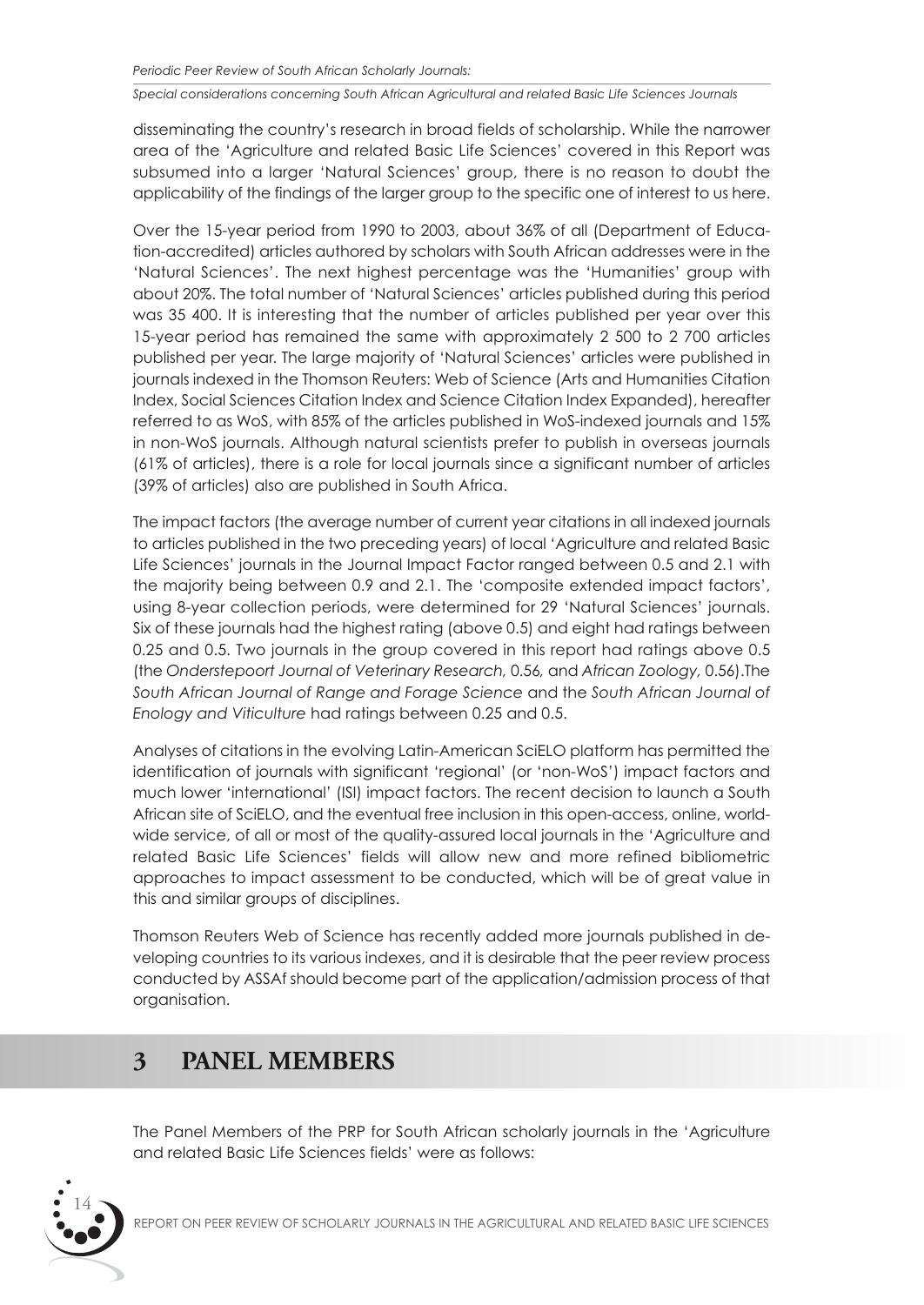- i. Prof David Woods (Chairperson ), MASSAf, Microbiology, Retired VC of Rhodes University (member of CSPiSA) (ASSAf Council nominated)
- ii. Prof Simeon Albert Materechera, Crop Science Department, Faculty of Agriculture, Science and Technology, North-West University (Editorial Board, *SA Journal of Plant and Soil*) (Volunteer)
- iii. Prof Mary Scholes, MASSAf, School of Animal, Plant and Environmental Sciences, University of the Witwatersrand (ASSAf Council nominated)
- iv.Prof John Duncan, MASSAf, retired Dean of Research, Rhodes University (Retired end 2008) (Volunteer)
- v. Prof Rob Gous, MASSAf, Department of Animal and Poultry Science, University of KwaZulu-Natal (ASSAf Council nominated)

Servicing Project Officers, SPU: Mr Thabo Radebe and Mr Zweli Ndayi

# **4 CONSENSUS REVIEWS OF JOURNALS IN THE AGRICULTURAL AND RELATED BASIC LIFE SCIENCES**

*I. Koedoe Journal: African Protected Area Conservation and Science* 

#### **Editing functions: Standing and spread of editorial collective, international participation, peer review**

**Consensus review:** The editor-in-chief, associate editors and members of the editorial board are of high national and international disciplinary reputation and standing.

**Synopsis of questionnaire:** The journal has been published since 1958, without significant interruption, except in 2007, when the journal changed its publication mode to open access (see www.koedoe.co.za). The editor was invited to serve two years ago, for an indefinite period. Members of the editorial board, whom are from both inside and outside the country, are also invited to serve; they occasionally handle manuscripts. Editorial/policy guidelines are published and they have been aligned with the ASSAf *National Code of Best Practice* in *Editorial Discretion and Peer Review for South African Scholarly Journals* (hereafter referred to as the *National Code of Best Practice*). The number of manuscripts rejected before peer review is small. Peer review is compulsory, with two, sometimes three, reviewers consulted per manuscript. A total of 40 peer reviewers was used, ten of whom were from other countries. Review reports are retained in the archives. The current emphasis of *Koedoe* is to publish good articles online, which are openly accessible in three formats, PDF, XML and HTML, with a print-ondemand facility. An annual print issue of the journal is produced, but the emphasis is on articles published on the website.

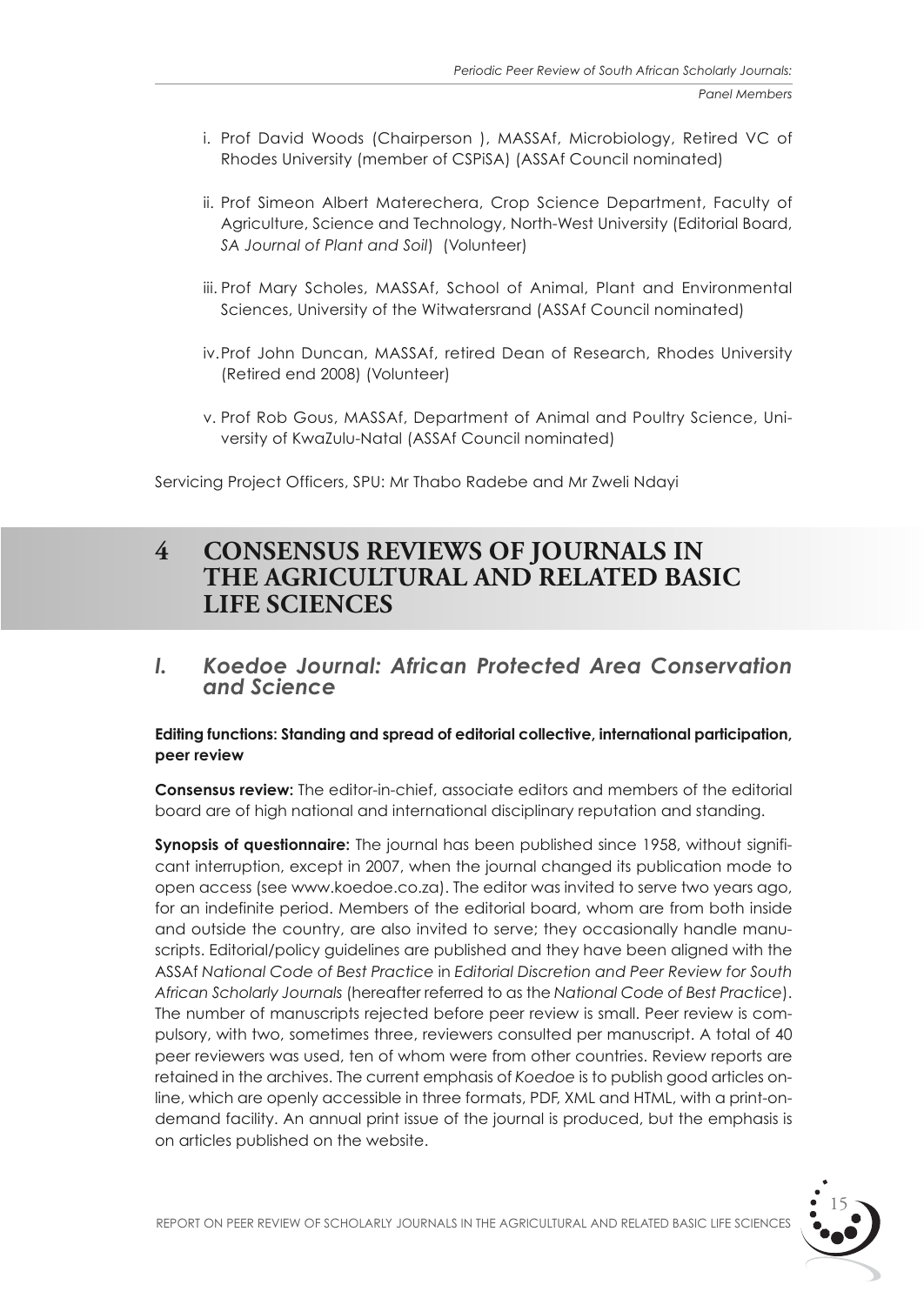### **Content: Quality, focus, spread within domain, sample of best work in South Africa, enrichment features**

**Consensus review:** The quality of the articles is very variable, but generally satisfactory to good. Many of the articles are variable in terms of subject coverage, but very comprehensive on local issues, especially reserve ecology, and would probably not be published internationally simply because they are too long and too local in focus. The tendency is to focus on small issues rather than on big topics. A good number of articles are published per annum. Overall, the journal is not attracting the best work in the country, although it maintains a regional focus and has a wide range of national authors; there are also occasionally international authors, especially as co-authors. Additional enrichment features such, as 'short communications', reviews, and essays, were always part of *Koedoe*, although none were published during the assessment period, such scholarly features are now again being included.

#### **Essential technical features: English abstracts,** *errata***, citation practice, presentation**

**Consensus review:** Abstracts for all the articles in the journal are written in English. Publication of *errata* is included. The citation practice is good. The quality of the presentation, layout, style and copy-editing interventions is high.

#### **Capacity development and international comparability**

**Consensus review:** The journal is suitable as a general ongoing stimulus for local graduate students and young researchers in the discipline concerned. The journal is, however, not comparable with the top international journals in the field but is highly complementary to many leading conservation journals, in the sense of publishing local, area-focused research (which is of international interest too).

#### **Suggested improvements**

**Consensus review:** This is a very well-known journal, and much respected and consulted in its field. It would likely receive more submissions articles if it were WoS indexed and it should be. There is a fair amount of overlap with the *South African Journal of Wildlife Research*. As National Parks include land, rivers and sea, there are proportionally too few articles on marine and freshwater ecosytems. *Koedoe* is indexed in Scopus and has applied for WoS indexing.

#### **Business aspects**

**Synopsis of questionnaire:** The publisher is Open Journals Publishing, a division of AOSIS (Pty) Ltd, a commercial open-access publisher. The journal is free online, at www. koedoe.co.za. The *Koedoe* website received a total of 12 602 unique visitors in 2008, from over 92 countries. South Africa was the origin of most of the visitors (with downloads amounting to 6.9 GB of information), followed by the United Kingdom (595 MB), Germany (415 MB), the Netherlands (400 MB) and Australia (266 MB). A total of 178 957 pages were viewed by a total of 19 919 visits to the website. In addition, *Koedoe* was one of the first journals to be incorporated into the SciELO-South Africa open-access platform. The journal's total expenditure per annum is R189 000; the cost is incurred by the South African National Parks (SANParks). In terms of copyright, the articles are published under a Creative Commons Attribution-Noncommercial-No Derivative Works

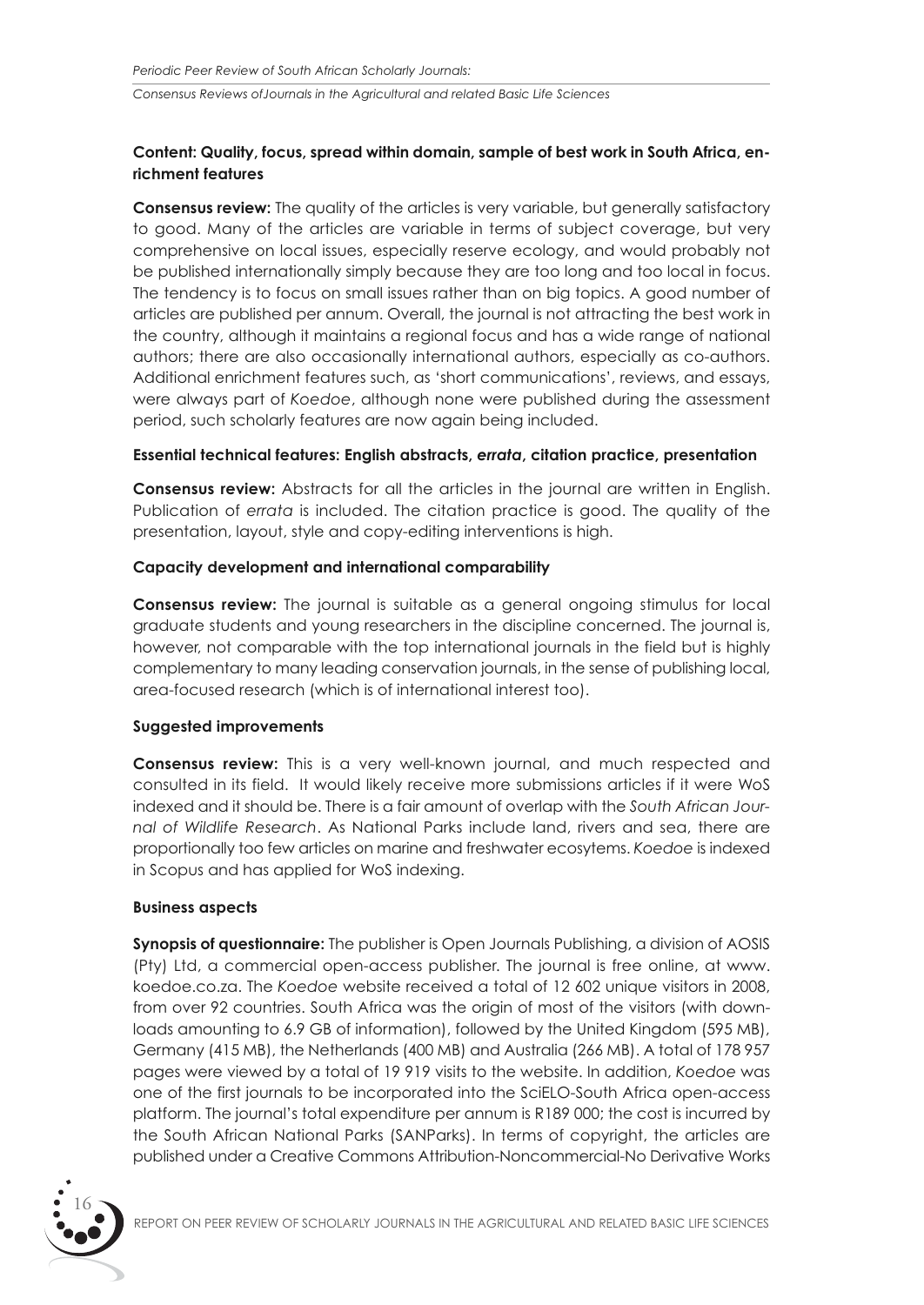2.5 South Africa License. It is impressive that *Koedoe* has followed the open-access 'gold route' and is a peer-reviewed online publication. Annually produced print copies (and print-on-demand reprints) are available through subscription, but are not the main focus of the journal. Income is derived through page charges (and advertising, as this arises). *Koedoe* is the journal of African Protected Area Conservation, and therefore SANParks pays the page charges for the first ten pages (in final layout format) of each article published. Other running costs are also carried by SANParks.

#### **Panel's consensus view:**

- **1. The journal should continue to be listed on the DHET list of accredited journals. (See Appendix C.)**
- **2. The journal should continue to be listed on the evolving SciELO-South Africa platform.**
- **3. The editor and publisher should be encouraged to use the outcome of the present review in making application for indexing by WoS.**
- **4. The editor should seriously consider the above recommendations for improvement of the journal made by the reviewers.**
- **5. In addition, the Panel believes** that the journal should keep its name *Koedoe*, which is well known in the field. Also, the editor should consider focusing on issues or problems in the area of terrestrial, marine and freshwater ecosystems.

# *II. South African Journal of Wildlife Research*

### **Editing functions: Standing and spread of editorial collective, international participation, peer review**

**Consensus review:** The reputation and standing of the editor and members of the editorial board are generally high, in national terms.

**Synopsis of questionnaire:** The journal has been published for 37 years (since 1971), without any significant interruptions in publication. Peer-reviewed articles published comprised 58 research articles, 17 'short communications', and two book reviews. Manuscripts received were 99 research articles; 21 'short communications'; two book reviews; one critique paper, and one review. Of these, eight manuscripts were rejected without peer review. For each manuscript there are two to three reviewers. In 2008, 88 reviewers were used, of whom about 50% had non-South African addresses. Review reports are accessibly retained in the archives. The editor was appointed competitively through advertisement within the organisation, for a 3-year period, with the option for renewal. Members of the editorial board are not appointed competitively, and are retained for an unspecified period. Members of the editorial board are from inside and outside the country, and they handle peer review of individual manuscripts, as well as give advice on editorial policies/practices. The published editorial guidelines are not yet aligned with the ASSAf *National Code of Best Practice*; new guidelines are being prepared to include those parts of the ASSAf *National Code of Best Practice* which are missing in the guidelines (e.g. a statement on conflict of interest).

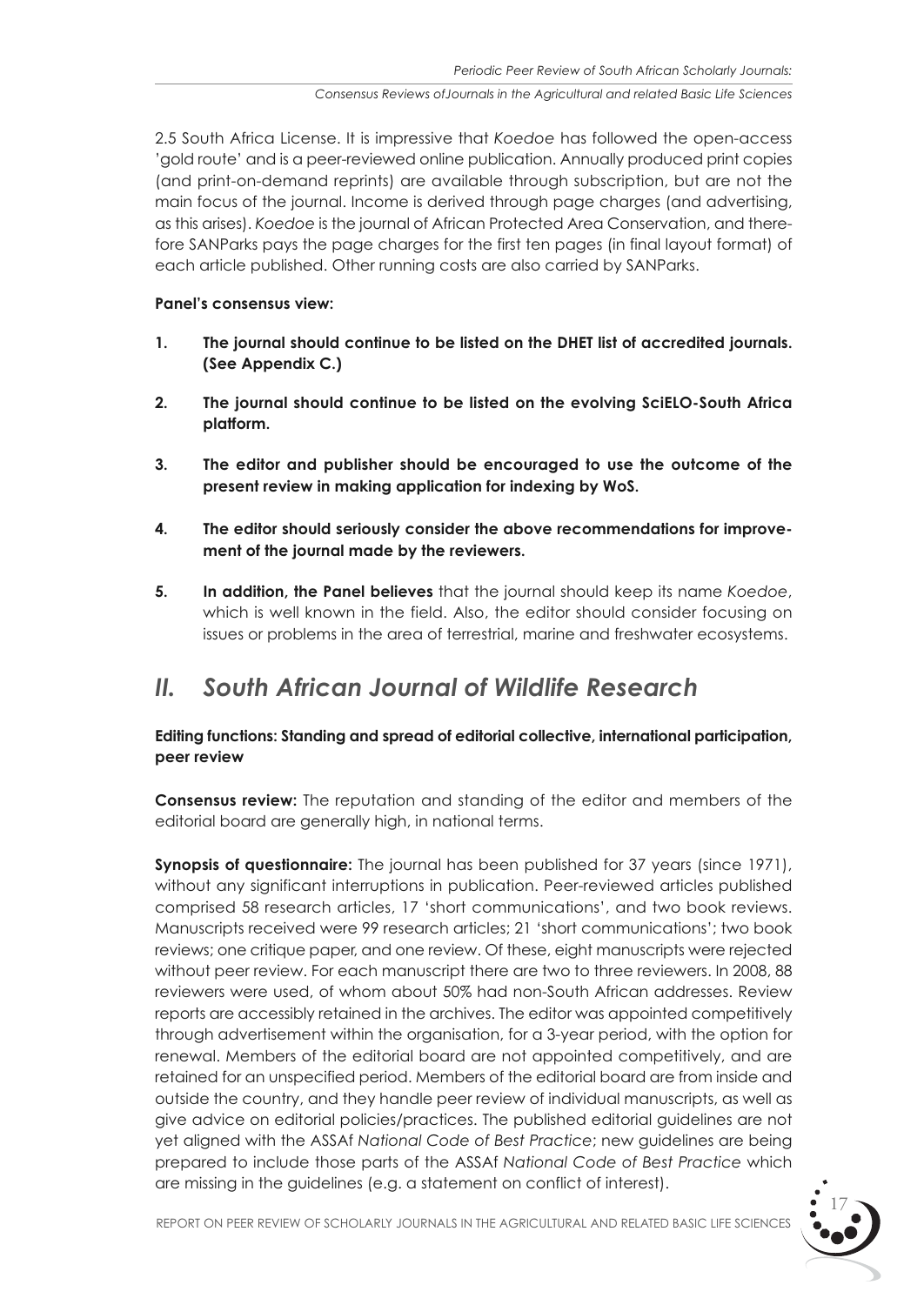#### **Content: Quality, focus, spread within domain, sample of best work in South Africa, enrichment features**

**Consensus review:** The articles appear to be of a variable, but generally high, scientific standard. There are a good number of articles per issue and, given the biannual appearance, these add up to a substantial volume in relation to the subject matter. Several of the published articles represent some of the best work done in South Africa. There is clearly a focus on national subject matter, although given the significance of the African (even South African) fauna and flora, this seems appropriate. There is an acceptable ratio of publication of articles between authors from within the country and internationally. Useful enrichment features are not published.

#### **Essential technical features: English abstracts,** *errata***, citation practice, presentation**

**Consensus review:** Abstracts are in English. No *errata* were published in the journal (but would be if the need arose). Good citation is one of the prominent features of the journal, as well as high-quality presentation, professional layout, style and copy-editing interventions.

#### **Capacity development and international comparability**

**Consensus review:** The articles would certainly be useful to graduate students as exemplars of the kind of work they are doing. There are equivalent journals in North America, Europe and Australia and the journal would indeed compare favourably with them. The journal serves an important local need.

#### **Suggested improvements**

**Consensus review:** The journal needs to attract a higher proportion of non-South African authors, perhaps by encouraging or soliciting more articles with topics dealing with issues important in other regions of the continent.

#### **Business aspects**

**Synopsis of questionnaire:** The publisher is Isteg Scientific Publications. The print run is 530 copies per issue, and 360 Southern African Wildlife Management Association members are entitled to copies; in addition, the journal has 60 foreign and 32 local subscribers. The journal appears on the basis of delayed open access (an embargo of 24 months). The Association's and journal's income are integrated. The Association also organises an annual conference to cover shortfalls, and the surplus generated varies from R20 000 to R40 000. The editor receives an honorarium, and other expenses are part of the general expenses of the Association, such as an honorarium for the secretariat, postage, stationery, telephone, internet and computer expenses. The total expenses are about R160 000 per year. The copyright belongs to the Association. The journal is WoS indexed, its Journal Impact Factor in the period under review was 0.82. The editor is in principle interested in an invitation to join the evolving SciELO-South Africa platform of free-online, high-quality, fully indexed South African journals.

#### **Panel's consensus view:**

**1. The journal should continue to be listed on the DHET list of accredited journals (over and above its entitlement to this, under policy as a WoS-indexed periodical). (See Appendix C.)**

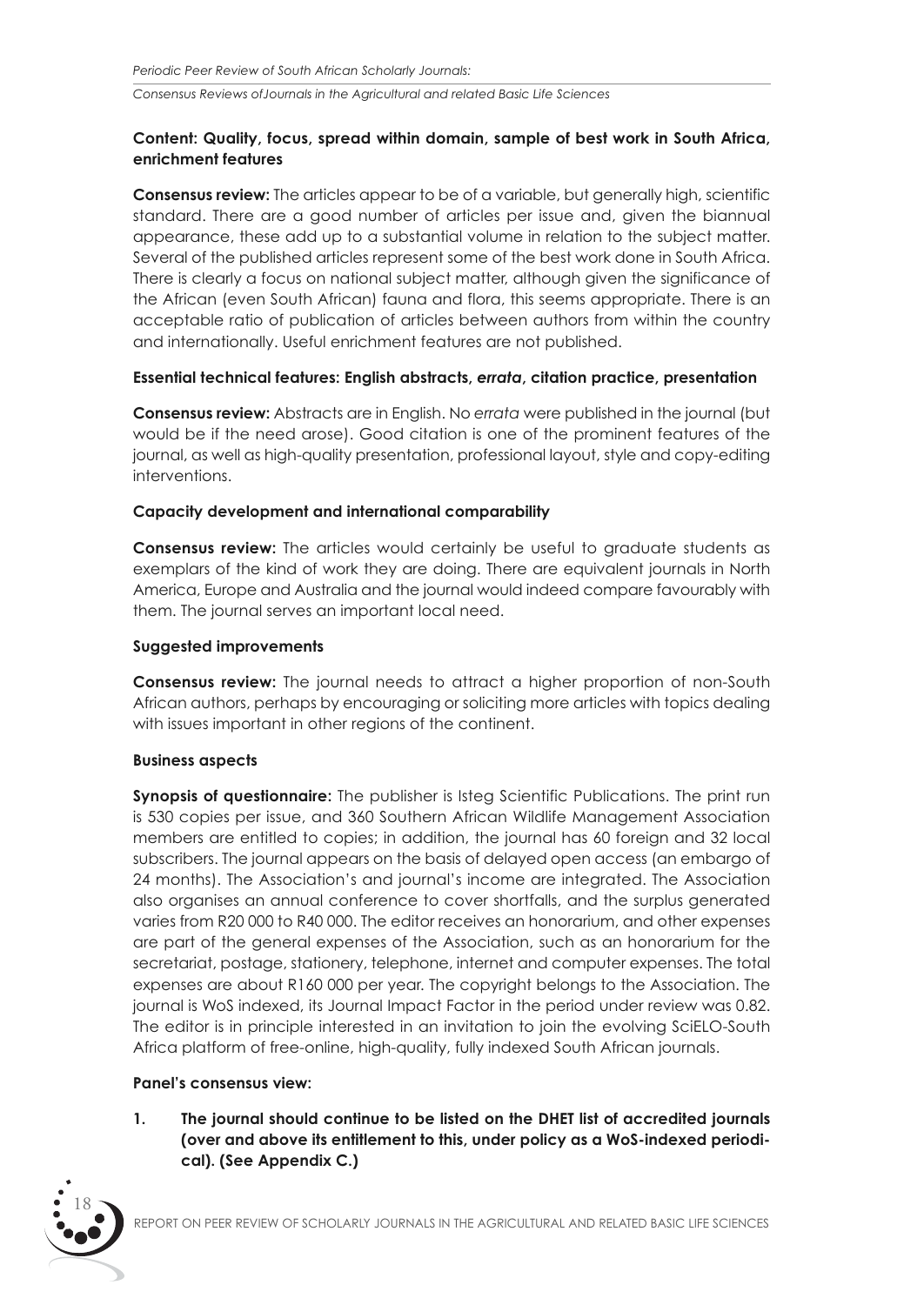- **2. The editor and publisher should be invited to consider joining the evolving SciELO-South Africa platform.**
- **3. The editor should seriously consider the above recommendations for improvement of the journal made by the reviewers.**
- **4. In addition, the Panel believes** that the journal's impact factor is good, especially compared to other South African journals.

# *III. African Natural History*

### **Editing functions: Standing and spread of editorial collective, international participation, peer review**

**Consensus review:** The editor and editorial board have high national and international disciplinary reputations and standing. This is a journal with a very specific purpose, namely to publish articles on natural history that would otherwise have been published in the discontinued *Annals of the South African Museum*. Initially there was no editorial board, but one has now been established. The editor and three of the eight editorial board members are based at the Iziko Museums of Cape Town, which is not surprising given the remit of the journal but it does reduce the 'international flavour' of the journal, since priority is, by policy, given to work based on the Museum's own collection.

**Synopsis of questionnaire:** The journal has been published for four years, without interruption. The editor is appointed for an indefinite period, and the appointment of the editorial board is not performed on a competitive basis. The appointment of editorial board members is also for an unspecified period. Members of the editorial board undertake peer reviews of individual manuscripts and advise on editorial policies and practices. Editorial guidelines are published; the editor is not aware if the journal's editorial guidelines have been aligned with the ASSAf *National Code of Best Practice.* The journal received only 17 manuscripts of all three types in the review period, only one was rejected before peer review. Peer review is compulsory, and two to three reviewers are used per manuscript. A total of 32 reviewers were used in the review period, 16 of whom had an international address. Review reports are retained in the archives.

### **Content: Quality, focus, spread within domain, sample of best work in South Africa, enrichment features**

**Consensus review:** The published articles are typical for this kind of publication (e.g. *Annals of the Transvaal Museum*) and appear to be of generally good quality. Most of the articles are descriptive and/or taxonomic, but this is not inappropriate. The journal published only 16 articles in the 3-year review period – an equivalence of about five articles per annum, which is a weakness. Some of the published articles are of a substantial depth. There is clearly a focus on 'local' material in the sense that this is housed at the Museum, although the collections themselves extend across the country. A small proportion of authors are international collaborators, but four of the 16 articles published in the journal were authored or co-authored by the editor himself, which is a serious concern. There are no enrichment features such as editorials, topical reviews, book reviews or correspondence.

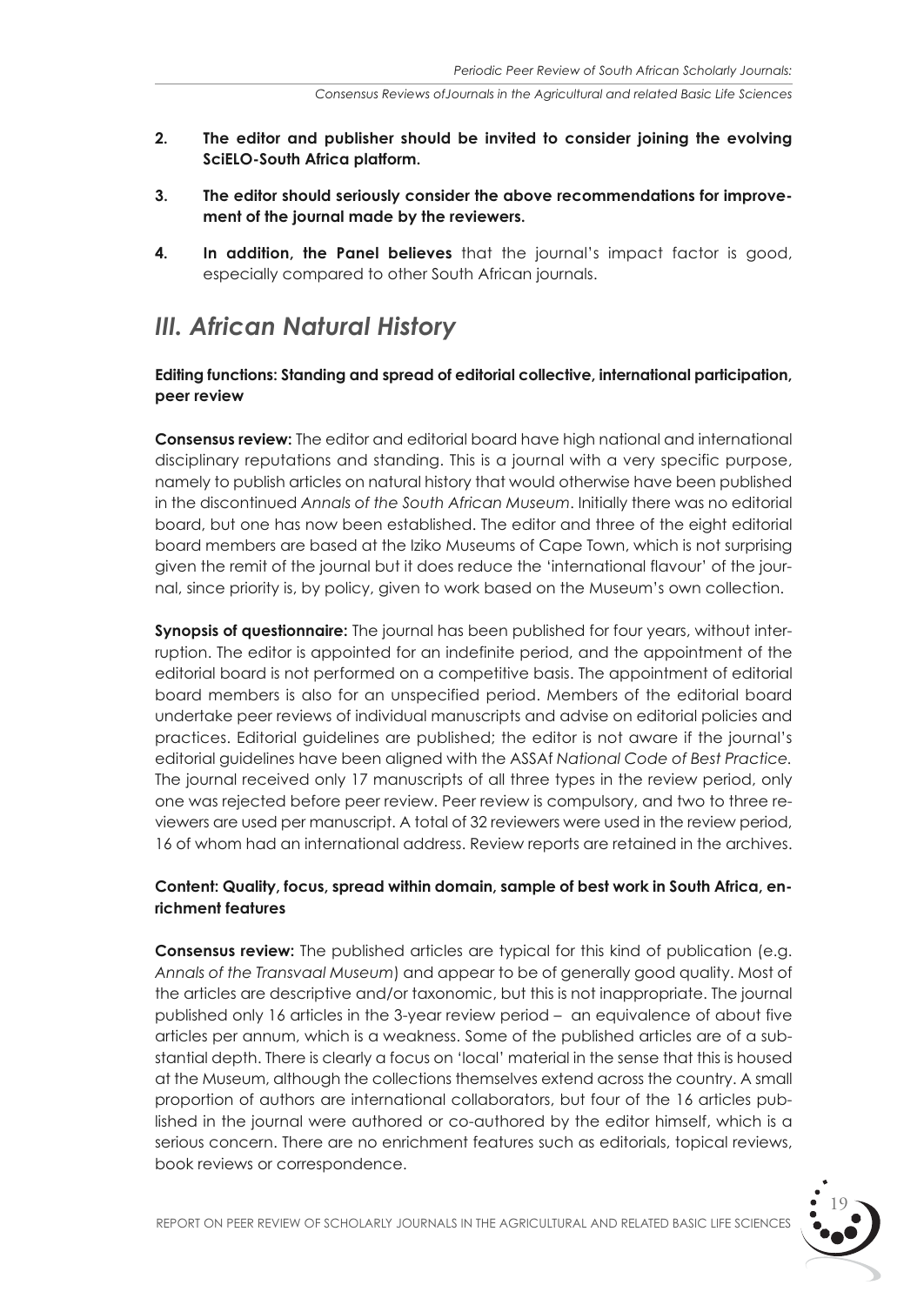#### **Essential technical features: English abstracts,** *errata***, citation practice, presentation**

**Consensus review:** There are English abstracts for all articles. The citation practice is good and no *errata* were published in the journal. High-quality figures and colour photographs are published when appropriate.

#### **Capacity development and international comparability**

**Consensus review:** The journal is suitable as a general ongoing stimulus for local graduate students and young researchers in the discipline. The journal serves a local need and, although it is not comparable with the top international journals in the field, it does compare favourably with similar journals in North America, Europe and Australia.

#### **Suggested improvements**

**Consensus review:** The number of articles and the proportion of international contributors should be increased. Articles authored by the editor should rarely be published, and an independent *ad hoc* editor should be appointed for such articles (as per the ASSAf *National Code of Best Practice)*. In addition, enrichment features, such as editorials, topical reviews, book reviews and scholarly correspondence should be published. There is also a need to define the scope of the articles the journal would like to publish. At the moment, most of the articles are descriptive and taxonomic, and many of them are derived from Museum work. Manuscripts from a wider spectrum should be solicited and published.

#### **Business aspects**

Synopsis of questionnaire: The publisher is Iziko Museums of Cape Town. The print run is 400 copies per issue. The annual expenditure is about R125 000. The editor is in principle interested in an invitation to join the evolving SciELO-South Africa platform of free-online, high-quality, fully indexed South African journals.

#### **Panel's consensus view:**

- **1. The journal should continue to be listed on the DHET list of accredited journals. (See Appendix C.)**
- **2. The editor and publisher should be invited to consider joining the evolving SciELO-South Africa platform.**
- **3. The editor and publisher should be encouraged to use the outcome of the present review in making application for indexing by WoS.**
- **4. The editor should seriously consider the above recommendations for improvement of the journal made by the reviewers.**
- **5. In addition, the Panel believes** that published articles should be derived from a wider spectrum, the editor should be discouraged from publishing in the jour-

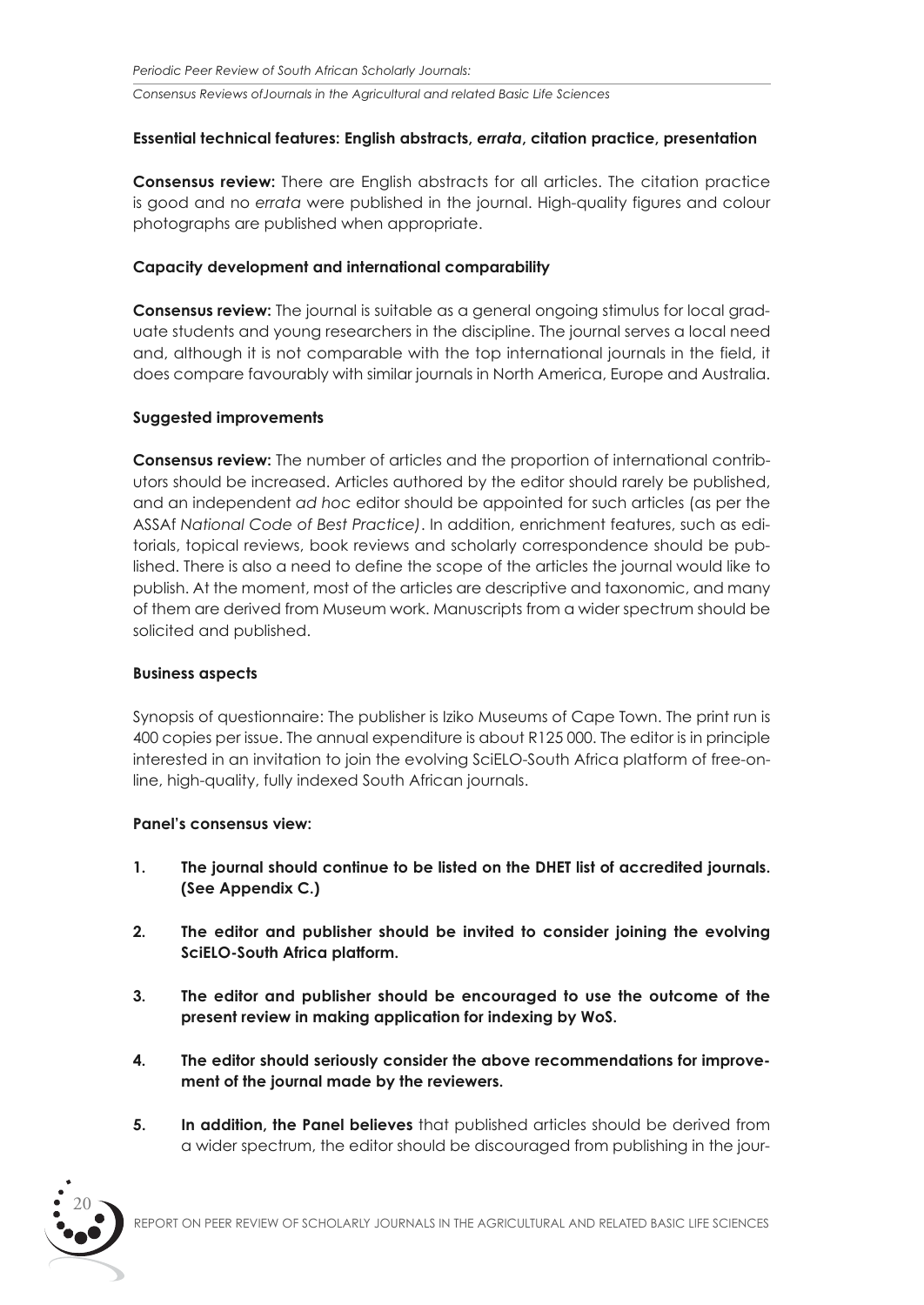nal, the number of published articles should be increased, the scope and focus of the journal should be reviewed, and it's the editorial guidelines should be aligned with the ASSAf *National Code of Best Practice*.

# *IV. South African Journal of Animal Science*

## **Editing functions: Standing and spread of editorial collective, international participation, peer review**

**Consensus review:** The editor and members of the editorial board have high national and international disciplinary reputations and standing. Some members of the editorial board are from outside South Africa.

**Synopsis of questionnaire:** The journal has been published for 38 years, without interruption. About 120 manuscripts (excluding conference proceedings) were published from 2005 to 2008. Of all the articles published, about 82% had at least one author with a non-South African address. All published articles are peer reviewed, and the practice is that each manuscript should have at least two independent reviewers plus overall review by an assistant editor. It is the responsibility of sub-editors to approach reviewers, and to write a motivated recommendation (the editor may thus be unaware of how many reviewers were used, or what they said). Since 2002, review reports have been retained in the archives. The journal is published quarterly, and publishes peer-reviewed conference contributions as a separate issue, usually only as an electronic issue (the last one was published in 2006). The editor was specifically approached for the position and has been in the position for seven years. The editor's contract is renewable every second year. There are 14 assistant editors who handle the peer-review process, while the publication committee handles appeals and problem cases. The publication committee and the South African Society of Animal Science's Council advise on editorial policy and practices. Members of the editorial board are from inside and outside the country and are not appointed competitively. Editorial and policy guidelines are published on the South African Society for Animal Science (SASAS) website. The editor has not checked the ASSAf *National Code of Best Practice* point for point, but agrees with it in principle.

### **Content: Quality, focus, spread within domain, sample of best work in South Africa, enrichment features**

**Consensus review:** The quality of the articles varies, naturally, but generally they are of a high standard. The rejection rate is apparently quite high, thus maintaining a high standard for those articles published. The journal is published four times per annum, each issue containing between nine and 11 articles. One of the advantages of publishing in this journal is that the articles are published electronically, immediately after being accepted by the editor; the articles thus enter the public domain more rapidly, which obviously appeals to contributors. Only once a sufficient number of articles are published electronically, are issues printed. There is a wide range of topics covered by the journal on all aspects of animal and poultry science, including nutrition, genetics and physiology of beef and dairy cattle, horses, sheep, chickens and ostriches. Sadly,

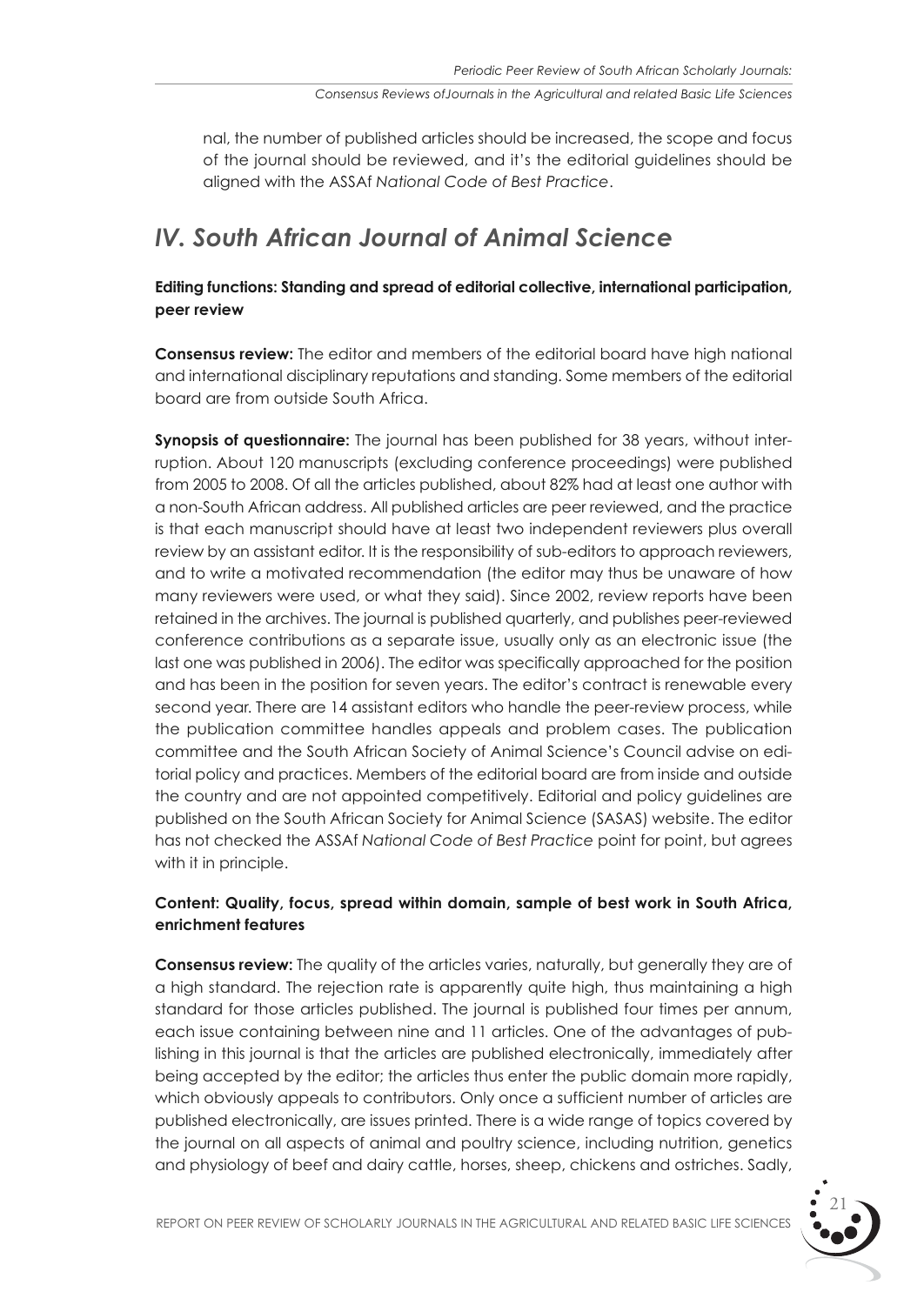the facilities for research in animal and poultry science in this country are dwindling, but fortunately those researchers remaining, publish regularly in this journal. Many articles would be acceptable in some of the best international animal science journals. There is a fair amount of work that describes regional issues, but there is a strong international focus, with articles being submitted from a wide range of countries overseas, rather than from the rest of Africa. Research emanates from the United States, China, Turkey, Argentina, France, Jordan, Iran, Mexico, India, Brazil and Portugal, with a few articles from Kenya, Zimbabwe and Ethiopia. The journal attracts many articles from Turkey, for no apparent reason. The journal does not publish enrichment features, such as editorials, topical reviews, book reviews or scholarly correspondence.

### **Essential technical features: English abstracts,** *errata***, citation practice, presentation**

**Consensus review:** There are English abstracts for all articles. In the print version *errata* are published on a separate piece of paper inserted into the journal, which is not fool-proof, and in the electronic version corrections are made. There is a good citation practice. The presentation, layout, style and copy-editing interventions are good.

### **Capacity development and international comparability**

**Consensus review:** The standard of articles in this journal has increased over recent years, and the subjects covered have been expanded, thus catering for a wider and more discerning audience. Local graduate students should be impressed by the journal, and, because of its electronic accessibility, they are able to access articles of interest very easily. The articles should therefore stimulate some interest among students and young researchers. The standard is equivalent to some of the international animal science journals, but not comparable with the top journals such as the *Journal of Agricultural Science, Animal, British Poultry Science* or the *British Journal of Nutrition*. The standard of reviewing is improving and hence the quality of published articles also is improving.

### **Suggested improvements**

**Consensus review:** The journal should widen its coverage to include African researchers in other African countries. With the online availability of abstracts and full-text articles the citation rate should increase.

### **Business aspects**

**Synopsis of questionnaire:** The publisher is the SASAS. The print run is 300 copies per issue, and the number of paying subscribers is 213 (plus 16 free library members). Sponsorship is received only through the Society, and infrastructure is supplied by the Department of Animal & Wildlife Sciences, University of Pretoria. The journal's total expenditure per annum was approximately R100 000 in 2006 and 2007 and R120 000 in 2008. At submission, the corresponding author is informed that the Society owns the copyright on published articles. The journal is WoS indexed. The editor is in principle interested in an invitation to join the evolving SciELO-South Africa platform of free-online, high-quality, fully indexed South African journals. The editor is not able to establish how to distribute the electronic publication to overseas libraries.

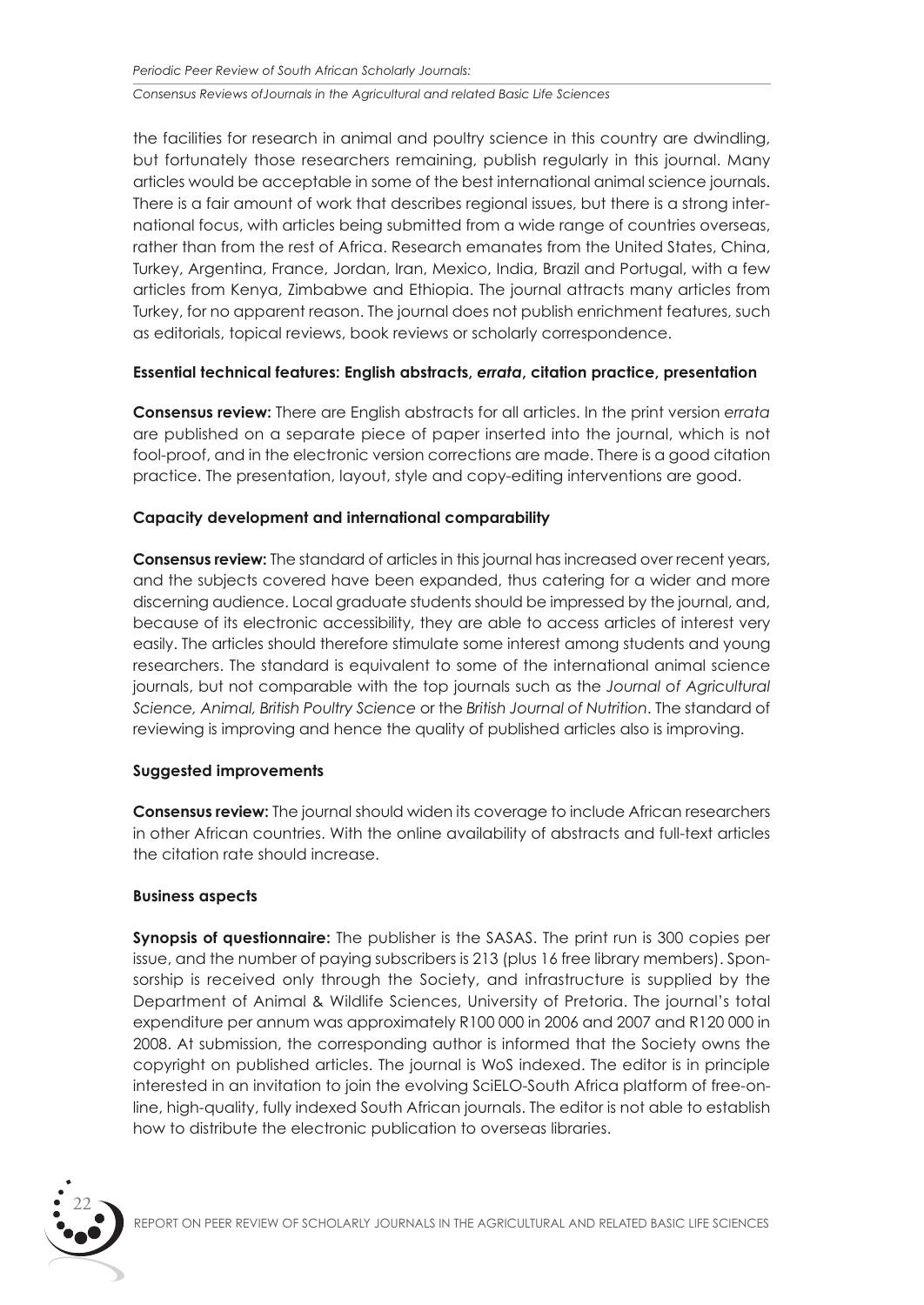**Panel's consensus view:** 

- **1. The journal should continue to be listed on the DHET list of accredited journals (over and above its entitlement to this, under policy as a WoS-indexed periodical). (See Appendix C.)**
- **2. The editor and publisher should be invited to consider joining the evolving SciELO-South Africa platform.**
- **3. The editor should seriously consider the above recommendations for improvement of the journal made by the reviewers.**
- **4. In addition, the Panel believes** that the editor should check the ASSAf *National Code of Best Practice* to align the editorial guidelines with them; the editor should consider improving the journal by adding enrichment features; and the editor should encourage authors to co-author articles with graduate students.

# *V. Onderstepoort Journal of Veterinary Research*

#### **Editing functions: Standing and spread of editorial collective, international participation, peer review**

**Consensus review:** The editor and members of the editorial board have a high national and international disciplinary reputation and standing.

**Synopsis of questionnaire:** The journal has been published for 97 years, significant interruptions in publication occurred only for three or four years during the Second World War. The editor was appointed non-competitively for a 3-year period, with the option of renewal. In the period under review, the journal received 128 manuscripts; of these, 80 were published and ten were rejected without peer review. For each manuscript there are two reviewers, and, in the period under review, 24 reviewers were used, 12 of whom had non-South African addresses. Review reports are accessibly retained in the archives. The peer reviewers are subject specialists from all over the world, therefore the editorial board does not provide specific topical expertise. Members of the editorial board are not appointed competitively, and are retained for an unspecified period. The editorial board handles peer review of individual manuscripts as well as gives advice on editorial policies and practices. The published editorial guidelines are not yet aligned with the ASSAf *National Code of Best Practice*.

## **Content: Quality, focus, spread within domain, sample of best work in South Africa, enrichment features**

**Consensus review:** The quality of articles varies, as does the subject matter, but generally these are of a good-to-high quality, and generally academic in nature. There are four issues per annum, each consisting of between seven and ten articles. A high proportion of the articles emanate from Onderstepoort, and these reflect the research being done there, which is where most of the veterinary research is conducted in South

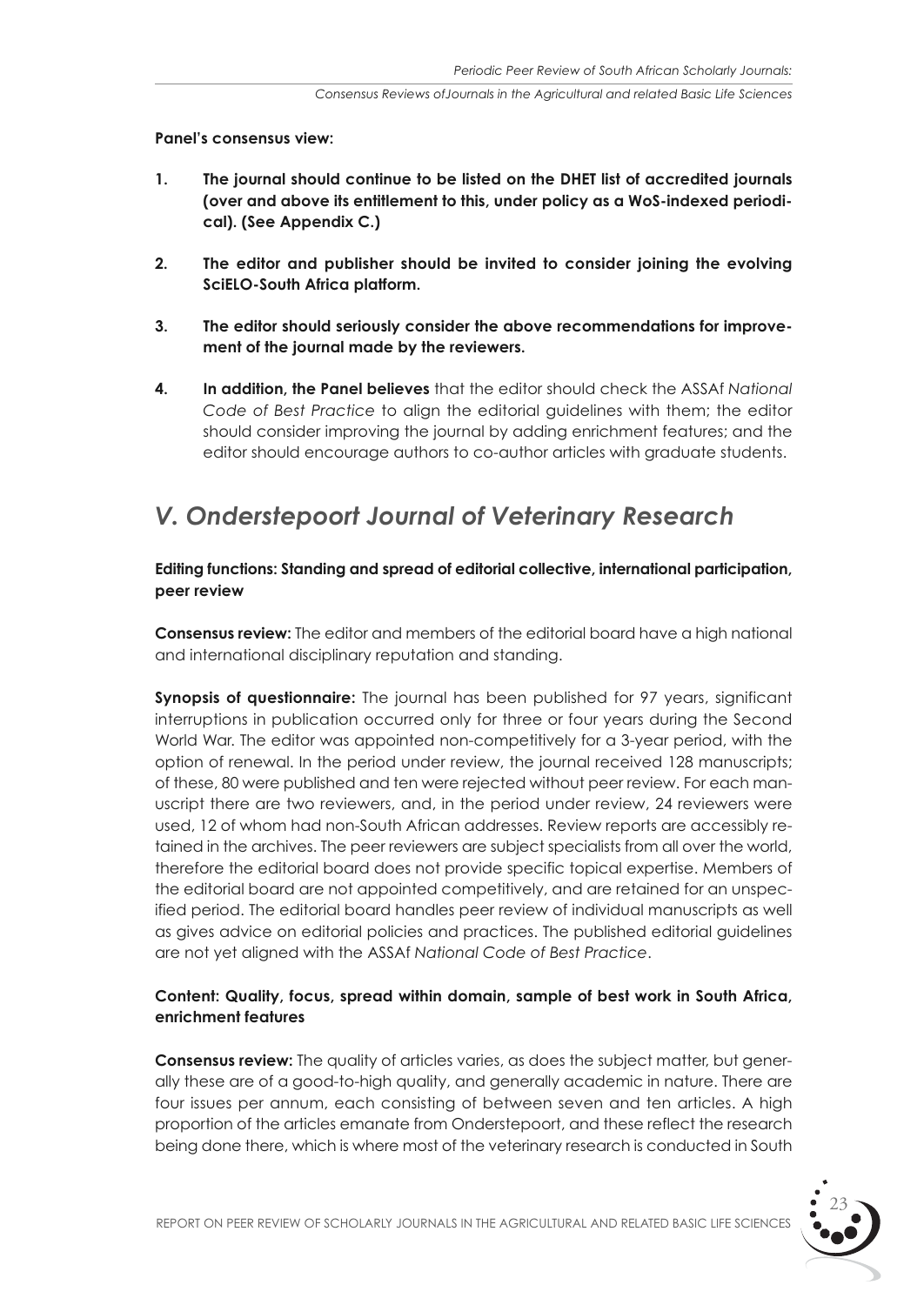Africa. The articles cover a wide range of topics, such as diseases, management issues resulting in distress, clinical studies, and causes of death in captivity, related to a wide range of mammals, livestock and wildlife. This journal appears to be very popular with veterinarians in other African countries, with many of the articles emanating from Kenya, Tanzania, Nigeria, Sudan, Zambia and Mozambique. Within South Africa, the majority of articles is from Onderstepoort, but there are others from veterinary laboratories in other parts of the country. There are a few useful enrichment features like editorials, topical reviews, book reviews and scholarly correspondence.

### **Essential technical features: English abstracts,** *errata***, citation practice, presentation**

**Consensus review:** The journal contains adequate English abstracts. No *errata* were evident. The citation practice is good and presentation, layout, style and copy-editing interventions are also good. Articles are easy to read, the tables and graphs are very clear, and the reference format is excellent.

#### **Capacity development and international comparability**

**Consensus review:** The journal is suitable as a general ongoing stimulus for local graduate students and young researchers in the discipline. There are many articles of interest in this journal. It is comparable with international journals in the field. About 45% of articles have international collaboration.

#### **Suggested improvements**

**Consensus review:** No improvements were suggested.

#### **Business aspects**

**Synopsis of questionnaire:** The joint publishers are the ARC-OVI and the University of Pretoria. The production and distribution of the journal are outsourced. The print run is 400 copies per issue, and the number of paying subscribers is 83. Copyright permissions are freely given to those who accept the proviso that the journal is acknowledged. The journal is WoS indexed. The editor is in principle interested in an invitation to join the evolving SciELO-South Africa platform of free-online, high-quality, fully indexed South African journals; to this effect an arrangement has already been made with the University of Pretoria – all articles published by staff and students will be submitted to the university's open-access website a year after they have been published in the journal. The journal and the university will have to discuss the funding arrangements.

### **Panel's consensus view:**

- **1. The journal should continue to be listed on the DHET list of accredited journals (over and above its entitlement to this, under policy as a WoS-indexed periodical). (See Appendix C.)**
- **2. The editor and publishers should be invited to consider joining the evolving SciELO-South Africa platform.**

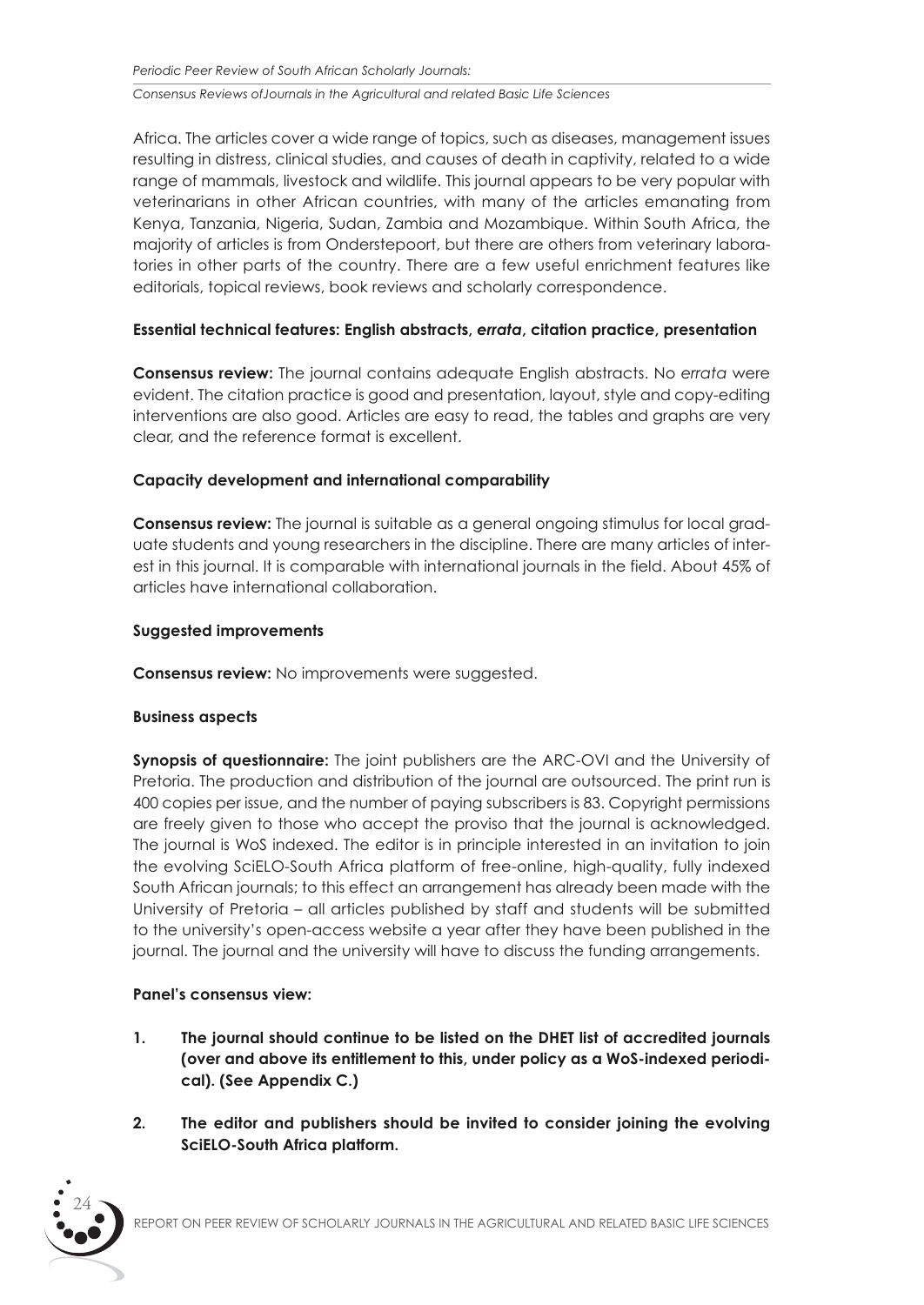#### **3. The journal should include enrichment features such as editorials, book reviews, topical reviews.**

**4. In addition, the Panel believes** that the editor should consider aligning the ditorial guidelines with the ASSAf *National Code of Best Practice*.

# *VI. Journal of the South African Veterinary Association*

## **Editing functions: Standing and spread of editorial collective, international participation, peer review**

**Consensus review:** The editor and editorial board have good national and international disciplinary reputations and standing, and the editorial board includes one member from the United States.

**Synopsis of questionnaire:** The journal was published as the *Journal of the South African Veterinary Medical Association* (Volumes 1 – 42) from 1927 to 1971 and as the *Journal of the South African Veterinary Association* (Volumes 43) from 1972 to present, without interruption. About 91 articles were published in the period under review, selected from 271 manuscripts received in the same period. Very few manuscripts were rejected before peer review. All articles are peer reviewed, and two independent reviewers per manuscript are used. An accurate record of reviewers with a non-South African address is not readily accessible. The peer review reports are accessible and are filed in sequence of rejection or publication, not chronologically.

## **Content: Quality, focus, spread within domain, sample of best work in South Africa, enrichment features**

**Consensus review:** The articles are generally of a high scientific standard. Some reflect practical issues, whilst others are more clinical. Four issues are published annually, with each issue containing about five articles. There does appear to be a preponderance of good work from within South Africa. The articles are mainly of a practical nature, identifying and describing problems that have been encountered, and solutions to many of these. The majority of authors emanate from within South Africa, but others are from the Netherlands, the United Kingdom, Turkey, Botswana, Nigeria, Namibia and Tanzania. Many of the international contributors appear to have links with some of the South African veterinarians. In addition to the original articles published in each issue, a sizeable portion of book reviews, topical reviews, historical data and 'short communications' is published.

### **Essential technical features: English abstracts,** *errata***, citation practice, presentation**

**Consensus review:** Each article contains an English abstract. *Errata* are published in subsequent issues of the journal, as are rebuttals and other comments to the editor. The citation practice is good, as are the presentation, layout, style and copy-editing interventions.

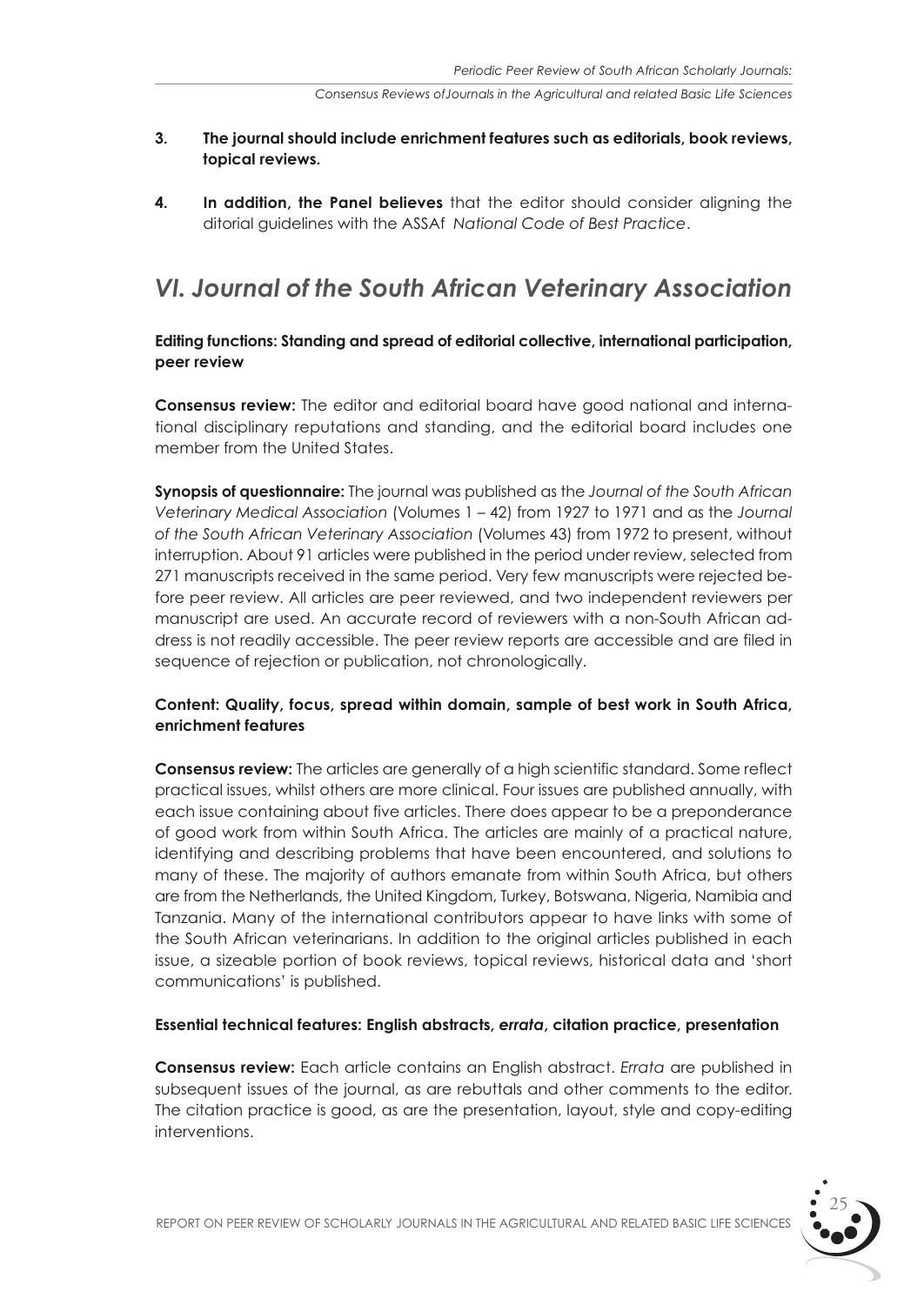#### **Capacity development and international comparability**

**Consensus review:** The journal is suitable as a general ongoing stimulus for local graduate students and young researchers in the discipline. It is comparable with international journals in the field. In addition, about 20-40% of articles have international collaboration. The journal would appear to be of more interest to practising veterinarians than the *Onderstepoort Journal of Veterinary Research*, as the articles reflect less academic subjects generally, and there is more of scholarly interest, such as editorial comments and book reviews.

#### **Suggested improvements**

**Consensus review:** No improvements were suggested.

**Business aspects**

**Synopsis of questionnaire:** Data not provided.

**Panel's consensus view:** 

- **1. The journal should continue to be listed on the DHET list of accredited journals (over and above its entitlement to this, under policy as a WoS-indexed periodical). (See Appendix C.)**
- **2. The editor and publisher should be invited to consider joining the evolving SciELO-South Africa platform.**

# *VII. Bothalia*

### **Editing functions: Standing and spread of editorial collective, international participation, peer review**

**Consensus review:** The editor is well regarded (but seemingly overworked, as he edits the full spectrum of the South African National Biodiversity Institute's (SANBI) in-house publications). The editorial board is small, but composed of eminent persons. Three of the four are from abroad (the Royal Botanical Gardens Kew; the Missouri Botanic Gardens and the University of Utrecht). The reviewers generally are respected in their fields. The journal is essentially an in-house journal for the National Herbarium and its related taxonomic activities.

**Synopsis of questionnaire:** The journal has been published since 1921, without any interruptions. The number of peer-reviewed original articles published during the period under review is approximately 116. Approximately 89 manuscripts of all three types were received per annum. The number of peer reviewers approached for each manuscript is two or three, and about 168 reviewers were used during the period under review, 73 of whom had non-South African addresses. Peer-review reports are retained in the records. The editor has been in the position for 12 years and was appointed for an indefinite period. The position of editor is advertised in-house and an appointment

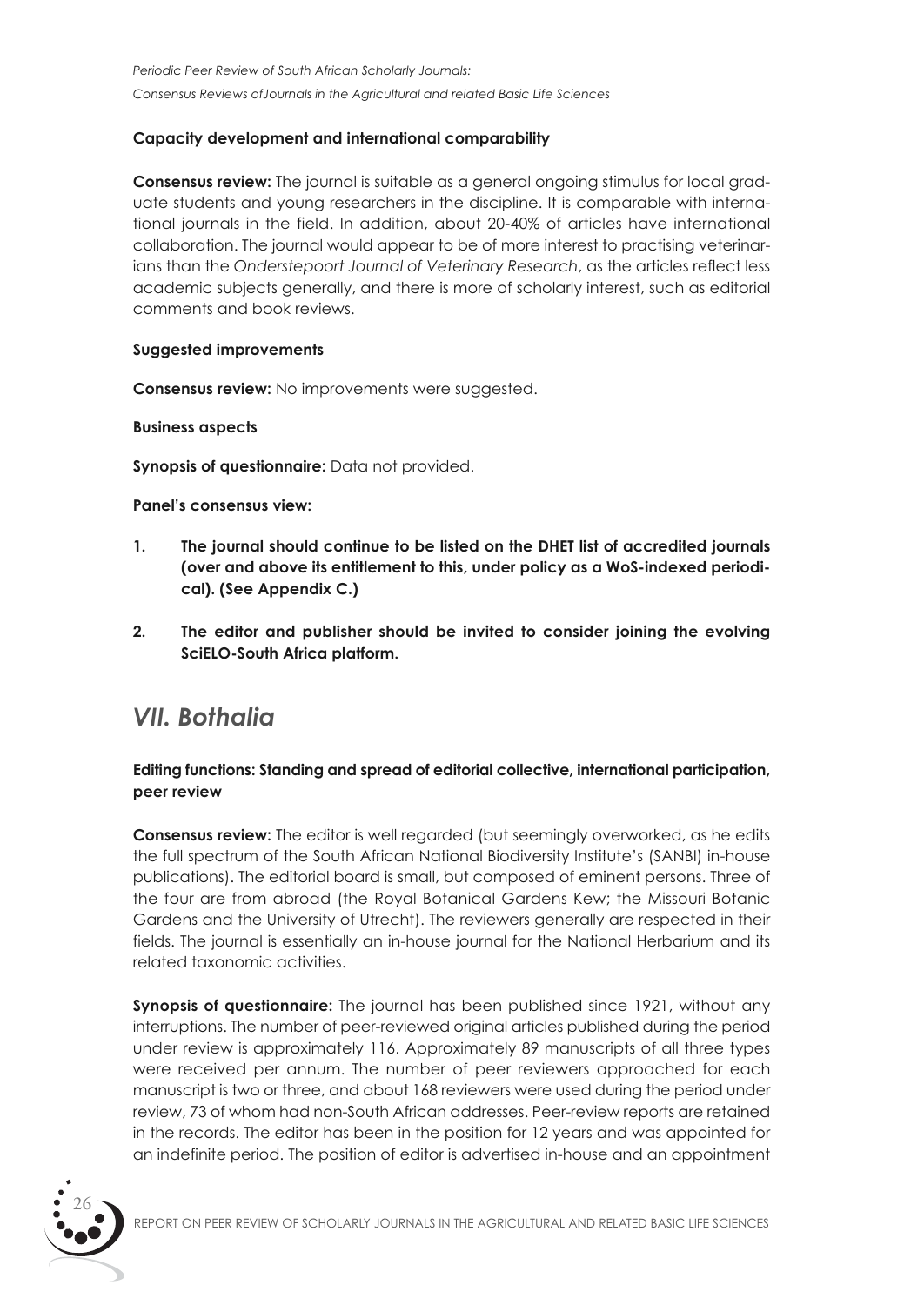is made following interviews with the CEO and management. Members of the editorial board are selected from within SANBI and the scientific fraternity; they are from inside and outside the country, and occasionally handle peer review of individual manuscripts and give advice on editorial policies/practices. The editorial policy guidelines are not aligned with the ASSAf *National Code of Best*. The publication frequency is biannual.

## **Content: Quality, focus, spread within domain, sample of best work in South Africa, enrichment features**

**Consensus review:** The articles are generally of high quality and the journal compares favourably with similar international journals. A good number of articles per annum are published. Articles are mainly on plant taxonomy and species level work. The journal carries little or no modern systematic studies (e.g. those that include DNA data) and only a few articles that present phylogenetic analyses. The journal publishes excellent line-diagrams, and maps are generally good; however, the quality of photographs is not consistently good. The absence of colour photographs is a shortcoming, as colour would be appropriate in (many) cases. The focus is taxonomy, although some cytology, plant anatomy (histology) and ecology is included. There is a good sample of the best work in South Africa, with many of the authors being well respected in their field(s). The focus of the journal is mainly on local issues, with some articles from other African countries. As an in-house journal of SANBI, this is the intended emphasis. There are some international authors (e.g. from Missouri Botanic Garden) who are specialists on South African flora and generally publish with South African co-authors. Occasionally, book reviews and interesting obituaries are published, but editorial or invited review articles are not published.

#### **Essential technical features: English abstracts,** *errata***, citation practice, presentation**

**Consensus review:** There are English abstracts for all articles, but no abstracts are published for 'Notes on African Plants'. *Errata* are apparently published as the need arises. The journal has a good citation practice and good presentation, layout, style and copy-editing interventions, except for a few low-resolution photographs and the lack of colour photographs.

#### **Capacity development and international comparability**

**Consensus review:** The journal needs to be better publicised among students as the focus on species descriptions does not necessarily mean that young scientists will be inspired to publish in the journal. Obvious comparative journals would be the *Kew Bulletin, Annals of the Missouri Botanical Garden*, *NOVON* and perhaps elements of *TAXON* and *Systematic Botany*. *Bothalia* is the least adventurous of these, but is equally capable of disseminating information on southern African plant diversity at the species level.

#### **Suggested improvements**

**Consensus review:** The use of colour illustrations/photographs would be highly desirable. *Bothalia* compares well with the *Kew Bulletin*; articles are of similar calibre but

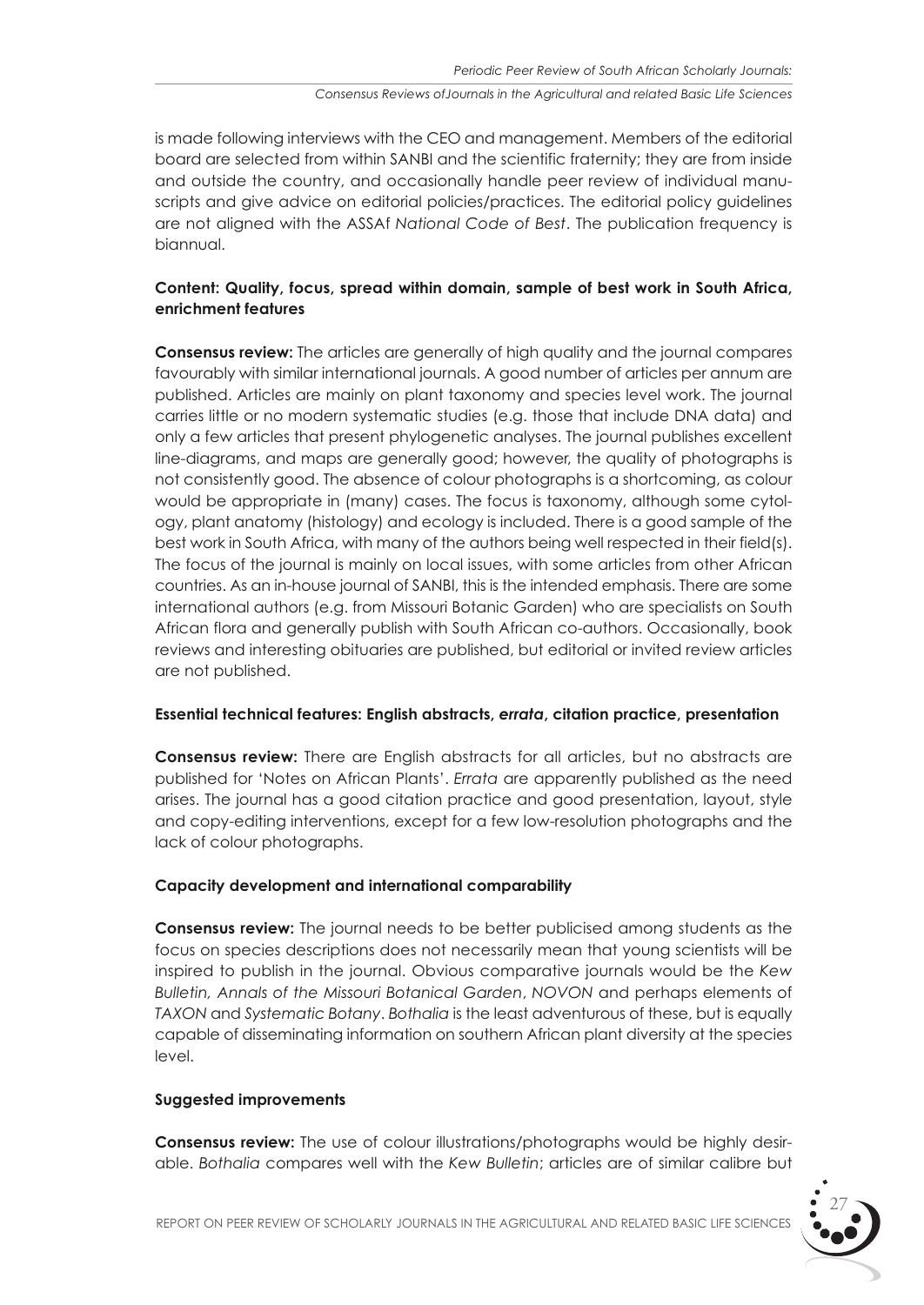enhanced by quality photographs and the use of colour photographs. It would be advantageous if the journal was accessible online. The journal competes with the *South African Journal of Botany*, and to improve its status it should consider changing its scope into something locally relevant but that does not compete with the *South African Journal of Botany* – perhaps the 'South African Journal of Biodiversity Science', given that SANBI's mandate now covers all aspects of biodiversity, or even the 'African Journal of Biodiversity' would not be unwarranted. For the journal to remain viable, it needs bold and major interventions.

#### **Business aspects**

**Synopsis of questionnaire:** The publisher is SANBI, Pretoria. The regular print run of the journal is 400 copies per issue; the number of paying subscribers is 60. The journal's average expenditure per annum is R600 000. SANBI holds the copyright. The journal is WoS indexed. The journal was independently peer reviewed at the beginning of 2009. The editor is interested in publishing **only contents pages** in the evolving SciELO-South Africa platform of free-online, high-quality, fully indexed South African journals. The publications process and web availability are currently being reviewed.

#### **Panel's consensus view:**

- **1. The journal should continue to be listed on the DHET list of accredited journals (over and above its entitlement to this, under policy as a WoS-indexed periodical). (See Appendix C.)**
- **2. The editor and publisher should be invited to consider joining the evolving SciELO-South Africa platform.**
- **3. The editor should seriously consider the above recommendations for improvement of the journal made by the reviewers.**
- **4. In addition, the Panel believes** that the journal should publish articles on an open-access platform. The Panel also recommends, in the interest of the botany discipline, that the journal should consider changing its scope or amalgamating with the *South African Journal of Botany*.

# *VIII. South African Journal of Botany*

**Editing functions: Standing and spread of editorial collective, international participation, peer review**

**Consensus review:** The editor-in-chief is a widely respected botanist and an NRF A-rated researcher. The editorial board is a mix of local and international experts in their field.

**Synopsis of questionnaire:** The journal was published as the *Journal of South African Botany* from 1935 to 1981. The name changed to the *South African Journal of Botany* in1982 and it has been published under this name to date, without any interruptions. The number of peer-reviewed original articles published during the period under review

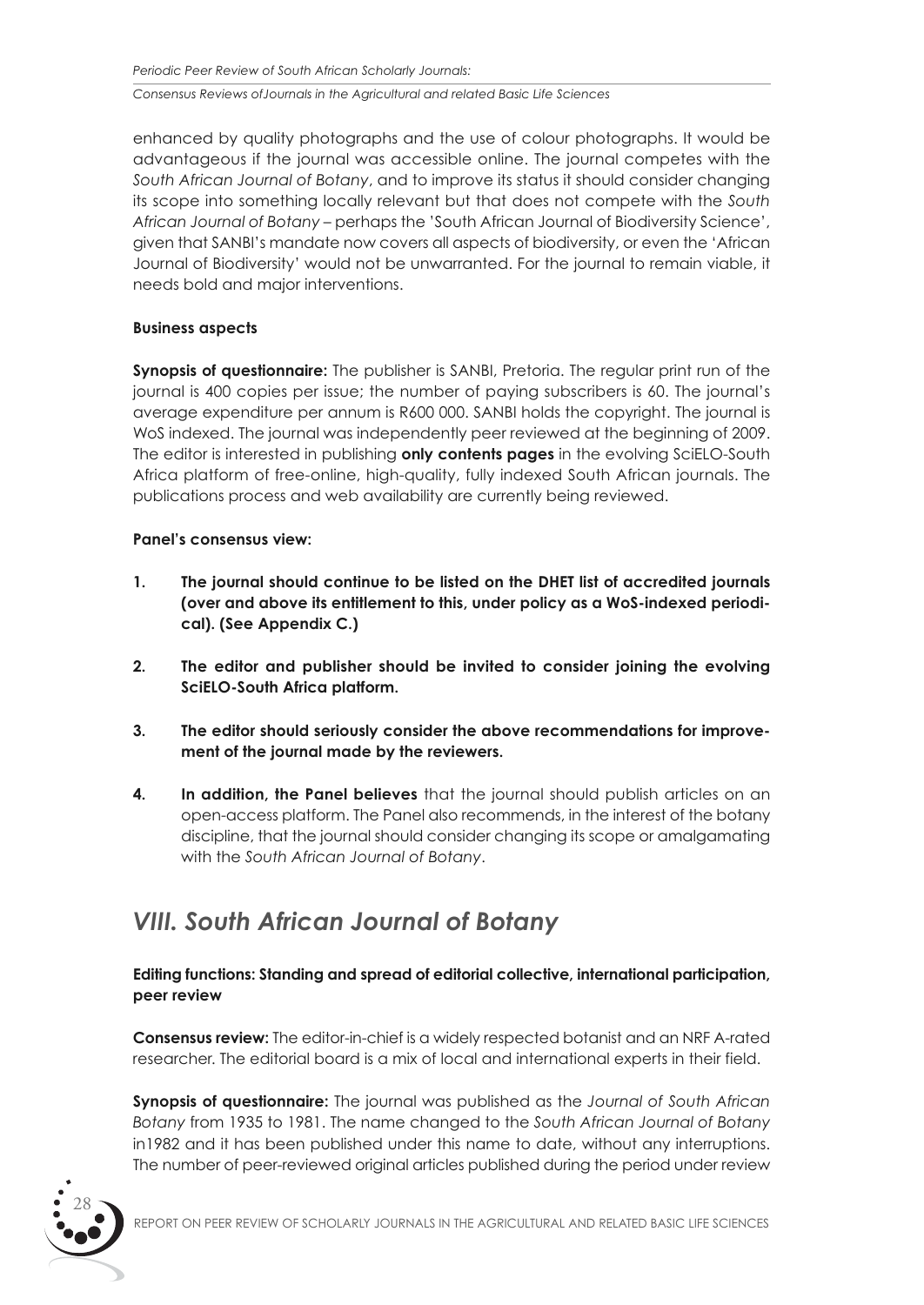is approximately 80 per annum; approximately 400 manuscripts were received and about 80% were rejected before or after peer review. The number of peer reviewers approached for each manuscript is two, and approximately 100 reviewers were used during the period under review. Peer-review reports are NOT retained. The editor has been in the position for nine years, after being appointed by the Council of the South African Association of Botanists. Members of the editorial board are appointed for a 3-year period, and they are from inside and outside the country. They handle the peer review of individual manuscripts and give advice on editorial policies/practices. The editorial policy guidelines have not been aligned with the ASSAf *National Code of Best Practice*.

### **Content: Quality, focus, spread within domain, sample of best work in South Africa, enrichment features**

**Consensus review:** The articles are generally of good quality, but the quality does vary. Articles have a good visual appeal; illustrations in the form of line diagrams, maps, photographs, micrographs etc., are all of excellent quality and colour is used where appropriate. A good number of articles are published annually and consistently. A good sample of work is published, which ranges across the plant sciences from taxonomy, through molecular aspects, physiology, bio-/phyto-chemistry, microscopical work, seed biology, etc. to ecology. There seems, however, to be an overly large proportion of articles dealing with plant compounds, ethnobotany, traditional plant uses, pharmacology, etc. In general, the focus of the journal is on South/southern African flora (species), as well as those from further afield in Africa. Occasional articles deal with non-African species, and some are focused on crop species. Aside from authors from all over South Africa and neighbouring countries, the journal draws contributions from authors from an impressive range of other countries, both in Africa (as far afield as Cameroon, Ethiopia, Uganda, Benín), as well as countries in Europe (e.g. Norway, Denmark, Sweden, Belgium, the Netherlands, Turkey and several in East Europe), the United Kingdom, the United States and even China, Japan and India. However, it seems that the main 'players' in plant science in South Africa reserve their best work for publication in international journals. The journal does contain enrichment features – in the 2007-2009 issues, there was an opinion paper; a mini-review; an editorial and many book reviews. The *South African Journal of Botany* also publishes abstracts of congresses and periodic, focused, special issues, which are handled by appropriate guest editors.

#### **Essential technical features: English abstracts,** *errata,* **citation practice, presentation**

**Consensus review:** The quality of the writing is good and the journal does contain English abstracts. *Errata* are published. There is a good citation practice. The presentation, layout, style and copy-editing interventions are impressive features of the journal.

#### **Capacity development, and international comparability**

**Consensus review:** The journal is suitable for encouraging students and young academics, not only in coverage, but also affording extremely good examples of presentation across the board of botanical and related topics. The *South African Journal of Botany* compares well with any other inter-disciplinary journal devoted to the plant sciences. The scope of the journal is very broad and even general journals, such as the *American Journal of Botany*, are more limited in scope. The impact factor of the

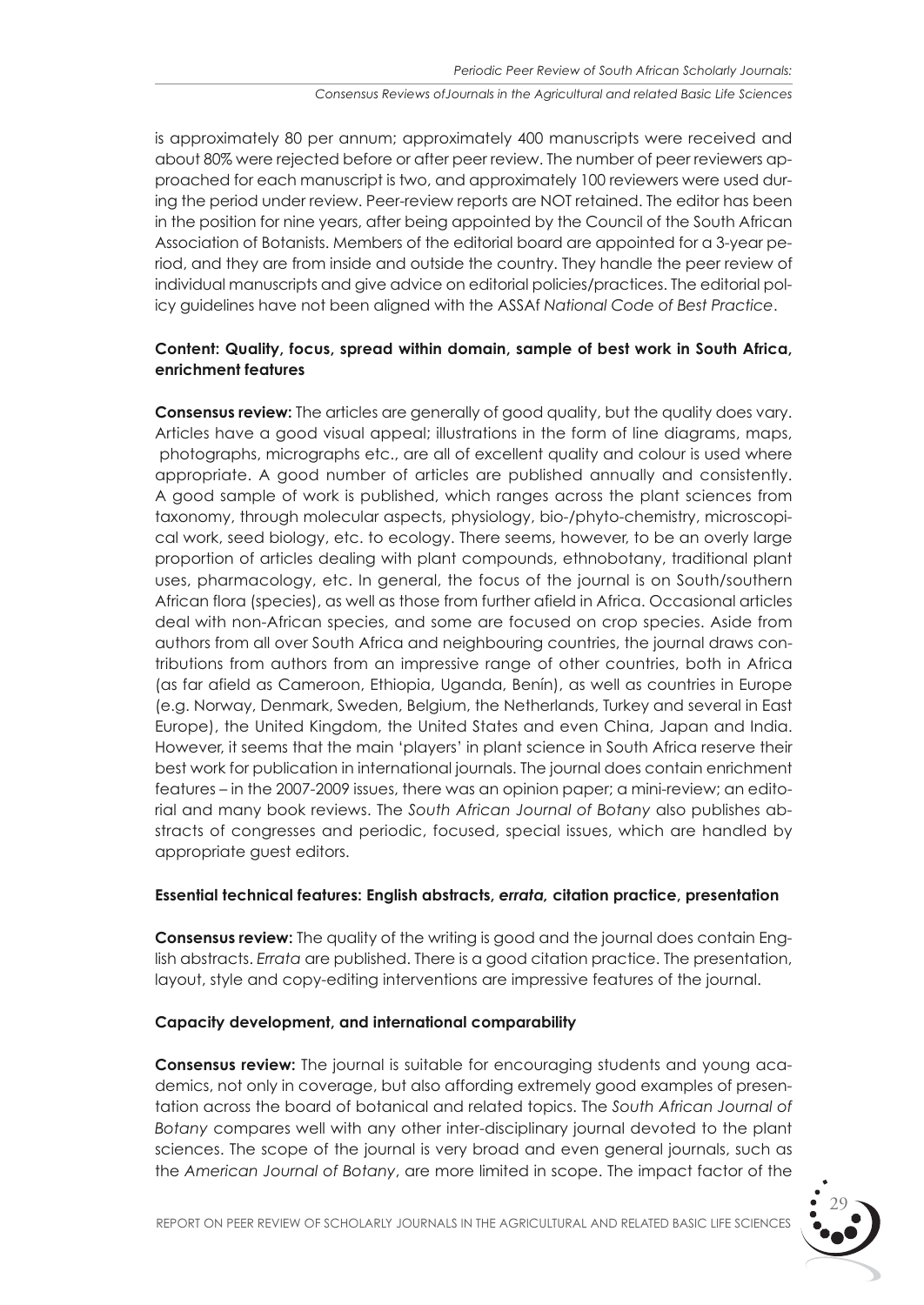journal recently increased substantially – a consequence of the move to Elsevier and improved marketing.

#### **Suggested improvements**

**Consensus review:** There are too many uncritical/descriptive articles on plant product chemistry. At least 20% of the articles published since 2005 involve plant natural products, pharmacology, etc. The editor should consider whether the journal should be an outlet for plant product chemistry or whether it should represent South/southern Africa's botany at a suitable internationally comparable level. Review articles (a suggested two per annum) should be solicited from eminent botanists – local and international – on topics relevant to South African plant science. Similarly, local botanists should be persuaded to submit some of their better work to the *South African Journal of Botany* as a commitment to the discipline in the country. However, institutional (and NRFrelated) demands for high-impact publications from researchers compete with this altruistic endeavour.

#### **Business aspects**

**Synopsis of questionnaire:** The publisher is Elsevier, which also handles the printing. The number of paying subscribers is handled by Elsevier. The journal is WoS indexed. The journal was independently peer reviewed by Thomson Reuters. *The South African Journal of Botany* works only through Elsevier, and therefore would not be interested in being considered for inclusion in ASSAf's evolving SciELO-South Africa platform.

#### **Panel's consensus view:**

- **1. The journal should continue to be listed on the DHET list of accredited journals (over and above its entitlement to this, under policy as a WoS-indexed periodical). (See Appendix C.)**
- **2. The editor and publisher should be invited to consider joining the evolving SciELO-South Africa platform, despite present reservations.**
- **3. The editor should seriously consider the above recommendations for improvement of the journal made by the reviewers.**
- **4.** In addition, the Panel believes that the journal should broaden its scope to include other disciplinary areas within botany, as well as broadening its content of scientific articles.

# *IX. Flowering Plants of Africa*

**Editing functions: Standing and spread of editorial collective, international participation, peer review**

**Consensus review:** The impact of this journal is more a reflection of the artwork than the editor's profile, and the editor need not be a high-profile scientist. The botanical

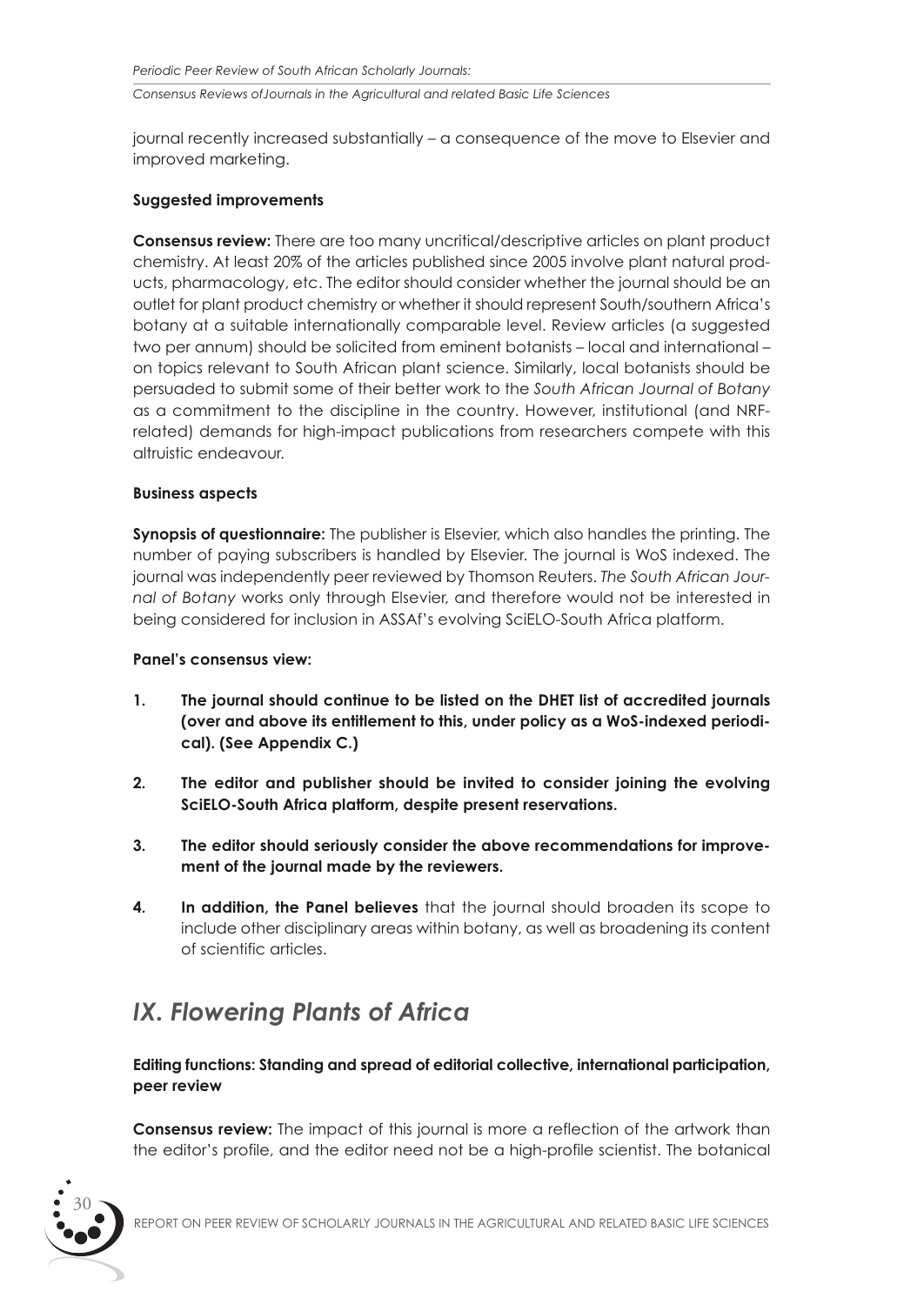artist has a high reputation as an artist and has painted a significant number of the colour plates appearing over the period in question.

**Synopsis of questionnaire:** The journal has been published since 1921, without any interruptions. The number of peer-reviewed original articles published during the period under review is 40 original articles and one letter-type article. Approximately 81 manuscripts of all three types were received per annum. No manuscript was rejected without peer review in the period under review. Manuscripts (20 per volume) are invited to accompany available watercolour paintings, most of which are part of SANBI's collection and usually are painted by an in-house botanical artist, although other artists are invited/encouraged. The object of the serial is to convey to the reader the beauty and variety of form of the African flora, to stimulate an interest in the study, conservation and cultivation of African plants and to advance the science of botany, as well as botanical art. Two peer reviewers are approached for each manuscript, and 31 reviewers were used during the period under review, 42% of whom had a non-South African address. Peer-review reports are retained in the records. The publication frequency of the journal is one volume every second year. The chief editor position is permanent and the current chief editor has been in the position for 12 years. Members of the editorial board are currently only from inside the country; they occasionally give advice on editorial policies/practices, but do not provide specific topical expertise. Currently, the editorial policy guidelines are not aligned with the ASSAf *National Code of Best Practice*.

### **Content: Quality, focus, spread within domain, sample of best work in South Africa, enrichment features**

**Consensus review:** The quality of articles is excellent, but as each species treatment is purely descriptive, it is not really 'mainstream science'. The journal uses a fair number of reviewers from abroad. It compares favourably with *Curtis's Botanical Magazine* – a similar type of publication which now incorporates The *Kew Magazine*. The number of published articles is satisfactory, but the journal only publishes one issue every two years. Materials are almost entirely devoted to local flora. Articles are by authors from across South Africa with very occasional collaborators (co-authors) from abroad. South Africa's top taxonomists provide descriptions to accompany the artwork, and it is somewhat prestigious to have a description appear in this journal. Early works of this journal are considered 'Africana' and therefore very collectable. No enrichment features, such as editorials, topical reviews, book reviews and scholarly correspondence are published. Officially, this publication is described as "a magazine containing colour plates with descriptions of flowering plants of Africa and neighbouring islands", so the absence of these features is not surprising.

#### **Essential technical features: English abstracts,** *errata***, citation practice, presentation**

**Consensus review:** Each article is preceded by a synopsis incorporating the formal, proper name of the plant and relevant author(s). No *errata* were encountered. The citation practice is good – everything is explicit, given in full, and in logical order. It has an excellent, essentially flawless, presentation, and the layout, style and copy-editing interventions also are excellent.

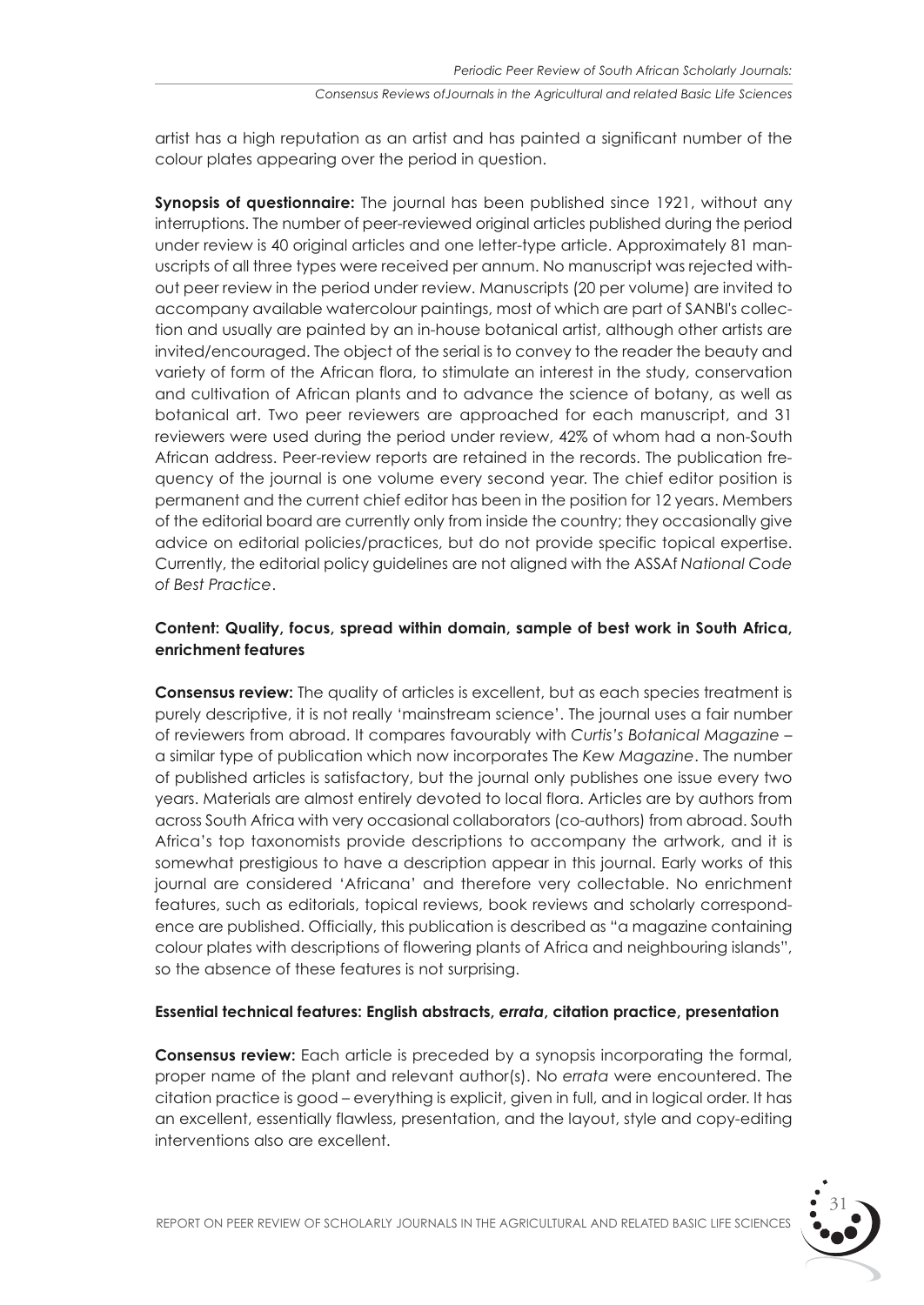#### **Capacity development and international comparability**

**Consensus review:** The journal is comparable to Kew's *Curtis Botanical Magazine*, as well as coffee table books dealing with taxonomic monographs or revisions.

#### **Suggested improvements**

**Consensus review:** This is a very different sort of publication from the 'normal' journal, being devoted to plant taxonomy and very high-quality accompanying artwork. The number of issues published per year should be increased. The journal is presumably very expensive to produce, using hand-painted illustrations throughout. This cost could be countered by use of high-quality colour photographs, but the opinion is that these cannot show the detail as can paintings. This opinion was gleaned from the 'Instructions to Authors/Artists', who are cautioned not to paint from photographs, as these do not show the requisite detail. The notion of digitising the art into high-resolution graphics could be contemplated, and an incentive to attract contributions from young botanists may enhance the journal's local profile. While an anachronism in the context of modern botanical science, it is a unique mouthpiece for botanical artists and taxonomists.

#### **Business aspects**

**Synopsis of questionnaire:** The publisher of *Flowering Plants of Africa* is SANBI, Pretoria. The regular print run of the journal is 500 copies per issue. Production and distribution is done in-house, except printing (outside printing firms). The journal's average total expenditure per annum is R70 400. SANBI holds the copyright (once-off publication). The editor is NOT interested in being considered for inclusion in the evolving SciELO-South Africa platform of free-online, high-quality, fully indexed South African journals.

#### **Panel's consensus view:**

- **1. The journal should be accredited as a book under the DHET subsidy system.**
- **2. The editor and publisher should be invited to consider joining the evolving SciELO-South Africa platform, but as a book publication (see point 4 below).**
- **3. The editor should seriously consider the above recommendations for improvement of the journal made by the reviewers.**
- **4. In addition, the Panel noted** that the journal is published once every two years and it is a valuable scholarly publication. The Panel believe that the publication, is disadvantaged being published as a journal, and therefore recommend that it should be published as a scholarly book. In addition, the Panel believes that the journal should seek sponsorship from art dealers to support it as an annual scholarly book.

# *X. African Journal of Range and Forage Science*

**Editing functions: Standing and spread of editorial collective, international participation, peer review**

**Consensus review:** The editor and assistant editors are recognised researchers from South Africa. The editorial board and advisory panel include a reasonable number of members from abroad.

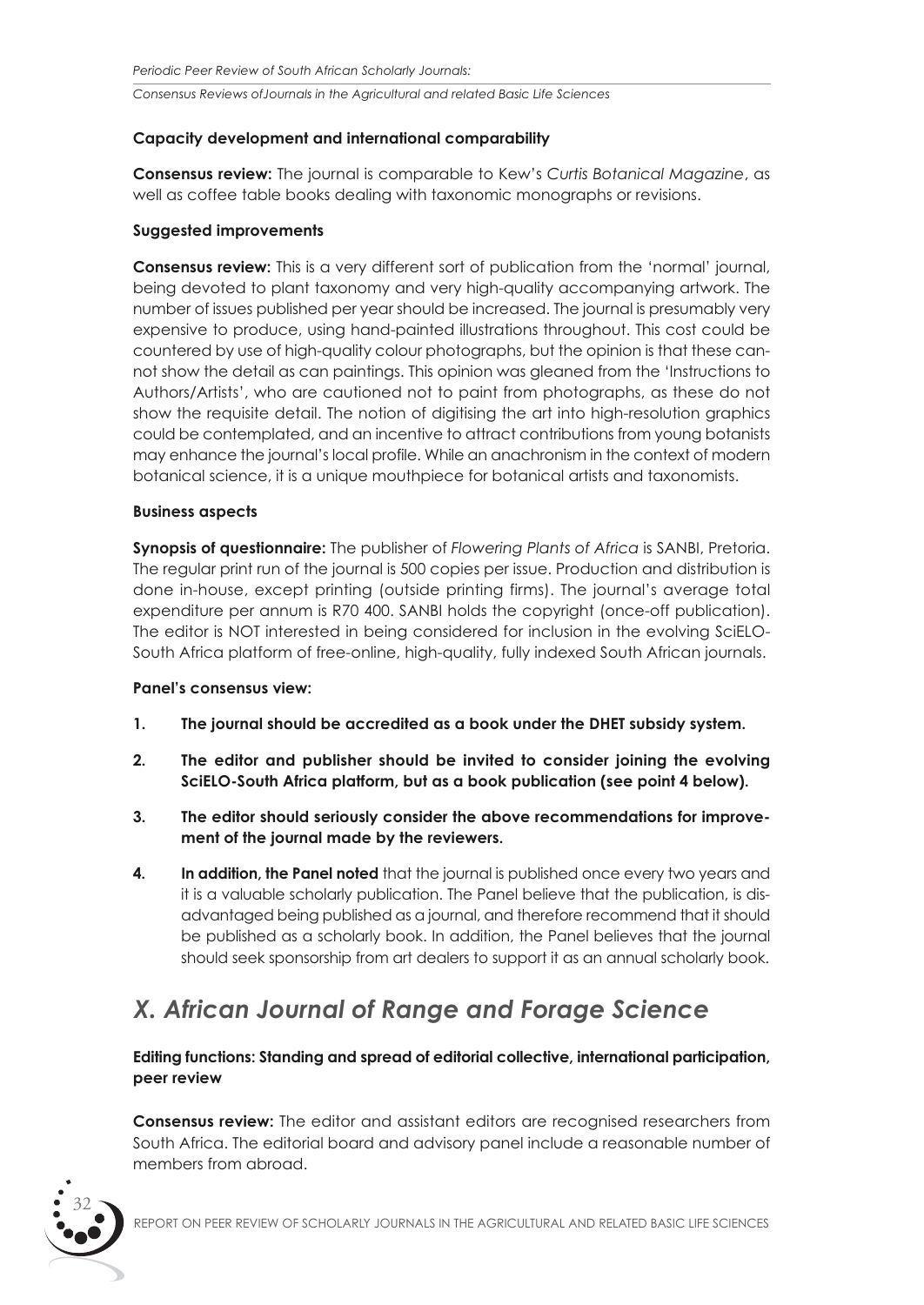**Synopsis of questionnaire:** The journal has been published for 44 years, without interruption. The Grassland Society of Southern Africa (GSSA) recruits an editor by approaching a pool of suitable candidates (rangeland scientists active in South Africa) identified by the Society's Council. The appointment period is one year, renewable annually. The editorial board consists of assistant editors (a group of five to seven, usually South African, rangeland professionals who oversee the review of manuscripts, approach reviewers and make a recommendation based on the reviews received) and the editorial advisory panel (a bigger, international group, currently consisting of 16 members, who advise on editorial practice and policy). Members of both groups sometimes review manuscripts. Members of the editorial board are approached by the editor, based on their areas of expertise and reputation, with the aim of having both a representative range of expertise and a representative range of countries in Africa and beyond. Both assistant editors and editorial advisory panel members serve until voluntary resignation. The turn-over of assistant editors is higher than that of editorial advisory panel members (because more work is required of them). Often assistant editors join the editorial advisory panel after they finish serving as assistant editors. Assistant editors thus far have been South African, which reflects the membership of the GSSA. This is mainly for practical reasons, such as the ability to meet annually at the GSSA Congress. The editorial advisory panel currently consists of ten members based in South Africa, three members from other African countries and three members from other countries (Australia and the United Kingdom). The journal's aims, scope and instructions to authors are published in the journal. Editorial guidelines exist in electronic format and are given to members of the editorial team. A revision of the editorial guidelines and procedures was meant to take place in 2009 to address issues of consistency and the quality of the review process. Editorial policy guidelines are generally aligned with the ASSAf *National Code of Best Practice*.

### **Content: Quality, focus, spread within domain, sample of best work in South Africa, enrichment features**

**Consensus review:** The quality of articles generally is good, with an emphasis on South African and African research but with broader applicability. The journal caters for a rather focused field, but nevertheless publishes a consistent number of articles per annum. During the period under review, 61 research articles were published; an average of about 20 per annum, which is adequate considering the focus. The majority of the contributions are research articles, with a fair proportion of research notes. There is a consistent contribution by respected scientists and the journal does represent a good sample of high-quality work. The journal fulfils an important niche, as the articles are relevant to land-use managers, farmers, agriculturists and scientists. While many of the authors are local, a respectable number of articles are drawn from elsewhere in Africa – and from authors further afield (e.g. Norway, Sweden and Scotland) with an interest in South African/African range and forage science. Enrichment features were irregularly published and no reviews were published in the period under review.

#### **Essential technical features: English abstracts,** *errata***, citation practice, presentation**

**Consensus review:** Abstracts for all the articles are written in good English. The citation practice, presentation, layout, style and copy-editing interventions are good, are comparable to similar journals across the world, and are typical of the NISC journals.

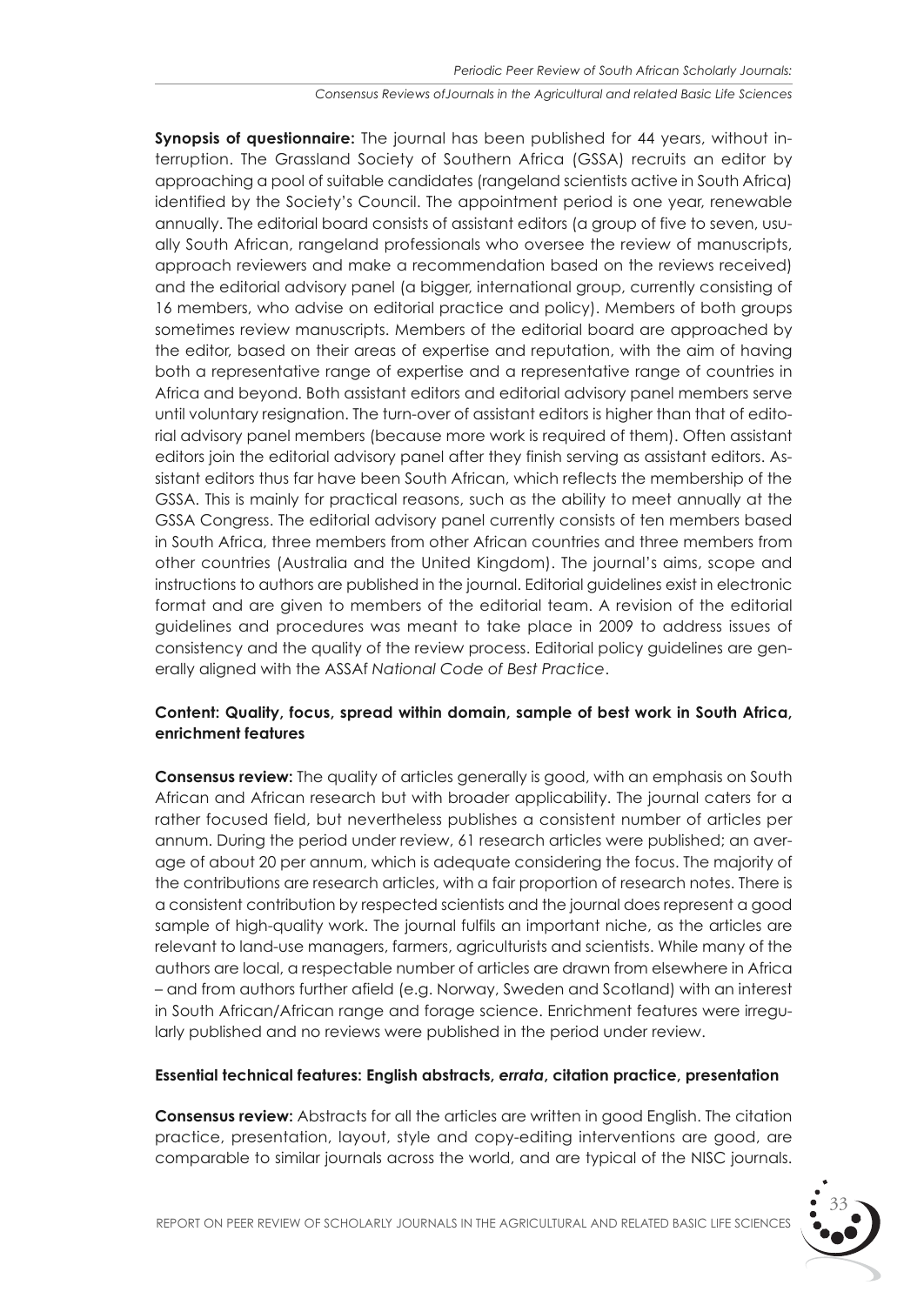No *errata* were evident. The cover image is African, which may give the perception that the journal is parochial, but the print quality and presentation are good.

#### **Capacity development and international comparability**

**Consensus review:** Considering its international indexing/recognition, this journal is well respected among scientific publications of a related nature. Articles are worthwhile in terms of highlighting local issues and the journal is consistently in demand by students. A number of articles published in this journal could also be published elsewhere, such as in the *South African Journal of Botany*, perhaps in the *South African Journal of Science* and even in overseas journals, such as *Oecologia*.

#### **Suggested Improvements**

**Consensus review:** Inclusion of enrichment features, such as editorials, and reviews relating the African context to a global context would perhaps make the journal more accessible to overseas readers. Invitations to targeted overseas researchers may enhance the visibility and citations of articles in the journal. The presentation would be enhanced by the use of colour and photographic illustrations; while these features should not be used routinely or indiscriminately, a good proportion of the articles would benefit. The use of (even monochrome) photographs, where justified, would raise the attractiveness of many of the articles.

#### **Business aspects**

**Synopsis of questionnaire:** The publisher is NISC (Pty) Ltd. The print run is approximately 450 copies per issue, with approximately 385 subscribers. The *African Journal of Range and Forage Science Botany* is free to eligible countries on African Journals OnLine (AJOL, www.ajol.org), and it is part of commercial (pay-to-view and/or pay-to-subscribe) e-publication services, on IngentaConnect (www.ingentaconnect.com) and EBSCOhost. The journal is WoS indexed and will receive its first Journal Citation Report impact factor in 2010. It has been periodically reviewed on a purely logistical basis by the Department of Higher Education and Training. It was also reviewed by Thomson Reuters prior to indexing in the Journal Citation Reports and Science Citation Index. The editor would like to be kept informed of the government's consideration of a SciELO-type model for online, open access of South African journals and how it might be implemented. A strategic planning meeting for the *African Journal of Range and Forage Science* was held in July 2008 at the annual GSSA Congress. The main aim of this meeting was to chart a way forward to improve the international profile of the journal while at the same time encouraging a greater cross-section of people active in rangeland science in South Africa and other African countries to publish their relevant research findings. The aims and scope of the journal were revised to bring them more closely in line with the GSSA's vision and mission and to reflect the journal's broader African relevance. It was also decided to recruit a new editor who has sufficient time to focus on achieving several strategic objectives, which include:

- soliciting manuscripts from high-profile researchers;
- attracting a greater number of research articles from South Africa, other African countries and beyond Africa, and following a more stringent review process to improve the quality of published articles;

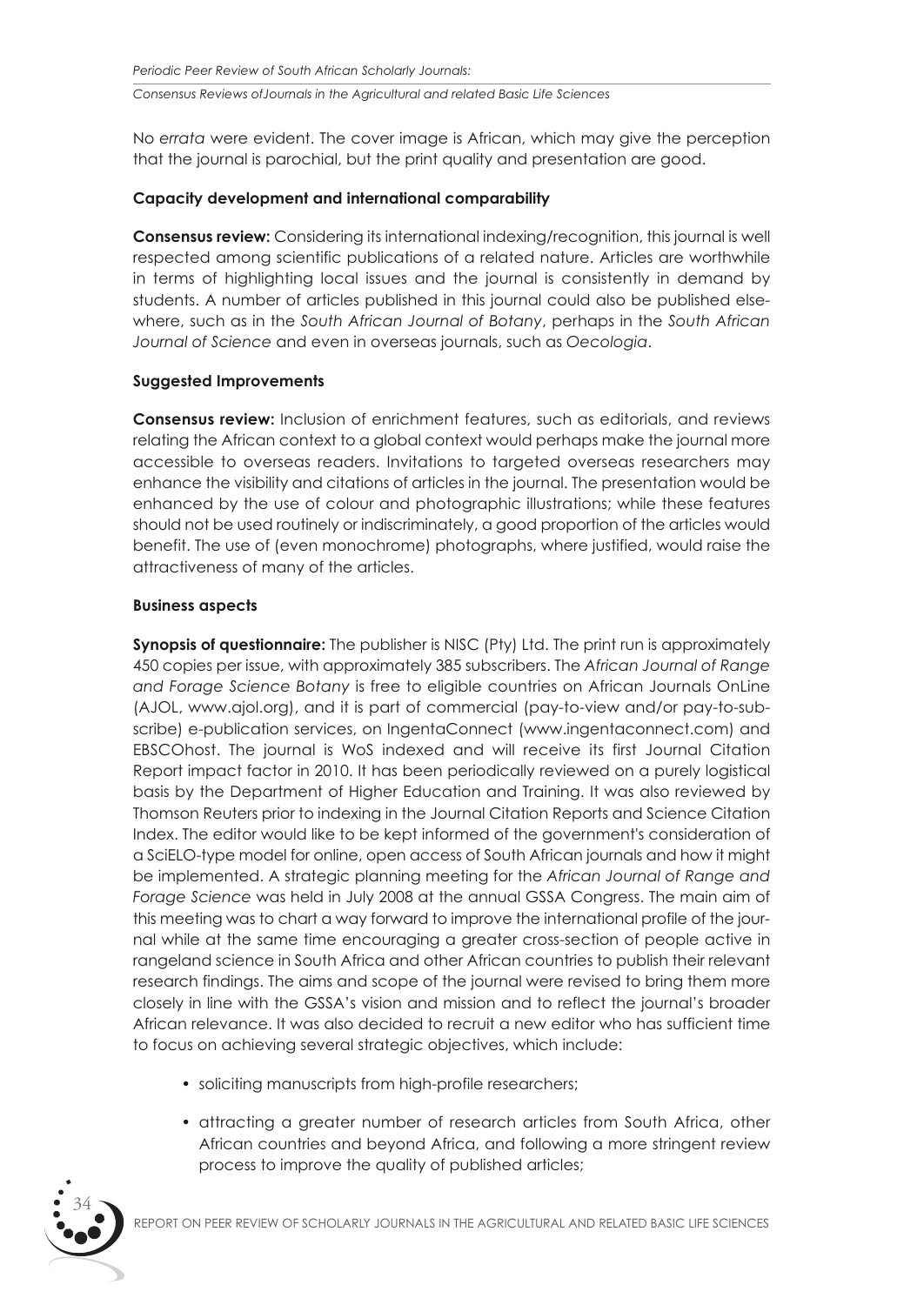- developing a mentorship programme to support younger researchers and researchers based in non-academic institutions in their efforts to publish their research;
- soliciting book reviews and review articles, especially by well-known scientists, to add value to the journal; and
- reviewing the editorial procedures and attracting more international members to the editorial board .

#### **Panel's consensus view:**

- **1. The journal should continue to be listed on the DHET list of accredited journals (over and above its entitlement to this, under policy as a WoS-indexed periodical). (See Appendix C.)**
- **2. The editor and publisher should be invited to consider joining the evolving SciELO-South Africa platform.**
- **3. The editor should seriously consider the following recommendations for improvement of the journal made by the reviewers:**
	- Soliciting manuscripts from high-profile researchers.
	- Attracting a greater number of research articles from South Africa, other African countries and beyond Africa, and following a more stringent review process to improve the quality of published articles.
	- Developing a mentorship programme to support younger researchers and researchers based in non-academic institutions in their efforts to publish their research.
	- Soliciting book reviews and review articles, especially by well-known scientists, to add value to the journal.
- **4. In addition, the Panel believes** that the journal should expand the number of peer reviewers, outside the range of the editorial board.

## *XI. Agrekon*

#### **Editing functions: Standing and spread of editorial collective, international participation, peer review**

**Consensus review:** The print copies of the last three years reflect a high national disciplinary standing of the editorial team. The editor is well respected by his peers in the international economic community. All the members of the editorial board have high academic reputations in the field of agricultural economics, both in South Africa and abroad.

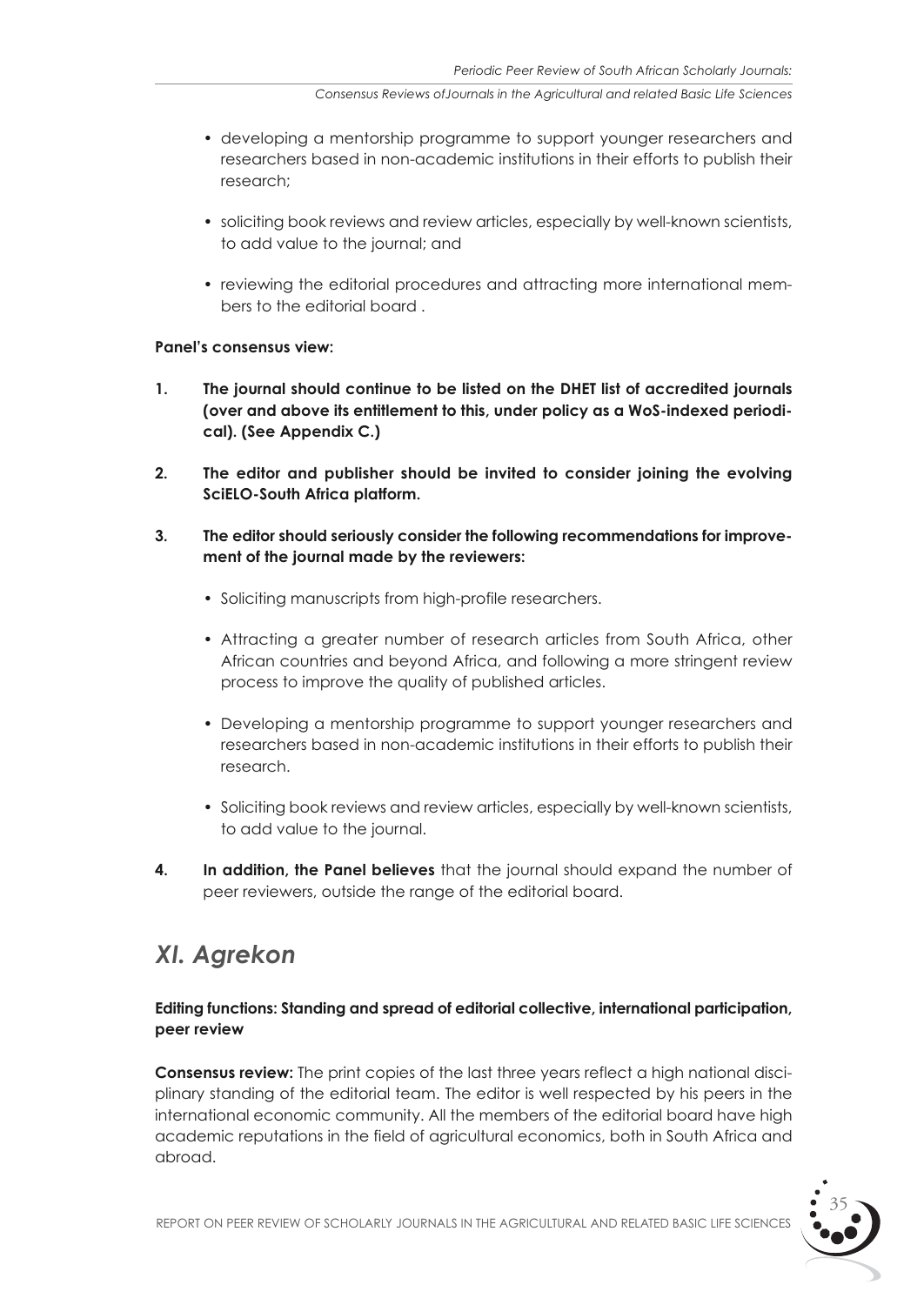**Synopsis of questionnaire:** The journal has been published for 47 years, without interruption. The editor has been in the position for six years and was appointed competitively, for a second 4-year term. Members of the editorial board are from inside and outside the country and are not appointed competitively. Editorial policy guidelines are published. The editor is unaware of the ASSAf *National Code of Best Practice*. Approximately 175 manuscripts (of all three types) were received during the period under review. All articles are peer reviewed, and two reviewers are used per manuscript. A total of 20 reviewers were used during the review period, about 10% of whom had a non-South African address. Review reports are retained in the archives but accessible only to the editor.

#### **Content: Quality, focus, spread within domain, sample of best work in South Africa, enrichment features**

**Consensus review:** The majority of articles published in the volumes examined are of high quality and clearly point to a strong editorial policy. Both the theoretical and applied aspects of the published articles are of high quality. There is a high proportion (about 80%) of contextually good articles published per annum in the journal between 2006 and 2008. A rejection rate of 43% of submitted manuscripts suggests a high editorial standard by the journal. There are good samples of articles in the journal that reflect some of the finest work of agricultural economics in South Africa, including articles of an analytical nature and modeling of various aspects of the discipline (e.g. marketing, agribusiness, production, land reform). Both the small-scale and commercial agricultural sectors are reported on in the publications. The overwhelming majority (about 85%) of the articles published in the journal, focuses on local material and issues. The remainder focuses on other African countries, with very few from outside of Africa. The authors of the published articles in the journal are from institutions of higher learning spread evenly across South Africa. Since some articles are very relevant to South African issues, citations of these articles are rather limited outside of South Africa. The relatively small print run (350) of the journal and the fact that it is not linked to a major publishing house also affects the number of citations, and can thus lead to the perception of average-quality articles. The journal publishes a good number of articles annually and the lag time of between nine months and 18 months suggests that there is a large pipeline of articles. The journal has over its 48 years of existence been recognised as the main authority and main collection of peer-reviewed agricultural economic research in South Africa, and, over the last 15 years, in southern Africa. This recognition is largely due to the fact that there is no other journal with the same standing and continuity available in the region. The journal does include additional enrichment features, including book reviews, presidential address, memorial/commemorative lectures and best student award winning essays. These add value to the journal's reputation and standing.

#### **Essential technical features: English abstracts,** *errata***, citation practice, presentation**

**Consensus review:** Abstracts for all the articles are written in proper English and reflect the implementation of a good editorial policy and practice. According to the editor, publication of *errata* is included but none was detected in the volumes examined in this study. All citations and references were properly and strictly adhered to according to the guidelines. This was consistent in all the volumes examined. The presentation,

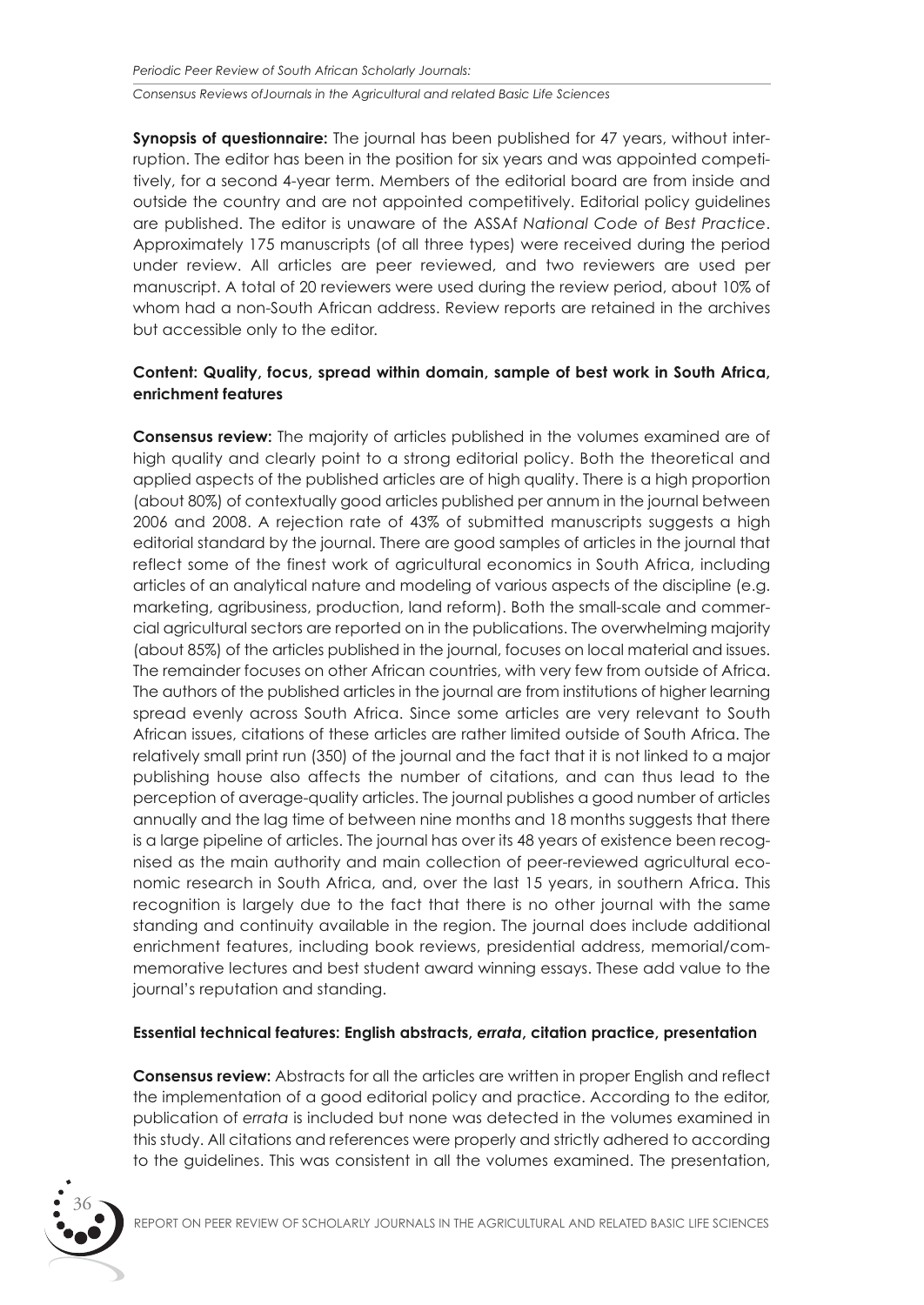layout and style of the journal and its articles are of high quality. Both figures and tables are also of reasonably good quality.

#### **Capacity development and international comparability**

**Consensus review:** The journal continues to serve as an important avenue for graduate students to publish. At the same time it provides an important resource for all students in agricultural economics and economics in South Africa and Africa. The annual essay award serves as a big stimulus for local students to publish their work. The journal can be compared with the *Australian Journal of Agricultural Economics, African Journal of Agricultural and Resource Economics* and the *Review of Agricultural Economics*. It is, however, not as well rated as *Agricultural Economics, Food Policy* and the *American Journal of Agricultural Economics*, which are perceived to be the top international journals. The journal's applicability in the wider international context is very low. Even the stochastic analyses are of local situations and would have a low international interest. However, the current international economic crisis and related analyses around this event, as well as the impact of climate change, may bring a surge of interest in the agricultural economic situation of the region and continent.

#### **Suggested improvements**

**Consensus review:** There may be value in the journal considering a change of name that would widen the scope and draw more interest. For example, the name 'Agrekon' could be replaced by a name such as the 'Southern African Journal of Agricultural Economics and Development'. The interest shown by students to study agricultural economics has decreased and the discipline has to compete with a range of qualifications in economics. If the discipline is to survive, consideration should be given to widening the scope of the field of study (as is the case at some universities) that would be reflected in the journal. The proportion of authors and articles from outside of South Africa is relatively low (<20%) and should be increased. The pool of peer reviewers (both South African and from outside) needs to be widened so that one reviewer is not reviewing so many manuscripts at one time. The number of international peer reviewers needs to be urgently improved in order to keep the journal's international standing. The appointment, selection and terms of service for the editorial team need to be reconsidered – positions should be advertised and appointed competitively, rather than selecting individuals. The editor (and possibly the editorial board) should align the editorial and peer-reviewing practice with the ASSAf *National Code of Best Practice*. Placement of appropriate advertisements that could generate some income should be considered. The advantages of the journal being included in ASSAf's SciELO-South Africa need to be properly explained to the editorial board for them to make an informed decision about whether to participate or not. The manuscript acceptance rate is too high and stricter reviewing procedures should be followed. The major shortcoming of the journal is the low number of citations and the limited impact factor, largely due to little attention being paid to marketing and distribution.

#### **Business aspects**

**Synopsis of questionnaire:** The publisher is the Agricultural Economics Association of South Africa. The print run is approximately 350 copies per issue, with as many

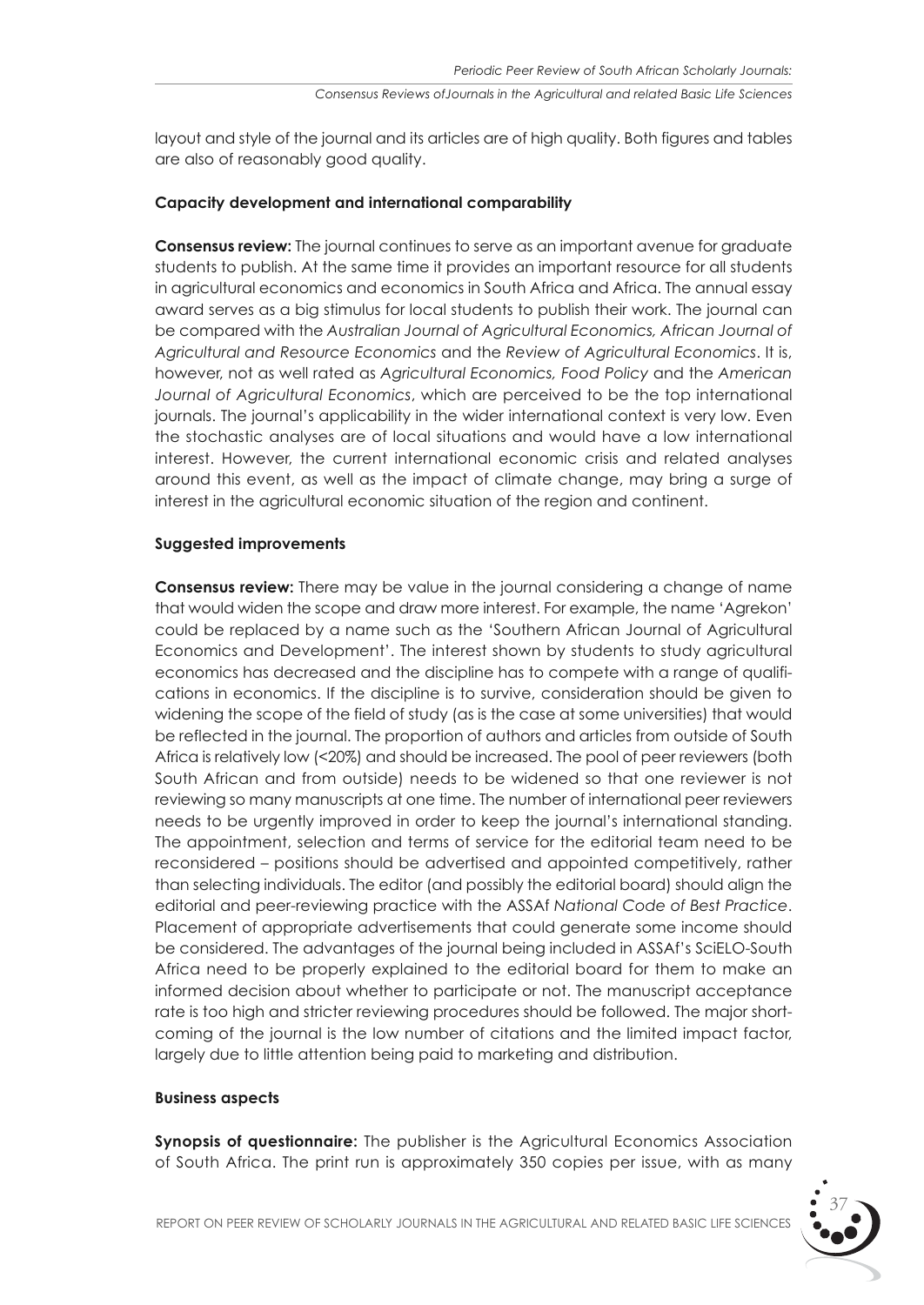subscribers. The journal is WoS and IBSS indexed. The journal was independently peer reviewed by Thomson Reuters Web of Science. The journal levies page charges, and has done so for more than ten years; the current charge is R50 per page. Copyright vests with the authors. The editor is NOT interested in an invitation to join the evolving SciELO-South Africa platform of free-online, high-quality, fully indexed South African journals.

#### **Panel's consensus view:**

- **1. The journal should continue to be listed on the DHET list of accredited journals (over and above its entitlement to this, under policy as a WoS- and IBSS-indexed periodical). (See Appendix C.)**
- **2. The editor and publisher should be invited to consider joining the evolving SciELO-South Africa platform.**
- **3. The editor should seriously consider the above recommendations for improvement of the journal made by the reviewers.**
- **4. In addition, the Panel believes** that the advantages of having the journal included in the ASSAf-administered SciELO-South Africa platform need to be properly explained to the journal's editorial team to enable them to make an informed decision on inclusion. The Panel also recommends that the editor should limit self-publishing in the journal. Last, the Panel recommends that the journal should consider a name change, as the current name is outdated.

## *XII. South African Journal of Agricultural Extension*

#### **Editing functions: Standing and spread of the editorial collective, international participation, peer review**

**Consensus review:** The editor is well regarded amongst his peers and amongst the agricultural extension community. The editorial quality of the journal has been improved resulting in a higher rejection rate of submitted articles. The spread of the editorial board has been renewed and improved by increasing the racial and regional representativeness of the members of the editorial board. The content of the topics and authors of articles published in the journal reflect a high international disciplinary standing of the editorial team in that not only are the issues diverse but cover both theoretical and practical aspects. The authors are also from different countries (within and outside of Africa) with different academic and professional backgrounds.

**Synopsis of questionnaire:** The journal has been published since 1966, without interruption. The number of peer-reviewed original articles published during the period under review is 42 in total. The number of manuscripts received in the same period is approximately 70, 28 of which (of all three types) were rejected before peer review. Each manuscript is peer reviewed by three independent peer reviewers. The number of peer reviewers used in 2006, 2007 and 2008 was 35, 25 and 20, respectively; the

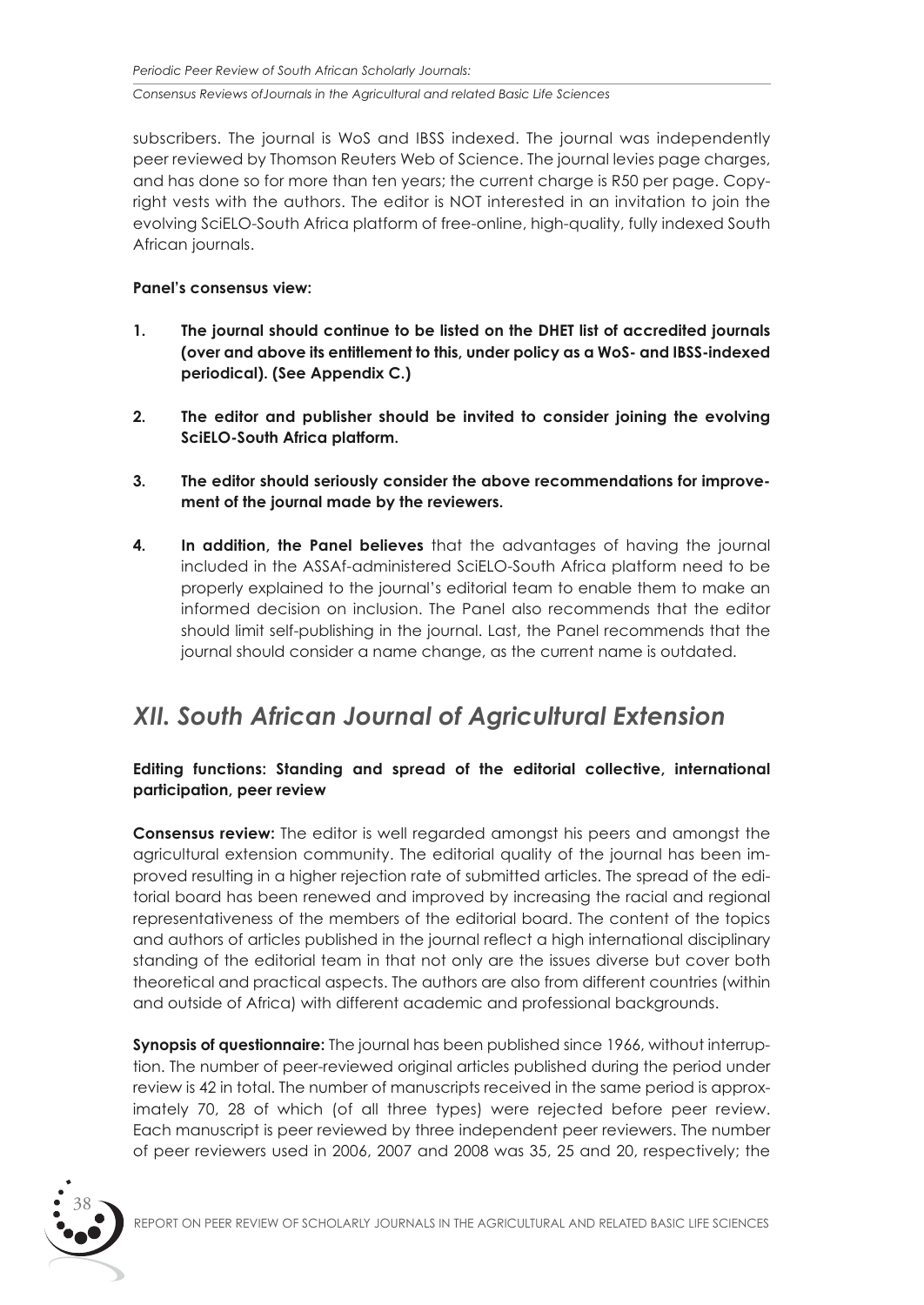number of these having non-South African addresses was four in each year. Review reports are accessibly retained in the archives. The editor was requested to accept the position by the Board of the South African Society for Agricultural Extension (SASAE). The editor's position is discussed annually, at the last Board meeting of the year. Members of the editorial board are not appointed competitively, and are retained as long as they are willing to serve on the board. Members of the editorial board are from inside and outside the country, and they handle peer review of individual manuscripts, as well as give advice on editorial policies/practices. The editorial guidelines have been aligned with the ASSAf *National Code of Best Practice*.

#### **Content: Quality, focus, spread within domain, sample of best work in South Africa, enrichment features**

**Consensus review:** The journal does not appear regularly and contains a rather small number of articles, although over 40% were from outside the country. In 2006, in which two issues were published, eight of the 17 articles were from outside South Africa, in 2007, six of the 16 articles and in 2008, four of the nine articles. The small number of local articles is probably the result of strict quality standards but could also be a reflection of the very small research community in this discipline. The quality of the published articles is generally good with some (about 30%) being of high quality in terms of their content, presentation and layout. The majority of articles present survey-type results with descriptive statistics presented in a common format. The contextual content of the articles in each year has been adequate in that almost all the aspects of research reported are topical, practical and relevant. They are all consistent with the objectives of the journal. The articles published certainly reflect a very good sample of the best work conducted in South Africa in the field of agricultural extension, which is clear from the topics, approaches used and the distribution of study sites across the country. The focus of the majority (84%) of articles is on local materials/problems. The authors of the articles are spread across the country although the majority of the lead/senior authors are mostly from one academic institution (the University of Pretoria). The international authorship is significant and widespread, which improves not only the image but also the international standing and relevance of the journal to the African continent. There are no enrichment features.

#### **Essential technical features: English abstracts,** *errata***, citation practice, presentation**

**Consensus review:** Every article has an English abstract, which reflects a good editorial policy and practice. There were no *errata* in the volumes of the journal examined, however, the editor indicated in the questionnaire that *errata* are published when necessary. It is therefore assumed that there was no such error apparent in the volumes examined. The citation and referencing practice is good, consistent and suitable. Similarly, the presentation, layout and style are consistent, suggesting strict adherence to copy-editing guidelines.

#### **Capacity development and international comparability**

**Consensus review:** This journal is a very good stimulus for local graduate students and upcoming young researchers in the discipline of agricultural extension as it accommodates a wide range of issues and topics. A large proportion of the articles were

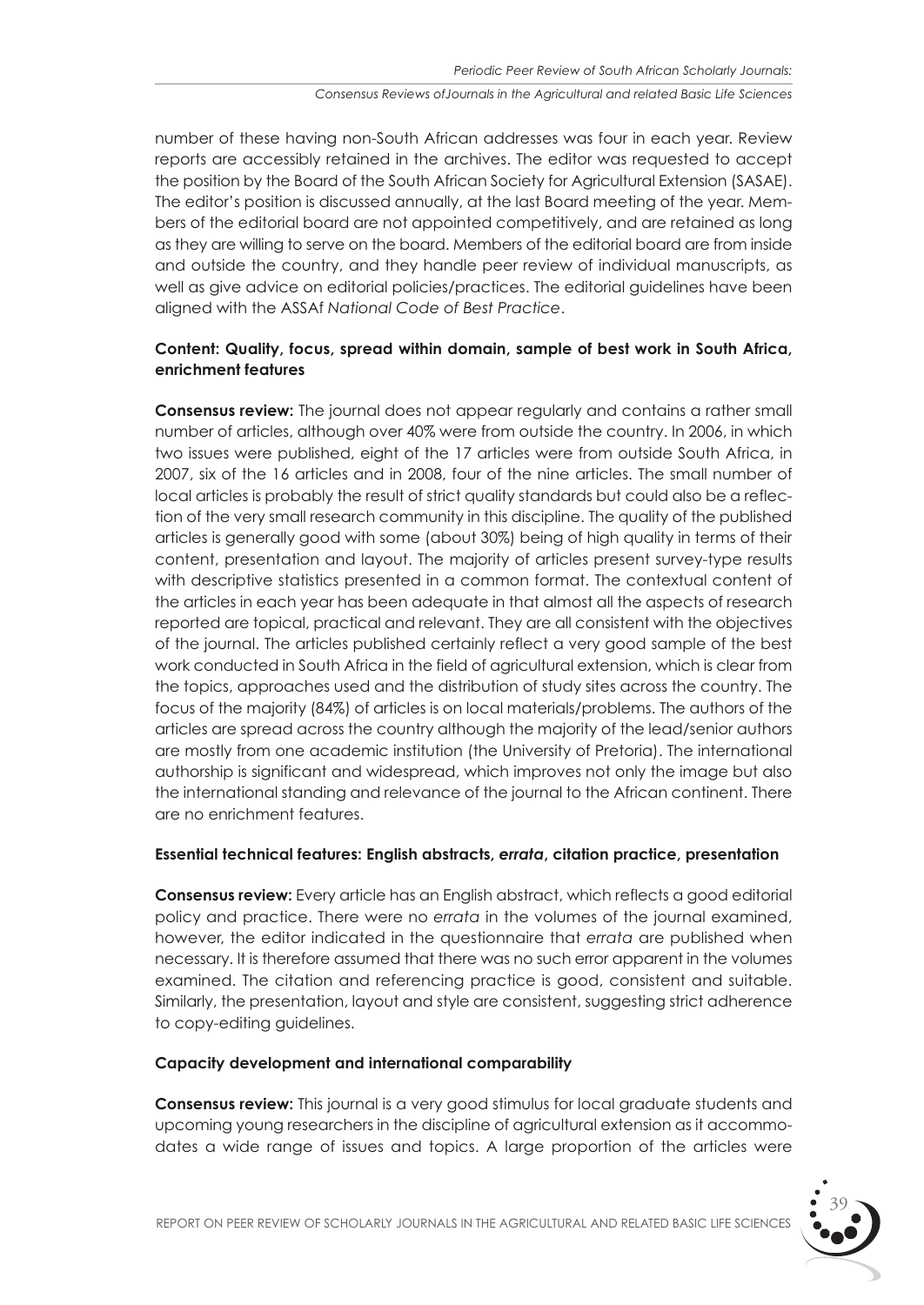co-authored by postgraduate students and their supervisors. Both the content and format of articles in the journal, together with its layout, are comparable to international journals in agricultural extension published elsewhere in the world.

#### **Suggested improvements**

**Consensus review:** It is strongly recommended that enrichment features, such as editorials, book reviews and topical reviews of different issues in the discipline be considered and included regularly. The proportion of articles with non-South African addresses needs to be increased from the current 27% in order to improve the international standing of the journal. Currently, 85% of the peer reviewers used by the journal have South African addresses. This proportion needs to be reduced and that of non-South African addresses increased also to improve the international standing of the journal. The average number of reviewers per manuscript over the three years was less than two – in 2007 it was 1.6; this average must be increased to at least two. It is very important that authors from other institutions within South Africa be encouraged to publish in the journal in order to reflect a broader national authorship of the journal and thereby improve further its national relevance. It is important to indicate on the article when a manuscript was received and accepted for publication. The appointment, selection and terms of service of the editorial team need to be reconsidered – positions should be advertised and appointed competitively rather than selecting individuals. A major shortcoming of the journal is the low number of citations and the limited impact factor, which could largely be due to the little attention given to marketing and distribution. Linking the journal to a major publishing house that has links to electronic bouquets sold to institutional subscribers will certainly help to improve the standing of the journal.

#### **Business aspects**

**Synopsis of questionnaire:** The publisher is the SASAE, and there are approximately 500 subscribers. The *South African Journal of Agricultural Extension* appears free online on AJOL, and is also available on Sabinet Online for members. An invitation to join the evolving SciELO-South Africa platform of free-online, high-quality, fully indexed South African journals, will definitely be considered and was discussed at the journal's March 2009 board meeting.

#### **Panel's consensus view:**

- **1. The journal should continue to be listed on the DHET list of accredited journals. (See Appendix C.)**
- **2. The editor and publisher should be invited to consider joining the evolving SciELO-South Africa platform.**
- **3. The editor and publisher should be encouraged to use the outcome of the present review in making application for indexing by WoS.**
- **4. The editor should seriously consider the following recommendations for improvement of the journal made by the reviewers:**

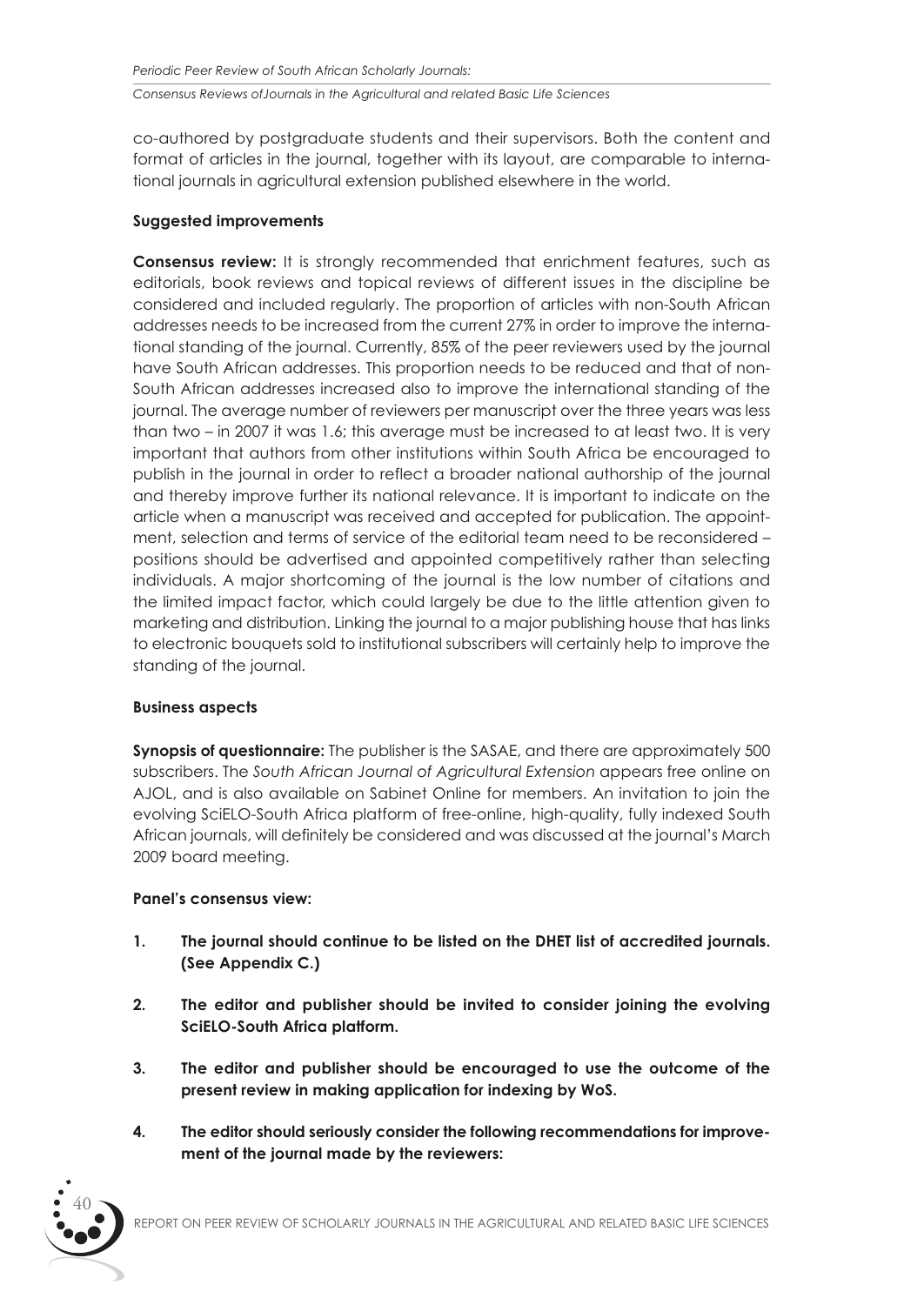- The proportion of articles with non-South African addresses needs to be increased from the current 27% in order to improve the international standing of the journal.
- Currently, 85% of the peer reviewers used by the journal have South African addresses. This needs to be reduced and that of non-South African addresses increased to improve the international standing of the journal.
- The average number of reviewers per manuscript over the 3-year review period was less than two (in 2007 it was 1.6). The number should be increased to at least two.
- It is very important that authors from other institutions within South Africa be encouraged to publish in the journal in order to reflect a broader national authorship of the journal and thereby improve its national relevance.
- It is important to indicate on the article when a manuscript was received and accepted for publication.
- The appointment, selection and terms of service for the editorial team need to be reconsidered – positions should be advertised and appointed competitively rather than selecting individuals.

## *XIII. South African Journal of Enology and Viticulture*

**Editing functions: Standing and spread to editorial collective, international participation, peer review**

**Consensus review:** The editor and associate editors are all internationally established South African researchers. The associate editors have diverse backgrounds, which cover most of the fields of expertise required to arrive at sound conclusions regarding the acceptability of submitted articles.

**Synopsis of questionnaire:** The journal has been published for 28 years (since 1980), without interruption. The number of peer-reviewed original articles published during the three years under review is 42; the number of manuscripts received in the same period was about 51, and only one manuscript was rejected without peer review. Three reviewers are used per manuscript, and a total of 40 reviewers were used; of the 40 reviewers, 60% had non-South African addresses. The editor was appointed competitively, for a 3-year cycle. Members of the editorial board are not appointed competitively; they handle the peer review of individual manuscripts and advise on editorial policies/practices. All editorial board members are from within South Africa. Editorial guidelines are published on the website. The editorial guidelines have not been aligned with the ASSAf *National Code of Best Practice*.

#### **Content: Quality, focus, spread within domain, sample of best work in South Africa, enrichment features**

**Consensus review:** The articles published in the journal over the 3-year period were of consistently high quality and good mix. The contents of the majority of published

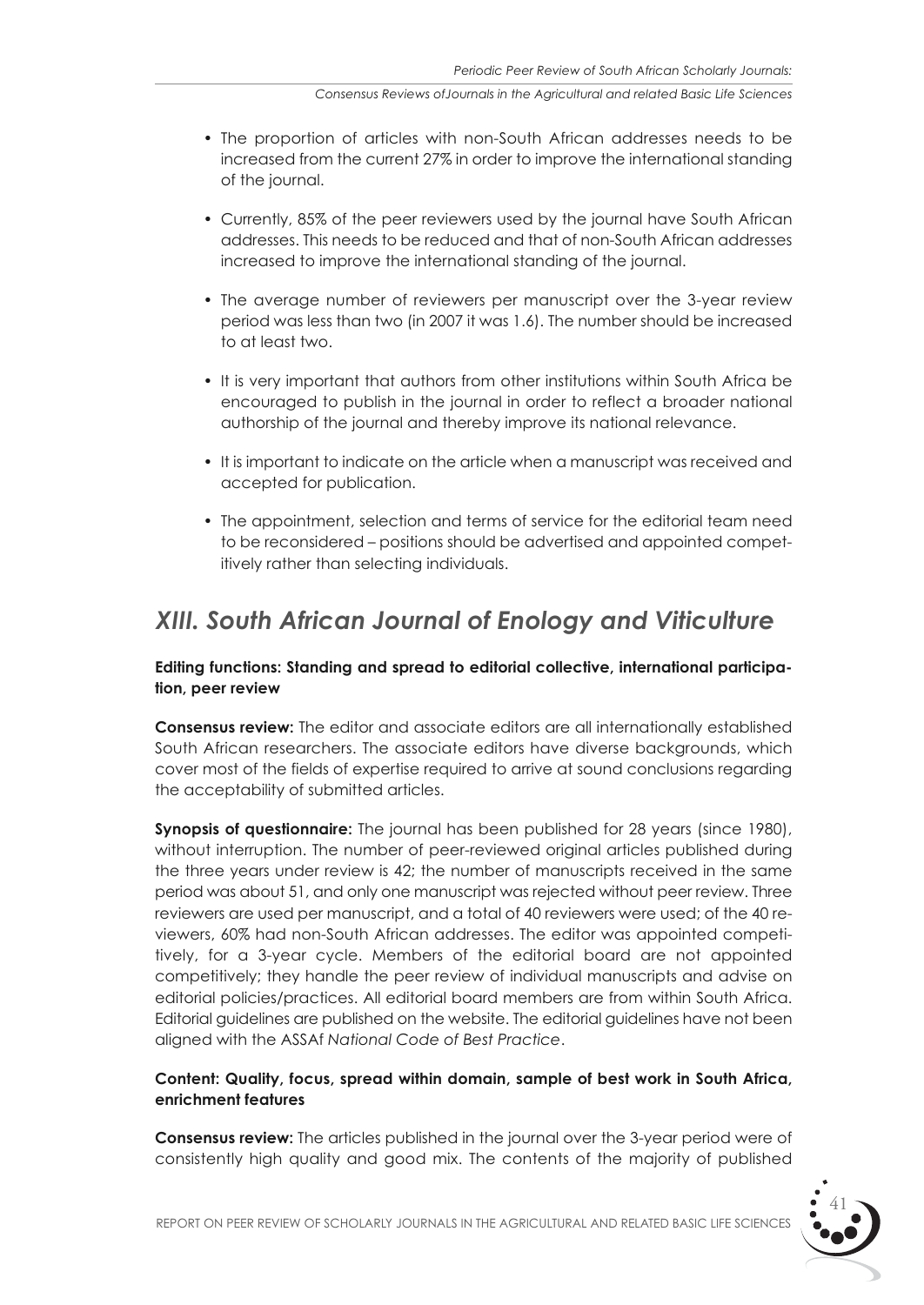articles were contextually good and consistent with the aims and objectives of the journal. The journal publishes articles in the specialised discipline of enology and viticulture, and almost all the articles published were in the discipline. There are several exceptionally good articles and several that adequately represent some of the finest work done in South Africa in this discipline. This work compares quite favourably with that done in other countries in the world, and the journal compares favourably with such journals as the *American Journal of Enology, Viticulture* and *Vigne et Vin*. The journal is published biannually, and an average of 12 articles is published per annum. This number is adequate in a South African context. However, there is scope to increase the number or issues per annum. Indeed, the journal occupies an interesting niche in the global wine science community, and increasing the frequency of publication should attract more international scientists to consider publishing in the journal. The South African articles published focus on local problems and issues; however, there is a large mix of articles including overseas articles, some of which focus on international problems. The authors of articles from South Africa are concentrated in the region/ areas where vines are grown (the Western Cape) and consequently the majority of the authors are from research and tertiary education institutions from around this region. However, there are a good proportion of articles by authors from outside Africa; in one volume, published in 2008, 85% of the articles were from overseas contributors. The journal publishes useful features including review articles and research notes; the review articles are on topical issues in the field. Extending such features would make a positive contribution to the image and relevance of the journal.

#### **Essential technical features: English abstracts,** *errata***, citation practice, presentation**

**Consensus review:** On each article there is an indication of when the manuscript was received and accepted for publication, which is a commendable practice. Published articles have well-written English abstracts, which reflects an efficient editorial practice. Similarly, citations and references are all properly formatted. No *errata* were evident. The journal and articles are well presented with high-quality illustrations (figures and tables). The style and layout of the journal is very impressive.

#### **Capacity development and international comparability**

**Consensus review:** From the authorship and addresses of the authors, it is clear that the articles in the journal were authored by senior researchers and academics. There was no sign of postgraduate students' participation in the authorship; in this respect, the journal is not serving as a stimulus for local graduate students. The journal is widely distributed in South Africa and to the relevant overseas universities (i.e. those that teach in the fields of interest), and many articles are part of the teaching material that is used for undergraduate and postgraduate teaching in our environment. It provides an opportunity to publish research data of direct relevance to the local wine industry. The format, presentation and content of the articles in the journal are comparable with those from the United States, France and Australia.

#### **Suggested improvements**

**Consensus review:** The journal should encourage postgraduate students and other young and upcoming researchers to publish in it. A higher frequency of publication would be desirable to decrease the time period between submission and publication – a factor that negatively impacts on the journal's ability to attract more articles from

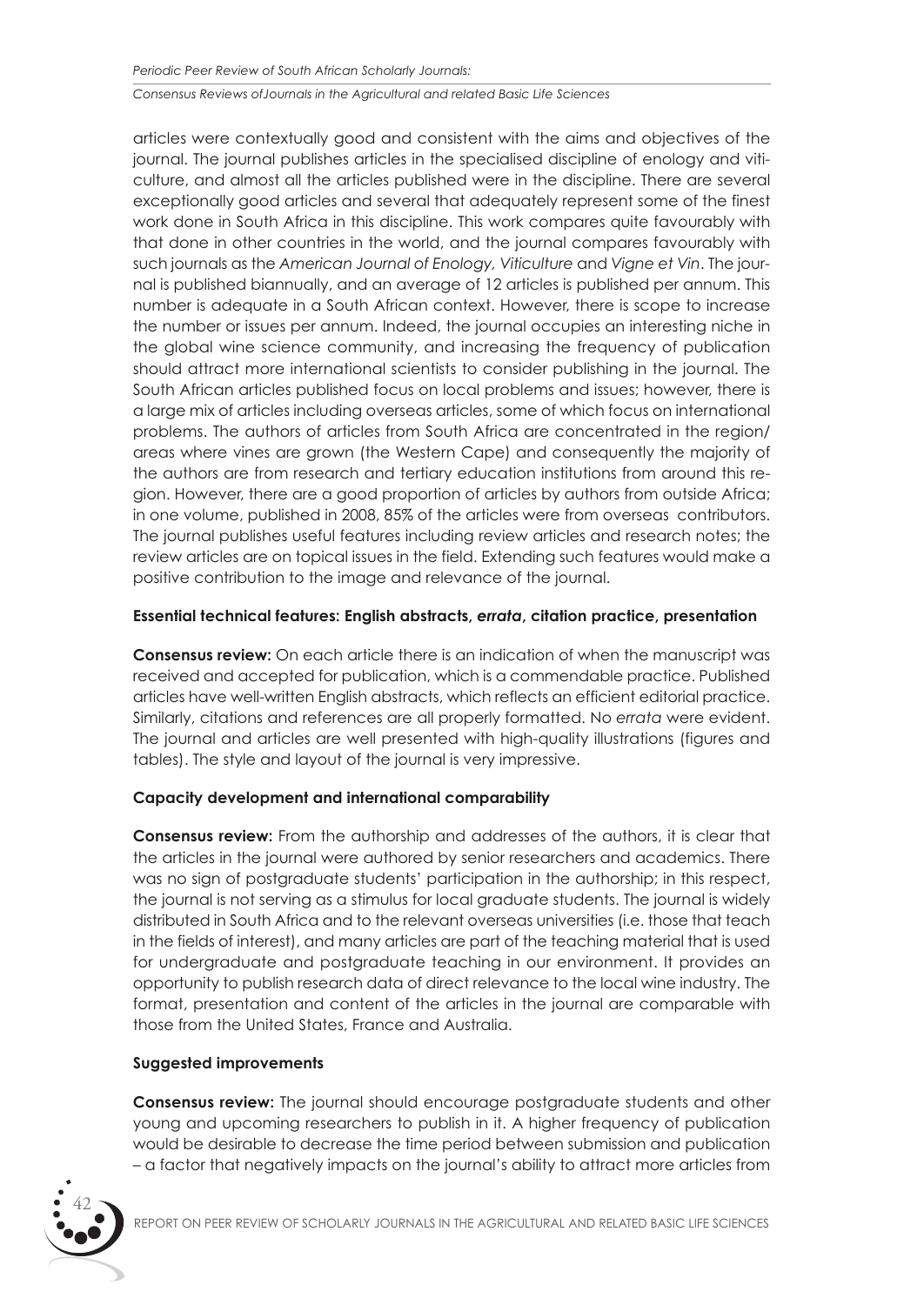international researchers. Attracting more international contributions is essential to increasing the overall reputation and citation impact of the journal, but currently the published articles consist of a good mix of reviews and original research articles, and cover all aspects of relevance within the broader field of interest of the journal. The journal clearly plays a prominent role in linking academic research and the local and international wine industries, and as such, it plays an extremely important role in local knowledge transfer, and in exposing locally relevant research to a global audience. The journal's editorial policy guidelines should be aligned with the ASSAf *National Code of Best Practice*. Consideration should also be given to the inclusion of appropriate advertising in the journal.

#### **Business aspects**

**Synopsis of questionnaire:** The publisher is the South African Society for Enology and Viticulture. The journal's total expenditure per annum is R250 000. It appears free online and is WoS indexed. The editor is in principle interested in an invitation to join the evolving SciELO-South Africa platform of free-online, high-quality, fully indexed South African journals.

#### **Panel's consensus view:**

- **1. The journal should continue to be listed on the DHET list of accredited journals (over and above its entitlement to this, under policy as a WoS-indexed periodical). (See Appendix C.)**
- **2. The editor and publisher should be invited to consider joining the evolving SciELO-South Africa platform.**
- **3. The editor should seriously consider the following recommendations for improvement of the journal made by the reviewers:**
	- Encourage postgraduate students and other young and upcoming researchers to publish in the journal.
	- Maintain the average of three reviewers per manuscript if possible, in order to maintain the quality.
	- Consider aligning the editorial policy guidelines of the journal with the ASSAf *National Code of Best Practice*.
	- Consider carrying appropriate advertising in the journal.

## *XIV. African Zoology*

**Editing functions: Standing and spread of editorial collective, international participation, peer review**

**Consensus review:** Members of the editorial board have expertise in a range of disciplines, including marine biology, mammology, herpetology and taxonomy. The

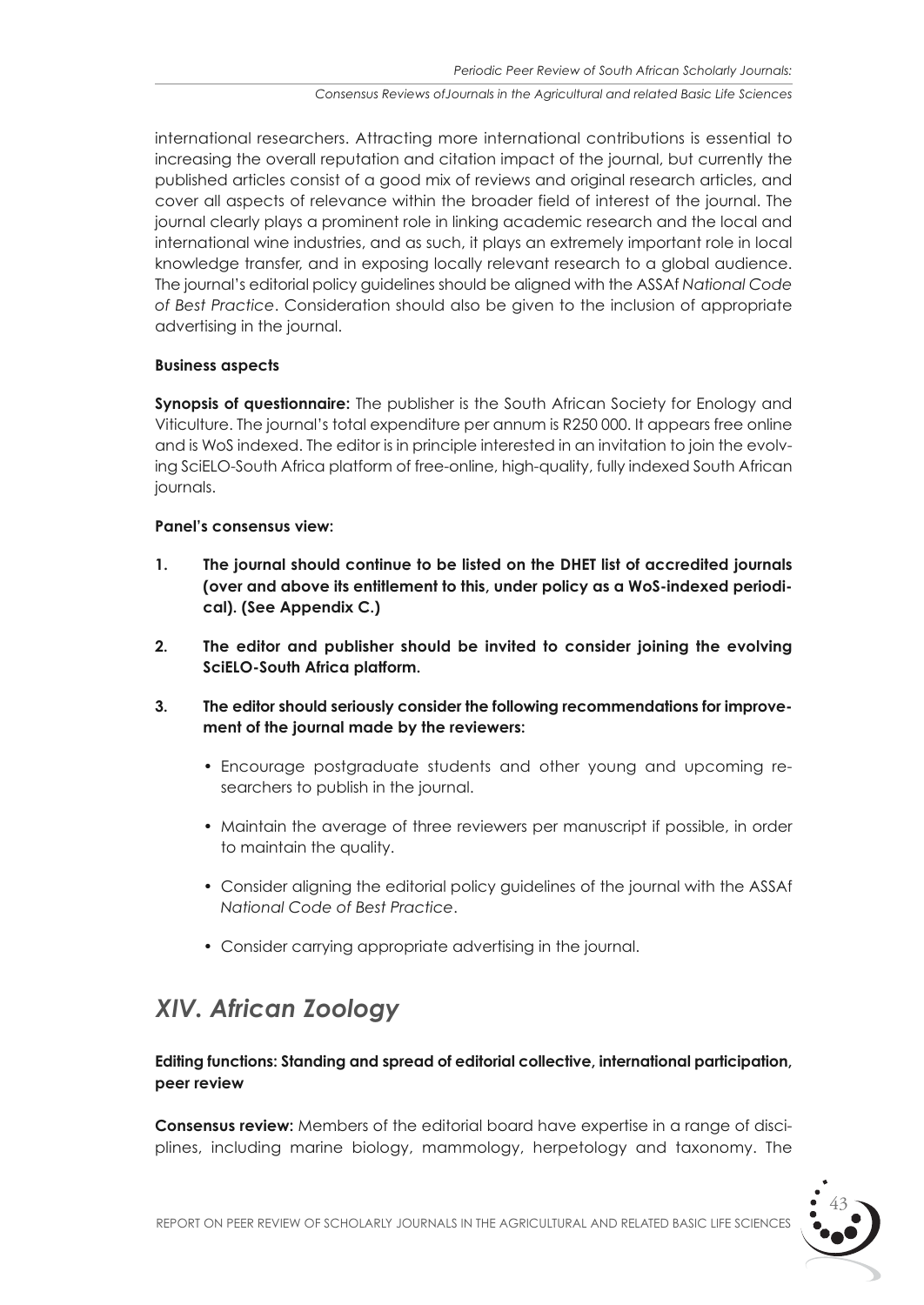editor-in-chief and editorial board members have appropriately high national and international disciplinary reputations.

**Synopsis of questionnaire:** The journal has been published for 43 years, without interruption. The co-scientific editors have been in the position since 2003; the position is an honorary appointment by the Zoological Society of Southern Africa (ZSSA). Most members of the editorial board are within the country and each member has a faunal or subject-specific portfolio; members willingly recuse themselves if a conflict-of-interest situation arises. The editorial guidelines have been aligned with the ASSAf *National Code of Best Practice*. The number of manuscripts (of all three types) received in the period under review was 164; 38 of these were rejected without peer review, because they were outside the publication policy of the journal (i.e. not relevant to African faunas and zoology), because they were too anecdotal, or because the manuscripts were believed to have been written in such a way as to divide studies into numerous 'least publishable units', each with minimal information and content. Peer review is compulsory, with two reviewers per manuscript; in 2008, 48 reviewers were used, about 35% of whom had non-South African addresses. Review reports are retained in the archives but accessible only to the editor.

#### **Content: Quality, focus, spread within domain, sample of best work in South Africa, enrichment features**

**Consensus review:** The standard of the publications is high. A contextually good number of articles is published per annum, including a good number of research articles, short communications and book reviews. Book reviews are published in each volume, but there are no editorials or reviews of current ideas in zoology. The journal has a regional focus and a good sampling of local/regional kinds of materials/problems, as well as a good sample of the best work done in the country, is published. Authors of published articles are from across the country and abroad.

#### **Essential technical features: English abstracts,** *errata***, citation practice, presentation**

**Consensus review:** Abstracts for all articles are published in good English. Publication of *errata* does not occur often, but when necessary. The citation practice, presentation, layout, style and copy-editing interventions are very good. The journal shares a managing editor with *African Entomology*, which is a high-quality journal.

#### **Capacity development and international comparability**

**Consensus review:** The journal publishes a number of articles by graduate students. Articles do have appropriate introductions to the subject. The newsletter, the *Aardvark*, provides a useful summary of the research being undertaken at universities and research institutes around South Africa. The journal is a general zoological journal so it is difficult to compare it with more specialised journals but comparability with leading international journals in the field is estimated at 65-75%. It is an excellent zoological journal that covers reports on many aspects of the discipline. More editorials or reviews of the state-of-the-art research in zoology would make the journal more useful and exciting to readers.

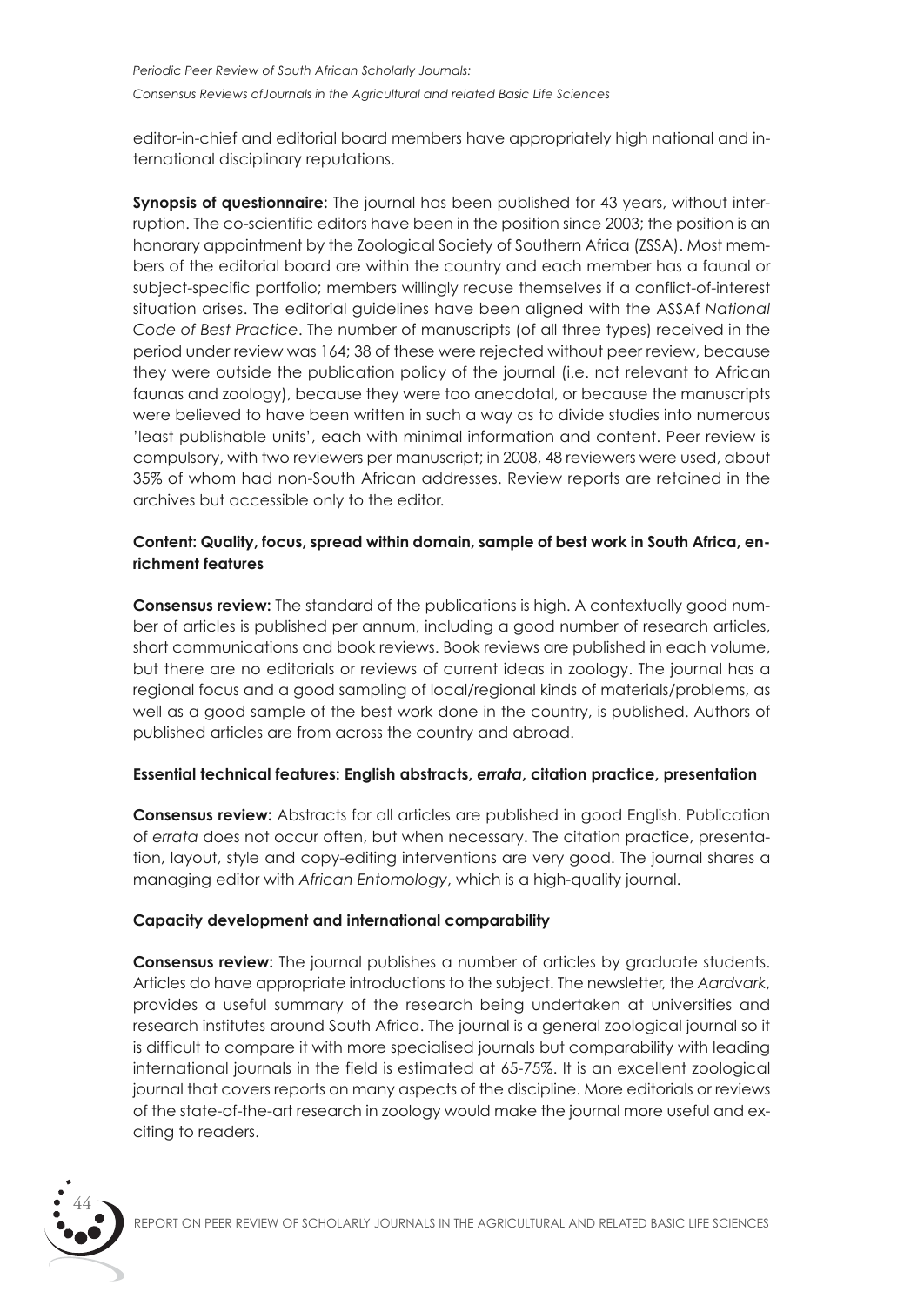#### **Suggested improvements**

**Consensus review:** The journal would benefit from invited reviews and commentary about new ideas in the field, and also from editorial comment about what is especially interesting in each issue, and the relevance of published articles to prevailing ideas in the discipline. Such editorial comment at a conceptual level would be of great value in assisting students and young researchers to focus on significant questions. Reports of international conferences would help to bring the cutting edge of the field to graduates and young researchers. This type of input would change the overall impression of the journal and make it more appealing to readers.

#### **Business aspects**

**Synopsis of questionnaire:** The publisher is the ZSSA. The print run is approximately 500 copies per issue, and there are 122 (65 international; 57 African) subscribers plus 297 members (a total of 416 recipients). Production and distribution is outsourced to Scientific Productions. The journal is WoS indexed. There are no page charges. Copyright is retained by the Society. The editor is in principle interested in an invitation to join the evolving SciELO-South Africa platform of free-online, high-quality, fully indexed South African journals. The ZSSA supports the principles of the open-access initiative, but will not be able to participate in such a scheme until there is financial support (to cover production and postage costs) over and above income derived through subscriptions. More than 70% of the Society's subscription income is devoted to the journal's production, and making the journal content freely available would potentially erode the subscription base, thus severely threatening the financial viability of the journal and Society.

#### **Panel's consensus view:**

- **1. The journal should continue to be listed on the DHET list of accredited journals (over and above its entitlement to this, under policy as a WoS-indexed periodical). (See Appendix C.)**
- **2. The editor and publisher should be invited to consider joining the evolving SciELO-South Africa platform.**
- **3. The editor should seriously consider the above recommendations for improvement of the journal made by the reviewers.**

## *XV. African Journal of Herpetology*

#### **Editing functions: Standing and spread of editorial collective, international participation, peer review**

**Consensus review:** The editors and editorial committee comprise local and international people with very good reputations. The three associate editors comprise two international, and one local herpetologist. All three are well respected in their disciplines and are well-known internationally. They are all prolific and active publishers. The edi-

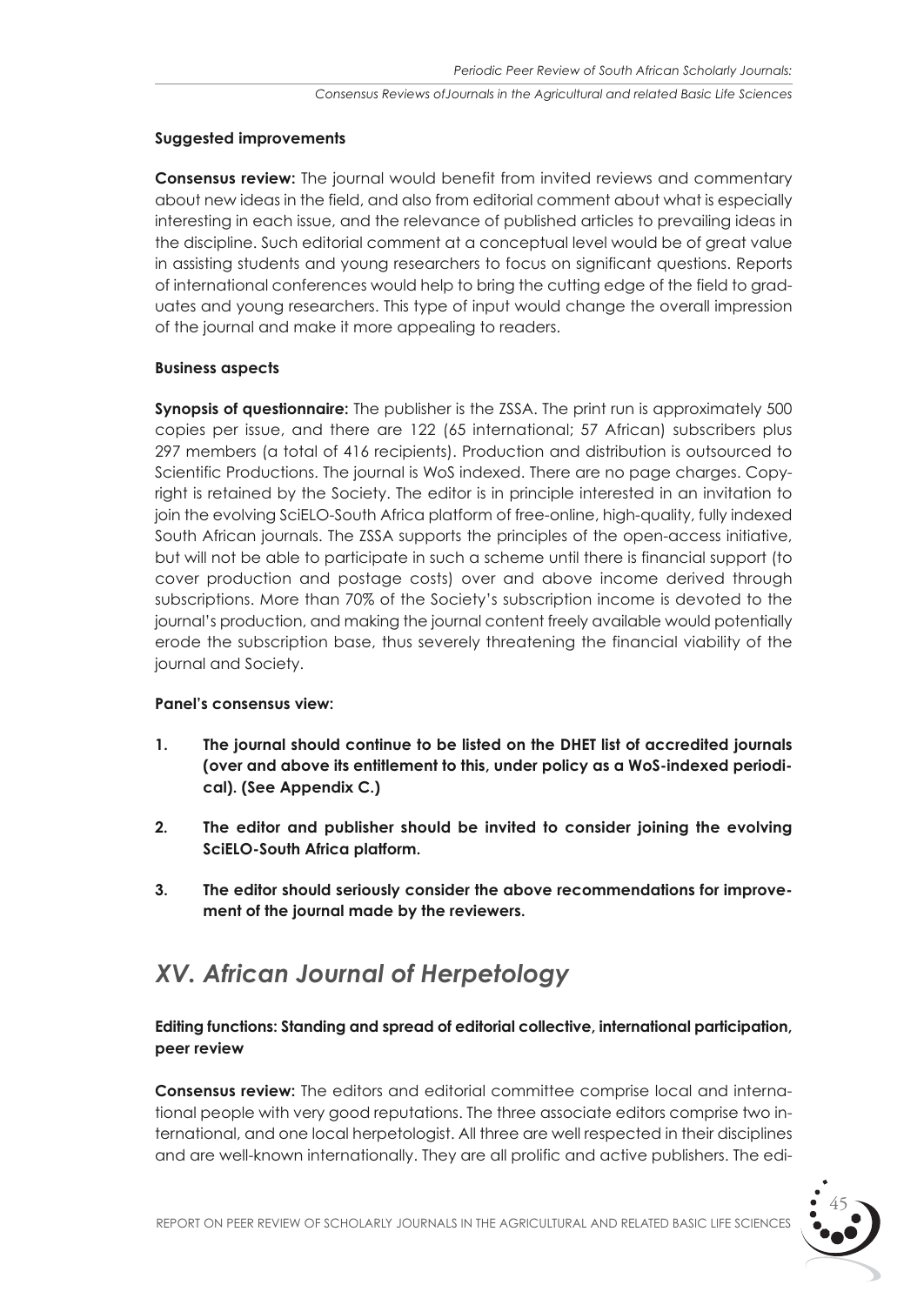torial committee comprises nine members, of which four have been drawn from the international community. The local members represent the top local herpetologists.

**Synopsis of questionnaire:** The journal has been published for 58 years, with no significant interruption. The current editor took over in 2009, following election by the Herpetological Association of Africa. The editor is appointed for a 2-year term. Members of the editorial board are not appointed competitively; both local and international members are invited to serve and members occasionally handle manuscripts. As of 2010, a new editorial board will be elected and members will be chosen to provide topical expertise. The journal publishes editorial/policy guidelines. However, these have not been aligned with the ASSAf *National Code of Best Practice*. The current editor has submission figures for only 2009, during which the journal received 25 manuscripts, only two of which were rejected before peer review. Of the articles of all three types published in 2009, 21 had at least one author with a non-South African address. Peer review is compulsory, with at least two and as many as four reviewers per manuscript. In 2009, 58 reviewers were used, most (approximately 75%) of whom had non-South African addresses. Review reports are not centrally stored, but this will change in 2010. Issues of journals are presently pre-scheduled to appear in June and December, but this will be migrated to January and June over the coming years.

#### **Content: Quality, focus, spread within domain, sample of best work in South Africa, enrichment features**

**Consensus review:** Published articles (full length and short communications) are of a high quality, and focused on African herpetology. Approximately 40% are taxonomic, but there is an increasing inclusion of systematic work. The journal appears biannually, with a variable number of full-length articles (typically about 15) published per annum. The journal is the primary source of publications on African herpetology, and is clearly well known as an appropriate, WoS-indexed journal. It is recognised as a journal for international, as well as regional herpetologists, and attracts approximately 16 citations annually for its publications. The journal would probably not attract the best herpetological articles produced within the country, as there are competing international journals in the field with relatively high impact factors. The journal serves as a primary publication avenue for local advances in taxonomy and systematics, and further includes articles of local interest on ecology and to a lesser extent, herpetological conservation. The journal attracts a fair number of publications produced by local herpetologists, and in addition, regularly publishes work by international scientists (typically reflecting work that was carried out in Africa). There was a high number of book reviews in the 3-year review period – ten – all written by the same person; the journal stopped publishing book reviews in 2009. No editorial communications were detected.

#### **Essential technical features: English abstracts,** *errata***, citation practice, presentation**

**Consensus review:** English abstracts with keywords are present. Publication of *errata* was not detected. The citation practice and referencing are in line with international norms and the presentation, layout and illustrations are of high quality.

#### **Capacity development and international comparability**

**Consensus review:** There were some published articles by postgraduate students in the period under review. The range of publications, interspersed with a large number of

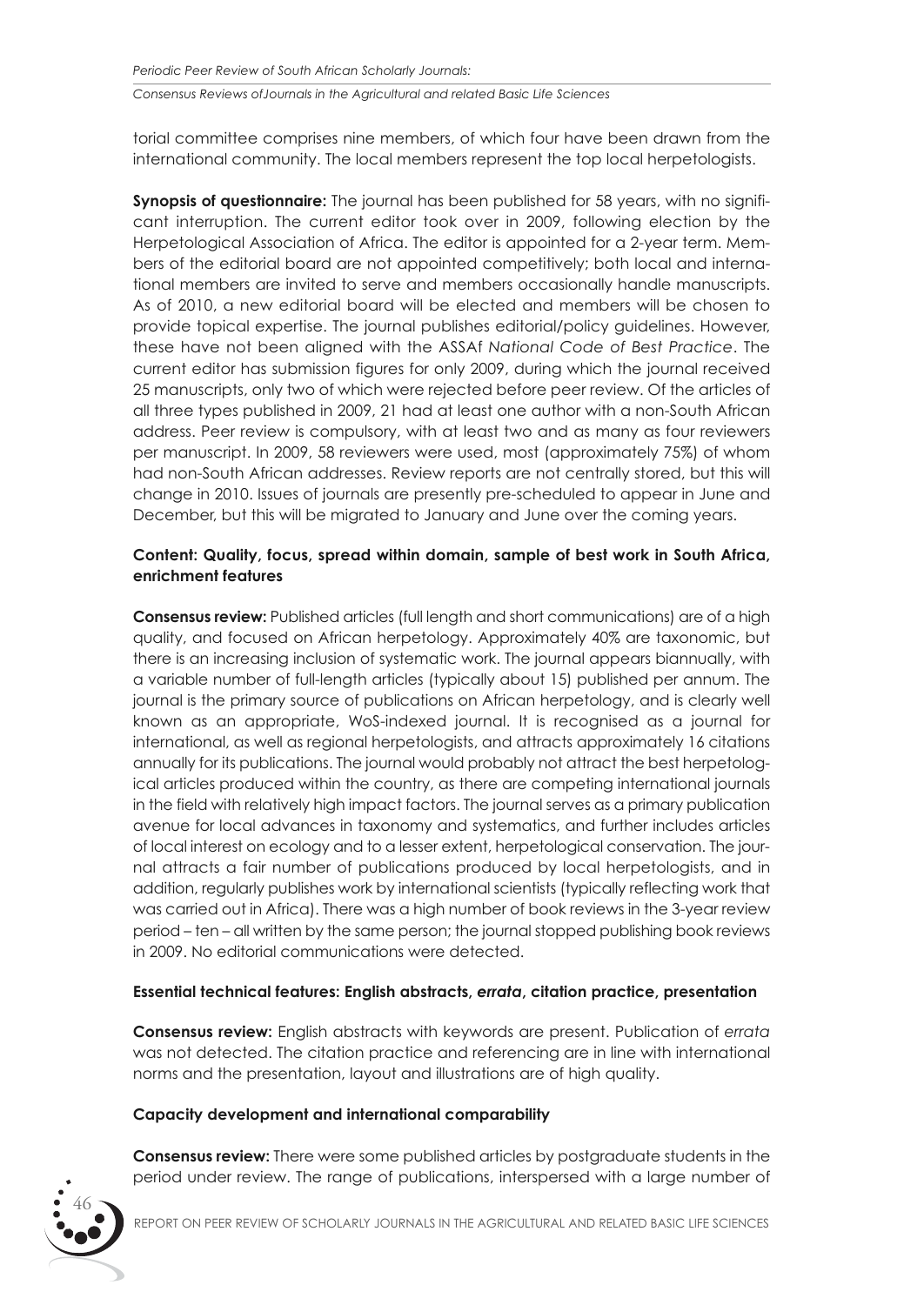short communications and regular book reviews, makes the journal easily accessible to young herpetologists. This journal compares favourably with leading international herpetological journals, such as *Copeia* and the *Journal of Herpetology*, as well as the local journals *African Entomology* and *African Zoology*.

#### **Suggested improvements**

**Consensus review:** Other article types, such as historical perspectives, obituaries, news items, reviews of important recent literature, should be included. It would be useful if the articles could be grouped into sections in each issue, for example taxonomy, systematics, ecology.

#### **Business aspects**

**Synopsis of questionnaire:** The publisher is the Herpetological Association of Africa (HAA). Production and distribution will be outsourced from 2010. In 2009 the number of paying subscribers was 315. All copyright is held by the HAA. The journal is WoS indexed. The HAA is in the process of signing a contract with Taylor & Francis to publish *African Journal of Herpetology* for five years from 2010. Depending on the outcome of this arrangement, they may be interested in open-access publishing from 2015. The editor was not able to provide the relevant answers for the period 2007-2008.

#### **Panel's consensus view:**

- **1. The journal should continue to be listed on the DHET list'of accredited journals (over and above its entitlement to this, under policy as a WoS-indexed periodical). (See Appendix C.)**
- **2. The editor and publisher should be invited to consider joining the evolving Sci-ELO-South Africa platform.**
- **3. The editor should seriously consider the above recommendations for improvement of the journal made by the reviewers.**
- **4. In addition, the Panel requests** the ASSAf Secretariat to obtain a questionnaire from the editor in order to enable the Panel to establish if the journal's editorial guidelines are aligned to the ASSAf *National Code of Best Practice*.

## *XVI. African Entomology*

#### **Editing functions: Standing and spread of editorial collective, international participation, peer review**

**Consensus review:** Both editors are prominent in the entomological research community of South Africa. There is a well-known overseas member of the editorial board; the other members of the editorial board all have excellent reputations as leading entomologists in South Africa, with considerable international recognition. The standing of the reviewers is high.

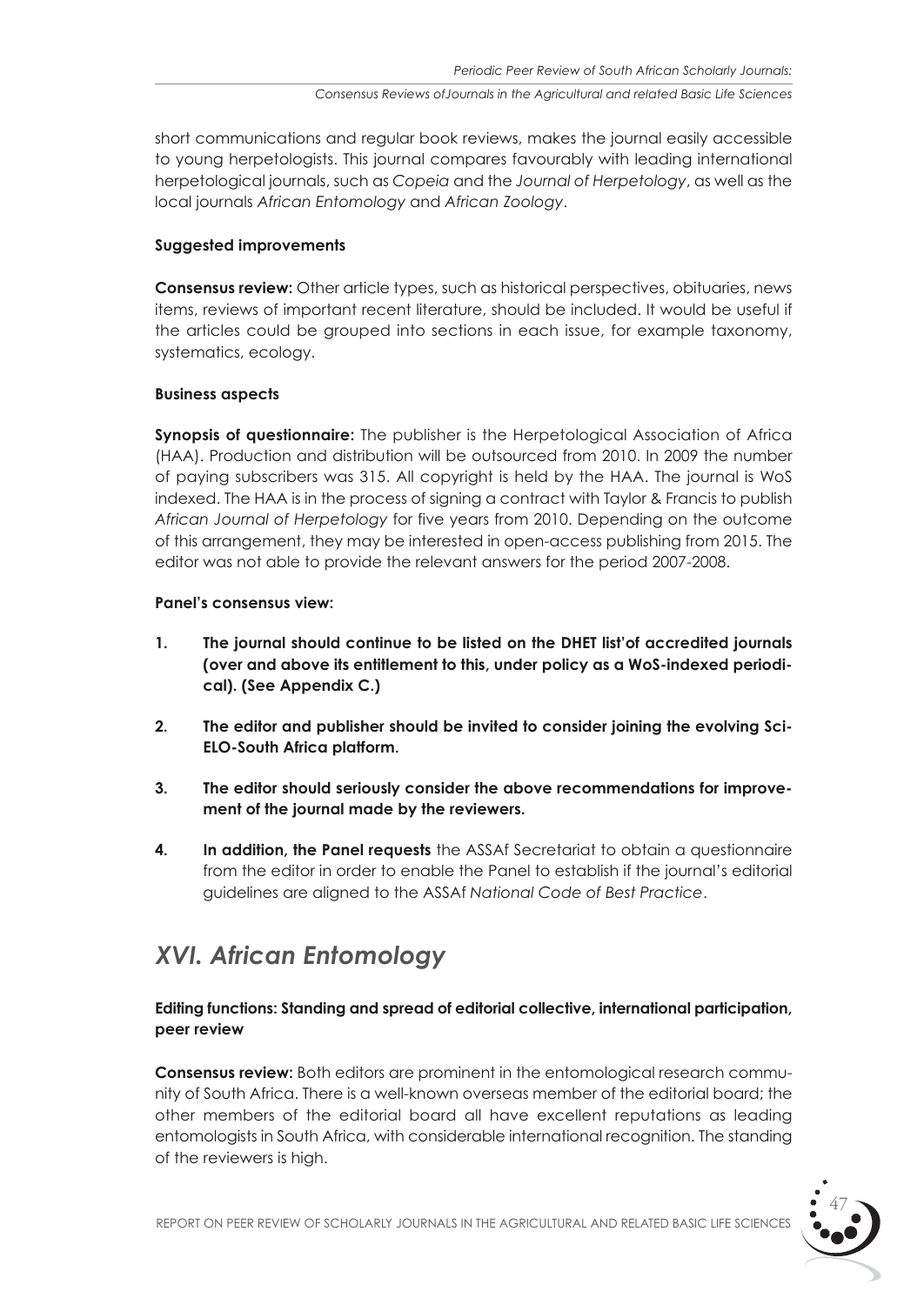**Synopsis of questionnaire:** The journal has been published for 71 years without interruption – from 1937 to 1992 as the *Journal of the Entomological Society of Southern Africa* (ESSA) and from 1993 to the present as *African Entomology*. The ESSA Executive Committee appoints the editors; some have volunteered for the position, while others have been invited. The appointment of the editor is for an undefined period, as are the appointment of the members of the editorial board; a policy which is under review. Editorial guidelines are published and they are fundamentally aligned with the ASSAf *National Code of Best Practice*. Instructions to authors and guidelines are being revised as part of an ongoing editorial practice. Peer review is compulsory, with a minimum of two, but up to four reviewers per manuscript; a large pool of reviewers (about 165) is used, with about 35% having international addresses. Reports are retained in the archives. The rejection rate is variable, but usually between 40% and 60%. Two issues per annum appear on time. An editorial about responsibility, editorship and authorship was recently published in *African Entomology* 16: i-ii (2008). Much of the recent editorial policy of *African Entomology* is informed by international trends in journal publication as reflected in that editorial. For instance, the journal is implementing a double-blind reviewing system to minimise inadvertent or other biases in the reviewing process. *African Entomology* has an occasional *memoir* series in addition to the regular volumes.

#### **Content: Quality, focus, spread within domain, sample of best work in South Africa, enrichment features**

**Consensus review:** The articles accepted for publication are of good quality. The journal covers all aspects of entomology and the proportion of articles from different disciplines varies from issue to issue. Overall there are a good number of contextual articles dealing with both applied and pure entomological topics. As a more general (i.e. not a specialised) journal, the standing is high internationally. Perceived pressure from funding bodies (the NRF and universities) to publish articles in overseas journals has detracted from local journals because authors are inclined to send their best contributions abroad. Nevertheless, the journal continues to attract excellent submissions both nationally and internationally. Certainly, there is a focus on local/regional kinds of materials/problems especially in the articles dealing with applied entomology. There is a broad mix of contributors from universities and other research organisations, both national and international. There has been one editorial, which was extremely useful, and each issue has relevant book reviews. However, there are no regular editorials or reviews of ideas in entomology. An accompanying series of intermittent *memoirs* review topics of a specialised nature.

#### **Essential technical features: English abstracts,** *errata***, citation practice, presentation**

**Consensus review:** There are English abstracts for all articles. Publication of *errata* is infrequent, but occurs when necessary. The citation practice is good. The presentation, layout, style and copy-editing interventions are very good.

#### **Capacity development and international comparability**

**Consensus review:** One of the most important attributes of the journal is that it is an excellent place for graduate students to publish. The turnaround time is good and the editorial process rigorous but efficient. *African Entomology* is on a par with most, and even surpasses some, other general entomological journals around the world, and is

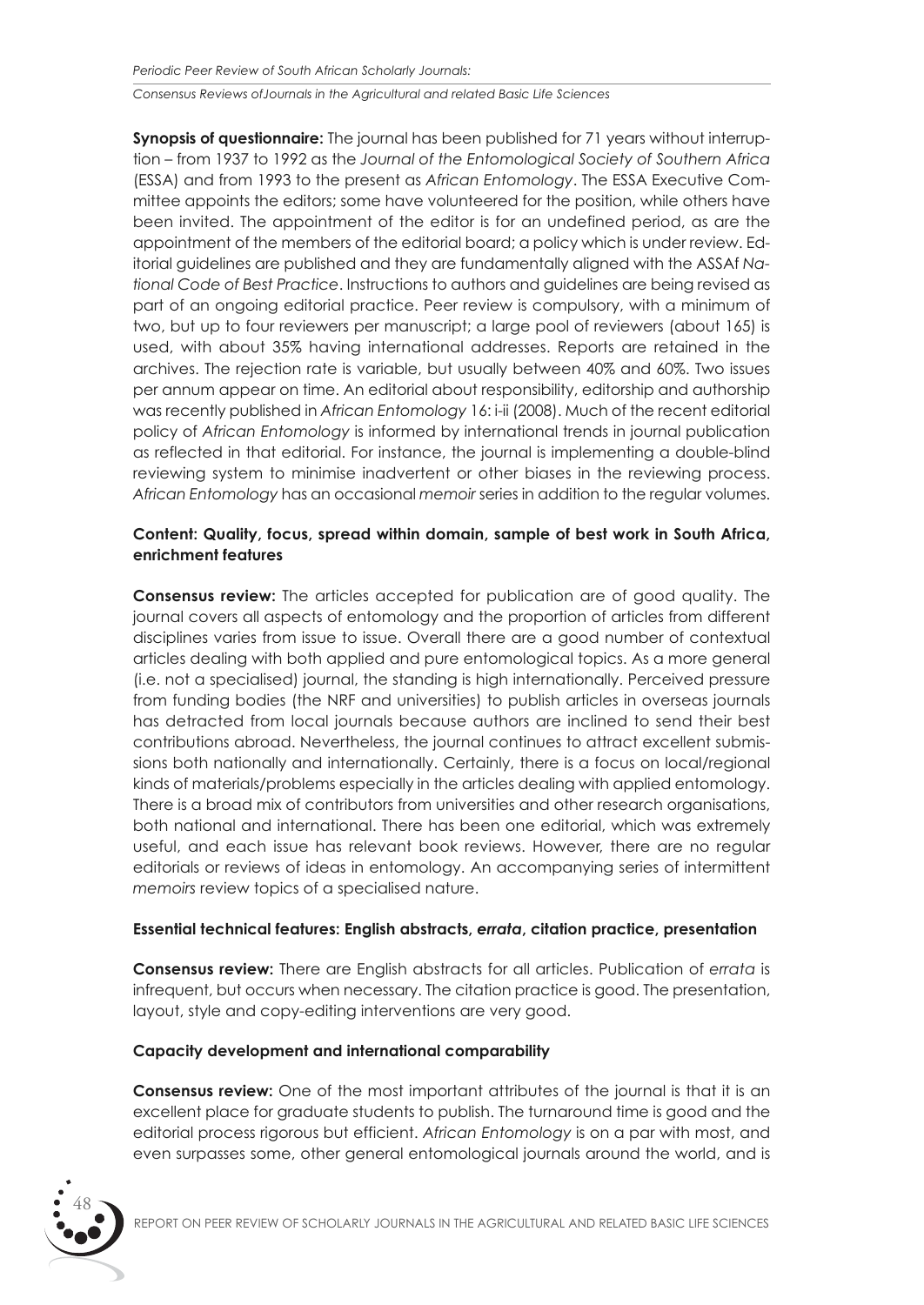recognised as a good-quality source of information. The newsletter, *Rostrum*, which accompanies each issue of the journal, provides an excellent informal commentary on national current events.

#### **Suggested improvements**

**Consensus review:** *African Entomology* is a good journal that is well edited, well run and well supported, with a 'tried and trusted' format and there is no real need for change. The journal would, however, benefit from invited reviews and commentary about new ideas in the field, and from editorial comment about what is especially interesting in each issue and the relevance of the content to prevailing ideas in the discipline. Such editorial comment at a conceptual level would be of great value in assisting students and young researchers to focus on significant questions. Reports of international conferences would help to bring the cutting edge of the field to graduates and young researchers. This type of input also would change the overall impression of the journal and make it more appealing to readers.

#### **Business aspects**

**Synopsis of questionnaire:** The publisher is the ESSA. The print run is 500 copies per issue, with 117 subscribers. The journal is WoS indexed and accessible on BioOne. The annual expenditure is about R157 000. Funds are generated from membership which entitles the member to a print copy and access to the full-text articles on the website for a small extra charge. Copyright resides with the journal which gives immediate access to authors should they require their own material. The editor is in principle interested in an invitation to join the evolving SciELO-South Africa platform of free-online, highquality, fully indexed South African journals.

#### **Panel's consensus view:**

- **1. The journal should continue to be listed on the DHET list of accredited journals (over and above its entitlement to this, under policy as a WoS-indexed periodical). (See Appendix C.)**
- **2. The editor and publisher should be invited to consider joining the evolving SciELO-South Africa platform.**
- **3. The editor should seriously consider the above recommendations for improvement of the journal made by the reviewers.**
- **4. In addition, the Panel believes** that the journal should enhance its enrichment features.

## *XVII. African Invertebrates*

**Editing functions: Standing and spread of editorial collective, international participation, peer review**

**Consensus review:** The editorial board is entirely national and mostly from research institutes and museums. The editor-in-chief and members of the editorial board have

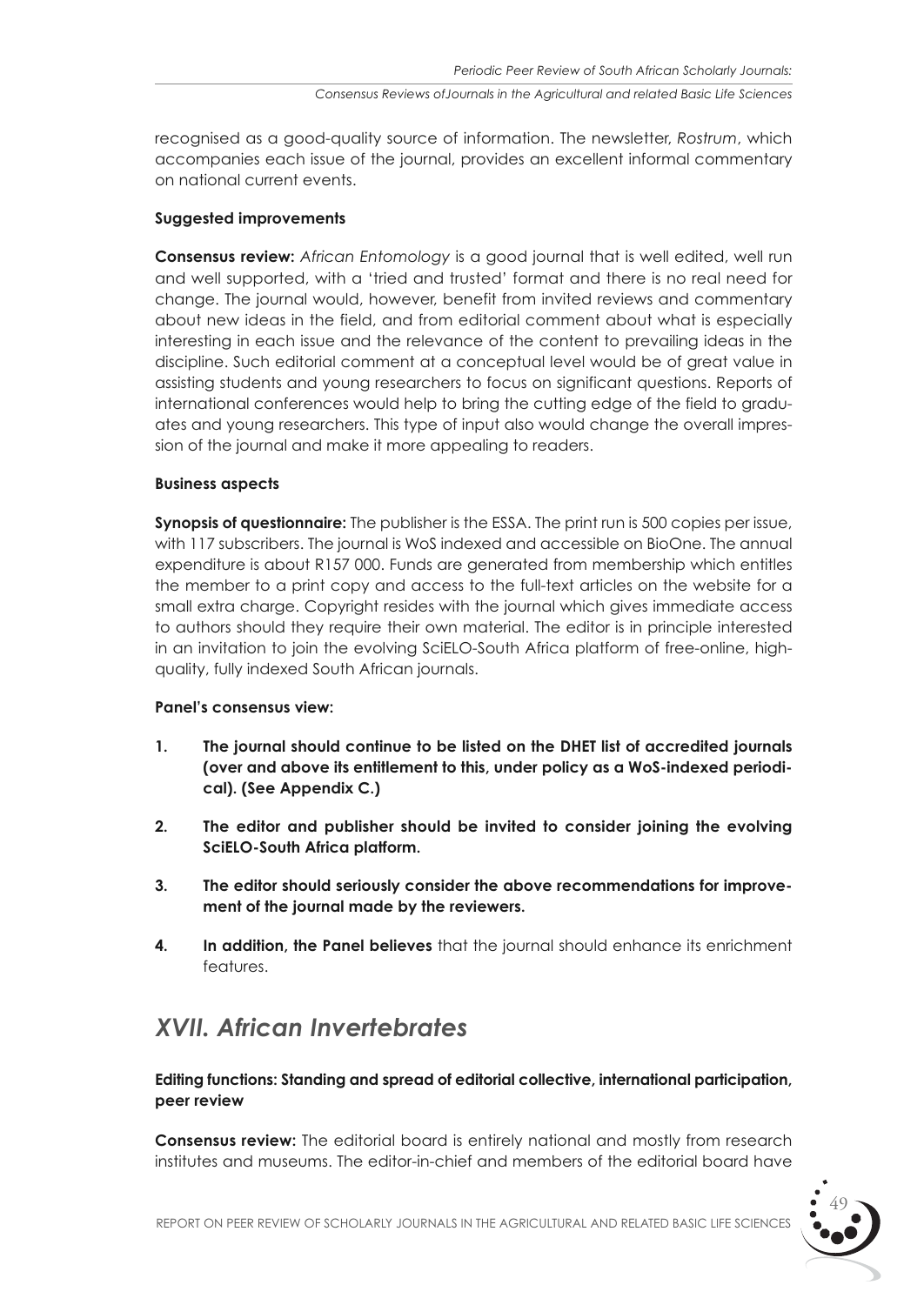appropriate national and international disciplinary reputations and standing. The members of the editorial advisory board are all from outside of South Africa, which is viewed favourably.

**Synopsis of questionnaire:** *African Invertebrates* has been published for eight years (since 2001), and is a continuation of the *Annals of the Natal Museum* which commenced in 1906 as the *Annals of the Natal Government Museum*. *African Invertebrates* has never experienced any interruption. The editor-in-chief is not appointed competitively and serves until resignation. Members of the editorial board are also not competitively appointed and may be from inside or outside the country. Editorial/policy guidelines are published and have been aligned to the ASSAf *National Code of Best Practice*. In the period under review, 67% of published articles had at least one author with a non-South African address. All articles are peer reviewed, with two reviewers per manuscript; a total of 41 reviewers were used during the period under review, about 78% of whom had a non-South African address. Review reports are retained in the archives. *African Invertebrates* is published biannually.

#### **Content: Quality, focus, spread within domain, sample of best work in South Africa, enrichment features**

**Consensus review:** *African Invertebrates* is an international peer-reviewed scholarly journal that covers the taxonomy, systematics, biogeography, biology, ecology, conservation and palaeontology of Afrotropical invertebrates, whether terrestrial, fresh water or marine. All contributions are published in English (British standard). The length of manuscripts generally should not exceed 50 printed pages. Exceptions, as in the case of monographic revisions, can be negotiated. Authors are encouraged to make use of extensive collections of the Natal Museum and other South African museums, and to deposit holotypes (paratypes) and voucher specimens in recognised South African institutions. The quality of published articles is good. There is a good number of articles published per annum, which includes a good sample of the best work done in the country in the field of taxonomy, with many articles from KwaZulu-Natal. An interesting feature is the remarkable number of articles from Western and Eastern Europe. A specialised focus on local or regional kinds of materials is good to adequate. The articles published cover material from the entire continent. The journal publishes many taxonomic articles, and, although their importance is recognised, they are generally long and very specific, and therefore do not appeal to a wide audience. Although a good number of book reviews is published in each volume, the journal should publish more editorials and reviews of ideas in invertebrate biology.

#### **Essential technical features: English abstracts,** *errata***, citation practice, presentation**

**Consensus review:** abstracts for all articles are published in English. The citation practice, presentation and layout are good. No *errata* were seen in the period under review.

#### **Capacity development and international comparability**

**Consensus review:** There were some published articles by postgraduate students in the period under review. The journal compares favourably with other museum annals in

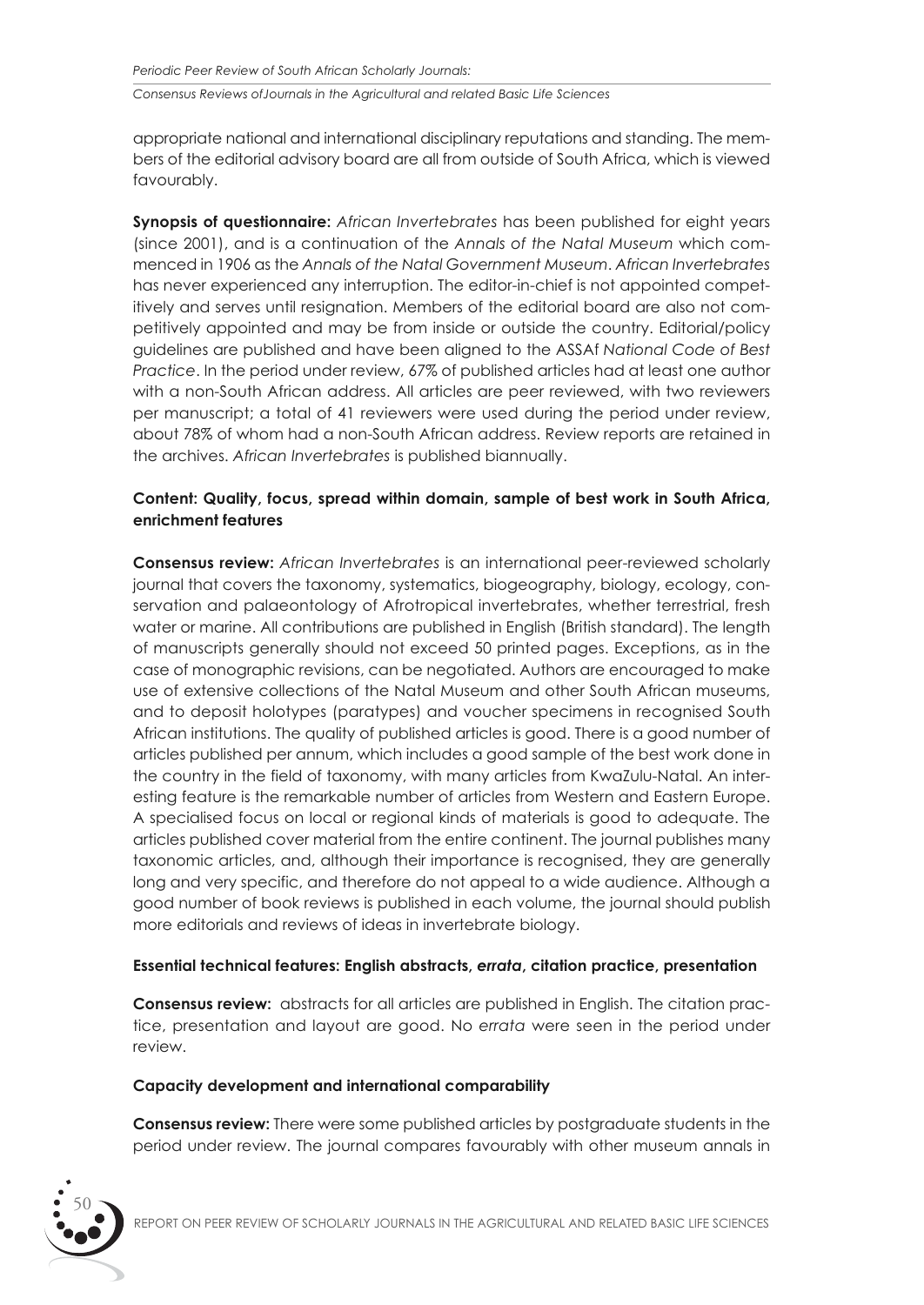South Africa, but is less substantial than those from other countries. More editorials or reviews of the state-of-the-art research in invertebrate zoology would make the journal more useful to students and more appealing to readers.

#### **Suggested improvements**

**Consensus review:** The journal is called *African Invertebrates* but most of the articles are on taxonomy or systematics, which is in line with its origin and fame as the *Annals of the Natal Museum*. The journal is marketed as an international journal open to everyone working on Afrotropical invertebrates from any institution, which is in contrast to many other South African research institutions (museums) that publish scientific journals and stipulate in their editorial policies that only articles from staff members/associates/collaborators or articles based on the institutional holdings are acceptable for publication. There are not that many other independent local journals in the specified research area and the journal should thus be able to attract more submissions; to this end, it would thus be of benefit if the spread of articles was wider to better reflect the current title *African Invertebrates*.

The journal would also benefit from publishing invited reviews and commentary about new ideas in the field, as well as editorial comment about what is especially interesting in each issue and the relevance of the articles to prevailing ideas in the discipline. Such editorial comment at a conceptual level would be of great value in assisting students and young researchers to focus on significant questions. Reports of international conferences would help to bring the cutting edge of the field to graduates and young researchers. This type of input would change the overall impression of the journal and make it more appealing to readers.

#### **Business aspects**

**Synopsis of questionnaire:** The publisher is the Council of the Natal Museum. The print run is approximately 300 copies per issue, with approximately 20 paying subscribers. The journal is WoS indexed and was independently peer reviewed by Thomson Reuters Web of Science. There are no page charges. The annual expenditure in 2008 was about R170 000. Copyright belongs to the Council of the Natal Museum. The editor is NOT interested in an invitation to join the evolving SciELO-South Africa platform of free-online, high-quality, fully indexed South African journals.

#### **Panel's consensus view:**

- **1. The journal should continue to be listed on the DHET list of accredited journals (over and above its entitlement to this, under policy as a WoS-indexed periodical). (See Appendix C.)**
- **2. The editor and publisher should be invited to consider joining the evolving SciELO-South Africa platform.**
- **3. The editor should seriously consider the above recommendations for improvement of the journal made by the reviewers.**
- **4. The Panel also commended** the journal for its scope and focus.

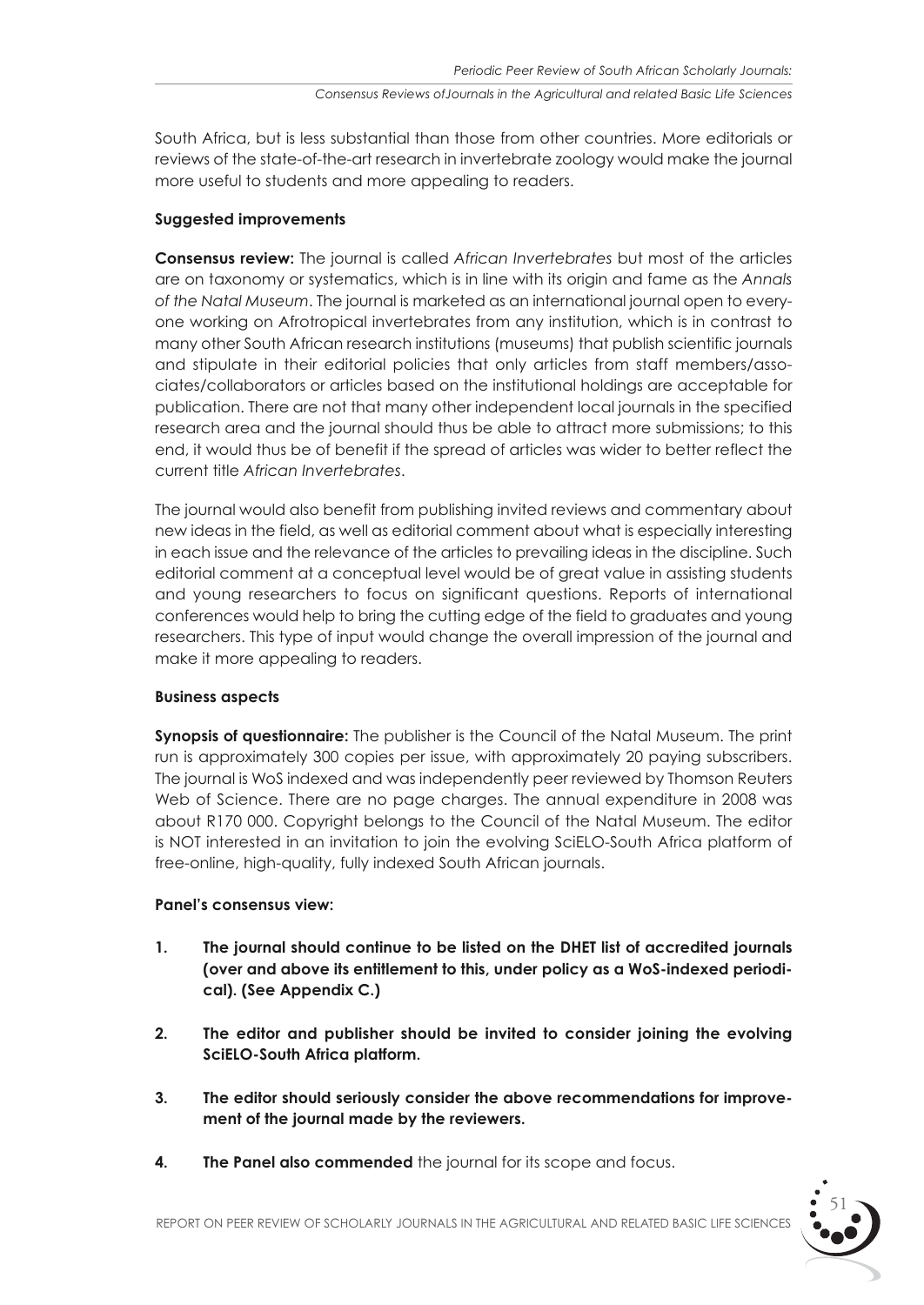## *XVIII. South African Journal of Plant and Soil*

#### **Editing functions: Standing and spread of editorial collective, international participation, peer review**

**Consensus review:** The scientific editor and editorial board have generally high national reputations; three of them are especially widely known and recognised.

**Synopsis of questionnaire:** The journal has been published for 26 years in 2009, without interruption. The average number of peer-reviewed original articles published during the period under review is 43. The number of manuscripts received in the same period was 167, three of which did not meet scientific standards and 11 were returned to the authors for style corrections. In 2008, 98 reviewers were used. The editor has been editing the journal since the beginning of 2007 which includes a 1-year overlap period from the previous editor, and independently since the beginning of 2008. The editor was chosen from within the editorial board, to serve for a 3- to 5-year period. Members of the editorial board are not appointed competitively; two representatives of each of the supporting societies are chosen by the society boards in collaboration with the editorial committee. Some board members have many years service whilst others are only involved for a year or two. All editorial board members are from within the country. There are instructions to authors. In principle, a reviewer would not review a manuscript if there was a conflict of interest, but there is no written policy to this effect. The instructions to authors have NOT been aligned with the ASSAf *National Code of Best Practice*.

#### **Content: Quality, focus, spread within domain, sample of best work in South Africa, enrichment features**

**Consensus review:** The quality of the articles has improved over the last five years; three to five years ago the majority of the articles had a narrow focus, and results were often interpreted without trying to convey a mechanistic basis. An adequate number of articles are published per annum. The 12 volumes published during the 3-year review period had a few topical reviews which were valuable. The 'short communications' format is useful but it is possible that it is being abused in order to create research outputs that wouldn't otherwise qualify for subsidies. The mix of articles varies; the majority of articles are associated with agricultural crops. It is disappointing that the journal does not seem to be the journal of choice for cutting-edge soil science researchers in South Africa. The journal does, however, serve a valuable purpose in conveying, mostly agricultural, findings and is one of the few sources of information in the region on soils and agriculture. The majority of the articles are published by South Africans and are especially from those universities which historically have agriculture faculties. There seem to be very few partnerships with other institutions. It is heartening that research conducted in Ethiopia and Zimbabwe is published in this journal. (In the case of the Zimbabwean article, the research was conducted in Zimbabwe and published by Zimbabweans; in the case of the Ethiopian article, the research was published by graduate students registered at the University of the Free State. In the period under review, there also was one paper from research conducted in Kenya.)

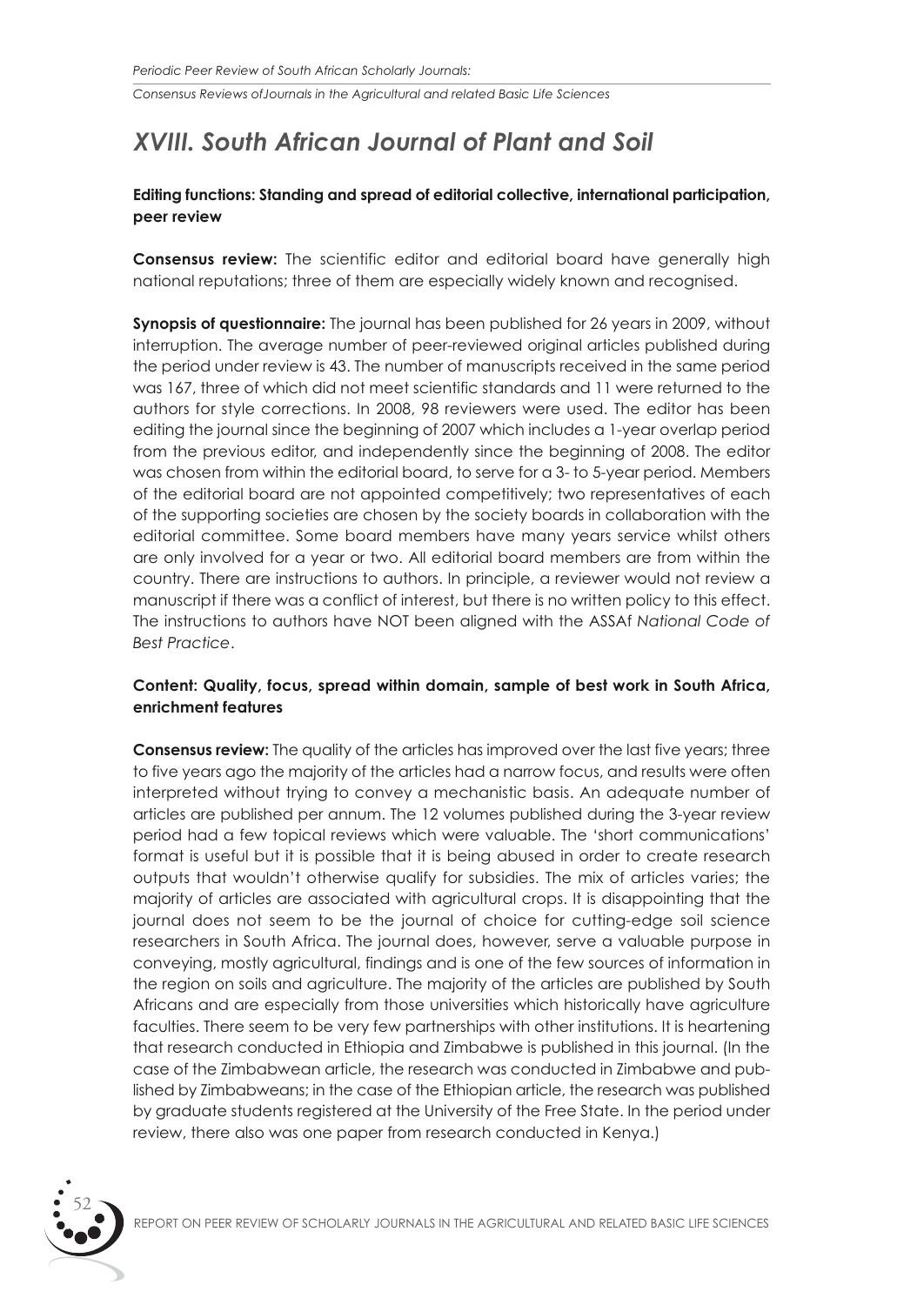#### **Essential technical features: English abstracts,** *errata***, citation practice, presentation**

**Consensus review:** The quality of the writing is good and the journal contains English abstracts. There was no evidence of the publication of *errata* in the 12 volumes published in the three years under review. There is a very good citation practice. The layout, style and copy-editing interventions are excellent.

#### **Capacity development and international comparability**

**Consensus review:** The journal does serve a valuable role in publishing graduate students' work. The quality of the journal has continually improved, although it is still not as good as the majority of leading journals in this disciplinary field, it still plays an indispensable role in South Africa.

#### **Suggested improvements**

**Consensus review:** It is very valuable that the scientific editor is based at the Agricultural Research Council (ARC) but this association should be exploited to a greater extent to market the journal within the ARC, thereby encouraging submissions from researchers working at the ARC and other agricultural/horticultural/soil science/weed research institutes in the country. Nearly all articles are currently derived from academic staff and their students based at universities. The journal is not yet worthy of WoS indexing, but it serves a valuable vehicle for the dissemination of research in South Africa. The journal will not be able to grow in international stature unless the terminology used (e.g. 'swart vlei soils') is made more internationally understandable. The newly emerging disciplinary area of biogeochemistry does not seem to have made its mark on this journal, nor much of the work being conducted internationally and locally on soil biology and biochemistry. There is also very little published on future expectations within the field, for example how the agricultural/soils/horticultural landscapes will be changing in the next 50 years in response to water limitations, higher temperatures and the use of ecofriendly products. There is a gap in the South African research arena for articles on soil science in natural (non-agricultural) areas, which the journal could take advantage of, by expanding its current narrow focus to publish more articles within that area. There are also too few articles published that describe the adoption of new technologies for understanding yield variability, e.g. isotope studies and remotesensing approaches.

#### **Business aspects**

**Synopsis of questionnaire:** The publisher is Intrepid Press. The regular print run of the journal is 1000 copies per issue. The four supporting societies (SAWSS, South African Society of Crop Production, Soil Science Society of South Africa, Southern African Society for Horticultural Sciences) each contribute to the running cost of the journal. All members of the supporting societies have free access to the online articles (with a username and password) through the Sabinet site; in contrast subscribers access the journal through Scientific Publishing Services. The journal forms part of a bundle of journals to which access is sold by Sabinet and this is the only pay-to-read access facility online. The editor has received a commercial offer from Routledge (Taylor & Francis), and the journal is at a point where the editorial team will have to make informed choices about

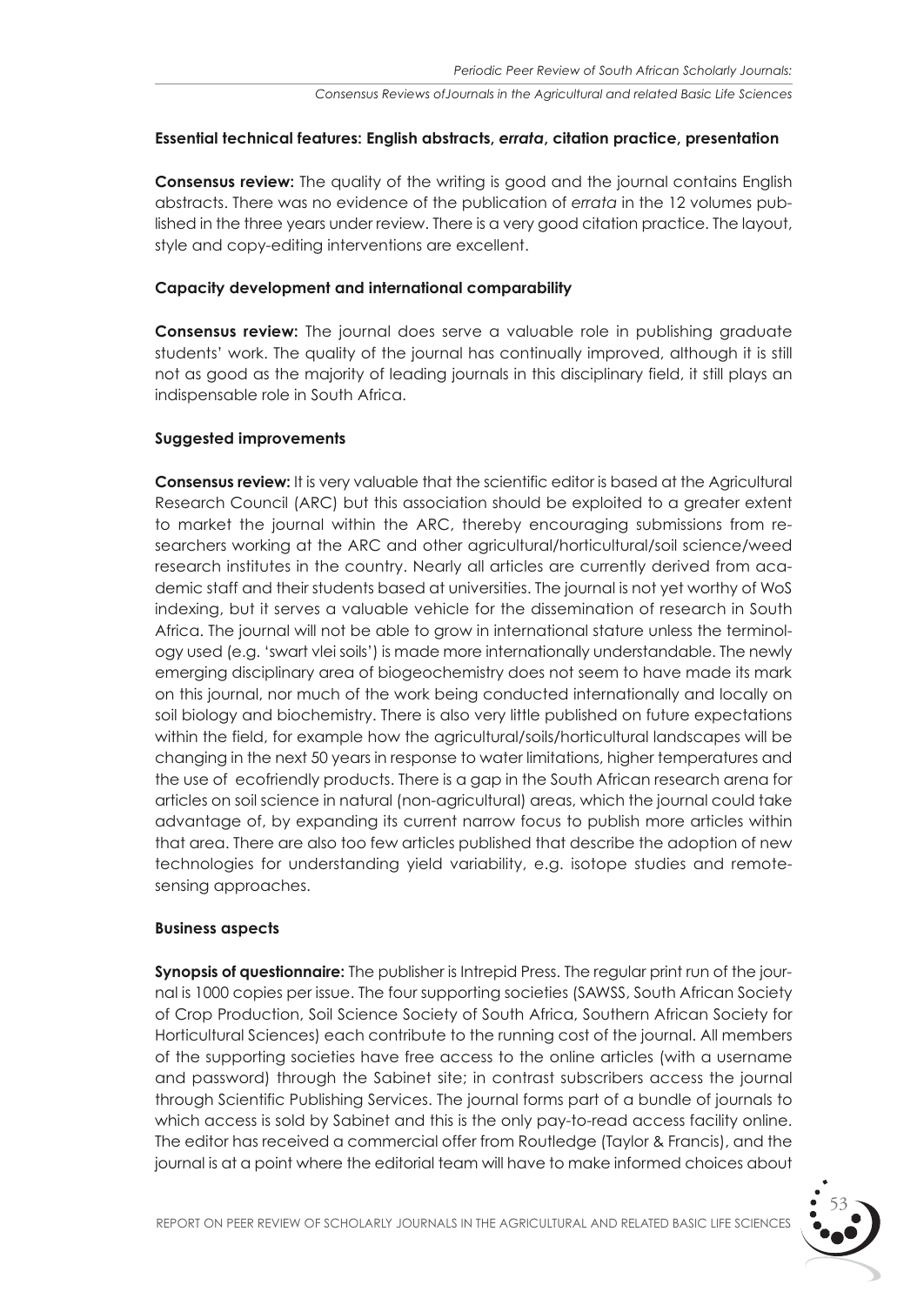the options for the future of the journal. The journal changed the cover design (from two-tone to full colour) at the beginning of Volume 25 (2008).

The editor's biggest challenges as a 'new' editor have been:

- updating the reviewers' list;
- obtaining peer review reports from international scientists;
- providing information on the status/standing of the journal; and
- improving the quality of graphs.

#### **Panel's consensus view:**

- **1. The journal should continue to be listed on the DHET list of accredited journals. (See Appendix C.)**
- **2. The editor and publisher should be invited to consider joining the evolving SciELO-South Africa platform.**
- **3. The editor should seriously consider the above recommendations for improvement of the journal made by the reviewers.**
- **4. In addition, the Panel believes** that the scope of soil plant research published should be broadened to include natural systems; more substantive articles should be published; assistance from the publisher should be solicited to make the editor's work much easier; and the editorial guidelines should be aligned with the ASSAf *National Code of Best Practice*. The Panel also recommends that ASSAf should interact with the editor to discuss the pressures faced by the editor and find ways to ease the pressure. The inclusion of more enrichment features in the journal is recommended.

## *XIX. Southern Forests: A Journal of Forest Science*

#### **Editing functions: Standing and spread of editorial collective, international participation, peer review**

**Consensus review:** The editor-in-chief, associate editors and members of the editorial board have high national and international reputations. The editor and the associate editors are all South African. The journal has been published by the South African Institute of Forestry (SAIF) since 1989. The editorial advisory board, which was revised and expanded in 2005, includes many international scientists. All national and international members are well known and respected as experts in their particular scientific fields.

**Synopsis of questionnaire:** The journal has been published since 1938, but, since 1986, it has been regarded as a full science journal. The number of issues has increased from two to three per annum over the years. The journal title has also changed over the years: *Journal of the South African Forestry Association* (from 1938 to 1962), *South African Forestry Journal* (from 1962 to 1997), *Southern African Forestry Journal* (from

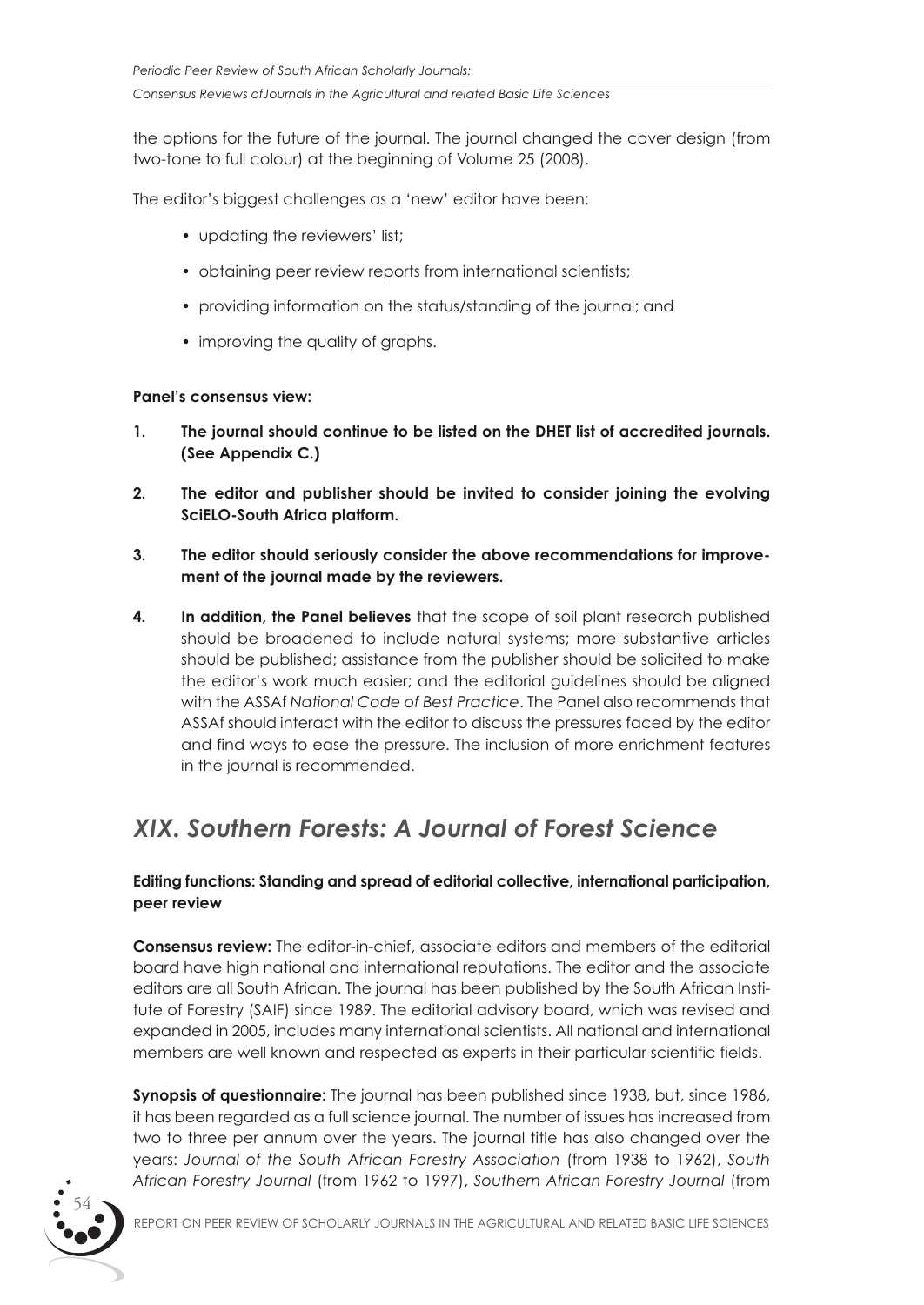1997 to 2006), *Southern Hemisphere Forestry Journal* (in 2007) and *Southern Forests: A Journal of Forest Science* (from 2008 onwards). The number of objective peer reviewers approached for each manuscript is three, but articles are also seen by the editor, three associate editors and by at least one editorial advisory board member. The number of peer reviewers used during the period under review is 72, of whom 24 had non-South African addresses. Peer-review reports are accessibly retained in records, but only until the release of the next volume. The editor has been in the position since July 2000. The previous editor served for 11 years i.e. from 1990. The editor's appointment is by nomination and SAIF Council approval, and the term of service is renewed annually. Members of the editorial board are also appointed by nomination and SAIF Council approval, for a period of three years, and are from inside and outside the country (originally members were only South African but now they are equally distributed) The editor believes that the editorial policy guidelines have been aligned with the ASSAf *National Code of Best Practice*. The publication frequency of the journal is three times per annum, with a special edition every second year.

#### **Content: Quality, focus, spread within domain, sample of best work in South Africa, enrichment features**

**Consensus review:** The quality of the articles has improved markedly over the last five years and there is a continual improvement in each volume published. Only high to very high quality articles are accepted and published. The editor-in-chief, associate editors and editorial advisory board members decided in 2005 that scientific quality should not be compromised and drastically tightened the review procedures which resulted in an increase in the rejection rate. There are an adequate number of articles per annum at the present time but as the journal grows in stature, the editor may have to consider increasing the number of issues from three to four per year, especially as the international stature of the journal increases. Scientific articles, research notes, management articles and editorials are published. The journal publishes very valuable editorials and the forward-looking editorials written over the three years under review have certainly turned the journal from an inwardly focused to an internationally focused journal. Many relevant book reviews and topical reviews were published in the journal until five years ago, when the SAIF Council took a deliberate decision to suspend book reviews because of the serious difficulties experienced in finding scientists with available time to review new books. Readers are frequently invited to submit comments on articles and their letters were published in the journal. There is certainly an adequate sampling of the best research done in the country. The journal holds an interesting position among South African scientists: whilst many would prefer to publish in some of the international forest journals with a higher impact factor, many choose to publish in *Southern Forests: A Journal of Forest Science* because it is widely read by the forest practitioners as well as the forest research scientists. The research featured in this journal does reach and have an impact on operational forestry in South Africa. As the reputation of the journal spreads in southern and East Africa, as well as in South America, India, Australia and New Zealand, the scientific quality will increase. The journal does focus on problems and forestry issues in the region, currently mostly within southern Africa. Many foresters in Zimbabwe, Mozambique, Zambia, Malawi and Zambia frequently use information published in the journal. The number of articles published by Africans, other than South Africans, has increased since 2007, and authors from other countries in the Southern Hemisphere also are starting to submit manuscripts for publication.

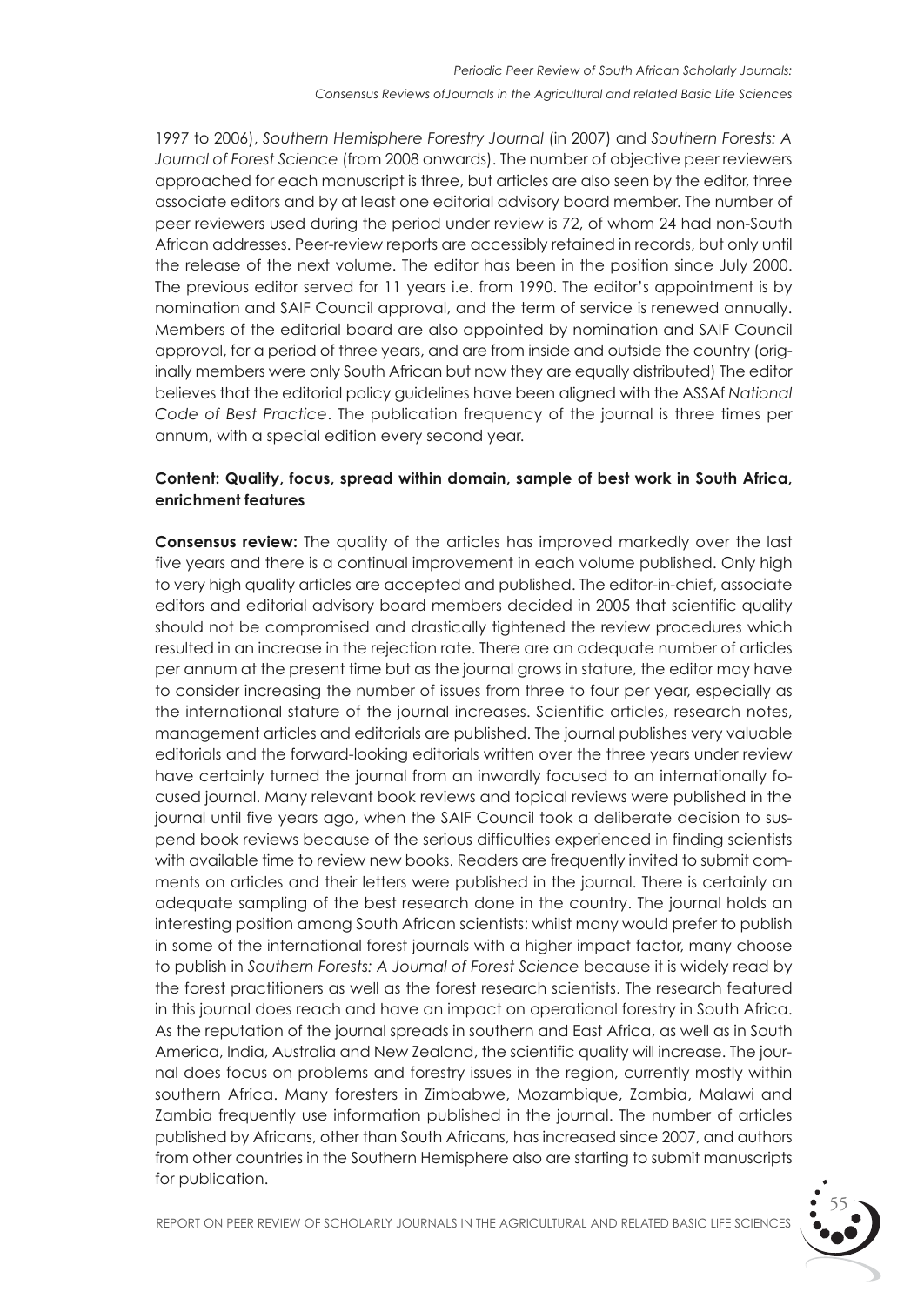#### **Essential technical features: English abstracts,** *errata***, citation practice, presentation**

**Consensus review:** The quality of the writing is good and the journal does contain English abstracts. *Errata* are published when necessary. There is an excellent citation practice. The layout, style and copy-editing interventions are excellent. The journal changed its format, presentation and layout in 2007. Publication of some articles in colour has become a standard feature. The journal is published in print and, since 1990, in electronic format.

#### **Capacity development and international comparability**

**Consensus review:** The journal, the editors and the members of the editorial board create a very inviting forum for encouraging young scientists. The journal publishes results from relevant and most-recent research programmes and initiatives. Students and young researchers who read the journal will keep abreast of the latest work that is being done and this will serve as a stimulus and encourage them to continue with research on the relevant topics. The journal is indexed/abstracted in key bibliographic databases including BIOSIS, CAB Abstracts, Cambridge Scientific Abstracts, Journal Citation Reports, Science Citation Index Expanded and Scopus. The journal compares favourably to other regional journals in the field and the recent drive to improve the quality of published articles, as well as becoming part of the WoS Journal Impact Factor will attract more leading scientists to publish their results in this journal. The mix of pure science, management and operational articles has changed over the years with more emphasis being given to science articles with rigorous reviewing. This approach has met with some opposition from some sectors of the community but has generally been lauded. The time between submitting a manuscript to final publication is much shorter than many other prestigious forestry journals.

#### **Suggested improvements**

**Consensus review:** The journal has undergone a number of profound changes over the last three years in response to the community wanting the journal to become WoS indexed, to enhance its scientific reputation, and to attract articles from the international scientific community. These changes include revision and expansion of the editorial board; improving the review process to ensure that only manuscripts conforming to the highest scientific standards are published; and appointing a new publisher (NISC) in 1997. The journal is now available in hard copy and electronic format. The presentation, layout and the style of the journal also were improved – it is now printed on coated glossy paper and some articles are printed in colour. Authors do not have to pay page charges to publish their manuscripts. Articles are indexed/abstracted in key bibliographic databases and searchable with generally used search engines such as Google. The journal will receive an annual JCR Impact Factor rating. The SAIF initiated a 'Scientific Writing Award' for the journal to give recognition to outstanding highquality scientific writing in the journal. All these changes will make it more attractive to top-rated scientists to publish or to continue publishing their work in this journal. The journal should continue to invite leading scientists to publish their research in this journal and to have special and dedicated editions focusing on specific topics, themes or events. The journal would be further enhanced if there was a section for job placements and advertisements for local and international conferences. It should be noted

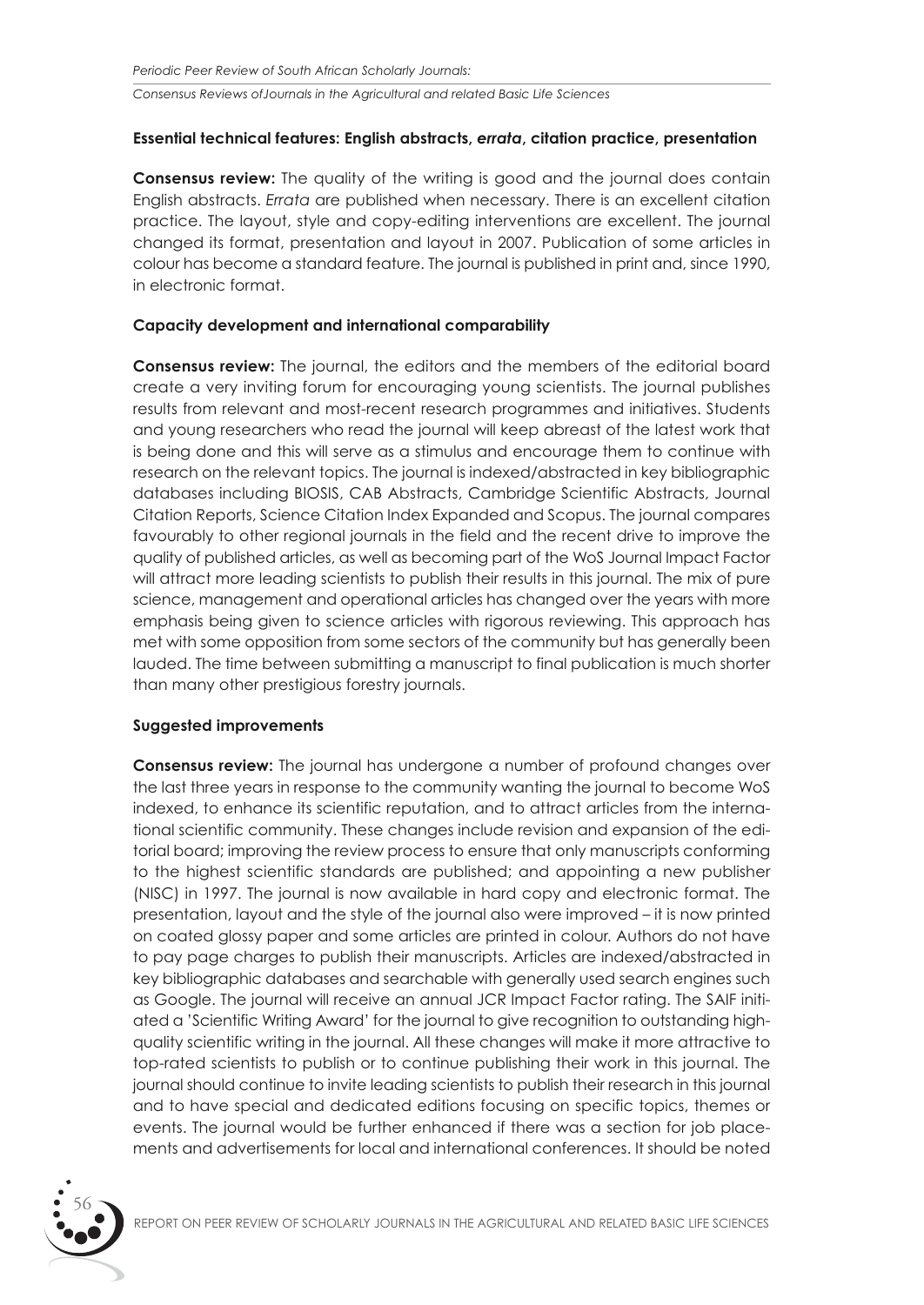that all the changes mentioned above came at a cost – the subscription fees increased substantially, which will probably have a negative effect on the number of individuals subscribing to the journal and thereby negatively impact on the exposure of research published in the journal.

#### **Business aspects**

**Synopsis of questionnaire:** The publishers of the journal over the years have been the South African Forestry Association (SAFA) (from 1938 to 1974); SAFA/Southern Africa Institute of Forestry (SAIF) (from 1969 to 1989); SAIF (provision of an Editorial Advisory Board from 1986 to 1989), SAIF (from 1990 to 2006); and NISC/SAIF (from 2007 onwards). The print run is approximately 350 copies per issue. NISC deals only with publishing logistics and with subscriptions (i.e. production, printing and online hosting) and SAIF provide support to cover editorial expenses. The electronic journal can be freely accessed by certain countries. The journal is WoS and IBSS indexed; and was independently peer reviewed by Thomson Reuters Web of Science. There are no page charges. The annual SAIF expenditure is R50 000; NISC bears the publishing, printing and distribution costs which are substantially higher but unknown. In terms of the collaboration agreement between SAIF and NISC, SAIF provides peer-reviewed copy and NISC publishes and distributes – each to their own account. The copyright vested in SAIF until 2006, but has been fully vested in NISC from 2007 onwards. Three attempts over about 15 years to gain WoS accreditation were unsuccessful because the journal was categorised as 'too regional'. Open-access publishing is a matter for the publisher, NISC, to consider because they incur the major expense of distributing the journal; an important consideration is that forestry is a highly rural industry and in many countries foresters are still dependent on hard-copy information distribution, though the situation is rapidly improving. The biggest challenge faced by the journal is the obsession of those who only wish to publish in overseas journals indexed by WoS. It is of interest that in the 200th edition of the journal (March 2004) an editorial was published under the title 'Southern African Forestry Journal: What has been achieved since October 1938?'.

#### **Panel's consensus view:**

- **1. The journal should continue to be listed on the DHET list of accredited journals (over and above its entitlement to this, under policy as a WoS-indexed periodical). (See Appendix C.)**
- **2. The editor and publisher should be invited to consider joining the evolving SciELO-South Africa platform.**
- **3. The editor should seriously consider the above recommendations for improvement of the journal made by the reviewers.**
- **4. In addition, the Panel believes** that the journal should increase its publication to four issues per year.

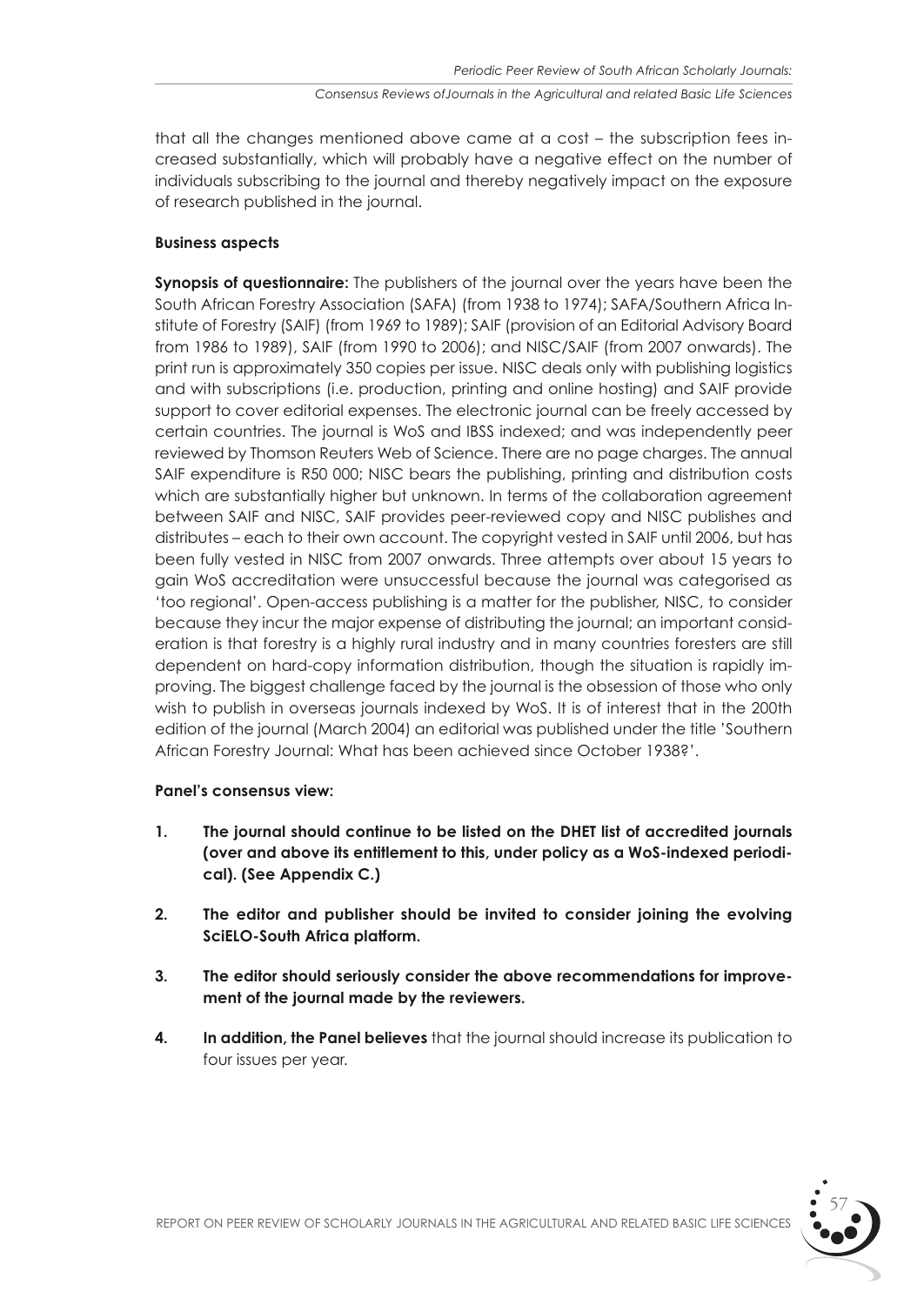

REPORT ON PEER REVIEW OF SCHOLARLY JOURNALS IN THE AGRICULTURAL AND RELATED BASIC LIFE SCIENCES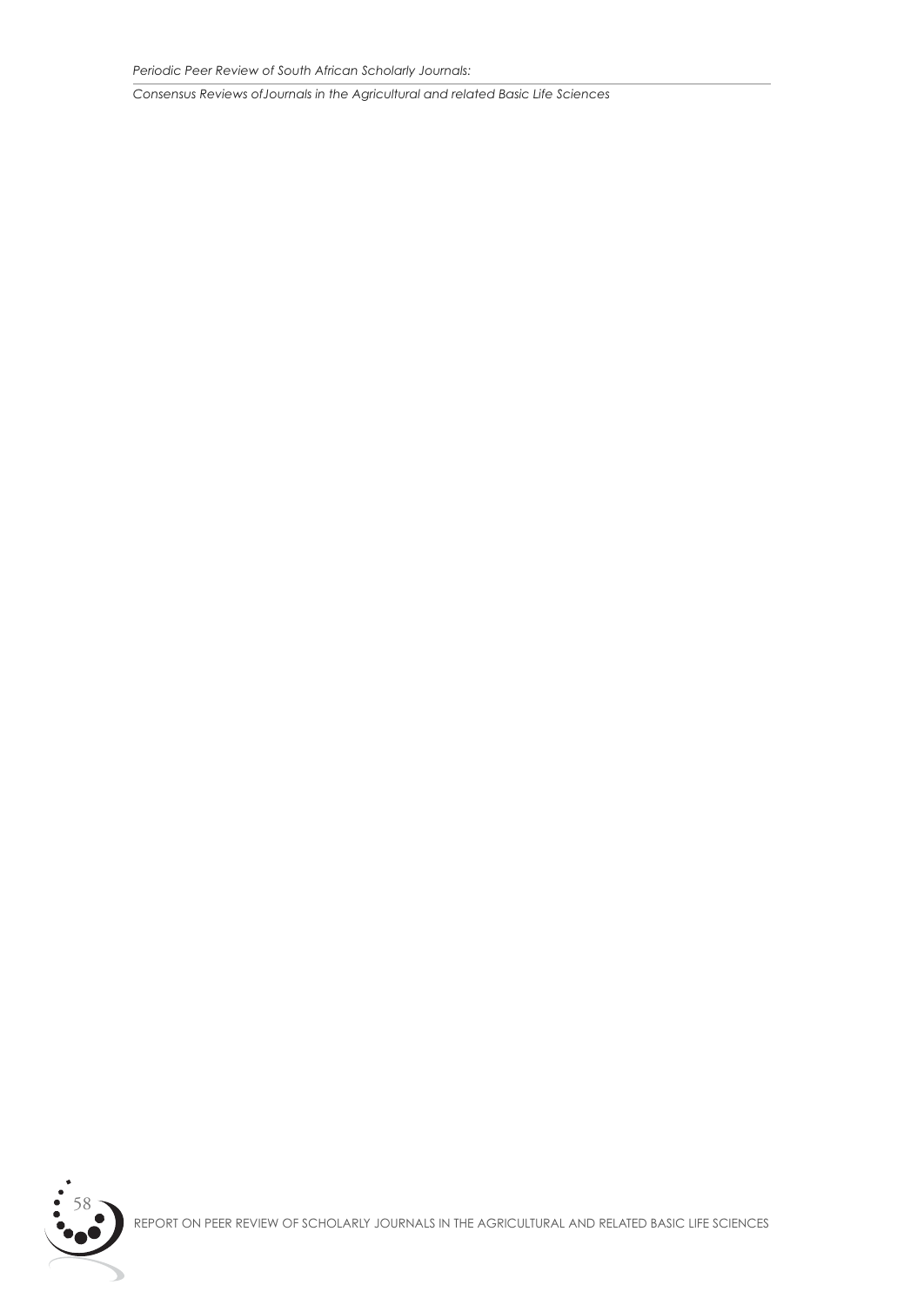# **APPENDIX A**

## **QUESTIONNAIRE SENT TO THE EDITORS OF THE JOURNALS BEING PEER REVIEWED**

**Please type in a short answer, just after each question, and send us your consolidated response as an MS Word document.**

- **(a) Editorial process-related criteria (generally based on the** *National Code of Best Practice in Editorial Discretion and Peer Review for South African Scholarly Journals* **developed by ASSAf):**
	- For how many years has your journal been published?
	- Have there been significant interruptions in publication?
	- How many peer-reviewed original papers have you published during the last three years:

Articles?

Letter-type articles?

Reviews?

- How many manuscripts (of all three types) were received in the same period?
- Approximately how many manuscripts of all three types were rejected without peer review?
- What proportion of papers of all three types that you published had at least one author with a non-South African address?
- How many peer reviewers are usually approached for EACH submitted manuscript?
- How many peer reviewers were used in total, in any ONE of the last three years?
- What proportion of these had non-South African addresses?
- Are peer review reports accessibly retained in your records?
- What is the average period between receipt of a manuscript and its publication

#### in print?

on the web?

- What is the publication frequency of your journal, per year?
- Are issues of your journals pre-scheduled to appear on given dates?
- If scheduled, do the issues in fact appear regularly on the scheduled dates?

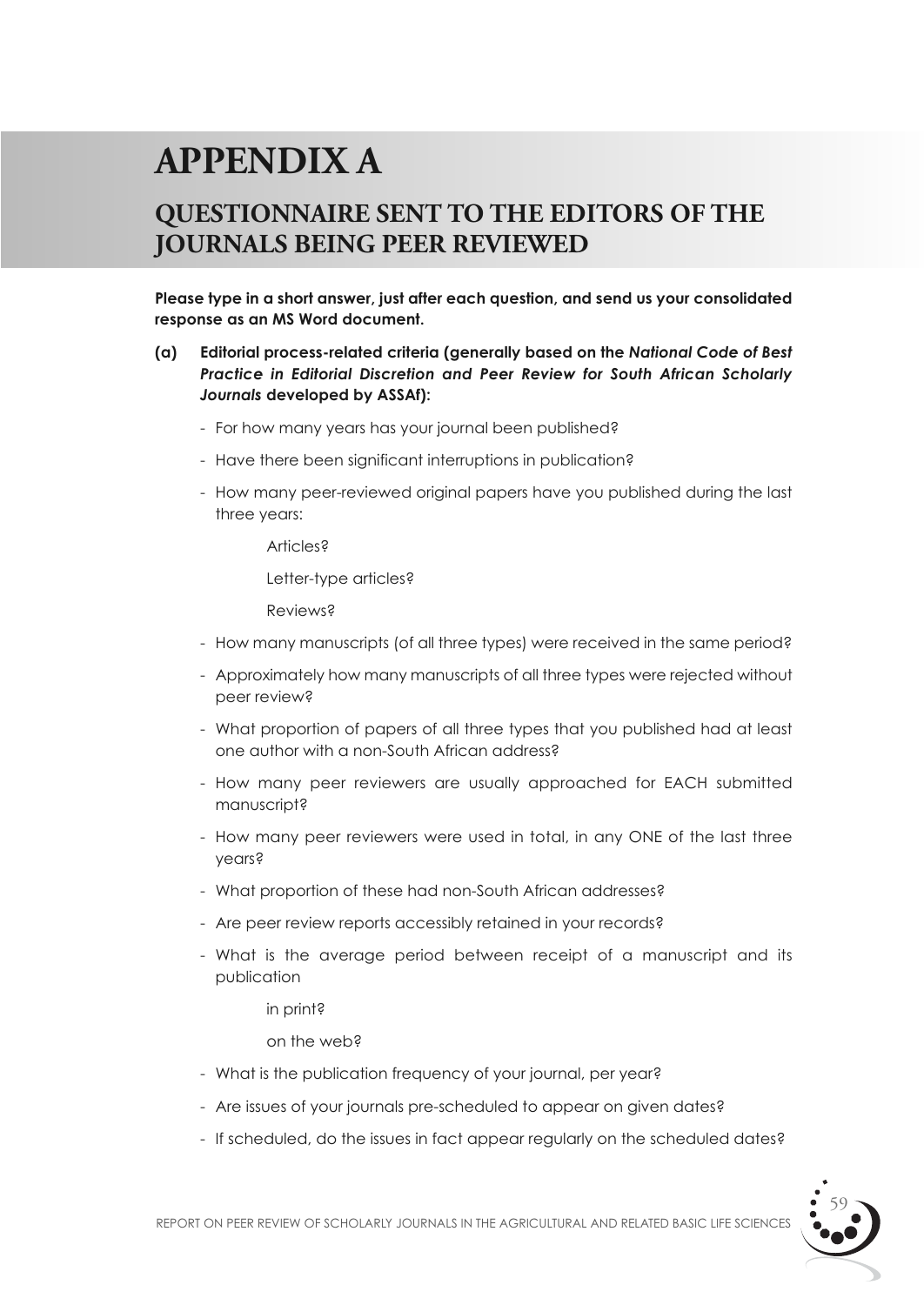- How long have you been editor/chief editor of this journal?
- Were you appointed competitively (i.e. following advertisement and a selection process)?

For what period?

Do members of your editorial board

handle peer review of individual manuscripts?

advise on editorial policies/practices?

Are they appointed competitively (i.e. following advertisement and a selection process)?

for a given period?

from inside and outside the country?

- to provide specific topical expertise?
- Do you have published editorial/policy guidelines?
- Is there a conflict-of-interest policy?
- Have your editorial/policy guidelines been aligned with the ASSAf *National Code of Best Practice?*
- Do you publish *errata* in all cases where these have become apparent?
- Does your journal contain enrichment features such as
	- editorials?
	- "News and Views"?
	- topical reviews?
	- book reviews?
	- correspondence on published articles?
- What is the percentage of pages in each issue that represents peer-reviewed original material?

#### **(b) Business-related criteria:**

- What is the regular print run of your journal?
- Who is the publisher?
- Is production and distribution outsourced?
- Do you carry advertising which is

paid?

unpaid?

- Do you receive financial sponsorship(s)?

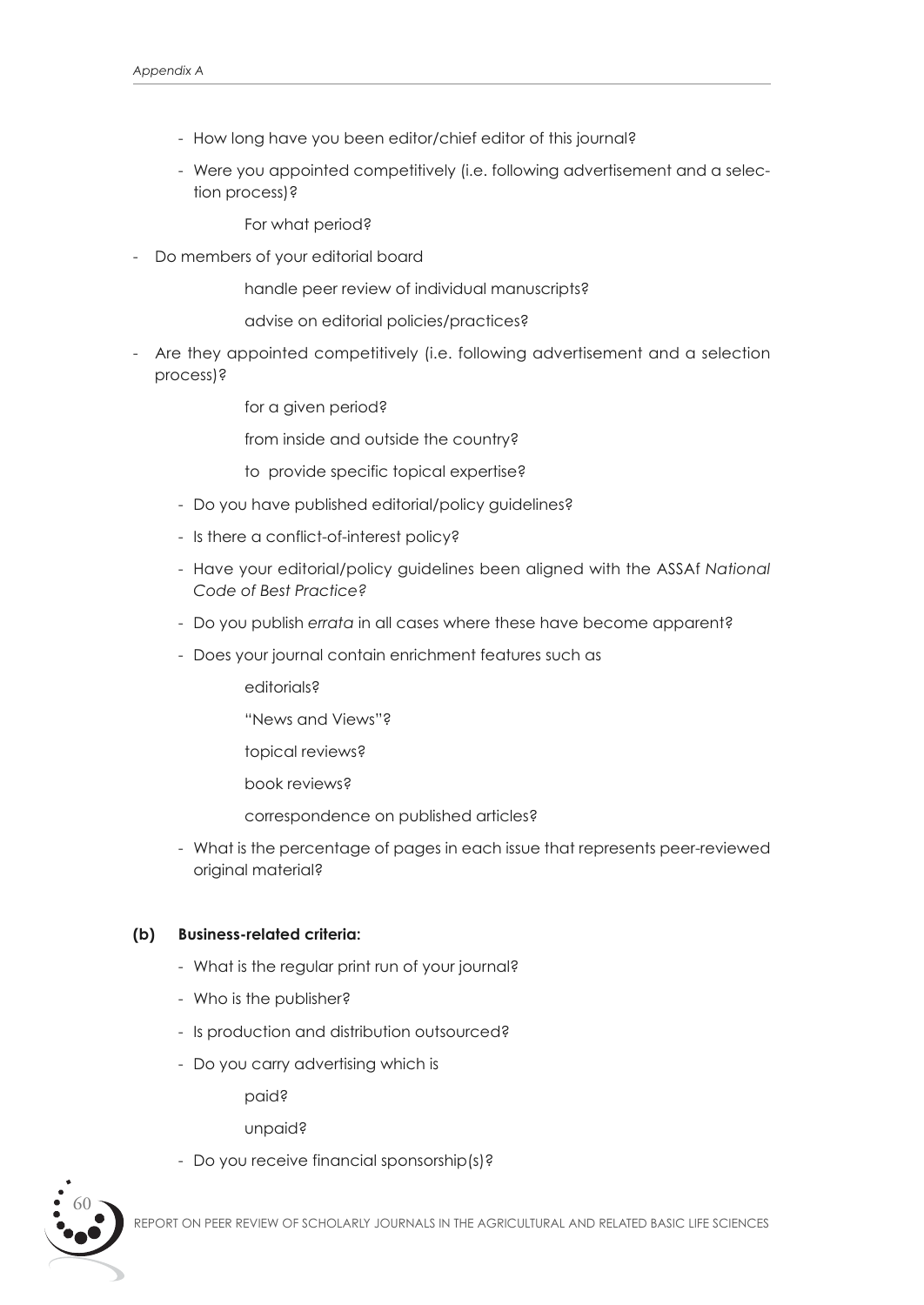- What is the number of paying subscribers?
- How many of the subscribers are organisations as opposed to individuals?
- If your journal appears online,

is it free online (open access)?

- is it part of a commercial (pay-to-view and/or pay-to-subscribe) e-publication service?
- is it part of a non-commercial e-publication mechanism (e.g. Medline)?
- What is your journal's (average) total income per annum?
- What is your journal's total expenditure per annum?
- Have you had offers to purchase from multi-national publishers?
- What are your copyright arrangements?

#### **(c) Bibliometric assessments:**

- Is your journal indexed in Thomson Reuters: Web of Science and/or the IBSS?
- Have Web of Science journal type impact factors (e.g. Google Scholar or Scopus) ever been determined for your journal?
- If articles are not in English, are 'front details' like titles, authors, addresses, and English abstracts mandatory?
- Has your journal ever been independently peer reviewed before?

#### **(d) General:**

- Would you (and your publisher) in principle be interested in being considered for inclusion in ASSAf's proposed SciELO-South Africa as a free-online, openaccess journal (the project description recently was circulated to all editors) ?
- Have you any other information or comments that may be useful to the Panel?

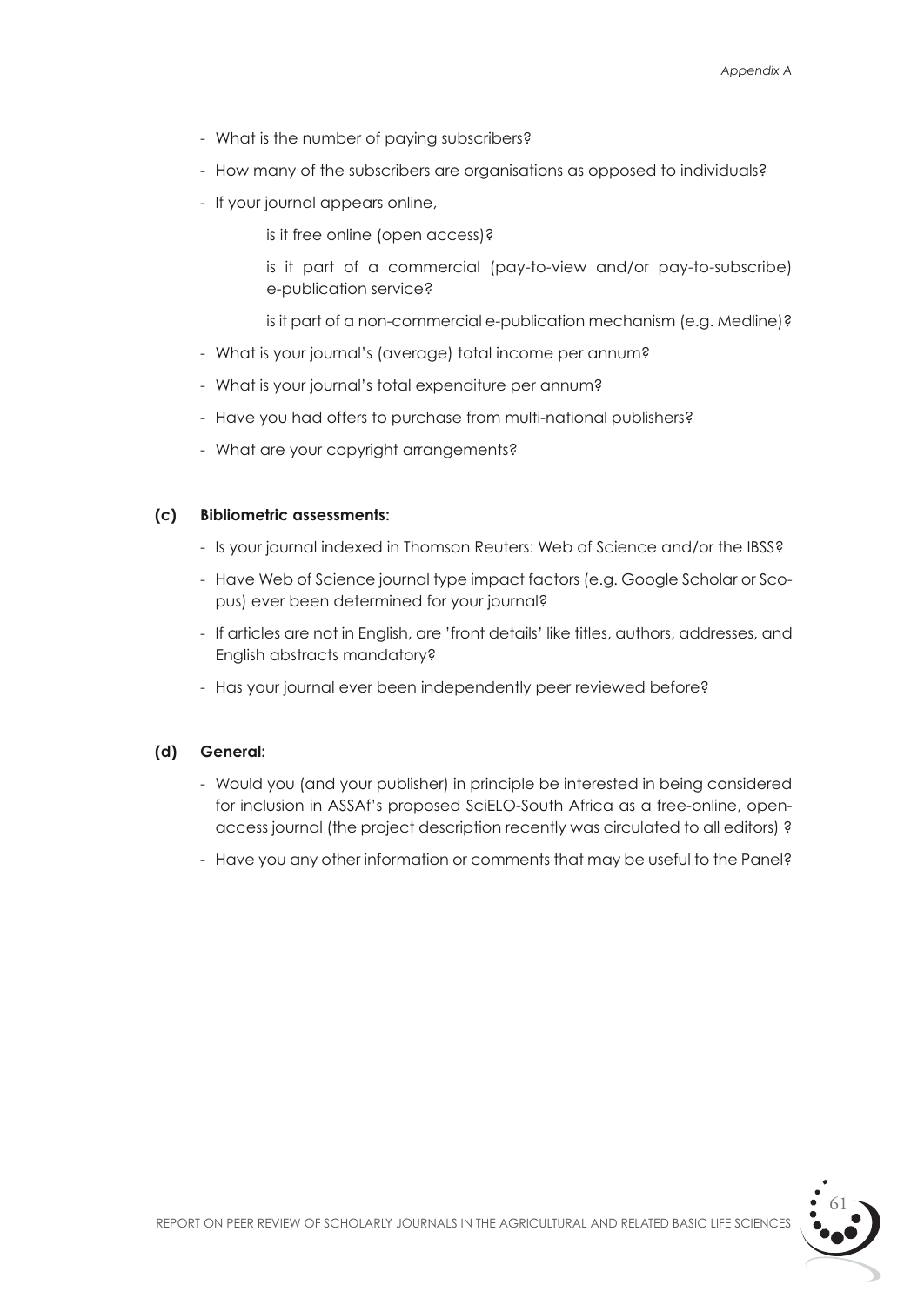

REPORT ON PEER REVIEW OF SCHOLARLY JOURNALS IN THE AGRICULTURAL AND RELATED BASIC LIFE SCIENCES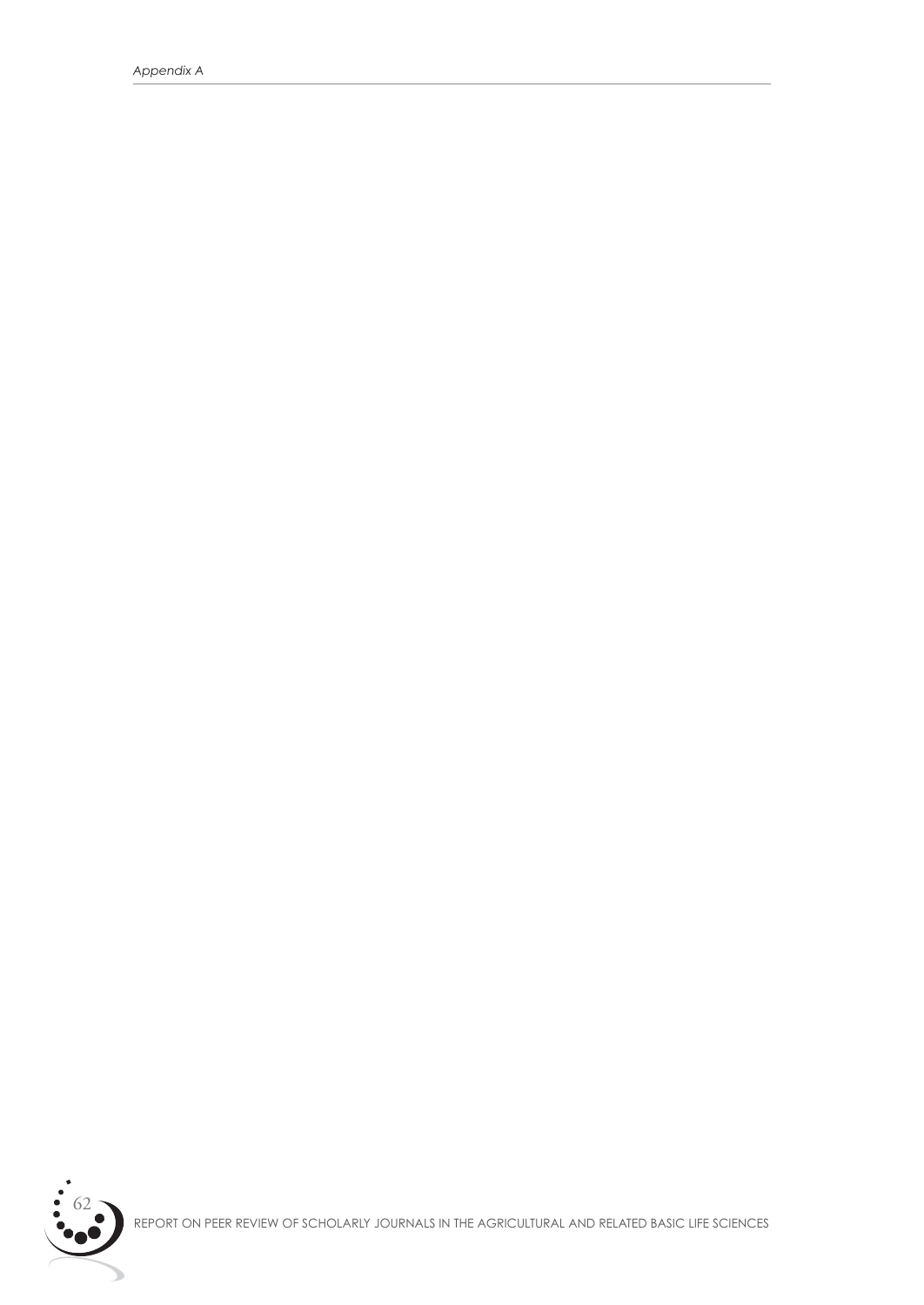## **APPENDIX B**

## **REQUESTS TO INDEPENDENT PEER REVIEWERS:**

- 1. Do the hard copies of the last 2-3 years of issues of the journal reflect:
	- 1.1 high national/international disciplinary reputations/standing of the editor-inchief/ associate editors/members of the editorial board?
	- 1.2 a high/good (general/average) quality of the articles accepted/published?
	- 1.3 a (contextually) adequate/good number of articles per annum?
	- 1.4 an (adequate/good) sample of the best work done in the country in the discipline/field?
	- 1.5 a focus on local/regional kinds of materials/problems?
	- 1.6 publication of articles by authors from across the country, and internationally?
	- 1.7 useful additional scholarly features like editorials, topical reviews, book reviews, scholarly correspondence, etc?
	- 1.8 proper (English-language) abstracts for all articles?
	- 1.9 suitable publication of errata?
	- 1.10 good citation practice?
	- 1.10 good presentation, layout, style and copy-editing interventions?
	- 1.10 suitability as a general ongoing stimulus for local graduate students/young academics in the discipline concerned?
	- 1.11 some kind of comparability with leading international journals in the field?
- 2. Please list your suggestions for an improvement programme for the journal?

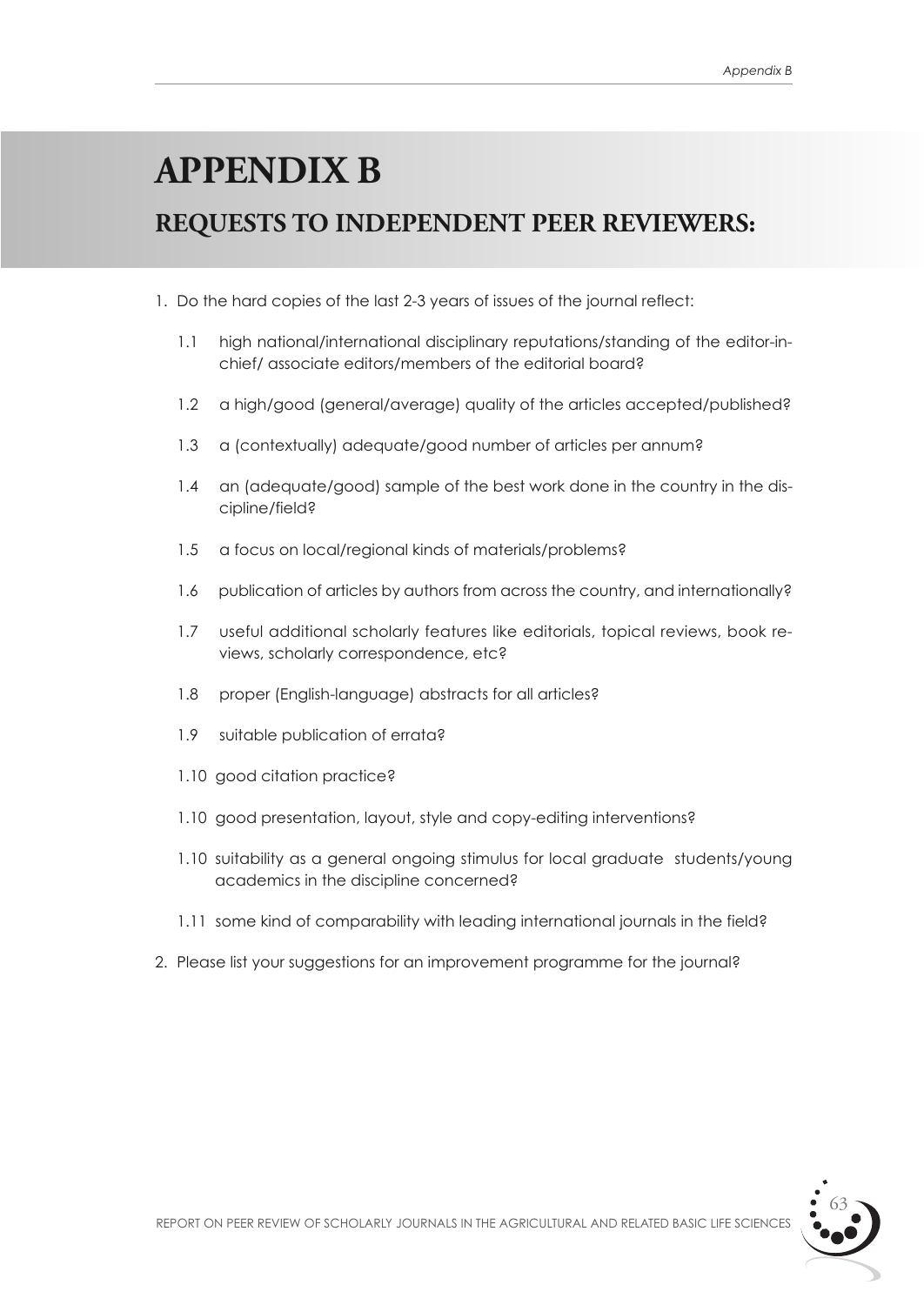|                                                                                   | APPENDIX C: Agriculture and related Basic   |                                                      |                               |                                |                            |                     |                                                       |                |                                                                        |                                 |                                                                                                                                                                                                               |                                                                                                                                                                                                                                                                                                                                                                                                                                 | Life Sciences: Evaluation of journals according to DHET accreditation criteria and policy                                                                                                                                                                                                                                                                                                                                                                                                                                                                                                                                                                                                                                                                              |
|-----------------------------------------------------------------------------------|---------------------------------------------|------------------------------------------------------|-------------------------------|--------------------------------|----------------------------|---------------------|-------------------------------------------------------|----------------|------------------------------------------------------------------------|---------------------------------|---------------------------------------------------------------------------------------------------------------------------------------------------------------------------------------------------------------|---------------------------------------------------------------------------------------------------------------------------------------------------------------------------------------------------------------------------------------------------------------------------------------------------------------------------------------------------------------------------------------------------------------------------------|------------------------------------------------------------------------------------------------------------------------------------------------------------------------------------------------------------------------------------------------------------------------------------------------------------------------------------------------------------------------------------------------------------------------------------------------------------------------------------------------------------------------------------------------------------------------------------------------------------------------------------------------------------------------------------------------------------------------------------------------------------------------|
| No Journal<br>name                                                                | ISSN number                                 | <b>Frequency</b>                                     | submitted<br><b>Issues</b>    | š                              | Editor                     | Editorial<br>policy | single<br>institution<br>beyond<br>Editorial<br>board | review<br>Peer | of contri-<br>single in-<br>Majority<br>beyond<br>stitution<br>butions | holdings<br>Proof of<br>library | Publisher                                                                                                                                                                                                     | Purpose of the journal<br>(disseminate research)                                                                                                                                                                                                                                                                                                                                                                                | ASSAf comments                                                                                                                                                                                                                                                                                                                                                                                                                                                                                                                                                                                                                                                                                                                                                         |
| Research<br>Koedoe:<br>National<br>African<br>Journal<br>of the<br>South<br>Parks | 0075-6458<br>${\binom{print}{2071 - 0771}}$ | Annually;<br>Online -<br>Continu-<br>ously<br>Print- | requested<br>tou <sub>*</sub> | koedoe.<br>CO.ZO<br>www.       | Dr Llewellyn<br>C Foxcroft | Yes                 | yes                                                   | Yes            | Yes                                                                    | $Yes - 13$                      | Suite #55, Private<br>Fax: 086 5004974;<br>Tel: 086 1000381;<br>email: koedoe@<br>Bag X22, Cape<br>AOSIS (PHy) Ltd;<br>sanparks.org;<br>Town, 7536;<br>journals.net;<br>journals.net<br>www.open<br>info@open | students/young staff in the<br>stimulus for local graduate<br>discipline concerned, and<br>and of international inter-<br>known journal, and much<br>est too). This is a very well-<br>respected and consulted<br>Yes, the journal is suitable<br>sense of publishing local,<br>is highly complementary<br>to many leading conser-<br>area-focused research<br>as a general ongoing<br>vation journals, in the<br>in its field. | on the so-called DHET 'list' of accredited<br>or problems in the area of terrestrial, ma-<br>editor should consider focusing on issues<br>present review in making application for<br>which is well known in the field. Also, the<br>1. The journal should continue to be listed<br>2. The journal should continue to be listed<br>5. In addition, the Panel believes that the<br>4. The editor should seriously consider the<br>recommendations for improvement of<br>3. The editor and publisher should be en-<br>journal should keep its name Koedoe,<br>couraged to use the outcome of the<br>on the evolving SciELO South Africa<br>the journal made by the reviewers<br>rine and fresh water ecosystems.<br>indexing by WoS.<br>platform.<br>journals.<br>above. |
| Research<br>Wildlife<br>Journal<br>African<br>South<br>$\vec{o}$                  | 0379-4369                                   | Semi-<br>annually                                    | requested<br>tou <sub>*</sub> | http://www.<br>sawma.<br>CO.ZO | Dr Michael<br>Somers       | yes                 | š                                                     | Yes            | Yes                                                                    | Yes                             | Fax: 086 6729882;<br>Southern African<br>Tel: 021 5541297;<br>Bloubergstrand,<br>Management<br>elma@mweb<br>www.sawma.<br>Association;<br>PO Box 217,<br>wildlife<br>email<br>CO.ZO;<br>CO.ZO<br>7436;        | There is clearly a focus on<br>although given the signifi-<br>'national' subject matter,<br>some of the best work of<br>lished papers represent<br>Yes, several of the pub-<br>its kind in South Africa.<br>cance of the African<br>(even South African)<br>fauna and flora, this<br>seems appropriate.                                                                                                                         | 2. The publisher/editor should be invited to<br>1. The journal should continue to be listed<br>3. The editor should seriously consider the<br>recommendation for improvement of<br>entitlement to this, under policy as a<br>on the so-called DHET 'list' of accre-<br>consider joining the evolving SciELO<br>journal impact factor is good for a<br>the journal made by the reviewers<br>4. In addition, the Panel believes the<br>dited journals (over and above its<br>WoS-indexed periodical)<br>South Africa platform.<br>South African journal<br>above.                                                                                                                                                                                                        |



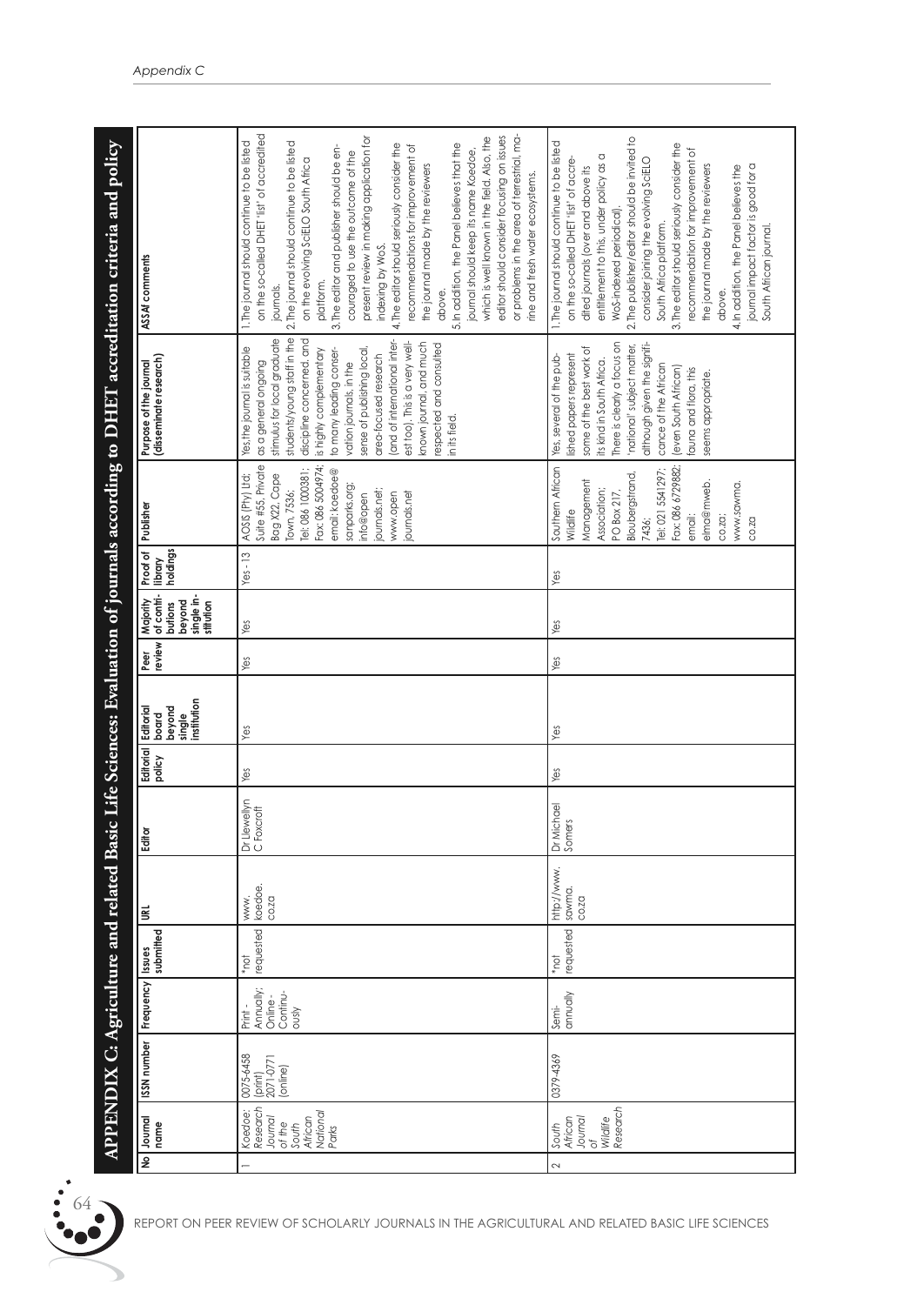| ASSAf comments                                                         | focus; and align its editorial guidelines with<br>1.The journal should continue to be listed on<br>the so-called DHET "list" of accreatied jour-<br>couraged to use the outcome of the pres-<br>recommendations for improvement of the<br>spectrum; discourage the editor from pub-<br>lishing in the journal; and consider increas-<br>consider joining the evolving SciELO South<br>ing its article output; review its scope and<br>5. In addition, the Panel believes the journal<br>ASSAF's National Code of Best Practice in<br>2. The publisher/editor should be invited to<br>should publish manuscripts from a wider<br>4. The editor should seriously consider the<br>journal made by the reviewers above.<br>3. The editor and publisher should be en-<br>ent review in making application for<br>editorial discretion and peer review.<br>indexing by WoS.<br>Africa platform.<br>nals. | should encourage co-publishing of articles<br>the so-called DHET 'list' of accredited jour-<br>1. The journal should continue to be listed on<br>recommendations for improvement of the<br>consider joining the evolving SciELO South<br>National Code of Best Practice in editorial<br>should check the ASSAf guidelines on the<br>sider improving the journal by adding es-<br>2. The publisher/editor should be invited to<br>journal with them; the editor should con-<br>4. In addition, the Panel believes the Editor<br>sential scholarly features; and the editor<br>discretion and peer review to align the<br>nals (over and above its entitlement to<br>3. The editor should seriously consider the<br>this, under policy as a WoS-indexed<br>journal made by the reviewers.<br>with graduate students.<br>Africa platform.<br>periodical) |
|------------------------------------------------------------------------|----------------------------------------------------------------------------------------------------------------------------------------------------------------------------------------------------------------------------------------------------------------------------------------------------------------------------------------------------------------------------------------------------------------------------------------------------------------------------------------------------------------------------------------------------------------------------------------------------------------------------------------------------------------------------------------------------------------------------------------------------------------------------------------------------------------------------------------------------------------------------------------------------|-------------------------------------------------------------------------------------------------------------------------------------------------------------------------------------------------------------------------------------------------------------------------------------------------------------------------------------------------------------------------------------------------------------------------------------------------------------------------------------------------------------------------------------------------------------------------------------------------------------------------------------------------------------------------------------------------------------------------------------------------------------------------------------------------------------------------------------------------------|
| (disseminate research)<br>Purpose of the journal                       | stimulus for local graduate<br>Yes, the journal is suitable<br>students and young staff<br>as a general ongoing<br>in the discipline.                                                                                                                                                                                                                                                                                                                                                                                                                                                                                                                                                                                                                                                                                                                                                              | and young staff. The stan-<br>Yes, articles are generally<br>some of the international<br>should stimulate some in-<br>animal science journals.<br>of a high standard and<br>terest among students<br>dard is equivalent to                                                                                                                                                                                                                                                                                                                                                                                                                                                                                                                                                                                                                           |
| Publisher                                                              | Iziko Museums of<br>Cape Town                                                                                                                                                                                                                                                                                                                                                                                                                                                                                                                                                                                                                                                                                                                                                                                                                                                                      | Animal Science<br>South African<br>Society for                                                                                                                                                                                                                                                                                                                                                                                                                                                                                                                                                                                                                                                                                                                                                                                                        |
| Proof of<br>holdings<br>library                                        | Yes- $7$                                                                                                                                                                                                                                                                                                                                                                                                                                                                                                                                                                                                                                                                                                                                                                                                                                                                                           | Yes                                                                                                                                                                                                                                                                                                                                                                                                                                                                                                                                                                                                                                                                                                                                                                                                                                                   |
| Majority<br>of contri-<br>single in-<br>beyond<br>stitution<br>butions | Yes                                                                                                                                                                                                                                                                                                                                                                                                                                                                                                                                                                                                                                                                                                                                                                                                                                                                                                | Yes                                                                                                                                                                                                                                                                                                                                                                                                                                                                                                                                                                                                                                                                                                                                                                                                                                                   |
| review<br>Peer                                                         | Yes                                                                                                                                                                                                                                                                                                                                                                                                                                                                                                                                                                                                                                                                                                                                                                                                                                                                                                | Yes                                                                                                                                                                                                                                                                                                                                                                                                                                                                                                                                                                                                                                                                                                                                                                                                                                                   |
| institution<br>beyond<br>Editorial<br>single<br>board                  | Yes                                                                                                                                                                                                                                                                                                                                                                                                                                                                                                                                                                                                                                                                                                                                                                                                                                                                                                | Yes                                                                                                                                                                                                                                                                                                                                                                                                                                                                                                                                                                                                                                                                                                                                                                                                                                                   |
| Editorial<br>policy                                                    | Yes                                                                                                                                                                                                                                                                                                                                                                                                                                                                                                                                                                                                                                                                                                                                                                                                                                                                                                | Yes                                                                                                                                                                                                                                                                                                                                                                                                                                                                                                                                                                                                                                                                                                                                                                                                                                                   |
| Editor                                                                 | $\underline{\mathbb{Q}}$<br>Dr Herbi<br>Klinger                                                                                                                                                                                                                                                                                                                                                                                                                                                                                                                                                                                                                                                                                                                                                                                                                                                    | van<br>Prof JBJ<br>Ryssen                                                                                                                                                                                                                                                                                                                                                                                                                                                                                                                                                                                                                                                                                                                                                                                                                             |
| g                                                                      | http://www.<br> journals.co.za<br>/ej/ejour_<br>afnathist.html                                                                                                                                                                                                                                                                                                                                                                                                                                                                                                                                                                                                                                                                                                                                                                                                                                     | http://www.<br>sasas.co.za/                                                                                                                                                                                                                                                                                                                                                                                                                                                                                                                                                                                                                                                                                                                                                                                                                           |
| Issues<br>submitted                                                    | requested<br>$\overline{p}$                                                                                                                                                                                                                                                                                                                                                                                                                                                                                                                                                                                                                                                                                                                                                                                                                                                                        | requested<br>$t_{\text{not}}$                                                                                                                                                                                                                                                                                                                                                                                                                                                                                                                                                                                                                                                                                                                                                                                                                         |
|                                                                        | Annually                                                                                                                                                                                                                                                                                                                                                                                                                                                                                                                                                                                                                                                                                                                                                                                                                                                                                           | Triannually                                                                                                                                                                                                                                                                                                                                                                                                                                                                                                                                                                                                                                                                                                                                                                                                                                           |
| ISSN number   Frequency                                                | 1816-8396                                                                                                                                                                                                                                                                                                                                                                                                                                                                                                                                                                                                                                                                                                                                                                                                                                                                                          | 0375-1589                                                                                                                                                                                                                                                                                                                                                                                                                                                                                                                                                                                                                                                                                                                                                                                                                                             |
| No Journal                                                             | African<br>Natural<br>History                                                                                                                                                                                                                                                                                                                                                                                                                                                                                                                                                                                                                                                                                                                                                                                                                                                                      | of Animal<br>Science<br>Journal<br>South<br>African                                                                                                                                                                                                                                                                                                                                                                                                                                                                                                                                                                                                                                                                                                                                                                                                   |
|                                                                        | 3                                                                                                                                                                                                                                                                                                                                                                                                                                                                                                                                                                                                                                                                                                                                                                                                                                                                                                  | 4                                                                                                                                                                                                                                                                                                                                                                                                                                                                                                                                                                                                                                                                                                                                                                                                                                                     |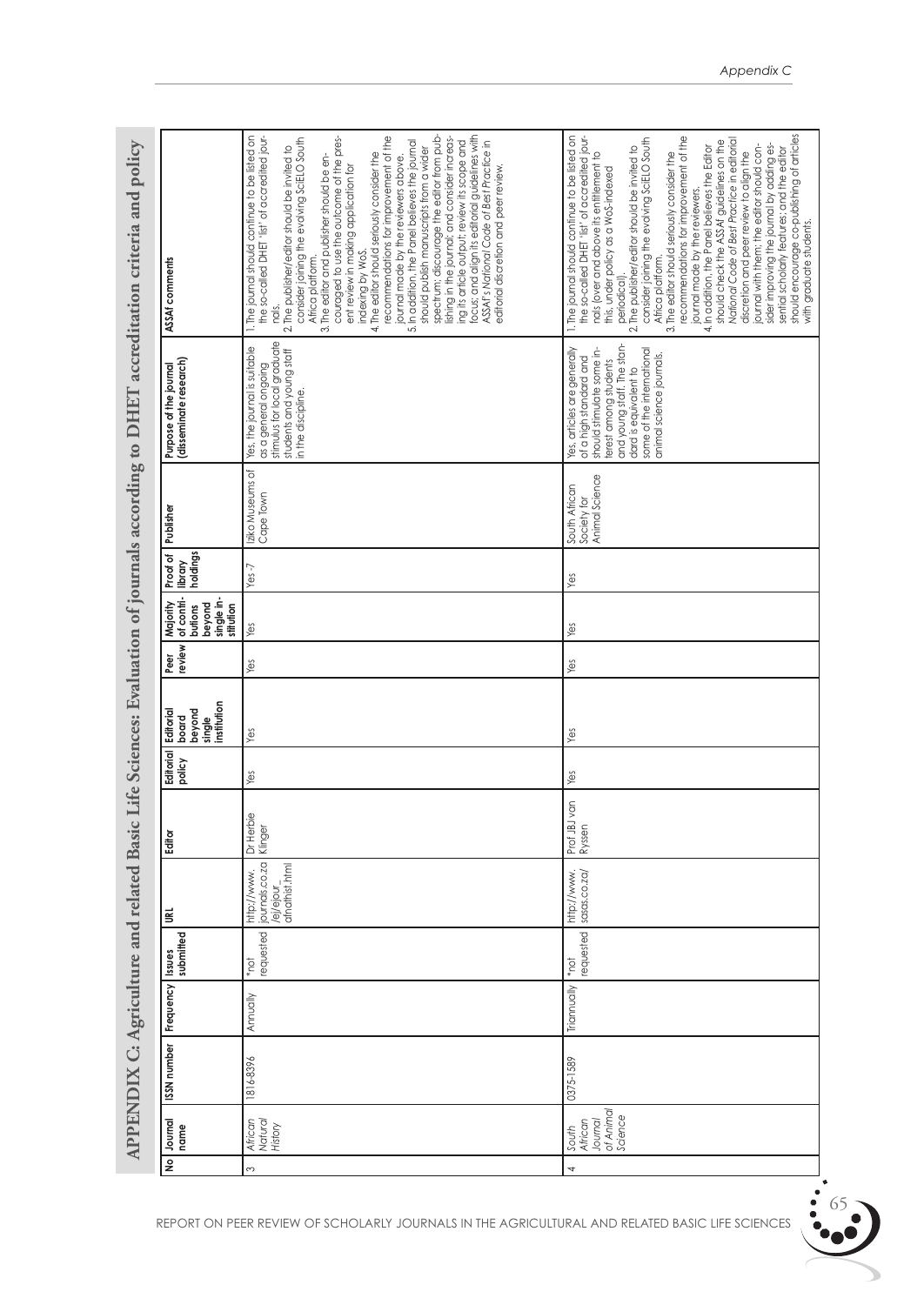| ASSAf comments                                                         | 3. The journal should include items of scholarly<br>lines with ASSAf's guidelines on the National<br>tor should consider aligning editorial guide-<br>Code of Best Practice in editorial discretion<br>nals (over and above its entitlement to this,<br>under policy as a WoS-indexed periodical).<br>4. In addition, the Panel believes that the Edi-<br>I. The journal should continue to be listed on<br>the so-called DHET 'list' of accredited jour-<br>consider joining the evolving SciELO South<br>2. The publisher/editor should be invited to<br>interest such as editorials, book reviews,<br>topical reviews, etc.<br>and peer review.<br>Africa platform. | journals (over and above its entitlement to<br>. The journal should continue to be listed on<br>consider joining the evolving SciELO South<br>2. The publisher/editor should be invited to<br>the so-called DHET 'list' of accredited<br>this, under policy as a WoS-indexed<br>Africa platform.<br>periodical)                                     | ommendations for improvement of the jour-<br>4. In addition, the Panel believes that the jour-<br>3. The editor should seriously consider the rec-<br>under policy as a WoS-indexed periodical).<br>nals (over and above its entitlement to this,<br>cess platform. The Panel also recommends<br>1. The journal should continue to be listed on<br>the so-called DHET 'list' of accredited jour-<br>consider joining the evolving SciELO South<br>nal should publish articles on full open-ac-<br>in the interest of the botany discipline that<br>2. The publisher/editor should be invited to<br>the journal should consider changing its<br>scope or amalgamating with the South<br>nal made by the reviewers.<br>African Journal of Botany.<br>Africa platform. |
|------------------------------------------------------------------------|------------------------------------------------------------------------------------------------------------------------------------------------------------------------------------------------------------------------------------------------------------------------------------------------------------------------------------------------------------------------------------------------------------------------------------------------------------------------------------------------------------------------------------------------------------------------------------------------------------------------------------------------------------------------|-----------------------------------------------------------------------------------------------------------------------------------------------------------------------------------------------------------------------------------------------------------------------------------------------------------------------------------------------------|---------------------------------------------------------------------------------------------------------------------------------------------------------------------------------------------------------------------------------------------------------------------------------------------------------------------------------------------------------------------------------------------------------------------------------------------------------------------------------------------------------------------------------------------------------------------------------------------------------------------------------------------------------------------------------------------------------------------------------------------------------------------|
| (disseminate research)<br>Purpose of the journal                       | comparable with inter-<br>going stimulus for local<br>national journals in the<br>and young staff in the<br>able as a general on-<br>many articles of inter-<br>Yes, the journal is suit-<br>est in this journal. It is<br>discipline. There are<br>graduate students<br>field.                                                                                                                                                                                                                                                                                                                                                                                        | local graduate students<br>entific standard. Some<br>rable with international<br>generally of a high sci-<br>reflect practical issues,<br>and young staff in the<br>discipline. It is compa-<br>whilst others are more<br>suitable as a general<br>clinical. The journal is<br>ongoing stimulus for<br>Yes, the papers are<br>ournals in the field. | Yes, disseminates infor-<br>African plant diversity<br>mation on Southern<br>at the species level.                                                                                                                                                                                                                                                                                                                                                                                                                                                                                                                                                                                                                                                                  |
| Publisher                                                              | Council; Private<br>Onderstepoort,<br>Onderstepoort<br>Veterinary Inst,<br>Agricultural<br>Research<br>Bag X5,<br>$\frac{10}{10}$                                                                                                                                                                                                                                                                                                                                                                                                                                                                                                                                      | Vet Assoc: PO<br>Park, Pretoria,<br>South African<br>Monument<br>Box 25033,<br>0105                                                                                                                                                                                                                                                                 | X101, Pretoria,<br>Botanical Inst;<br>bothalia.htm<br>publications/<br>http://www.<br>Private Bag<br>nbi.ac.za/<br>products/<br>National<br>0001;                                                                                                                                                                                                                                                                                                                                                                                                                                                                                                                                                                                                                   |
| holdings<br>Proof of<br>library                                        | $Yes - 4$                                                                                                                                                                                                                                                                                                                                                                                                                                                                                                                                                                                                                                                              | Yes                                                                                                                                                                                                                                                                                                                                                 | Yes                                                                                                                                                                                                                                                                                                                                                                                                                                                                                                                                                                                                                                                                                                                                                                 |
| of contri-<br>single in-<br>Majority<br>beyond<br>stitution<br>butions | Yes                                                                                                                                                                                                                                                                                                                                                                                                                                                                                                                                                                                                                                                                    | Yes                                                                                                                                                                                                                                                                                                                                                 | Yes                                                                                                                                                                                                                                                                                                                                                                                                                                                                                                                                                                                                                                                                                                                                                                 |
| review<br>Peer                                                         | Yes                                                                                                                                                                                                                                                                                                                                                                                                                                                                                                                                                                                                                                                                    | Yes                                                                                                                                                                                                                                                                                                                                                 | Yes                                                                                                                                                                                                                                                                                                                                                                                                                                                                                                                                                                                                                                                                                                                                                                 |
| institution<br>beyond<br>Editorial<br>board<br>single                  | Yes                                                                                                                                                                                                                                                                                                                                                                                                                                                                                                                                                                                                                                                                    | Yes                                                                                                                                                                                                                                                                                                                                                 | Yes                                                                                                                                                                                                                                                                                                                                                                                                                                                                                                                                                                                                                                                                                                                                                                 |
| Editorial<br>policy                                                    | Yes                                                                                                                                                                                                                                                                                                                                                                                                                                                                                                                                                                                                                                                                    | Yes                                                                                                                                                                                                                                                                                                                                                 | Yes                                                                                                                                                                                                                                                                                                                                                                                                                                                                                                                                                                                                                                                                                                                                                                 |
| Editor                                                                 | of Joop<br>Prof Joop<br>Boomker                                                                                                                                                                                                                                                                                                                                                                                                                                                                                                                                                                                                                                        | Dr CM<br>Cameron                                                                                                                                                                                                                                                                                                                                    | Prof Gerrit<br>Gemishuizen                                                                                                                                                                                                                                                                                                                                                                                                                                                                                                                                                                                                                                                                                                                                          |
| g                                                                      | journals.co.za<br>http://www.<br>opvet.html<br>/ej/ejour_                                                                                                                                                                                                                                                                                                                                                                                                                                                                                                                                                                                                              | journals.co.za<br>http://www.<br>/ej/ejour_<br>savet.html                                                                                                                                                                                                                                                                                           | publications/<br>bothalia.htm<br>http://www<br>nbi.ac.za/<br>products/                                                                                                                                                                                                                                                                                                                                                                                                                                                                                                                                                                                                                                                                                              |
| submitted<br>Issues                                                    | requested<br>tou <sub>*</sub>                                                                                                                                                                                                                                                                                                                                                                                                                                                                                                                                                                                                                                          | requested<br>tou <sub>*</sub>                                                                                                                                                                                                                                                                                                                       | requested<br>tou <sub>*</sub>                                                                                                                                                                                                                                                                                                                                                                                                                                                                                                                                                                                                                                                                                                                                       |
| Frequency                                                              | Quarterly                                                                                                                                                                                                                                                                                                                                                                                                                                                                                                                                                                                                                                                              | Quarterly                                                                                                                                                                                                                                                                                                                                           | annually<br>Semi-                                                                                                                                                                                                                                                                                                                                                                                                                                                                                                                                                                                                                                                                                                                                                   |
| ISSN number                                                            | 0030-2465                                                                                                                                                                                                                                                                                                                                                                                                                                                                                                                                                                                                                                                              | 0038-2809                                                                                                                                                                                                                                                                                                                                           | 0006-8241                                                                                                                                                                                                                                                                                                                                                                                                                                                                                                                                                                                                                                                                                                                                                           |
| Journal name                                                           | stepoort Jour-<br>Veterinary Re-<br>Onder-<br>search<br>nal Of                                                                                                                                                                                                                                                                                                                                                                                                                                                                                                                                                                                                         | Journal of the<br>Veterinary As-<br>sociation-Tyd-<br>South Africar<br>skrif Van Die<br>Vereniging<br>Veterinêre<br>Afrikaanse<br>Suid-                                                                                                                                                                                                             | Bothalia                                                                                                                                                                                                                                                                                                                                                                                                                                                                                                                                                                                                                                                                                                                                                            |
| $\frac{1}{2}$                                                          | 5                                                                                                                                                                                                                                                                                                                                                                                                                                                                                                                                                                                                                                                                      | ╰                                                                                                                                                                                                                                                                                                                                                   |                                                                                                                                                                                                                                                                                                                                                                                                                                                                                                                                                                                                                                                                                                                                                                     |

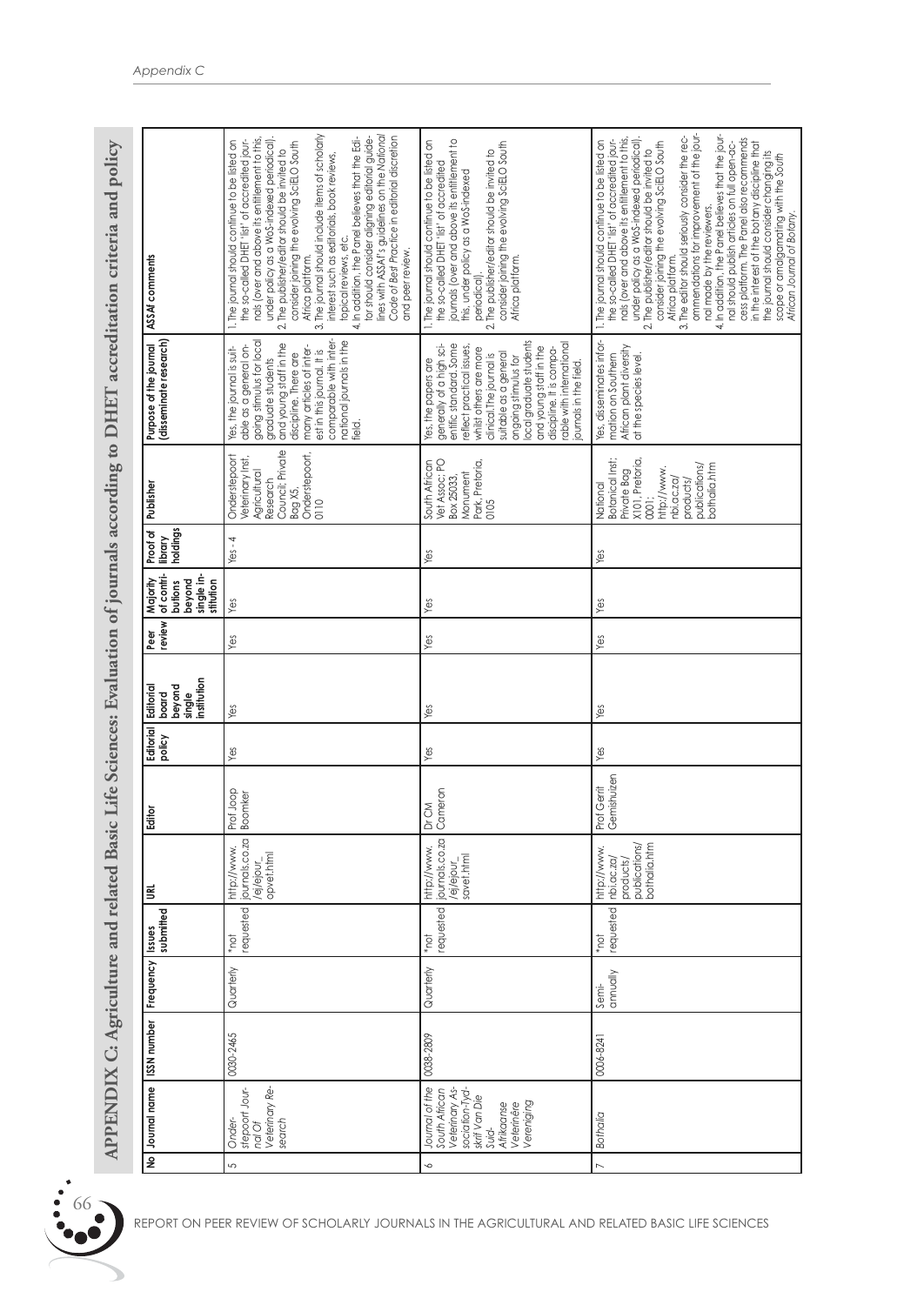|                                                                        | the so-called DHET 'list' of accredited jour-<br>. The journal should continue to be listed on<br>recommendations for improvement of the<br>should broaden its scope to include other<br>4. In addition, the Panel believes the journal<br>this, under policy as a WoS-indexed peri-<br>3. The editor should seriously consider the<br>nals (over and above its entitlement to<br>to consider joining the evolving SciELO<br>South Africa platform. Despite present<br>disciplinary areas within botany as wel<br>as broadening its content of scientific<br>2. The publisher/editor should be invited<br>journal made by the reviewers. | consider joining the evolving SciELO South<br>Africa platform, but as a book publication<br>recommendations for improvement of the<br>nal is published once every two years and<br>4. In addition, the Panel noted that the jour-<br>published as a scholarly book. Apart from<br>published as a journal, and therefore rec-<br>believes the journal should seek sponsor-<br>2. The publisher/editor should be invited to<br>it is a valuable scholarly publication. The<br>panel also felt it is disadvantaged being<br>these two recommendations the Panel<br>ship from art dealers to support it as an<br>3. The editor should seriously consider the<br>ommends that it should consider to be<br>journal made by the reviewers above.<br>O<br>book under the DHET subsidy system.<br>1. The journal should be accredited as |
|------------------------------------------------------------------------|------------------------------------------------------------------------------------------------------------------------------------------------------------------------------------------------------------------------------------------------------------------------------------------------------------------------------------------------------------------------------------------------------------------------------------------------------------------------------------------------------------------------------------------------------------------------------------------------------------------------------------------|---------------------------------------------------------------------------------------------------------------------------------------------------------------------------------------------------------------------------------------------------------------------------------------------------------------------------------------------------------------------------------------------------------------------------------------------------------------------------------------------------------------------------------------------------------------------------------------------------------------------------------------------------------------------------------------------------------------------------------------------------------------------------------------------------------------------------------|
| ASSAf comments                                                         | reservations.<br>articles.<br>odical).                                                                                                                                                                                                                                                                                                                                                                                                                                                                                                                                                                                                   | annual scholarly book.<br>(see below).                                                                                                                                                                                                                                                                                                                                                                                                                                                                                                                                                                                                                                                                                                                                                                                          |
| (disseminate research)<br>Purpose of the journal                       | good examples of presen-<br>tation across the board of<br>to the plant sciences. The<br>Yes, the journal is suitable<br>for encouraging students<br>not only in coverage, but<br>with any other inter-disci-<br>topics. The SA Journal of<br>plinary journals devoted<br>also affording extremely<br>and young academics,<br>botanical and related<br>Botany compares well<br>scope of the journal is<br>very broad.                                                                                                                                                                                                                     | Yes, but the journal is pub-<br>sponsorship from art deal-<br>scholarly publication. The<br>years and it is a valuable<br>ers to support it as an an-<br>that it should consider to<br>these two recommenda-<br>be published as a schol-<br>Panel also felt it is disad-<br>tions the Panel believes<br>therefore recommends<br>lished as a journal, and<br>the journal should seek<br>lished once every two<br>vantaged being pub-<br>arly book. Apart from<br>nual scholarly book.                                                                                                                                                                                                                                                                                                                                            |
| Publisher                                                              | Elsevier                                                                                                                                                                                                                                                                                                                                                                                                                                                                                                                                                                                                                                 | Fax: 012 8043211<br>Tel: 012 8043200;<br>Insitute; Private<br>Pretoria, 0001;<br>Brummeria,<br>Bag X101,<br>Botanical<br>Cussonia<br>National<br>Pretoria;<br>Avenue,                                                                                                                                                                                                                                                                                                                                                                                                                                                                                                                                                                                                                                                           |
| Proof of<br>holdings<br>library                                        | $Yes - 21$                                                                                                                                                                                                                                                                                                                                                                                                                                                                                                                                                                                                                               | Yes                                                                                                                                                                                                                                                                                                                                                                                                                                                                                                                                                                                                                                                                                                                                                                                                                             |
| of contri-<br>single in-<br>Majority<br>beyond<br>stitution<br>butions | Yes                                                                                                                                                                                                                                                                                                                                                                                                                                                                                                                                                                                                                                      | Yes                                                                                                                                                                                                                                                                                                                                                                                                                                                                                                                                                                                                                                                                                                                                                                                                                             |
| review<br>Peer                                                         | Yes                                                                                                                                                                                                                                                                                                                                                                                                                                                                                                                                                                                                                                      | Yes                                                                                                                                                                                                                                                                                                                                                                                                                                                                                                                                                                                                                                                                                                                                                                                                                             |
| institution<br>beyond<br>Editorial<br>single<br>board                  | Yes                                                                                                                                                                                                                                                                                                                                                                                                                                                                                                                                                                                                                                      | Yes                                                                                                                                                                                                                                                                                                                                                                                                                                                                                                                                                                                                                                                                                                                                                                                                                             |
| Editorial<br>policy                                                    | Yes                                                                                                                                                                                                                                                                                                                                                                                                                                                                                                                                                                                                                                      | Yes                                                                                                                                                                                                                                                                                                                                                                                                                                                                                                                                                                                                                                                                                                                                                                                                                             |
| Editor                                                                 | Prof Hannes<br>van Staden                                                                                                                                                                                                                                                                                                                                                                                                                                                                                                                                                                                                                | Prof Gerrit<br>Gemishuizen                                                                                                                                                                                                                                                                                                                                                                                                                                                                                                                                                                                                                                                                                                                                                                                                      |
| g                                                                      | http://www.<br>direct.com<br>science                                                                                                                                                                                                                                                                                                                                                                                                                                                                                                                                                                                                     | None                                                                                                                                                                                                                                                                                                                                                                                                                                                                                                                                                                                                                                                                                                                                                                                                                            |
| submitted<br>Issues                                                    | equested<br>tou <sub>*</sub>                                                                                                                                                                                                                                                                                                                                                                                                                                                                                                                                                                                                             | equested<br>tou                                                                                                                                                                                                                                                                                                                                                                                                                                                                                                                                                                                                                                                                                                                                                                                                                 |
| Frequency                                                              | Quarterly                                                                                                                                                                                                                                                                                                                                                                                                                                                                                                                                                                                                                                | second<br>volume<br>every<br>eug<br>year                                                                                                                                                                                                                                                                                                                                                                                                                                                                                                                                                                                                                                                                                                                                                                                        |
| ISSN number                                                            | 0254-6299                                                                                                                                                                                                                                                                                                                                                                                                                                                                                                                                                                                                                                | 0015-4504                                                                                                                                                                                                                                                                                                                                                                                                                                                                                                                                                                                                                                                                                                                                                                                                                       |
| Journal<br>name                                                        | African<br>Journal<br>of<br>Botany<br>South                                                                                                                                                                                                                                                                                                                                                                                                                                                                                                                                                                                              | Flowering<br>Plants of<br>Africa                                                                                                                                                                                                                                                                                                                                                                                                                                                                                                                                                                                                                                                                                                                                                                                                |
| $\overline{\mathbf{z}}$                                                | $\infty$                                                                                                                                                                                                                                                                                                                                                                                                                                                                                                                                                                                                                                 | $\sim$                                                                                                                                                                                                                                                                                                                                                                                                                                                                                                                                                                                                                                                                                                                                                                                                                          |
|                                                                        |                                                                                                                                                                                                                                                                                                                                                                                                                                                                                                                                                                                                                                          | REPORT ON PEER REVIEW OF SCHOLARLY JOURNALS IN THE AGRICULTURAL AND RELATED BASIC LIFE SCIENCES                                                                                                                                                                                                                                                                                                                                                                                                                                                                                                                                                                                                                                                                                                                                 |



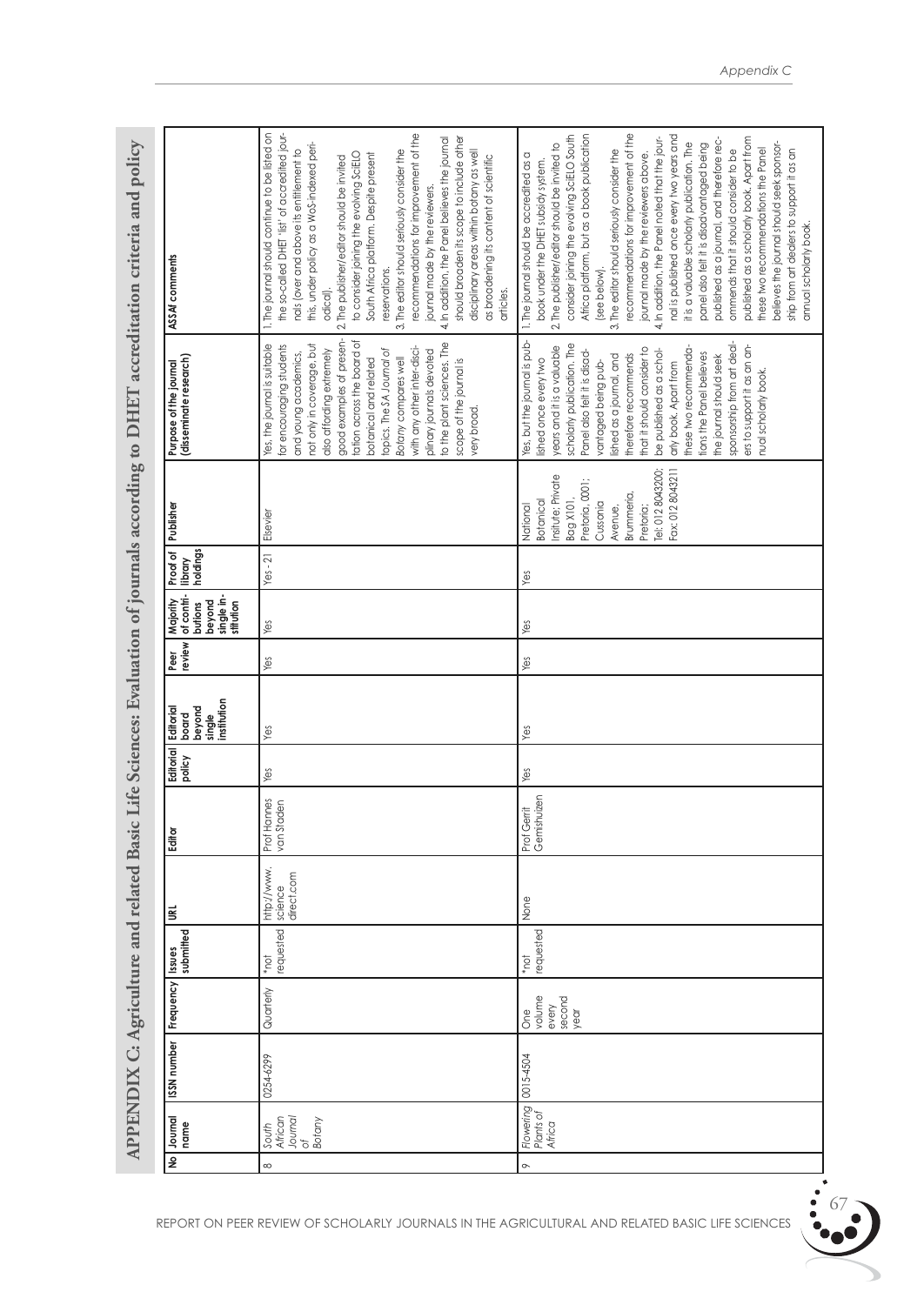| ASSAf comments                                                         | and researchers based in non-academic in-<br>4. In addition, the Panel believes that the journal<br>should increase the number of peer reviewers<br>lowing recommendations for improvement<br>of the journal made by the reviewers: Solic-<br>under policy as a WoS-indexed periodical).<br>nals (over and above its entitlement to this,<br>3. The editor should seriously consider the fol-<br>articles, especially by well-known scientists,<br>to add value to the journal.<br>1. The journal should continue to be listed on<br>the so-called DHET 'list' of accredited jour-<br>search. Soliciting book reviews and review<br>consider joining the evolving SciELO South<br>searchers. Attracting a greater number of<br>stitutions in their efforts to publish their re-<br>research articles from South Africa, other<br>African countries and beyond to allow a<br>gramme to support younger researchers<br>2. The publisher/editor should be invited to<br>more stringent review process to be fol-<br>outside the range of the editorial board.<br>lowed. Developing a mentorship pro-<br>iting manuscripts from high-profile re-<br>Africa platform. | ommendations for improvement of the jour-<br>nal should consider a name change, as the<br>3. The editor should seriously consider the rec-<br>platform needs to be properly explained to<br>ting the journal included in the platform.<br>The Panel also recommends that the editor<br>the journal's editorial team to enable them<br>journals (over and above its entitlement to<br>4. In addition, the Panel believes that the ad-<br>vantages of having the journal included in<br>ASSAf's administered SciELO-South Africa<br>The publisher/editor should be invited to<br>consider joining the evolving SciELO South<br>Last, the Panel recommends that the jour-<br>to make an informed decision about get-<br>on the so-called DHET 'list' of accredited<br>1. The journal should continue to be listed<br>should limit self publishing in the journal.<br>this, under policy as a WoS-indexed<br>nal made by the reviewers.<br>current name is outdated.<br>Africa platform.<br>periodical)<br>$\sim$ |
|------------------------------------------------------------------------|------------------------------------------------------------------------------------------------------------------------------------------------------------------------------------------------------------------------------------------------------------------------------------------------------------------------------------------------------------------------------------------------------------------------------------------------------------------------------------------------------------------------------------------------------------------------------------------------------------------------------------------------------------------------------------------------------------------------------------------------------------------------------------------------------------------------------------------------------------------------------------------------------------------------------------------------------------------------------------------------------------------------------------------------------------------------------------------------------------------------------------------------------------------|---------------------------------------------------------------------------------------------------------------------------------------------------------------------------------------------------------------------------------------------------------------------------------------------------------------------------------------------------------------------------------------------------------------------------------------------------------------------------------------------------------------------------------------------------------------------------------------------------------------------------------------------------------------------------------------------------------------------------------------------------------------------------------------------------------------------------------------------------------------------------------------------------------------------------------------------------------------------------------------------------------------|
| (disseminate research)<br>Purpose of the journal                       | respected among scien-<br>lated nature. Papers are<br>tently in demand by stu-<br>tific publications of a re-<br>and the journal is consis-<br>broad applicability. Well<br>good with an emphasis<br>highlighting local issues<br>worthwhile in terms of<br>Yes, general quality is<br>on Souith Africa and<br>African research but<br>dents.                                                                                                                                                                                                                                                                                                                                                                                                                                                                                                                                                                                                                                                                                                                                                                                                                    | graduate students to pub-<br>of high quality.Good sam-<br>the published articles are<br>provides an important re-<br>Yes, both the theoretical<br>finest work in agricultural<br>continues to serve as an<br>and economics in South<br>source for all students in<br>and applied aspects of<br>ple of articles reflecting<br>lish. At the same time it<br>agricultural economics<br>econimics. The journal<br>important avenue for<br>Africa and Africa.                                                                                                                                                                                                                                                                                                                                                                                                                                                                                                                                                      |
| Proof of Publisher                                                     | Fax: 046 6229550;<br>Tel: 046 6229698;<br>I Dundas Street,<br>  Mike Schramm:<br>  NISC South<br>Grahamstown,<br>publishing@<br>PO Box 377,<br>nisc.co.za<br>Africa;<br>email:<br>6140;                                                                                                                                                                                                                                                                                                                                                                                                                                                                                                                                                                                                                                                                                                                                                                                                                                                                                                                                                                          | Agricultural Econ<br>Matieland, 7602<br>Econ; Private<br>Assoc South<br>Africa, Dept<br>Agricultural<br>Bag XI,                                                                                                                                                                                                                                                                                                                                                                                                                                                                                                                                                                                                                                                                                                                                                                                                                                                                                               |
| holdings<br>library                                                    | $Yes - 2$                                                                                                                                                                                                                                                                                                                                                                                                                                                                                                                                                                                                                                                                                                                                                                                                                                                                                                                                                                                                                                                                                                                                                        | $Yes - 4$                                                                                                                                                                                                                                                                                                                                                                                                                                                                                                                                                                                                                                                                                                                                                                                                                                                                                                                                                                                                     |
| of contri-<br>single in-<br>Majority<br>beyond<br>stitution<br>butions | Yes                                                                                                                                                                                                                                                                                                                                                                                                                                                                                                                                                                                                                                                                                                                                                                                                                                                                                                                                                                                                                                                                                                                                                              | Yes                                                                                                                                                                                                                                                                                                                                                                                                                                                                                                                                                                                                                                                                                                                                                                                                                                                                                                                                                                                                           |
| review<br>Peer                                                         | Yes                                                                                                                                                                                                                                                                                                                                                                                                                                                                                                                                                                                                                                                                                                                                                                                                                                                                                                                                                                                                                                                                                                                                                              | Yes                                                                                                                                                                                                                                                                                                                                                                                                                                                                                                                                                                                                                                                                                                                                                                                                                                                                                                                                                                                                           |
| nstitution<br>beyond<br>Editorial<br>single<br>board                   | yex                                                                                                                                                                                                                                                                                                                                                                                                                                                                                                                                                                                                                                                                                                                                                                                                                                                                                                                                                                                                                                                                                                                                                              | Yes                                                                                                                                                                                                                                                                                                                                                                                                                                                                                                                                                                                                                                                                                                                                                                                                                                                                                                                                                                                                           |
| Editorial<br>policy                                                    | Yes                                                                                                                                                                                                                                                                                                                                                                                                                                                                                                                                                                                                                                                                                                                                                                                                                                                                                                                                                                                                                                                                                                                                                              | Yes                                                                                                                                                                                                                                                                                                                                                                                                                                                                                                                                                                                                                                                                                                                                                                                                                                                                                                                                                                                                           |
| Editor                                                                 | Dr Susanne<br>Vetter                                                                                                                                                                                                                                                                                                                                                                                                                                                                                                                                                                                                                                                                                                                                                                                                                                                                                                                                                                                                                                                                                                                                             | Prof Nick Vink                                                                                                                                                                                                                                                                                                                                                                                                                                                                                                                                                                                                                                                                                                                                                                                                                                                                                                                                                                                                |
| g                                                                      | nisc.co.za<br>www.                                                                                                                                                                                                                                                                                                                                                                                                                                                                                                                                                                                                                                                                                                                                                                                                                                                                                                                                                                                                                                                                                                                                               | aeasa.org.za<br>http://www.                                                                                                                                                                                                                                                                                                                                                                                                                                                                                                                                                                                                                                                                                                                                                                                                                                                                                                                                                                                   |
| submitted<br><b>Issues</b>                                             | requested<br>tou                                                                                                                                                                                                                                                                                                                                                                                                                                                                                                                                                                                                                                                                                                                                                                                                                                                                                                                                                                                                                                                                                                                                                 | requested<br>tou <sub>*</sub>                                                                                                                                                                                                                                                                                                                                                                                                                                                                                                                                                                                                                                                                                                                                                                                                                                                                                                                                                                                 |
|                                                                        | Triannually                                                                                                                                                                                                                                                                                                                                                                                                                                                                                                                                                                                                                                                                                                                                                                                                                                                                                                                                                                                                                                                                                                                                                      | Quarterly                                                                                                                                                                                                                                                                                                                                                                                                                                                                                                                                                                                                                                                                                                                                                                                                                                                                                                                                                                                                     |
| ISSN number   Frequency                                                | 1727-9380<br>1022-0119<br>(online)<br>(print)                                                                                                                                                                                                                                                                                                                                                                                                                                                                                                                                                                                                                                                                                                                                                                                                                                                                                                                                                                                                                                                                                                                    | 0303-1853                                                                                                                                                                                                                                                                                                                                                                                                                                                                                                                                                                                                                                                                                                                                                                                                                                                                                                                                                                                                     |
| Journal<br>name                                                        | of Range<br>and For-<br>age Sci-<br>Journal<br>African<br>ence                                                                                                                                                                                                                                                                                                                                                                                                                                                                                                                                                                                                                                                                                                                                                                                                                                                                                                                                                                                                                                                                                                   | Agrekon                                                                                                                                                                                                                                                                                                                                                                                                                                                                                                                                                                                                                                                                                                                                                                                                                                                                                                                                                                                                       |
| $\bar{\mathbf{z}}$                                                     | $\subseteq$                                                                                                                                                                                                                                                                                                                                                                                                                                                                                                                                                                                                                                                                                                                                                                                                                                                                                                                                                                                                                                                                                                                                                      |                                                                                                                                                                                                                                                                                                                                                                                                                                                                                                                                                                                                                                                                                                                                                                                                                                                                                                                                                                                                               |



REPORT ON PEER REVIEW OF SCHOLARLY JOURNALS IN THE AGRICULTURAL AND RELATED BASIC LIFE SCIENCES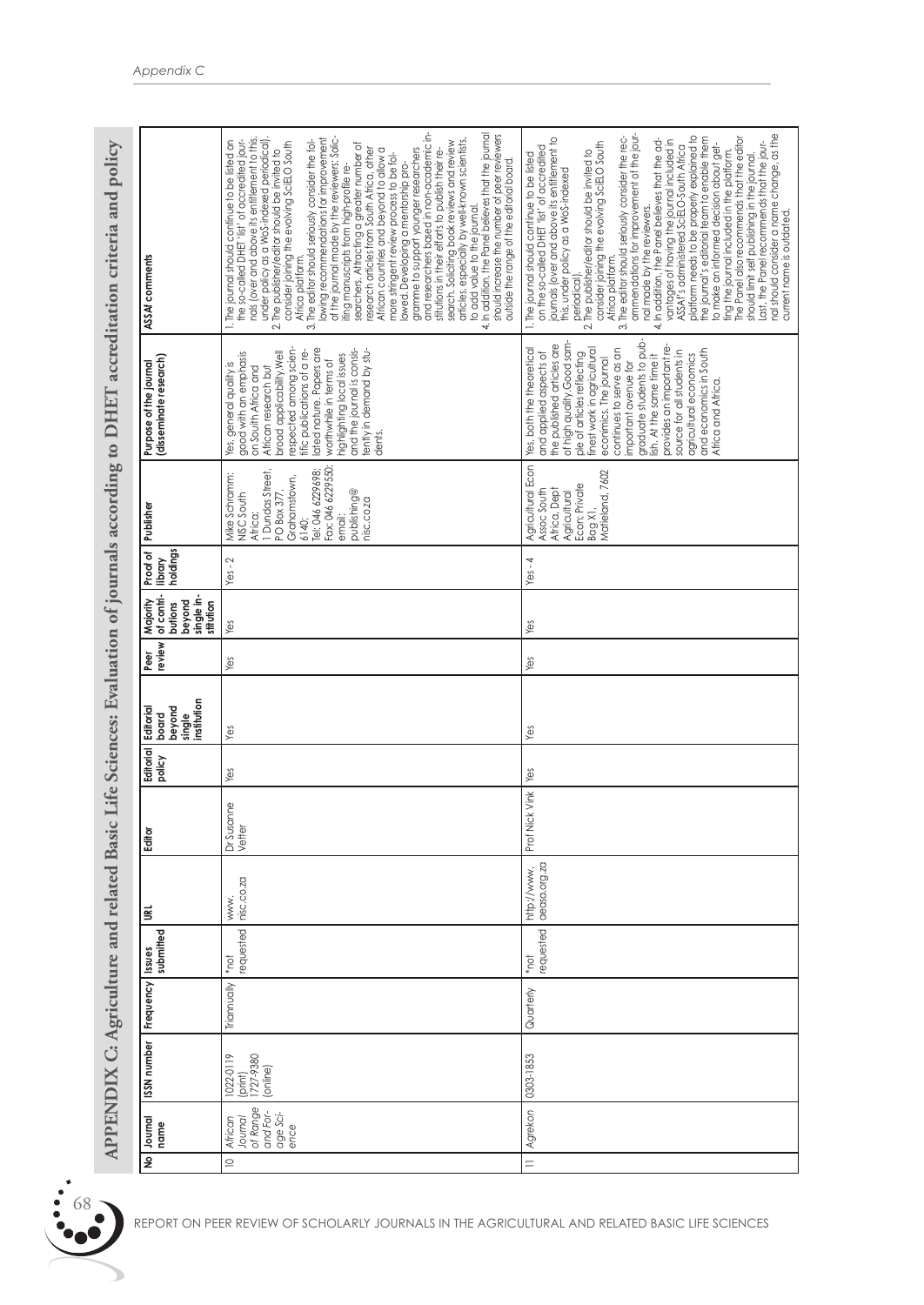| ASSAf comments                                                         | creased for the same reason. The average<br>. The journal should continue to be listed on<br>the so-called DHET 'list' of accredited jour-<br>couraged to use the outcome of the pres-<br>4. The editor should seriously consider the fol-<br>ers used by the journal have South African<br>consider joining the evolving SciELO South<br>increased from the current 27% in order to<br>when a manuscript was received and ac-<br>journal. Currently, 85% of the peer review-<br>cepted for publication. The appointment,<br>selection and terms of service for the edi-<br>improve the international standing of the<br>thereby improve its national relevance. It<br>non-South African addresses needs to be<br>addresses. This needs to be reduced and<br>South Africa be encouraged to publish in<br>number of reviewers per manuscript over<br>pointed competitively rather than select-<br>journal should increase the number of re-<br>the three years was less than two. In 2007<br>the editor to pay regular attention to the<br>viewers per manuscript as well as advise<br>2. The publisher/editor should be invited to<br>least two and above. It is very important<br>that authors from other institutions within<br>reviewers: The proportion of papers with<br>the journal in order to reflect a broader<br>that of non-South African addresses in-<br>torial teams need to be reconsidered -<br>positions should be advertised and ap-<br>5. In addition, the Panel believes that the<br>3. The editor and publisher should be en-<br>it was 1.6. This must be increased to at<br>national authorship of the journal and<br>lowing recommendations for improve-<br>is important to indicate on the article<br>ent review in making application for<br>ment of the journal made by the<br>output of the journal<br>indexing by WoS.<br>Africa platform.<br>ing individuals.<br>nals. |
|------------------------------------------------------------------------|-----------------------------------------------------------------------------------------------------------------------------------------------------------------------------------------------------------------------------------------------------------------------------------------------------------------------------------------------------------------------------------------------------------------------------------------------------------------------------------------------------------------------------------------------------------------------------------------------------------------------------------------------------------------------------------------------------------------------------------------------------------------------------------------------------------------------------------------------------------------------------------------------------------------------------------------------------------------------------------------------------------------------------------------------------------------------------------------------------------------------------------------------------------------------------------------------------------------------------------------------------------------------------------------------------------------------------------------------------------------------------------------------------------------------------------------------------------------------------------------------------------------------------------------------------------------------------------------------------------------------------------------------------------------------------------------------------------------------------------------------------------------------------------------------------------------------------------------------------------------------------------------------------|
| (disseminate research)<br>Purpose of the journal                       | of the articles were co-au-<br>sors. Both the content and<br>students with their supervi-<br>upcoming young staff in<br>the discipline of extension<br>topics. A large proportion<br>to international journals in<br>wide range of issues and<br>thored by post-graduate<br>extension published else-<br>ayout, are comparable<br>journal, together with its<br>format of articles in the<br>graduate students and<br>as it accommodates a<br>Yes, this journal is a very<br>good stimulus for local<br>where in the world.                                                                                                                                                                                                                                                                                                                                                                                                                                                                                                                                                                                                                                                                                                                                                                                                                                                                                                                                                                                                                                                                                                                                                                                                                                                                                                                                                                         |
| Publisher                                                              | of Pretoria, 0002;<br>Tel: 012 4203246<br>Rural, University<br>Department of<br>Extensions and<br>South African<br>Ecomomics,<br>Agriculture,<br>Agricultural<br>Society for<br>Extension<br>(SASAE),                                                                                                                                                                                                                                                                                                                                                                                                                                                                                                                                                                                                                                                                                                                                                                                                                                                                                                                                                                                                                                                                                                                                                                                                                                                                                                                                                                                                                                                                                                                                                                                                                                                                                               |
| holdings<br>Proof of<br>library                                        | Yes                                                                                                                                                                                                                                                                                                                                                                                                                                                                                                                                                                                                                                                                                                                                                                                                                                                                                                                                                                                                                                                                                                                                                                                                                                                                                                                                                                                                                                                                                                                                                                                                                                                                                                                                                                                                                                                                                                 |
| of contri-<br>single in-<br>Majority<br>beyond<br>stitution<br>butions | yes                                                                                                                                                                                                                                                                                                                                                                                                                                                                                                                                                                                                                                                                                                                                                                                                                                                                                                                                                                                                                                                                                                                                                                                                                                                                                                                                                                                                                                                                                                                                                                                                                                                                                                                                                                                                                                                                                                 |
| review<br>Peer                                                         | Yes                                                                                                                                                                                                                                                                                                                                                                                                                                                                                                                                                                                                                                                                                                                                                                                                                                                                                                                                                                                                                                                                                                                                                                                                                                                                                                                                                                                                                                                                                                                                                                                                                                                                                                                                                                                                                                                                                                 |
| institution<br>beyond<br>Editorial<br>single<br>board                  | yex                                                                                                                                                                                                                                                                                                                                                                                                                                                                                                                                                                                                                                                                                                                                                                                                                                                                                                                                                                                                                                                                                                                                                                                                                                                                                                                                                                                                                                                                                                                                                                                                                                                                                                                                                                                                                                                                                                 |
| Editorial                                                              | yes                                                                                                                                                                                                                                                                                                                                                                                                                                                                                                                                                                                                                                                                                                                                                                                                                                                                                                                                                                                                                                                                                                                                                                                                                                                                                                                                                                                                                                                                                                                                                                                                                                                                                                                                                                                                                                                                                                 |
| Editor                                                                 | Terblanche<br>Dr Fanie                                                                                                                                                                                                                                                                                                                                                                                                                                                                                                                                                                                                                                                                                                                                                                                                                                                                                                                                                                                                                                                                                                                                                                                                                                                                                                                                                                                                                                                                                                                                                                                                                                                                                                                                                                                                                                                                              |
| g                                                                      | journals.co.za<br>http://www.<br>/ej/ejour_<br>agri.html                                                                                                                                                                                                                                                                                                                                                                                                                                                                                                                                                                                                                                                                                                                                                                                                                                                                                                                                                                                                                                                                                                                                                                                                                                                                                                                                                                                                                                                                                                                                                                                                                                                                                                                                                                                                                                            |
| submitted                                                              | requested<br>tou <sub>*</sub>                                                                                                                                                                                                                                                                                                                                                                                                                                                                                                                                                                                                                                                                                                                                                                                                                                                                                                                                                                                                                                                                                                                                                                                                                                                                                                                                                                                                                                                                                                                                                                                                                                                                                                                                                                                                                                                                       |
| Frequency Issues                                                       | Annually                                                                                                                                                                                                                                                                                                                                                                                                                                                                                                                                                                                                                                                                                                                                                                                                                                                                                                                                                                                                                                                                                                                                                                                                                                                                                                                                                                                                                                                                                                                                                                                                                                                                                                                                                                                                                                                                                            |
| ISSN number                                                            | 0301-603X                                                                                                                                                                                                                                                                                                                                                                                                                                                                                                                                                                                                                                                                                                                                                                                                                                                                                                                                                                                                                                                                                                                                                                                                                                                                                                                                                                                                                                                                                                                                                                                                                                                                                                                                                                                                                                                                                           |
| Journal<br>name<br>$\frac{1}{2}$                                       | Extension<br>cultural<br>Journal<br>of Agri-<br>African<br>South                                                                                                                                                                                                                                                                                                                                                                                                                                                                                                                                                                                                                                                                                                                                                                                                                                                                                                                                                                                                                                                                                                                                                                                                                                                                                                                                                                                                                                                                                                                                                                                                                                                                                                                                                                                                                                    |
|                                                                        | $\overline{\mathbf{C}}$                                                                                                                                                                                                                                                                                                                                                                                                                                                                                                                                                                                                                                                                                                                                                                                                                                                                                                                                                                                                                                                                                                                                                                                                                                                                                                                                                                                                                                                                                                                                                                                                                                                                                                                                                                                                                                                                             |

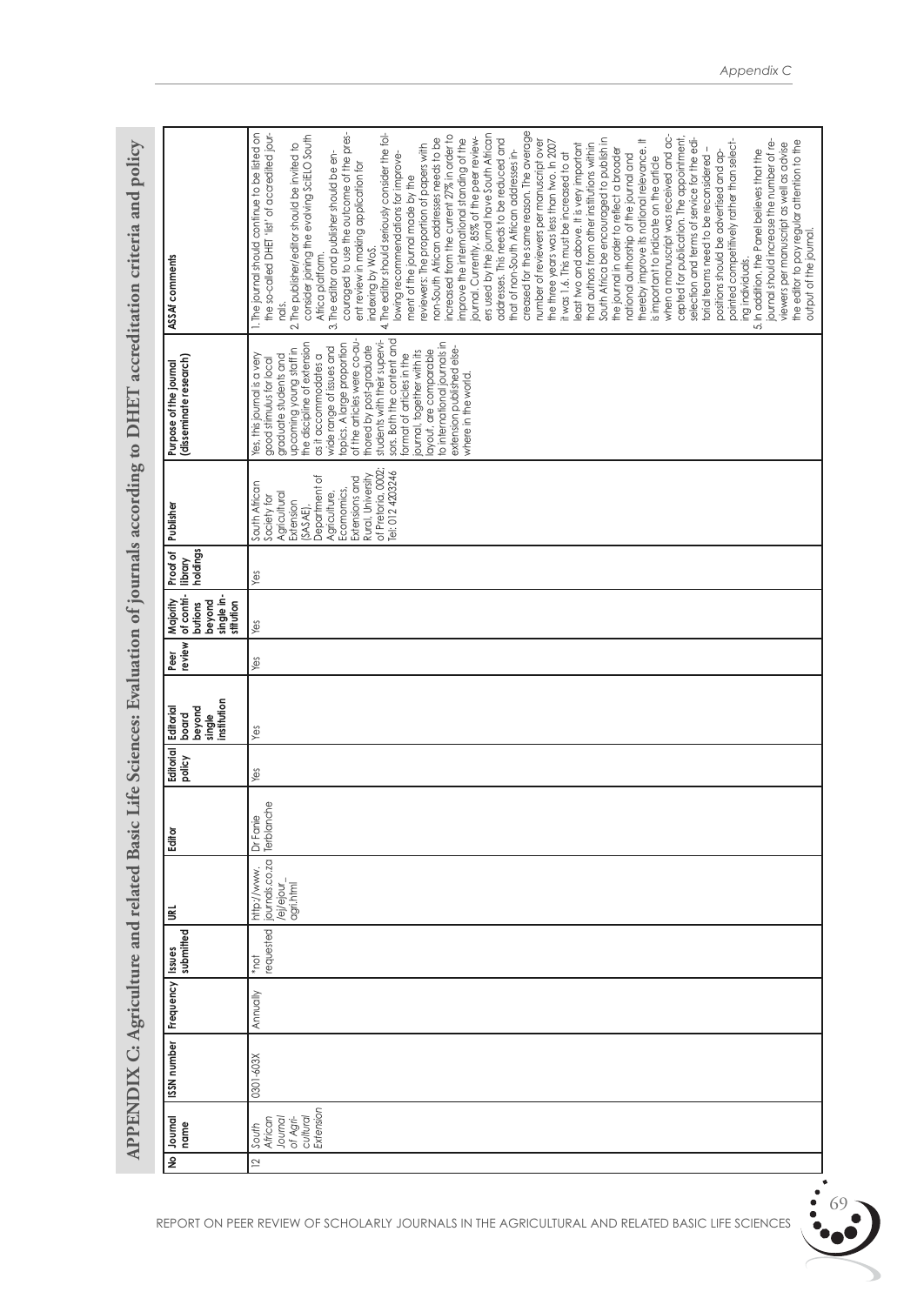| ASSAf comments                                                         | the so-called DHET 'list' of accredited jour-<br>other young and upcoming researchers to<br>publish in it. Maintain the average of three<br>. The journal should continue to be listed on<br>3. The editor should seriously consider the fol-<br>consider joining the evolving SciELO South<br>journal with the ASSAf's National Code of<br>aligning editorial policy guidelines of the<br>peer review. Consider carrying appropri-<br>this, under policy as a WoS-indexed peri-<br>reviewers. The journal should encourage<br>2. The publisher/editor should be invited to<br>Best Practice in editorial discretion and<br>nals (over and above its entitlement to<br>order to maintain the quality. Consider<br>reviewers per manuscript if possible, in<br>and allow postgraduate students and<br>lowing recommendations for improve-<br>ment of the journal made by the<br>ate advertising in the journal.<br>Africa platform.<br>odical). | recommendations for improvement of the<br>consider joining the evolving SciELO South<br>on the so-called DHET 'list' of accredited<br>2. The publisher/editor should be invited to<br>journals (over and above its entitlement<br>1. The journal should continue to be listed<br>3. The editor should seriously consider the<br>to this, under policy as a WoS-indexed<br>journal made by the reviewers.<br>Africa platform.<br>periodical).                                                  |
|------------------------------------------------------------------------|------------------------------------------------------------------------------------------------------------------------------------------------------------------------------------------------------------------------------------------------------------------------------------------------------------------------------------------------------------------------------------------------------------------------------------------------------------------------------------------------------------------------------------------------------------------------------------------------------------------------------------------------------------------------------------------------------------------------------------------------------------------------------------------------------------------------------------------------------------------------------------------------------------------------------------------------|-----------------------------------------------------------------------------------------------------------------------------------------------------------------------------------------------------------------------------------------------------------------------------------------------------------------------------------------------------------------------------------------------------------------------------------------------------------------------------------------------|
| (disseminate research)<br>Purpose of the journal                       | publishes articles in a much<br>exceptionally good articles<br>edge) done in South Africa<br>the aims and objectives of<br>quately represent some of<br>good mix. The contents of<br>addressed were in the dis-<br>Yes, The articles published<br>and almost all the articles<br>good and consistent with<br>the majority of published<br>cipline. There are several<br>in the journal are consis-<br>articles are contextually<br>specialised discipline of<br>enology and viticulture,<br>the finest work (cutting<br>tently high quality and<br>the journal. This journal<br>and several that ade-<br>in this discipline.                                                                                                                                                                                                                                                                                                                   | articles, short communica-<br>The focus is regional. Con-<br>sampling of local/regional<br>good number of research<br>textually good number of<br>the best work done in the<br>annum. Good sample of<br>lems. Publication of arti-<br>across the country, and<br>tions and book reviews.<br>Yes, the standard of the<br>kinds of materials/prob-<br>publications is high. A<br>articles published per<br>discipline/field. Good<br>cles by authors from<br>internationally.<br>country in the |
| Publisher                                                              | Tel: 021 809 3123/<br>Fax: 021 889 6335,<br>Dennesig, 7601,<br>nietvoor.agri.za<br>email: sasev@<br>Stellenbosch,<br>South African<br>0218093089,<br>PO Box 2029<br>Society for<br>Ecology &<br>Viticulture,                                                                                                                                                                                                                                                                                                                                                                                                                                                                                                                                                                                                                                                                                                                                   | Association of<br>Southern Africa<br><b>Zoological</b>                                                                                                                                                                                                                                                                                                                                                                                                                                        |
| Proof of<br>holdings<br>library                                        | Yes                                                                                                                                                                                                                                                                                                                                                                                                                                                                                                                                                                                                                                                                                                                                                                                                                                                                                                                                            | $Yes - 6$                                                                                                                                                                                                                                                                                                                                                                                                                                                                                     |
| of contri-<br>single in-<br>Majority<br>beyond<br>stitution<br>butions | Yes                                                                                                                                                                                                                                                                                                                                                                                                                                                                                                                                                                                                                                                                                                                                                                                                                                                                                                                                            | Yes                                                                                                                                                                                                                                                                                                                                                                                                                                                                                           |
| review<br>Peer                                                         | Yes                                                                                                                                                                                                                                                                                                                                                                                                                                                                                                                                                                                                                                                                                                                                                                                                                                                                                                                                            | Yes                                                                                                                                                                                                                                                                                                                                                                                                                                                                                           |
| institution<br>beyond<br>Editorial<br>single<br>board                  | Yes                                                                                                                                                                                                                                                                                                                                                                                                                                                                                                                                                                                                                                                                                                                                                                                                                                                                                                                                            | Yes                                                                                                                                                                                                                                                                                                                                                                                                                                                                                           |
| Editorial<br>policy                                                    | Yes                                                                                                                                                                                                                                                                                                                                                                                                                                                                                                                                                                                                                                                                                                                                                                                                                                                                                                                                            | Yes                                                                                                                                                                                                                                                                                                                                                                                                                                                                                           |
| Editor                                                                 | Prof Leon MT<br>Dicks                                                                                                                                                                                                                                                                                                                                                                                                                                                                                                                                                                                                                                                                                                                                                                                                                                                                                                                          | Prof P le Fras<br>and Prof JH<br>N Mouton<br>van Wyk                                                                                                                                                                                                                                                                                                                                                                                                                                          |
| g                                                                      | http://www.<br>sasev.org/<br>journal                                                                                                                                                                                                                                                                                                                                                                                                                                                                                                                                                                                                                                                                                                                                                                                                                                                                                                           | journals.co.za<br>http://www.<br>/ej/ejour_<br>afzoo.html                                                                                                                                                                                                                                                                                                                                                                                                                                     |
| submitted<br><b>Issues</b>                                             | requested<br>tou <sub>*</sub>                                                                                                                                                                                                                                                                                                                                                                                                                                                                                                                                                                                                                                                                                                                                                                                                                                                                                                                  | requested<br>tou <sub>*</sub>                                                                                                                                                                                                                                                                                                                                                                                                                                                                 |
| Frequency                                                              | annually<br>Semi-                                                                                                                                                                                                                                                                                                                                                                                                                                                                                                                                                                                                                                                                                                                                                                                                                                                                                                                              | annually<br>Semi-                                                                                                                                                                                                                                                                                                                                                                                                                                                                             |
| ISSN number                                                            | 0253-939X                                                                                                                                                                                                                                                                                                                                                                                                                                                                                                                                                                                                                                                                                                                                                                                                                                                                                                                                      | 1562-7020                                                                                                                                                                                                                                                                                                                                                                                                                                                                                     |
| No Journal<br>name                                                     | ogy and<br>Viticul-<br>of Enol-<br>Journal<br>African<br>South<br>ture                                                                                                                                                                                                                                                                                                                                                                                                                                                                                                                                                                                                                                                                                                                                                                                                                                                                         | African<br>Zoology                                                                                                                                                                                                                                                                                                                                                                                                                                                                            |
|                                                                        | $\overline{\mathcal{C}}$                                                                                                                                                                                                                                                                                                                                                                                                                                                                                                                                                                                                                                                                                                                                                                                                                                                                                                                       | $\overline{4}$                                                                                                                                                                                                                                                                                                                                                                                                                                                                                |



REPORT ON PEER REVIEW OF SCHOLARLY JOURNALS IN THE AGRICULTURAL AND RELATED BASIC LIFE SCIENCES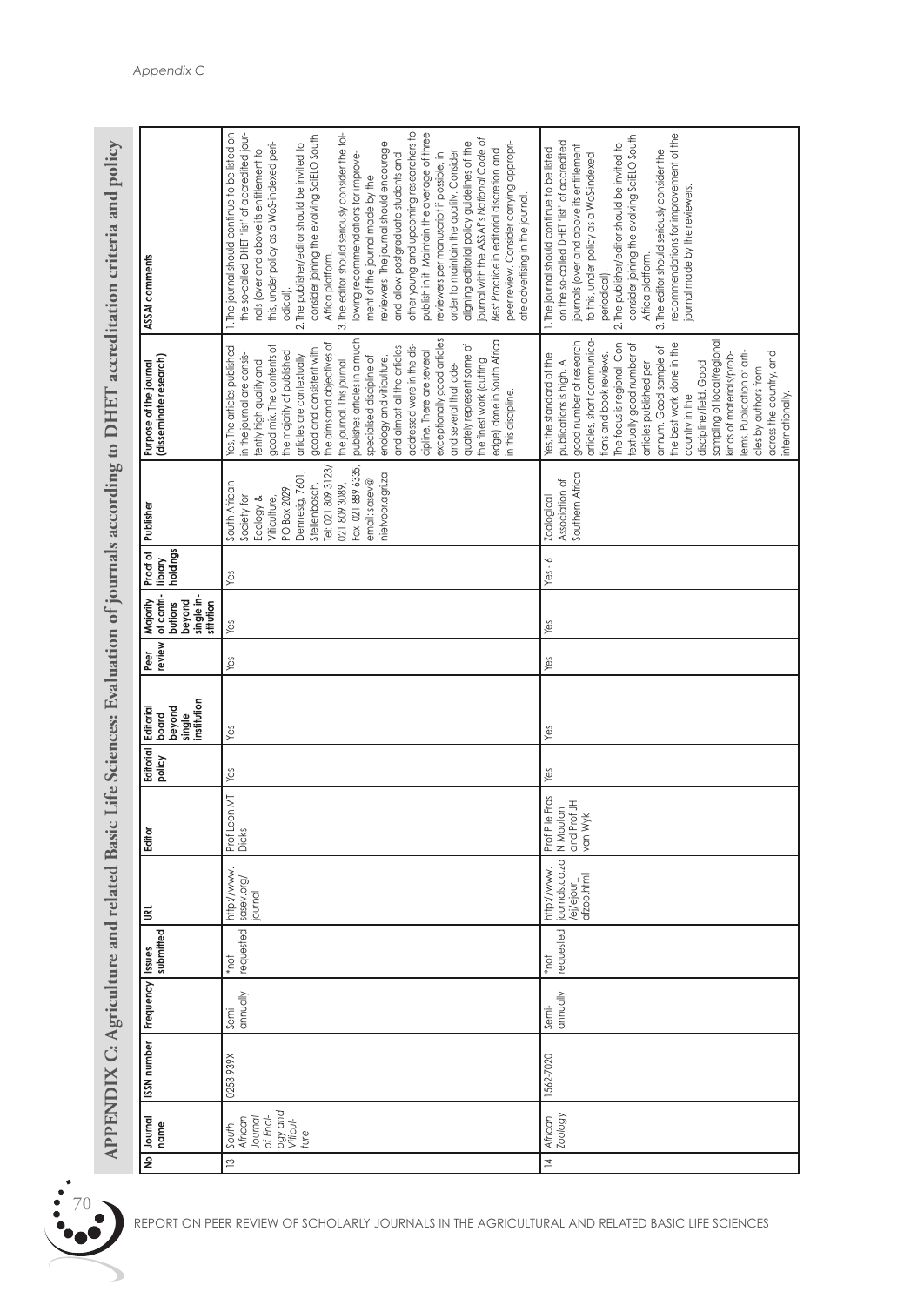APPENDIX C: Agriculture and related Basic Life Sciences: Evaluation of journals according to DHET accreditation criteria and policy **APPENDIX C: Agriculture and related Basic Life Sciences: Evaluation of journals according to DHET accreditation criteria and policy**

| Editorial<br>policy<br>Editor                            |
|----------------------------------------------------------|
| Yes<br>Dr John<br>Measey                                 |
| Yes<br>Hanrahan<br>and Dr Mike<br>Picker<br>Prof Shirley |
| Yes<br>Yes<br>Dr Mike B<br>Mostovski                     |

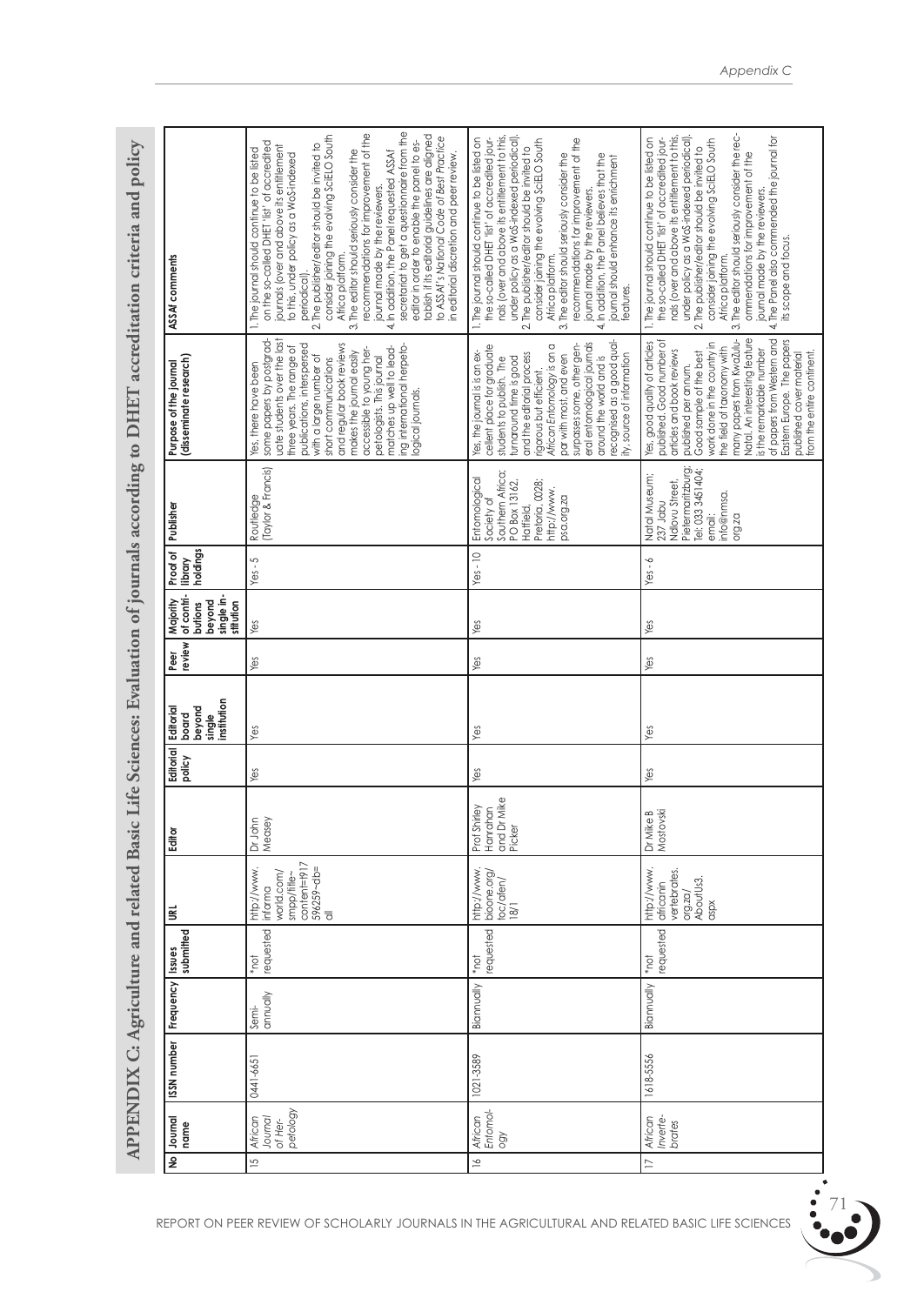APPENDIX C: Agriculture and related Basic Life Sciences: Evaluation of journals according to DHET accreditation criteria and policy **APPENDIX C: Agriculture and related Basic Life Sciences: Evaluation of journals according to DHET accreditation criteria and policy**

| Journal<br>name<br>$\overline{2}$                                              | ISSN number                                   | Frequency | submitted<br>Issues           | g                                     | Editor           | Editorial<br>policy                                                                                                                                                                   | institution<br>Editorial<br>beyond<br>board<br>single | Peer<br>review | of contri-<br>butions<br>beyond<br>single in-<br>Majority<br>stitution | Proof of<br>holdings<br>library | Publisher                                    | (disseminate research)<br>Purpose of the journal                                                                                                                                                                                                                                                              | ASSAf comments                                                                                                                                                                                                                                                                                                                                                                                                                                                                                                                                                                                                                                                                                                                                                                                                                                                                                                                                                                      |
|--------------------------------------------------------------------------------|-----------------------------------------------|-----------|-------------------------------|---------------------------------------|------------------|---------------------------------------------------------------------------------------------------------------------------------------------------------------------------------------|-------------------------------------------------------|----------------|------------------------------------------------------------------------|---------------------------------|----------------------------------------------|---------------------------------------------------------------------------------------------------------------------------------------------------------------------------------------------------------------------------------------------------------------------------------------------------------------|-------------------------------------------------------------------------------------------------------------------------------------------------------------------------------------------------------------------------------------------------------------------------------------------------------------------------------------------------------------------------------------------------------------------------------------------------------------------------------------------------------------------------------------------------------------------------------------------------------------------------------------------------------------------------------------------------------------------------------------------------------------------------------------------------------------------------------------------------------------------------------------------------------------------------------------------------------------------------------------|
| and Soil<br>of Plant<br>Journal<br>African<br>South<br>$\frac{\infty}{\infty}$ | 0257-1862                                     | Quarterly | requested<br>tou <sub>*</sub> | http://www.<br>plantand<br>soil.co.za | Dr VLTolmay      | for reviewers/<br>be published<br>guidelines to<br>editors; the<br>instructions<br>guidelines<br>to authors,<br>compiling<br>No, it has<br>editor is<br>website.<br>but not<br>on the | Yes                                                   | Yes            | Yes                                                                    | Yes                             | Intrepid Press                               | serve a valuable purpose<br>in conveying, mostly agri-<br>one of the few sources in<br>the region on soils and<br>cultural findings and is<br>Yes, the journal does<br>agriculture.                                                                                                                           | ment of the journal made by the re-<br>the recommendations for improve-<br>work much easier; and align guide-<br>eract with the editor to discuss the<br>3. The editor should seriously consider<br>vited to consider joining the evolv-<br>recommends that ASSAf should in-<br>listed on the so-called DHET 'list' of<br>from publisher to make the editors<br>Best Practice in editorial discretion<br>journal should broaden the scope<br>of soil plant research that includes<br>4. In addition, the Panel believes the<br>pressures faced by the editor and<br>natural systems; publish more sub-<br>1. The journal should continue to be<br>2. The publisher/editor should be in-<br>stantive articles; solicit assistance<br>lines to ASSAf's National Code of<br>ing SciELO South Africa platform.<br>The inclusion of more enrichment<br>and peer review. The Panel also<br>find ways to ease the pressure.<br>eatures is recommended.<br>accredited journals.<br>viewers. |
| A Journal<br>Southern<br>of Forest<br>Science<br>Forests:<br>$\approx$         | 2070-2620<br>2070-2639<br>(online)<br>(print) | Quarterly | requested<br>tou <sub>*</sub> | connect.com<br>http://www.<br>ingenta | Dennis L<br>Owen | Yes                                                                                                                                                                                   | yes                                                   | Yes            | Yes                                                                    | Yes                             | Grahamstown,<br>PO Box 377,<br>NISC;<br>6140 | the best research done in<br>tion among South African<br>does reach and have an<br>holds an interesting posi-<br>Yes, there is certainly an<br>the country. The journal<br>adequate sampling of<br>scientists. The research<br>impact on operational<br>forestry in South Africa.<br>featured in this journal | policy as a WoS-indexed periodical).<br>ment of the journal made by the re-<br>the recommendations for improve-<br>3. The editor should seriously consider<br>vited to consider joining the evolv-<br>journal should increase its publica-<br>4. In addition, the Panel believes the<br>above its entitlement to this, under<br>listed on the so-called DHET 'list' of<br>2. The publisher/editor should be in-<br>ing SciELO South Africa platform.<br>1. The journal should continue to be<br>accredited journals (over and<br>tion to four issues per year.<br>viewers.                                                                                                                                                                                                                                                                                                                                                                                                          |

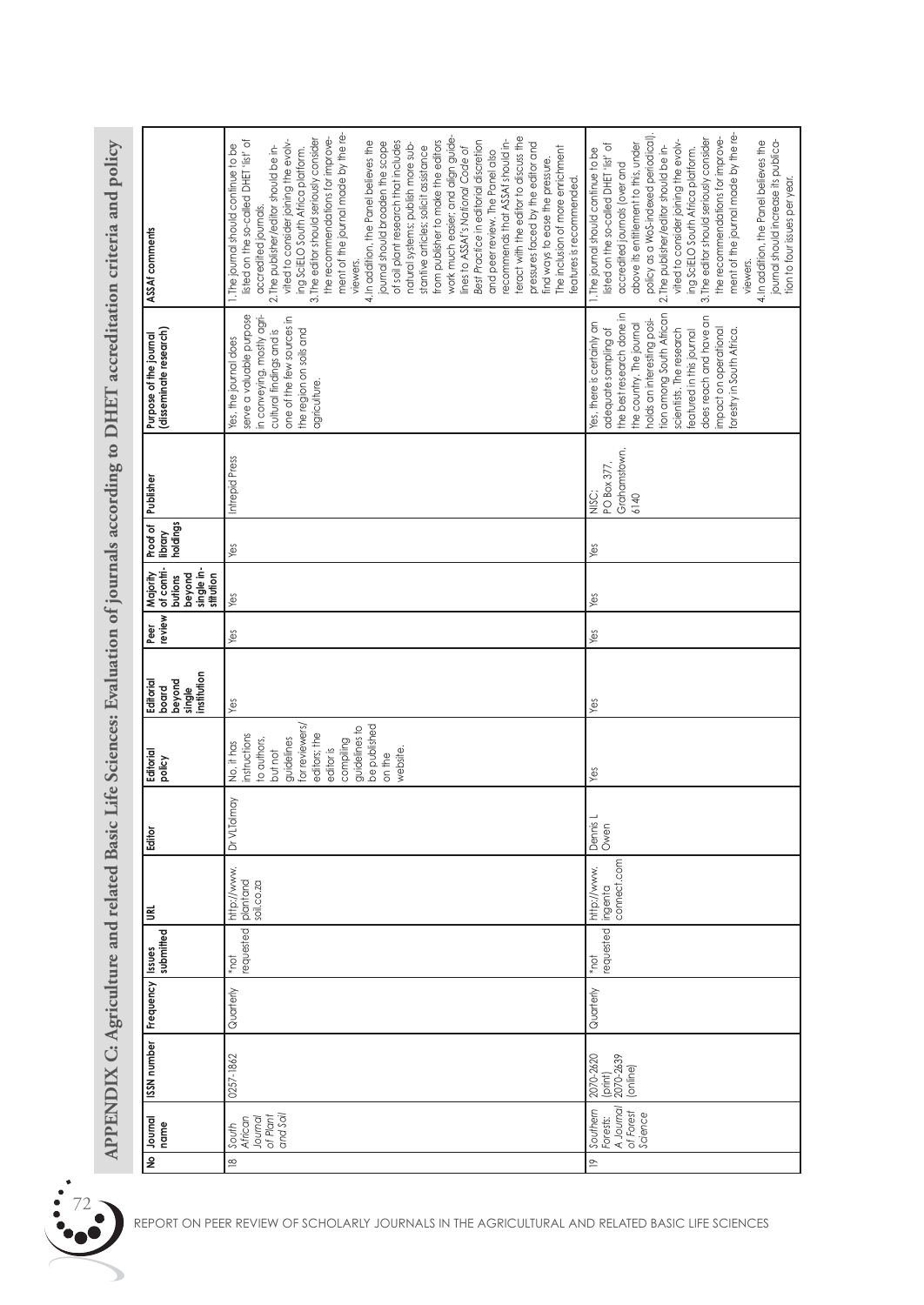*Applying the Service of Society in the Service of Society*